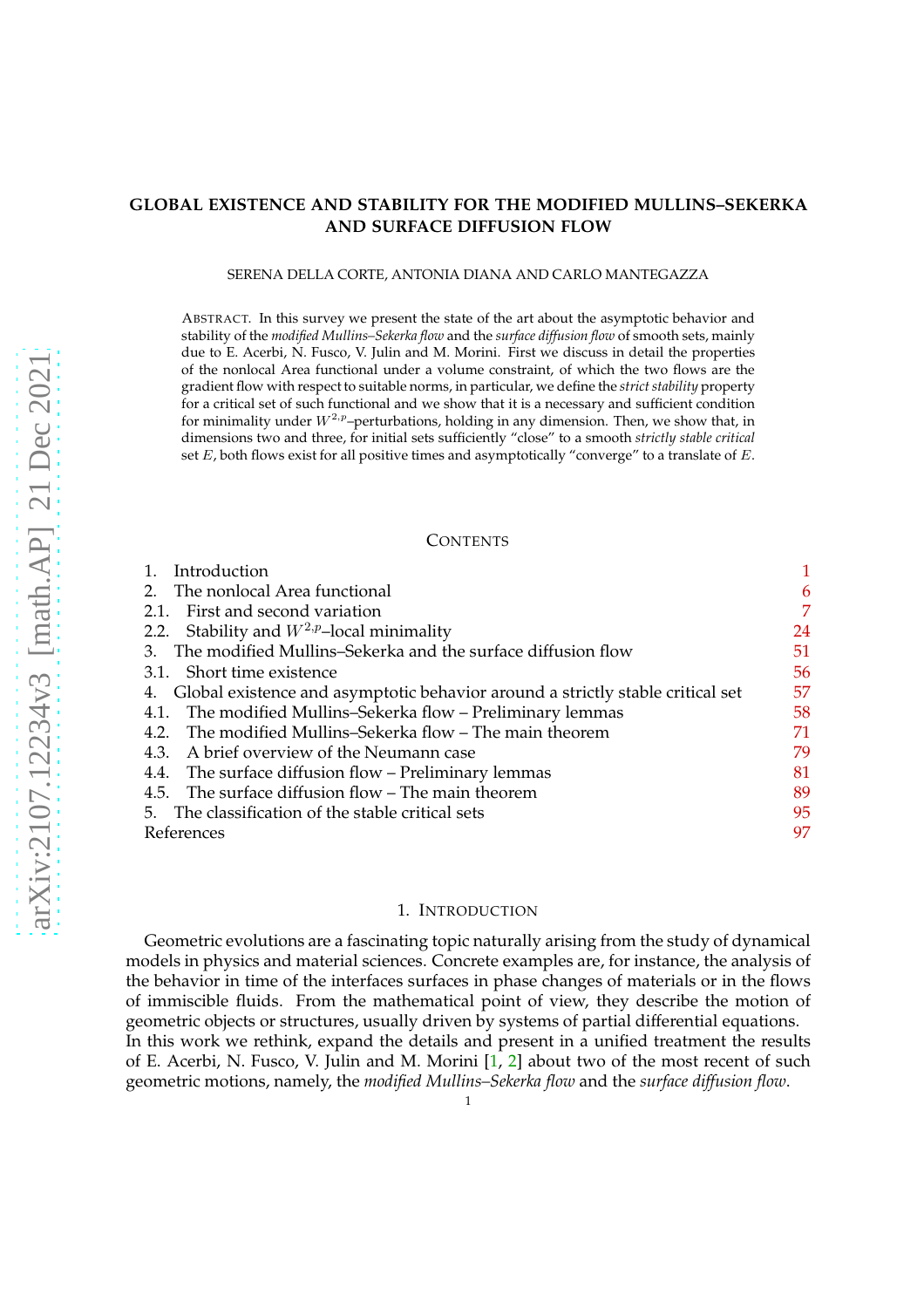Both flows deal with an evolution in time of smooth subsets  $E_t$  of an open set  $\Omega \subseteq \mathbb{R}^n$ , with  $d(E_t, \partial \Omega) > 0$ , for every  $t$  in a time interval  $[0,T)$ , such that their boundaries  $\partial E_t$ , which are smooth hypersurfaces, move with some "outer" normal velocity  $V_t$  that, in the first case, is obtained as solution of the following "mixed" system

<span id="page-1-0"></span>
$$
\begin{cases}\nV_t = [\partial_{\nu_t} w_t] & \text{on } \partial E_t \\
\Delta w_t = 0 & \text{in } \Omega \setminus \partial E_t \\
w_t = H_t + 4\gamma v_t & \text{on } \partial E_t \\
-\Delta v_t = u_{E_t} - \int_{\Omega} u_{E_t} dx & \text{in } \Omega \text{ (distributionally)}\n\end{cases}
$$
\n(mMSF)

where  $\gamma$  is a nonnegative parameter,  $v, w : [0, T) \times \overline{\Omega} \to \mathbb{R}$  are continuous functions such that, setting  $w_t = w(t, \cdot)$  and  $v_t = v(t, \cdot)$ , the functions  $v_t$  and  $w_t$  are smooth in  $\Omega \setminus \partial E_t$ , for every  $t \in [0, T)$ ; the functions  $\nu_t$ ,  $H_t$  are the "outer" normal and the relative mean curvature of  $\partial E_t$  and  $u_{E_t} = 2\chi_{_{E_t}}-1$ ; finally, the velocity of the motion is given by  $[\partial_{\nu_t}w_t]$  which denotes  $\partial_{\nu_t}w_t^+ - \partial_{\nu_t}w_t^-$ , that, is the "jump" of the normal derivative of  $w_t$  on  $\partial E_t$ , where  $w_t^+$  and  $w_t^$ are the restrictions of  $w_t$  to  $\Omega \setminus E_t$  and  $E_t$ , respectively.

The resulting motion, called *modified Mullins–Sekerka flow* [\[46\]](#page-97-0) (see also [\[11,](#page-96-3) [33\]](#page-97-1) and [\[22\]](#page-97-2) for a very clear and nice introduction to such flow), arises as a singular limit of a nonlocal version of the Cahn–Hilliard equation  $[4, 50, 41]$  $[4, 50, 41]$  $[4, 50, 41]$  $[4, 50, 41]$ , to describe phase separation in diblock copolymer melts (see also [\[49\]](#page-97-5)). It has been also called *Hele–Shaw model* [\[7\]](#page-96-5), or *Hele–Shaw model with surface tension* [\[19,](#page-97-6) [20,](#page-97-7) [21\]](#page-97-8). We mention that the adjective "modified" comes from the introduction of the parameter  $\gamma > 0$  in the system [\(mMSF\)](#page-1-0), while choosing  $\gamma = 0$  we have the original flow proposed by Mullins and Sekerka in [\[46\]](#page-97-0).

In the second case, we will say that a flow of sets  $E_t$  as above, is a solution of the *surface diffusion flow* if the normal velocity is pointwise given by

<span id="page-1-1"></span>
$$
V_t = \Delta_t H_t \qquad \text{on } \partial E_t,
$$
 (SDF)

where  $\Delta_t$  is the Laplacian of the hypersurface  $\partial E_t$ , for all  $t \in [0, T)$ . Such flow was first proposed by Mullins in [\[45\]](#page-97-9) to study thermal grooving in material sciences (see also [\[17\]](#page-96-6) for a nice presentation), in particular, in the physically relevant case of three–dimensional space, it describes the evolution of interfaces between solid phases of a system, which are studied in a variety of physical settings including phase transitions, epitaxial deposition and grain growth (see for instance [\[34\]](#page-97-10) and the references therein).

Notice that, while in this latter case, the velocity flow is immediately well defined, the sys-tem [\(mMSF\)](#page-1-0) is clearly undetermined as it is, since the behavior of the functions  $w_t$  and  $v_t$  is not prescribed on the boundary of  $\Omega$  (which is also possibly not bounded). By simplicity, we will consider flows in the whole Euclidean space and we assume that all the functions and sets involved are periodic with respect to the standard lattice  $\mathbb{Z}^n$  of  $\mathbb{R}^n$ . It is then clear that this is equivalent to "ambient" the problem in the *n*-dimensional "flat" torus  $\mathbb{T}^n = \mathbb{R}^n / \mathbb{Z}^n$ , hence in the sequel we will assume  $\Omega = \mathbb{T}^n$ , modifying the definitions above accordingly. Another possibility would be asking that  $\Omega \subseteq \mathbb{R}^n$  is bounded, the moving sets do not "touch" the boundary of  $\Omega$  and that all the functions  $w_t$  and  $v_t$  are subject to homogeneous (zero) Neumann boundary conditions on  $\partial\Omega$  (see Subsection [4.3\)](#page-78-0).

A very important property of these geometric flows is that both are the *gradient flow* of a functional, which clearly gives a natural "energy", decreasing in time during the evolution (the velocity  $V_t$  is minus the gradient, that is, the *Euler–Lagrange equation* of a functional). Precisely, in any dimension  $n \in \mathbb{N}$ , the modified Mullins–Sekerka flow is the  $H^{-1/2}$ –gradient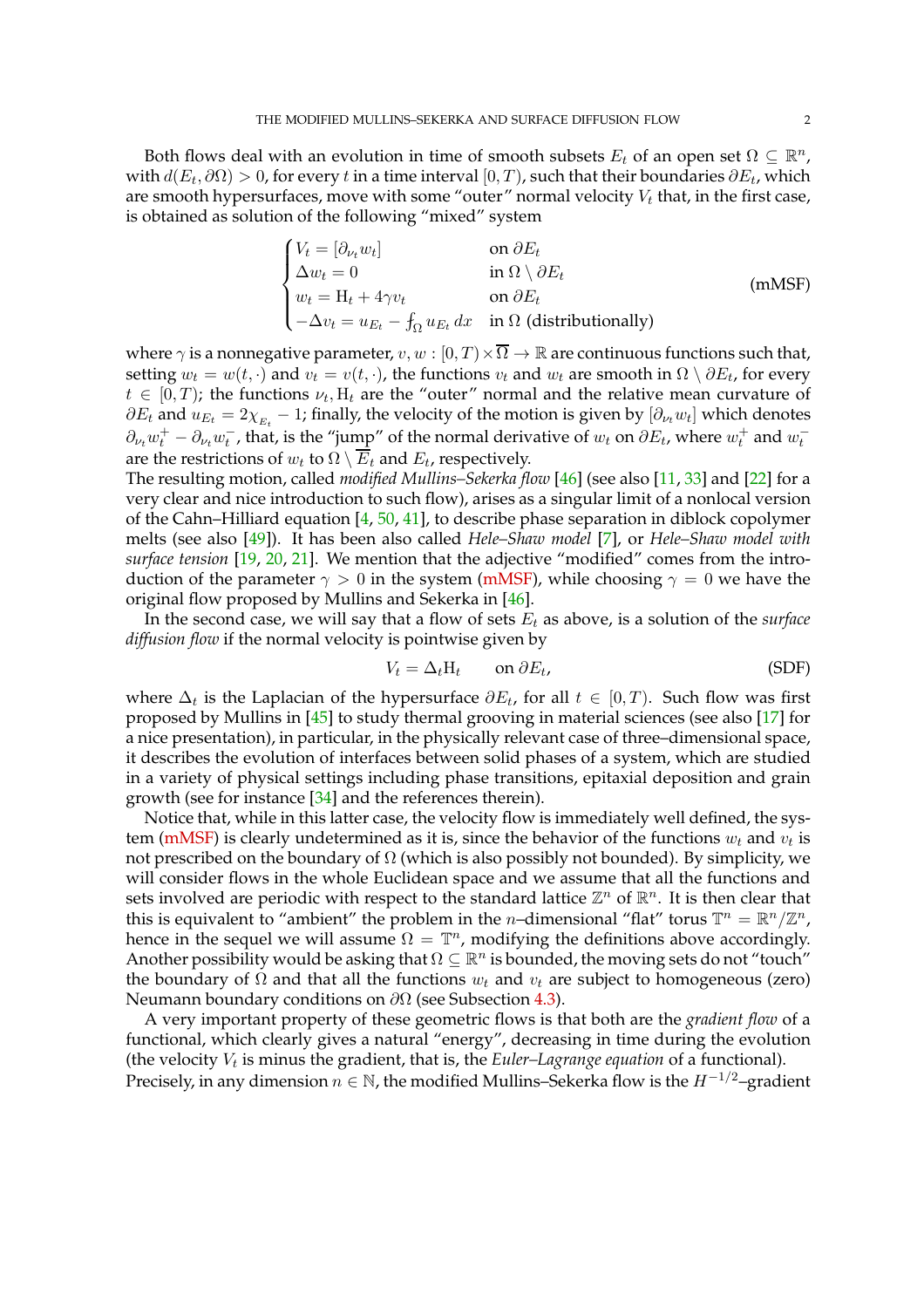flow of the following *nonlocal Area functional*

$$
J(E) = \mathcal{A}(\partial E) + \gamma \int_{\mathbb{T}^n} \int_{\mathbb{T}^n} G(x, y) u_E(x) u_E(y) dx dy,
$$
 (1.1)

under the constraint that the volume  $Vol(E) = \mathscr{L}^n(E)$  is fixed, where (here and in the whole paper),

<span id="page-2-0"></span>
$$
\mathcal{A}(\partial E) = \int_{\partial E} \, d\mu
$$

is the classical *Area functional* that gives the *area* of the (n−1)–dimensional smooth boundary of any sets E ( $\mu$  is the "canonical" measure associated to the Riemannian metric on  $\partial E$ induced by metric of  $\mathbb{T}^n$  coming from the scalar product of  $\mathbb{R}^n$ , which coincides with the  $n$ dimensional Hausdorff measure  $\mathcal{H}^n$ ) and G is the Green function of  $\mathbb{T}^n$  (see [\[41\]](#page-97-4), for details). Similarly, the surface diffusion flow can be regarded as the  $H^{-1}$ –gradient flow of the Area functional A with fixed volume.

Then, it clearly follows that, in both cases, the volume of the evolving sets  $Vol(E_t)$  is constant in time, while neither convexity (see  $[16]$  and  $[36]$ ) is maintained, nor there holds the so–called "comparison property" asserting that if two initial sets are one contained into the other, they stay so during the two flows. This is due to the lack of the *maximum principle* for parabolic equations or systems of order larger than two. We remind that such properties are shared by the more famous *mean curvature flow*, which is also a gradient flow of the Area functional (without the constraint on the volume), but with respect to the  $L^2$ –norm (see [\[42\]](#page-97-12), for instance).

Parametrizing the moving smooth surfaces  $\partial E_t$  by some maps (embeddings)  $\psi_t : M \to \mathbb{T}^n$ such that  $\psi_t(M) = \partial E_t$ , where M is a fixed smooth, compact  $(n-1)$ -dimensional differentiable manifold and  $\nu_t$  is the outer unit normal vector to  $\partial E_t$  as above, the evolution laws [\(mMSF\)](#page-1-0) and [\(SDF\)](#page-1-1) can be respectively expressed as

$$
\frac{\partial}{\partial t}\psi_t = V_t \nu_t = [\partial_{\nu_t} w_t] \nu_t,
$$

and

$$
\frac{\partial}{\partial t}\psi_t = (\Delta_t H_t)\nu_t.
$$

Due to the parabolic nature (not actually so explicit in the first case) of these systems of PDEs, it is known that for every smooth initial set  $E_0$  in  $\mathbb{T}^n$ , with boundary described by  $\psi_0: M \to \mathbb{T}^n$ , both flows with such initial data exist unique and are smooth in some positive time interval  $[0, T)$ . Indeed, such short time existence and uniqueness results were proved by Escher and Simonett [\[19,](#page-97-6) [20,](#page-97-7) [21\]](#page-97-8) and independently by Chen, Hong and Yi [\[8\]](#page-96-8) for the modified Mullins–Sekerka flow and by Escher, Mayer and Simonett in [\[17\]](#page-96-6) for the surface diffusion flow of a smooth compact hypersurface in domains of the Euclidean space of any dimension. With minor modifications, their proof can be adapted to get the same conclusion also for smooth initial hypersurfaces of  $\mathbb{T}^n$ .

The aim of this work is to show that, in dimensions two and three, for initial data sufficiently "close" to a smooth *strictly stable critical* set E for the relative "energy" functional (the nonlocal or the usual Area functional) under a volume constraint, the flows exist for all positive times and asymptotically converge *in some sense* to a "translate" of E.

The notions of criticality and stability are as usual defined in terms of first and second variations of J and A. We say that a smooth subset  $E \subseteq \mathbb{T}^n$  is *critical* for J (or for A, simply choosing  $\gamma = 0$  in formula [\(1.1\)](#page-2-0)) if for any smooth one–parameter family of diffeomorphisms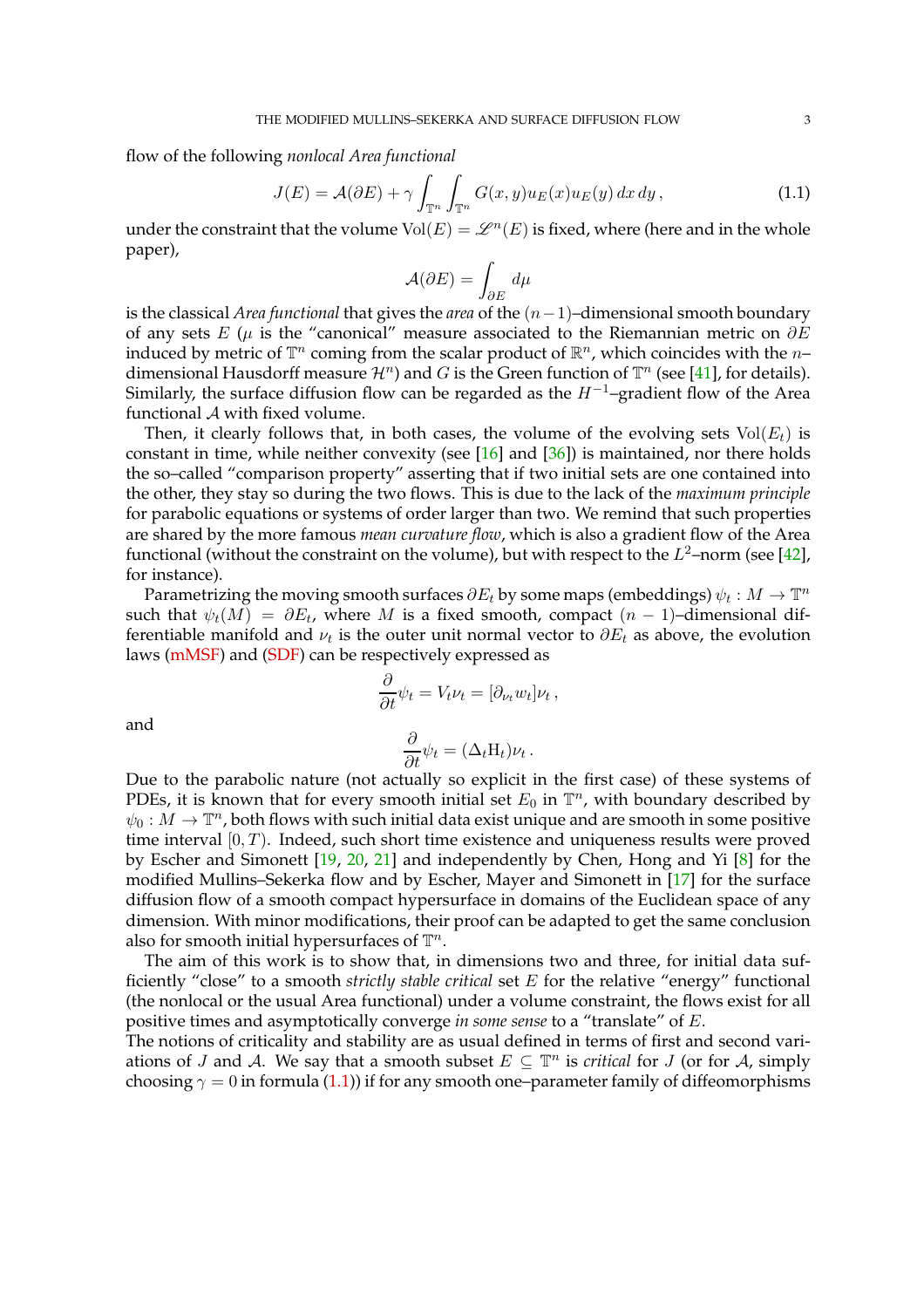$\Phi_t: \mathbb{T}^n \to \mathbb{T}^n$ , such that  $\text{Vol}(\Phi_t(E)) = \text{Vol}(E)$ , for  $t \in (-\varepsilon, \varepsilon)$  and  $\Phi_0 = \text{Id } (E_t = \Phi_t(E))$  will be called *volume–preserving variation* of E), we have

$$
\frac{d}{dt}J(\Phi_t(E))\Big|_{t=0} = 0.
$$

We will see that this condition is equivalent to the existence of a constant  $\lambda \in \mathbb{R}$  such that

$$
H + 4\gamma v_E = \lambda \qquad \text{on } \partial E,
$$

where H is the mean curvature of  $\partial E$  and  $v_E$  is the potential defined as

$$
v_E(x) = \int_{\mathbb{T}^n} G(x, y) u_E(y) dy,
$$

with *G* the Green function of the torus  $\mathbb{T}^n$  and  $u_E = \chi_E - \chi_{\mathbb{T}^n \setminus E}$ .

The second variation of J at a critical set E, leading to the central notion of *stability*, is more involved and, differently by the original papers, we will compute it with the tools and methods of differential/Riemannian geometry (like the first variation). We will see that at a critical set E, the second variation of J (the second derivative at  $t = 0$  of  $J(E_t)$ ) along a volume–preserving variation  $E_t = \Phi_t(E)$  only depends on the normal component  $\varphi$  on  $\partial E$ of the *infinitesimal generator* field  $X = \frac{\partial \Phi_t}{\partial t}\big|_{t=0}$  of the variation. The volume constraint on the admissible deformations of E implies that the functions  $\varphi$  must have zero integral on  $\partial E$ , hence it is natural to define a quadratic form  $\Pi_E$  on such space of functions which is related to the second variation of  $J$  by the following equality

$$
\Pi_E(\varphi) = \frac{d^2}{dt^2} J(\Phi_t(E)) \Big|_{t=0} \tag{1.2}
$$

where  $E_t = \Phi_t(E)$  is a volume–preserving variation of E such that

<span id="page-3-0"></span>
$$
\left\langle \nu_E \left| \frac{\partial \Phi_t}{\partial t} \right|_{t=0} \right\rangle = \varphi
$$

on  $\partial E$ , with  $\nu_E$  the *outer unit normal vector* of  $\partial E$ .

Because of the obvious *translation invariance* of the functional J, it is easy to see (by means of the formula [\(1.2\)](#page-3-0)) that the form  $\Pi_E$  vanishes on the finite dimensional vector space given by the functions  $\psi = \langle \nu_E | \eta \rangle$ , for every vector  $\eta \in \mathbb{R}^n$ . We underline that the presence of such "natural" degenerate subspace of the quadratic form  $\Pi_E$  (or, equivalently, the translation invariance of J) is the main reason of several technical difficulties.

We then say that a smooth critical set  $E \subseteq \mathbb{T}^n$  is *strictly stable* if

$$
\Pi_E(\varphi)>0
$$

for all non–zero functions  $\varphi : \partial E \to \mathbb{R}$ , with zero integral and  $L^2$ –orthogonal to every function  $\psi = \langle \nu_E | \eta \rangle$ .

Then, the heuristic idea is that in a region around a strictly stable critical set  $E$ , we have a "potential well" for the "energy"  $J$  (and the set  $E$  is a local minimum) and, defining a suitable notion of "closedness", if one set starts close enough to  $E$ , during its evolution by (minus) the gradient of such energy, it cannot "escape" the well and asymptotically converges to a set of (local) minimal energy, which must be a translate of  $E$ . That is, the strict stability of  $E$  implies a "dynamical" stability in a neighborhood.

At the moment, this conclusion, that we state precisely below, can be shown only in dimension at most three, because of missing estimates in higher dimensions (see the discus-sion at the beginning of Section [4\)](#page-56-0). When  $n > 3$  this and several other questions on these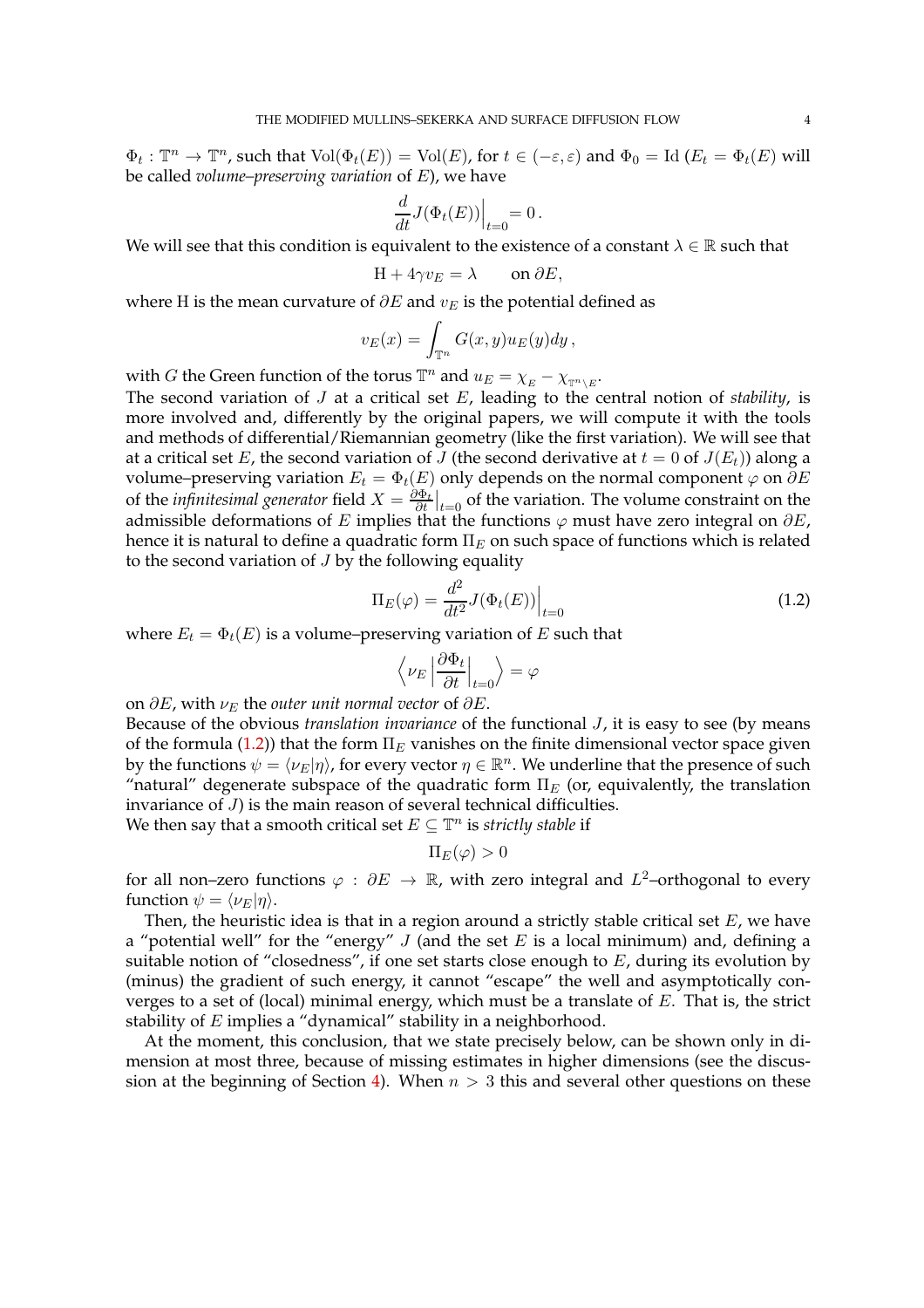flows remain open. Anyway, this is sufficient for the application to some physically relevant models, since the evolution laws [\(mMSF\)](#page-1-0) and [\(SDF\)](#page-1-1) describe, respectively, pattern–forming processes such as the solidification in pure liquids and the evolution of interfaces between solid phases of a system, driven by surface diffusion of atoms under the action of a chemical potential (see for instance [\[34\]](#page-97-10) and the references therein). In this paper, we will only deal with the three–dimensional case, but we underline that all the results and arguments hold, without relevant modifications, also in the two–dimensional situation of  $\mathbb{T}^2=\mathbb{R}^2/\mathbb{Z}^2$ , where the moving boundaries of the sets are curves.

Moreover, we mention here that all the results also hold in a bounded open subset  $\Omega$  of  $\mathbb{R}^2$ or  $\mathbb{R}^3$ , for moving sets which do not "touch" the boundary of  $\Omega$ , imposing that the functions  $w_t$  and  $v_t$  in the definition of the modified Mullins–Sekerka flow satisfy a z*ero Neumann boundary condition* (as we mentioned above), instead than choosing the "toric ambient" (see Subsection [4.3](#page-78-0) for more details).

**Theorem** (Theorem [4.6](#page-70-1) and Remark [4.7\)](#page-70-2). Let  $E \subseteq \mathbb{T}^3$  be a smooth strictly stable critical set for *the nonlocal Area functional under a volume constraint and* N<sub>ε</sub> a suitable tubular neighborhood of  $\partial E$ *. For every*  $\alpha \in (0, 1/2)$  *there exists*  $M > 0$  *such that, if*  $E_0$  *is a smooth set satisfying* 

- $\text{Vol}(E_0) = \text{Vol}(E)$ ,
- $Vol(E_0 \triangle E) \leq M$ ,
- *the boundary of*  $E_0$  *is contained in*  $N_{\epsilon}$  *and can be represented as*

$$
\partial E_0 = \{ y + \psi_{E_0}(y)\nu_E(y) : y \in \partial E \},\
$$

for some function  $\psi_{E_0} : \partial E \to \mathbb{R}$  such that  $\|\psi_{E_0}\|_{C^{1,\alpha}(\partial E)} \leq M$ ,

• *there holds*  $\int_{\mathbb{T}^3} |\nabla w_{E_0}|^2 dx \leq M,$ 

where  $w_0=w_{E_0}$  is the function relative to  $E_0$ , as in system [\(mMSF\)](#page-1-0),

*then, there exists a unique smooth solution*  $E_t$  *of the modified Mullins–Sekerka flow (with parameter*  $\gamma \geq 0$ ) starting from  $E_0$ , which is defined for all  $t \geq 0$ . Moreover,  $E_t \to E + \eta$  exponentially fast in  $C^k$  as  $t \to +\infty$ , for every  $k \in \mathbb{N}$ , for some  $\eta \in \mathbb{R}^3$ , with the meaning that the functions  $\psi_{n,t} : \partial E + \eta \to \mathbb{R}$  *representing*  $\partial E_t$  *as "normal graphs" on*  $\partial E + \eta$ *, that is,* 

$$
\partial E_t = \{ y + \psi_{\eta,t}(y)\nu_{E+\eta}(y) : y \in \partial E + \eta \},\
$$

*satisfy for every*  $k \in \mathbb{N}$ *, the estimates* 

$$
\|\psi_{\eta,t}\|_{C^k(\partial E + \eta)} \le C_k e^{-\beta_k t}
$$

*for every*  $t \in [0, +\infty)$ *, for some positive constants*  $C_k$  *and*  $\beta_k$ *.* 

**Theorem** (Theorem [4.19](#page-88-1) and Remark [4.20\)](#page-88-2). Let  $E \subseteq \mathbb{T}^3$  be a strictly stable critical set for the *Area functional under a volume constraint and let*  $N_{\varepsilon}$  *be a tubular neighborhood of ∂E. For every*  $\alpha \in (0, 1/2)$  *there exists*  $M > 0$  *such that, if*  $E_0$  *is a smooth set satisfying* 

- $\text{Vol}(E_0) = \text{Vol}(E)$ ,
- $Vol(E_0 \triangle E) \leq M$ ,
- *the boundary of*  $E_0$  *is contained in*  $N_{\varepsilon}$  *and can be represented as*

$$
\partial E_0 = \{ y + \psi_{E_0}(y)\nu_E(y) : y \in \partial E \},
$$

for some function  $\psi_{E_0} : \partial F \to \mathbb{R}$  such that  $\|\psi_{E_0}\|_{C^{1,\alpha}(\partial E)} \leq M$ ,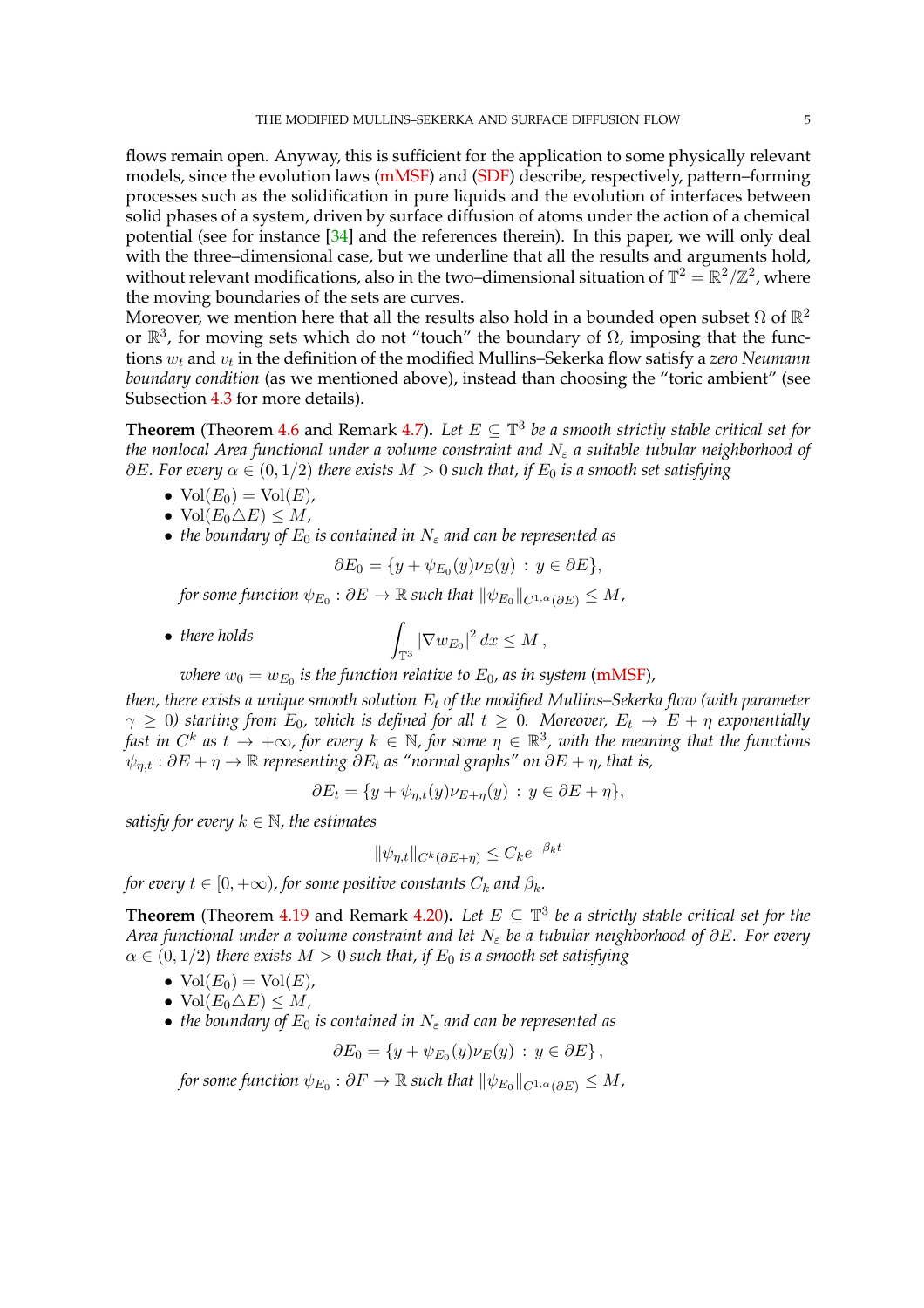THE MODIFIED MULLINS–SEKERKA AND SURFACE DIFFUSION FLOW 6

• *there holds* 

$$
\int_{\partial E_0} |\nabla \mathcal{H}_0|^2 \, d\mu_0 \leq M \,,
$$

*then there exists a unique smooth solution*  $E_t$  *of the surface diffusion flow starting from*  $E_0$ *, which is* defined for all  $t\geq 0$ . Moreover,  $E_t\to E+\eta$  exponentially fast in  $C^k$  as  $t\to +\infty$ , for some  $\eta\in\mathbb{R}^3$ , *with the same meaning as above.*

We remark that the line of the proof in  $[1]$  that we are going to present, is based on suitable energy identities and compactness arguments to establish these global existence and exponential stability results. This was actually a completely new approach to manage the translation invariance of the functional  $J$ , in previous literature dealt with by means of semigroup techniques.

Summarizing, the work is organized as follows: in Section [2](#page-5-0) we study the nonlocal Area functional (constrained or not) and we compute its first and second variation, then we discuss the notions of criticality, stability and local minimality of a set and their mutual relations, in this context. In Section [3](#page-50-0) we introduce the modified Mullins–Sekerka and the surface diffusion flow and we analyze their basic properties. Section  $4$  is devoted to show the two main theorems above, while finally in Section [5,](#page-94-0) we discuss the classification of the stable and strictly stable critical sets (to whom then the two stability results apply).

**Acknowledgement.** *We wish to thank Nicola Fusco for many discussions about his work on the topic and several suggestions. We also thank the anonymous referee for the careful reading and several suggestions.*

## 2. THE NONLOCAL AREA FUNCTIONAL

<span id="page-5-0"></span>We start by introducing the *nonlocal Area functional* and its basic properties.

In the following we denote by  $\mathbb{T}^n$  the *n*-dimensional flat torus of unit volume which is defined as the Riemannian quotient of  $\mathbb{R}^n$  with respect to the equivalence relation  $x \sim y \iff$  $x-y\in\mathbb{Z}^n$ , with  $\mathbb{Z}^n$  the standard integer lattice of  $\mathbb{R}^n$ . Then, the functional space  $W^{k,p}(\mathbb{T}^n)$ , with  $k \in \mathbb{N}$  and  $p \ge 1$ , can be identified with the subspace of  $W^{k,p}_{\text{loc}}(\mathbb{R}^n)$  of the functions that are 1–periodic with respect to all coordinate directions. A set  $E \subseteq \mathbb{T}^n$  is of class  $C^k$  (or smooth) if its "1–periodic extension" to  $\mathbb{R}^n$  is of class  $C^k$  (or smooth,) which means that its boundary is locally a graph of a function of class  $C^k$  around every point. We will denote with  $Vol(E) = \mathscr{L}^n(E)$  the volume of  $E \subseteq \mathbb{T}^n$ .

Given a smooth set  $E \subseteq \mathbb{T}^n$ , we consider the associated potential

<span id="page-5-2"></span><span id="page-5-1"></span>
$$
v_E(x) = \int_{\mathbb{T}^n} G(x, y) u_E(y) dy,
$$
\n(2.1)

where G is the Green function (of the Laplacian) of the torus  $\mathbb{T}^n$  and  $u_E = \chi_E - \chi_{\mathbb{T}^n \setminus E}$ . More precisely, G is the (distributional) solution of

$$
-\Delta_x G(x,y) = \delta_y - 1 \quad \text{in } \mathbb{T}^n \quad \text{with} \quad \int_{\mathbb{T}^n} G(x,y) \, dx = 0,\tag{2.2}
$$

for every fixed  $y \in \mathbb{T}^n$ , where  $\delta_y$  denotes the Dirac delta measure at  $y \in \mathbb{T}^n$  (the *n*-torus  $\mathbb{T}^n$ has unit volume).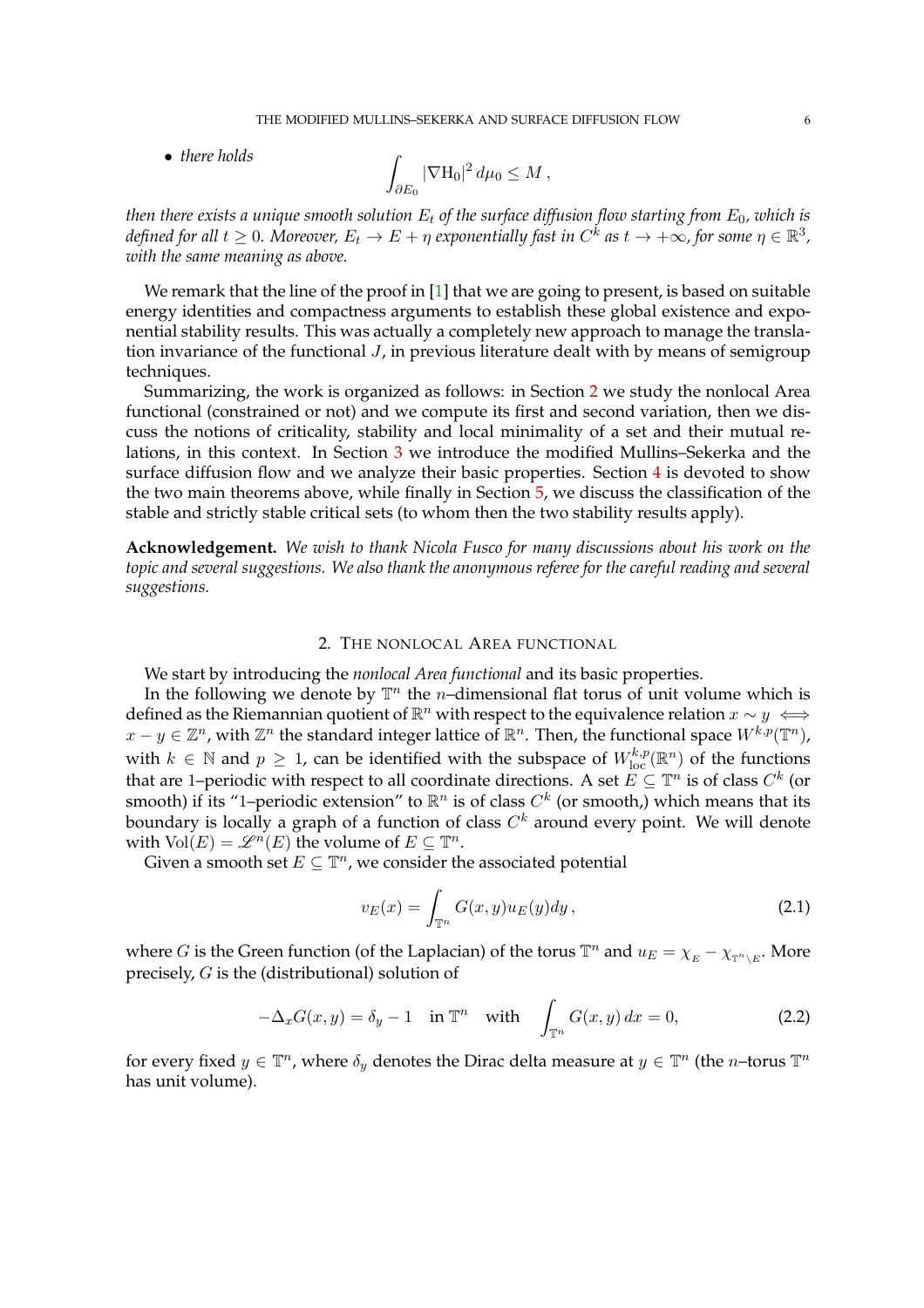By the properties of the Green function,  $v_E$  is then the unique solution of

<span id="page-6-1"></span>
$$
\begin{cases}\n-\Delta v_E = u_E - m & \text{in } \mathbb{T}^n \text{ (distributionally)} \\
\int_{\mathbb{T}^n} v_E(x) dx = 0\n\end{cases}
$$
\n(2.3)

where  $m = Vol(E) - Vol(\mathbb{T}^n \setminus E) = 2Vol(E) - 1.$ 

*Remark* 2.1. By standard elliptic regularity arguments (see [\[29\]](#page-97-13), for instance),  $v_E \in W^{2,p}(\mathbb{T}^n)$ for all  $p \in [1, +\infty)$ . More precisely, there exists a constant  $C = C(n, p)$  such that  $||v_E||_{W^{2,p}(\mathbb{T}^n)} \le$ *C*, for all  $E \subseteq \mathbb{T}^n$  such that  $\text{Vol}(E) - \text{Vol}(\mathbb{T}^n \setminus E) = m$ .

Then, we define the following *nonlocal Area functional* (see [\[40,](#page-97-14) [47,](#page-97-15) [64\]](#page-98-0), for instance).

**Definition 2.2** (Nonlocal Area functional). Given  $\gamma > 0$ , the *nonlocal Area functional* J is defined as

$$
J(E) = \mathcal{A}(\partial E) + \gamma \int_{\mathbb{T}^n} |\nabla v_E(x)|^2 dx,
$$
 (2.4)

for every smooth set  $E \subseteq \mathbb{T}^n$ , where the function  $v_E : \mathbb{T}^n \to \mathbb{R}$  is given by formulas [\(2.1\)](#page-5-1)–[\(2.3\)](#page-6-1) and

$$
\mathcal{A}(\partial E) = \int_{\partial E} \, d\mu
$$

is the *Area functional*, where  $\mu$  is the "canonical" measure associated to the Riemannian metric on  $\partial E$  induced by the metric tensor of  $\mathbb{T}^n$ , coming from the scalar product of  $\mathbb{R}^n$  (it is easy to see that  $\mu$  coincides with the  $(n - 1)$ –dimensional Hausdorff measure restricted to  $\partial E$ ).

*Since the nonlocal Area functional is defined adding to the Area functional a constant*  $\gamma \geq 0$  *times a nonlocal term, all the results of this section will also hold for the Area functional, taking*  $\gamma = 0$ .

Multiplying by  $v_E$  both sides of the first equation in system [\(2.3\)](#page-6-1) and integrating by parts (and using also the second equation), we obtain

$$
\int_{\mathbb{T}^n} |\nabla v_E(x)|^2 dx = -\int_{\mathbb{T}^n} v_E(x) \Delta v_E(x) dx
$$

$$
= \int_{\mathbb{T}^n} v_E(x) (u_E(x) - m) dx
$$

$$
= \int_{\mathbb{T}^n} v_E(x) u_E(x) dx
$$

$$
= \int_{\mathbb{T}^n} \int_{\mathbb{T}^n} G(x, y) u_E(x) u_E(y) dx dy,
$$
(2.5)

hence, the functional *J* can be also written in the useful form

$$
J(E) = \mathcal{A}(\partial E) + \gamma \int_{\mathbb{T}^n} \int_{\mathbb{T}^n} G(x, y) u_E(x) u_E(y) dx dy.
$$

## <span id="page-6-0"></span>2.1. **First and second variation.**

We start by computing the *first variation* of the functional J.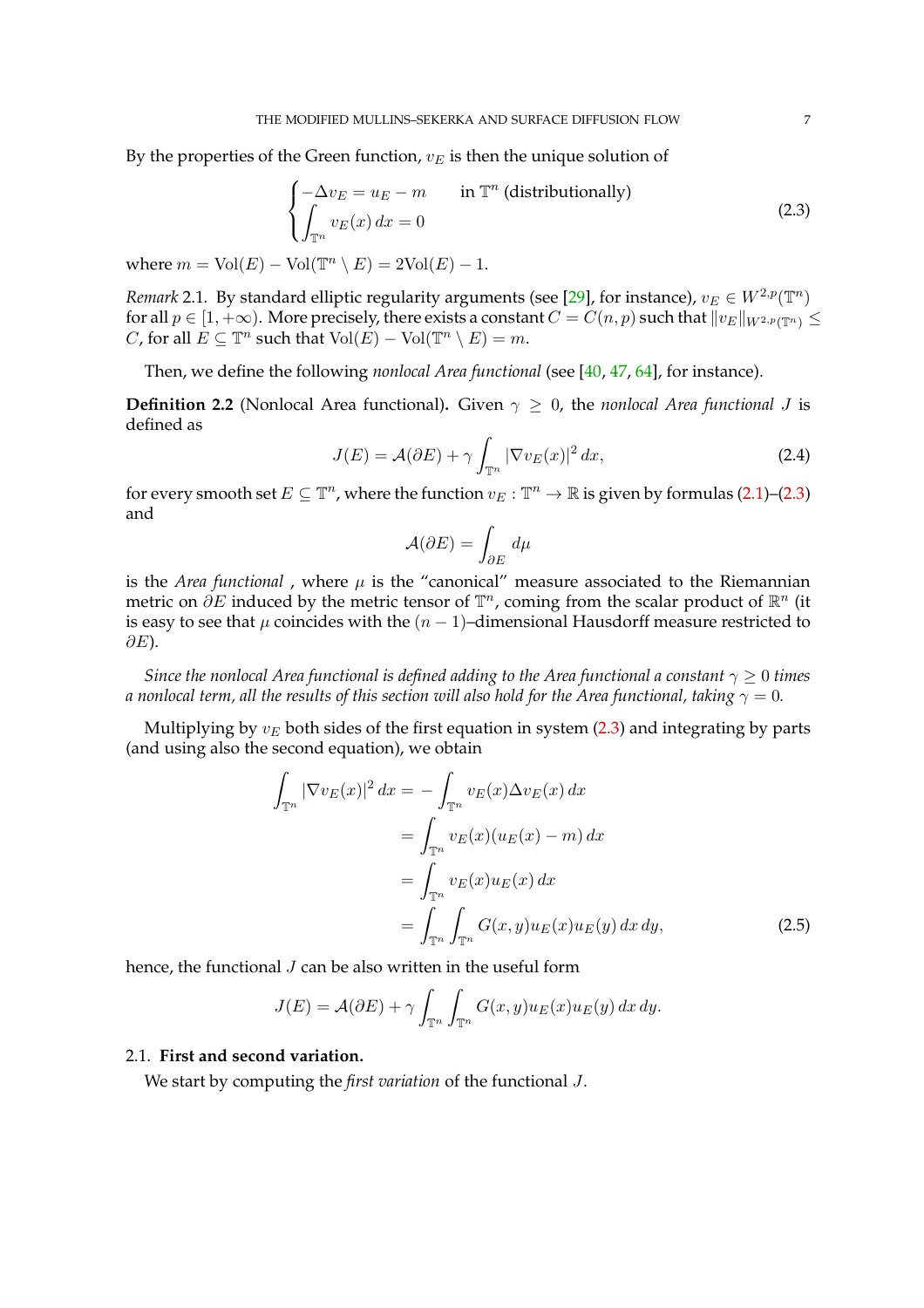**Definition 2.3.** Let  $E \subseteq \mathbb{T}^n$  be a smooth set. Given a smooth map  $\Phi : (-\varepsilon, \varepsilon) \times \mathbb{T}^n \to \mathbb{T}^n$ , for  $\varepsilon > 0$ , such that  $\Phi_t = \Phi(t, \cdot) : \mathbb{T}^n \to \mathbb{T}^n$  is a one-parameter family of diffeomorphism with  $\Phi_0 = \text{Id}$ , we say that  $E_t = \Phi_t(E)$  is the *variation* of E associated to  $\Phi$  (or to  $\Phi_t$ ). If moreover there holds  $Vol(E_t) = Vol(E)$  for every  $t \in (-\varepsilon, \varepsilon)$ , we call  $E_t$  a *volume–preserving* variation of E.

The vector field  $X \in C^{\infty}(\mathbb{T}^n;\mathbb{R}^n)$  defined as  $X = \frac{\partial \Phi_t}{\partial t}\big|_{t=0}$ , is called the *infinitesimal generator* of the variation  $E_t$ .

*Remark* 2.4*.* As we are going to consider only smooth sets  $E$ , it is easy to see that this definition of variation is equivalent to have a family of diffeomorphisms  $\Phi_t$  of E only, indeed these latter can always be extended to the whole  $\mathbb{T}^n$ . Moreover, as the relevant objects are actually the boundaries of the sets  $E$  and in view of the sequel, we could even consider only smooth "deformations" of  $\partial E$ . We chose the above definition since it is easier and more convenient for the computations that are following.

**Definition 2.5.** Given a variation  $E_t$  of  $E$ , coming from the one–parameter family of diffeomorphism  $\Phi_t$ , the *first variation of J at E with respect to*  $\Phi_t$  is given by

$$
\frac{d}{dt}J(E_t)\Big|_{t=0}.
$$

We say that E is a *critical set* for  $J$ , if all the first variations relative to variations  $E_t$  of E are zero.

We say that E is a *critical set* for J under a volume constraint, if all the first variations relative to volume–preserving variations  $E_t$  of E are zero.

It is clear that if  $E$  is a minimum for  $J$  (under a volume constraint), then it is a critical set for  $J$  (under a volume constraint). We are now going to compute the first variation of  $J$ and see that it depends only on the restriction to  $\partial E$  of the infinitesimal generator X of the variation  $E_t$  of  $E$ .

We briefly recall some "geometric" notations and results about the (Riemannian) geometry of the hypersurfaces in  $\mathbb{R}^n$ , referring to [\[26,](#page-97-16) [42,](#page-97-12) [51\]](#page-97-17) for instance.

*In the whole work, we will adopt the convention of summing over the repeated indices.*

Given any smooth immersion  $\psi : M \to \mathbb{T}^n$  of the smooth,  $(n-1)$ –dimensional, compact manifold  $\overline{M}$ , representing a hypersurface  $\psi(M)$  of  $\mathbb{T}^n$ , considering local coordinates around any  $p \in M$ , we have local bases of the tangent space  $T_pM$ , which can be identified with the  $(n-1)$ –dimensional hyperplane  $d\psi_p(T_pM)$  of  $\mathbb{R}^n \approx T_{\psi(p)}\mathbb{T}^n$  which is tangent to  $\psi(M)$ at  $\psi(p)$ , and of the cotangent space  $T_p^*M$ , respectively given by vectors  $\{\frac{\partial}{\partial x_i}\}$  and 1-forms  $\{dx_j\}$ . So we denote the vectors on M by  $X = X^i \frac{\partial}{\partial x_i}$  and the 1–forms by  $\omega = \omega_j dx_j$ , where the indices refer to the chosen local coordinate chart of  $M.$  With the above identification, we have clearly  $\frac{\partial}{\partial x_i} \approx \frac{\partial \psi}{\partial x_i}$  $\frac{\partial \psi}{\partial x_i}$ , for every  $i \in \{1, \ldots, n-1\}.$ 

The manifold M gets in a natural way a metric tensor g, pull–back via the map  $\psi$  of the metric tensor of  $\mathbb{T}^n$ , coming from the standard scalar product of  $\mathbb{R}^n$  (as  $\mathbb{T}^n \approx \mathbb{R}^n/\mathbb{Z}^n$ ), hence, turning it into a Riemannian manifold  $(M, g)$ . Then, the components of g in a local chart are

$$
g_{ij} = \left\langle \frac{\partial \psi}{\partial x_i} \middle| \frac{\partial \psi}{\partial x_j} \right\rangle
$$

and the "canonical" measure  $\mu$ , induced on  $M$  by the metric  $g$  is then given by  $\mu=\sqrt{\det g_{ij}}\,\mathscr{L}^{n-1}$ , where  $\mathscr{L}^{n-1}$  is the standard Lebesgue measure on  $\mathbb{R}^{n-1}.$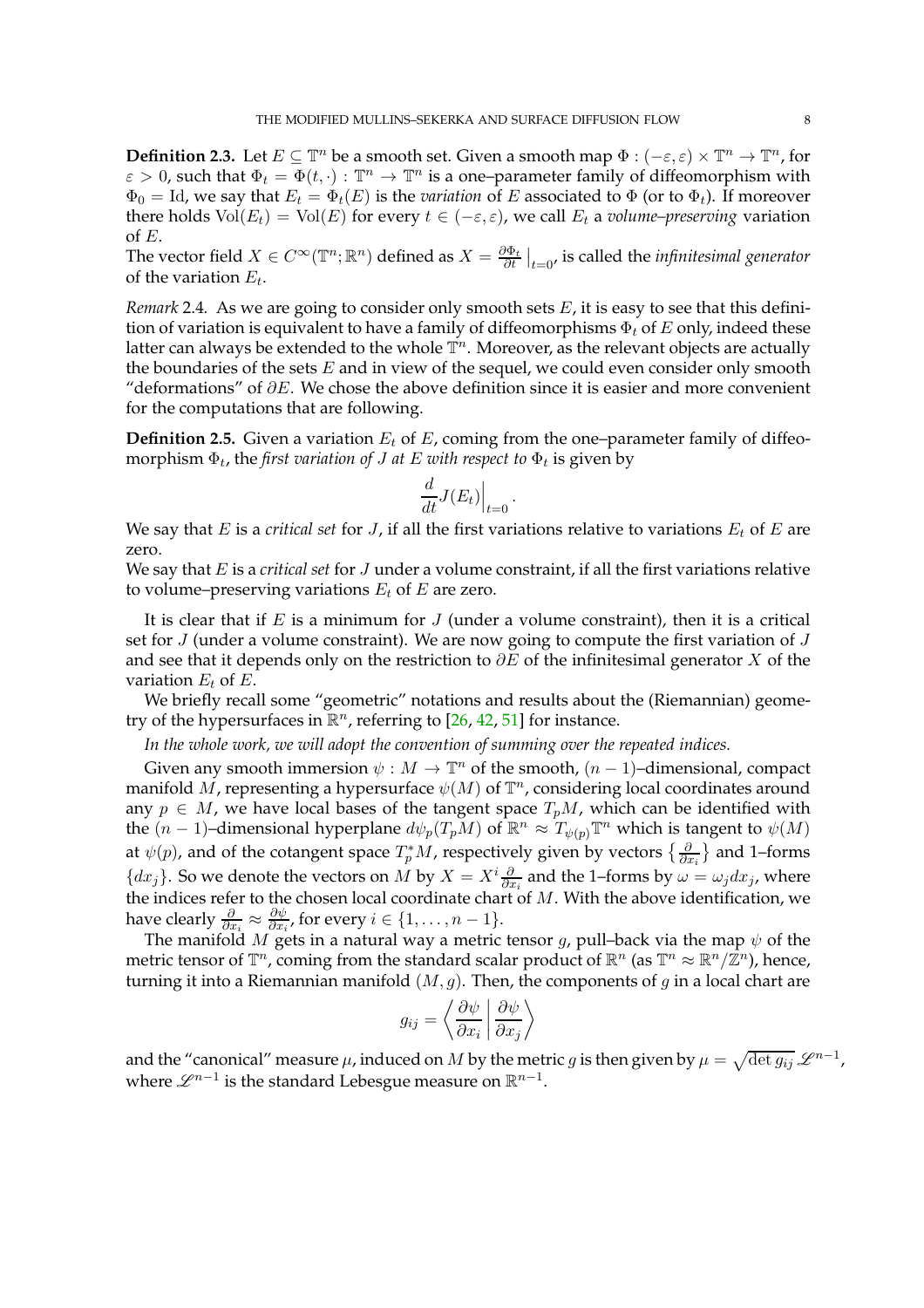Thus, supposing that M has a *global* coordinate chart, we can write the Area functional on the hypersurface  $\psi(M)$  in the following way,

<span id="page-8-0"></span>
$$
\mathcal{A}(\psi(M)) = \int_M d\mu = \int_M \sqrt{\det g_{ij}(x)} dx.
$$
 (2.6)

When this is not the case (as it is usual), we need several local charts  $(U_k, \varphi_k)$  and a subordinated partitions of unity  $f_k : M \to [0,1]$  (that is, the compact support of  $f_k : M \to [0,1]$  is contained in the open set  $U_k \subseteq M$ , for every  $k \in \mathcal{I}$ ), then

$$
\mathcal{A}(\psi(M)) = \int_M d\mu = \sum_{k \in \mathcal{I}} \int_M f_k d\mu = \sum_{k \in \mathcal{I}} \int_{U_k} f_k(x) \sqrt{\det g_{ij}^k(x)} dx,
$$

where  $g_{ij}^k$  are the coefficients of the metric  $g$  in the local chart  $(U_k, \varphi_k).$ 

*In order to work with coordinates, in the computations with integrals in this section we will assume that all the hypersurfaces have a global coordinate chart, by simplicity. All the results actually hold also in the general case by using partitions of unity as above.*

The induced Levi–Civita covariant derivative on  $(M, g)$  of a vector field X and of a 1–form  $\omega$  are respectively given by

$$
\nabla_j X^i = \frac{\partial X^i}{\partial x_j} + \Gamma^i_{jk} X^k, \qquad \nabla_j \omega_i = \frac{\partial \omega_i}{\partial x_j} - \Gamma^k_{ji} \omega_k,
$$

where  $\Gamma^i_{jk}$  are the Christoffel symbols of the connection  $\nabla$ , expressed by the formula

$$
\Gamma_{jk}^{i} = \frac{1}{2}g^{il} \left( \frac{\partial}{\partial x_j} g_{kl} + \frac{\partial}{\partial x_k} g_{jl} - \frac{\partial}{\partial x_l} g_{jk} \right).
$$

Moreover, the gradient  $\nabla f$  of a function, the divergence div X of a tangent vector field and the Laplacian  $\Delta f$  at a point  $p \in M$ , are defined respectively by

$$
g(\nabla f(p), v) = df_p(v) \qquad \forall v \in T_p M,
$$
  
div  $X = \text{tr}\nabla X = \nabla_i X^i = \frac{\partial X^i}{\partial x_i} + \Gamma^i_{ik} X^k$ 

(in a local chart) and ∆f = div ∇f. We then recall that by the *divergence theorem* for compact manifolds (without boundary), there holds

$$
\int_{M} \operatorname{div} X \, d\mu = 0, \tag{2.7}
$$

for every tangent vector field  $X$  on  $M$ , which in particular implies

<span id="page-8-1"></span>
$$
\int_M \Delta f \, d\mu = 0 \,,
$$

for every smooth function  $f : M \to \mathbb{R}$ .

Assuming that we have a globally defined unit *normal* vector field  $\nu : M \to \mathbb{R}^n$  to  $\varphi(M)$ (this will hold in our situation where the hypersurfaces will be boundaries of smooth sets  $E \subseteq \mathbb{T}^n$ , hence we will always consider  $\nu$  to be the *outer unit normal vector* at every point of ∂E), we define the *second fundamental form* B which is a symmetric bilinear form given, in a local charts, by its components

$$
h_{ij} = -\left\langle \frac{\partial^2 \psi}{\partial x_i \partial x_j} \middle| \nu \right\rangle
$$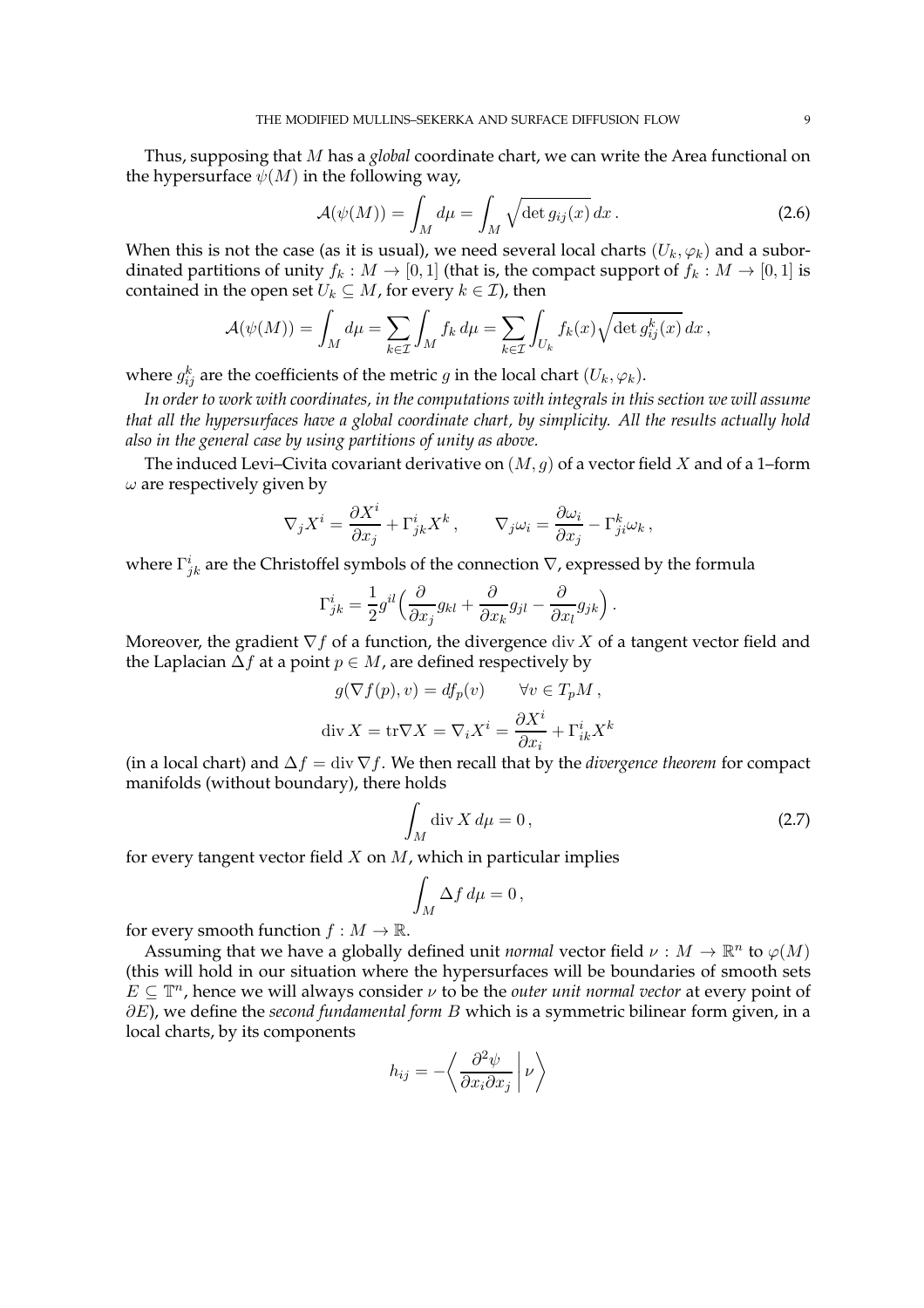and whose trace is the *mean curvature*  $H = g^{ij}h_{ij}$  of the hypersurface (with these choices, the standard sphere of  $\mathbb{R}^n$  has positive mean curvature).

The symmetry properties of the covariant derivative of B are given by the *Codazzi–Mainardi equations*

<span id="page-9-0"></span>
$$
\nabla_i h_{jk} = \nabla_j h_{ik} = \nabla_k h_{ij} \,. \tag{2.8}
$$

In the sequel, the following *Gauss–Weingarten relations* will be fundamental,

$$
\frac{\partial^2 \psi}{\partial x_i \partial x_j} = \Gamma_{ij}^k \frac{\partial \psi}{\partial x_k} - h_{ij} \nu \qquad \qquad \frac{\partial \nu}{\partial x_j} = h_{jl} g^{ls} \frac{\partial \psi}{\partial x_s}, \qquad (2.9)
$$

which imply

$$
\Delta \psi = g^{ij} \left( \frac{\partial^2 \psi}{\partial x_i \partial x_j} - \Gamma^k_{ij} \frac{\partial \psi}{\partial x_k} \right) = -g^{ij} h_{ij} \nu = -\mathcal{H} \nu \,. \tag{2.10}
$$

Moreover, we have the formula

<span id="page-9-4"></span><span id="page-9-1"></span>
$$
\Delta \nu = \nabla H - |B|^2 \nu, \qquad (2.11)
$$

indeed, computing in *normal coordinates* at a point  $p \in M$ ,

$$
\Delta \nu = g^{ij} \left( \frac{\partial^2 \nu}{\partial x_i \partial x_j} - \Gamma_{ij}^k \frac{\partial \nu}{\partial x_k} \right)
$$
  
\n
$$
= g^{ij} \frac{\partial}{\partial x_i} \left( h_{jl} g^{ls} \frac{\partial \psi}{\partial x_s} \right)
$$
  
\n
$$
= g^{ij} \nabla_i h_{jl} g^{ls} \frac{\partial \psi}{\partial x_s} + g^{ij} h_{jl} g^{ls} \frac{\partial^2 \psi}{\partial x_i \partial x_s}
$$
  
\n
$$
= g^{ij} \nabla_l h_{ij} g^{ls} \frac{\partial \psi}{\partial x_s} - g^{ij} h_{jl} g^{ls} h_{is} \nu
$$
  
\n
$$
= \nabla \mathbf{H} - |B|^2 \nu,
$$

since all  $\Gamma_{ij}^k$  and  $\frac{\partial}{\partial x_i} g^{jk}$  are zero at  $p\in M$  in such coordinates and we used Codazzi–Mainardi equations [\(2.8\)](#page-9-0).

*In the following, when it is clear by the context, we will write* ∇*,* div *and* ∆ *for both the Riemannian*  $\phi$  *operators on a hypersurface and the standard operators of*  $\mathbb{T}^n \approx \mathbb{R}^n/\mathbb{Z}^n$ , but these latter will be instead  $d$ enoted by  $\nabla^{ \mathbb{T}^n}$  div $\mathbb{T}^n$  and  $\Delta^{ \mathbb{T}^n}$  when they will be computed at a point of a hypersurface, in order to *avoid any possibility of misunderstanding.*

<span id="page-9-3"></span>**Theorem 2.6** (First variation of the functional *J*). Let  $E \subseteq \mathbb{T}^n$  a smooth set and  $\Phi : (-\varepsilon, \varepsilon) \times$  $\mathbb{T}^n \to \mathbb{T}^n$  a smooth map giving a variation  $E_t = \Phi_t(E)$  with infinitesimal generator  $X \in C^\infty(\mathbb{T}^n;\mathbb{R}^n)$ . *Then,*

<span id="page-9-2"></span>
$$
\frac{d}{dt}J(E_t)\Big|_{t=0} = \int_{\partial E} (H + 4\gamma v_E) \langle X|\nu_E\rangle d\mu
$$
\n(2.12)

*where*  $ν<sub>E</sub>$  *is the outer unit normal vector and* H *the mean curvature of the boundary* ∂E *(as defined* above, relative to  $\nu_E$ ), while the function  $v_E:\mathbb{T}^n\to\mathbb{R}$  is the potential associated to E, defined by *formulas* [\(2.1\)](#page-5-1)*–*[\(2.3\)](#page-6-1)*.*

*In particular, the first variation of the functional* J *depends only on the normal component of the restriction of the infinitesimal generator* X *to* ∂E*.*

*Clearly, when*  $\gamma = 0$  *we get the well known first variation of the Area functional at a smooth set* E,

$$
\frac{d}{dt} \mathcal{A}(\partial E_t)\Big|_{t=0} = \int_{\partial E} \mathcal{H}\langle X|\nu_E\rangle d\mu.
$$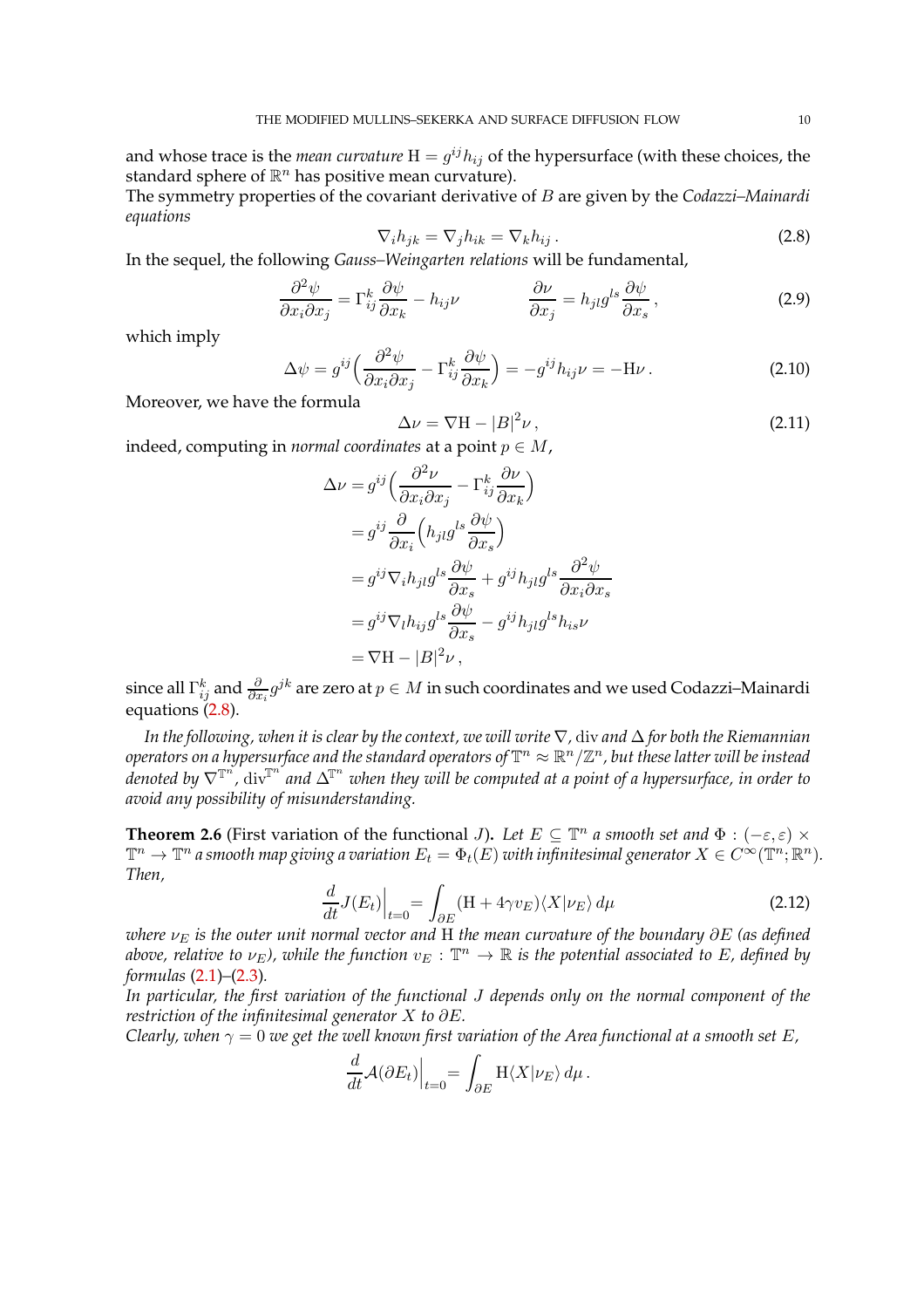*Proof.* We start by computing the derivative of the Area functional term of J. We let  $\psi_t$  :  $\partial E \to \mathbb{T}^n$  be the embedding given by

$$
\psi_t(x) = \Phi(t, x) ,
$$

for  $x \in \partial E$  and  $t \in (-\varepsilon, \varepsilon)$ , then  $\psi_t(\partial E) = \partial E_t$  and  $\partial_t \psi_t|_{t=0} = X$  at every point of  $\partial E$ , moreover  $\psi_0$  is simply the inclusion map of  $\partial E$  in  $\mathbb{T}^n$ .

Denoting by  $g_{ij}=g_{ij}(t)$  the induced metrics (via  $\psi_t$ , as above) on the smooth hypersurfaces  $\partial E_t$  and setting  $\psi = \psi_0$ , in a local chart we have

$$
\frac{\partial}{\partial t} g_{ij} \Big|_{t=0} = \frac{\partial}{\partial t} \left\langle \frac{\partial \psi_t}{\partial x_i} \middle| \frac{\partial \psi_t}{\partial x_j} \right\rangle_{t=0} \n= \left\langle \frac{\partial X}{\partial x_i} \middle| \frac{\partial \psi}{\partial x_j} \right\rangle + \left\langle \frac{\partial X}{\partial x_j} \middle| \frac{\partial \psi}{\partial x_i} \right\rangle \n= \frac{\partial}{\partial x_i} \left\langle X \middle| \frac{\partial \psi}{\partial x_j} \right\rangle + \frac{\partial}{\partial x_j} \left\langle X \middle| \frac{\partial \psi}{\partial x_i} \right\rangle - 2 \left\langle X \middle| \frac{\partial^2 \psi}{\partial x_i \partial x_j} \right\rangle \n= \frac{\partial}{\partial x_i} \left\langle X_\tau \middle| \frac{\partial \psi}{\partial x_j} \right\rangle + \frac{\partial}{\partial x_j} \left\langle X_\tau \middle| \frac{\partial \psi}{\partial x_i} \right\rangle - 2\Gamma_{ij}^k \left\langle X_\tau \middle| \frac{\partial \psi}{\partial x_k} \right\rangle + 2h_{ij} \langle X \middle| \nu_E \rangle,
$$

where we used the Gauss–Weingarten relations [\(2.9\)](#page-9-1) in the last step and we denoted with  $X_{\tau} = X - \langle X | \nu_E \rangle \nu_E$  the "tangential part" of the vector field X along the hypersurface ∂E (seeing  $T_x \partial E$  as a hyperplane of  $\mathbb{R}^n \approx T_x \mathbb{T}^n$ ).

Letting  $\omega$  be the 1–form defined by  $\omega(Y) = g(X_\tau, Y)$ , this formula can be rewritten as

$$
\frac{\partial}{\partial t}g_{ij}\Big|_{t=0} = \frac{\partial \omega_j}{\partial x_i} + \frac{\partial \omega_i}{\partial x_j} - 2\Gamma_{ij}^k \omega_k + 2h_{ij}\langle X|\nu_E\rangle = \nabla_i \omega_j + \nabla_j \omega_i + 2h_{ij}\langle X|\nu_E\rangle. \tag{2.13}
$$

Hence, by the formula

<span id="page-10-2"></span><span id="page-10-1"></span><span id="page-10-0"></span>
$$
\frac{d}{dt}\det A(t) = \det A(t) \operatorname{tr} \left[ A^{-1}(t) \circ A'(t) \right],\tag{2.14}
$$

holding for any  $n \times n$  squared matrix  $A(t)$  dependent on t, we get

$$
\frac{\partial}{\partial t} \sqrt{\det g_{ij}} \Big|_{t=0} = \frac{\sqrt{\det g_{ij} g^{ij} \frac{\partial}{\partial t} g_{ij}}|_{t=0}}{2}
$$

$$
= \frac{\sqrt{\det g_{ij} g^{ij} (\nabla_i \omega_j + \nabla_j \omega_i + 2h_{ij} \langle X | \nu_E \rangle)}}{2}
$$

$$
= \sqrt{\det g_{ij}} (\text{div} X_{\tau} + \text{H} \langle X | \nu_E \rangle), \tag{2.15}
$$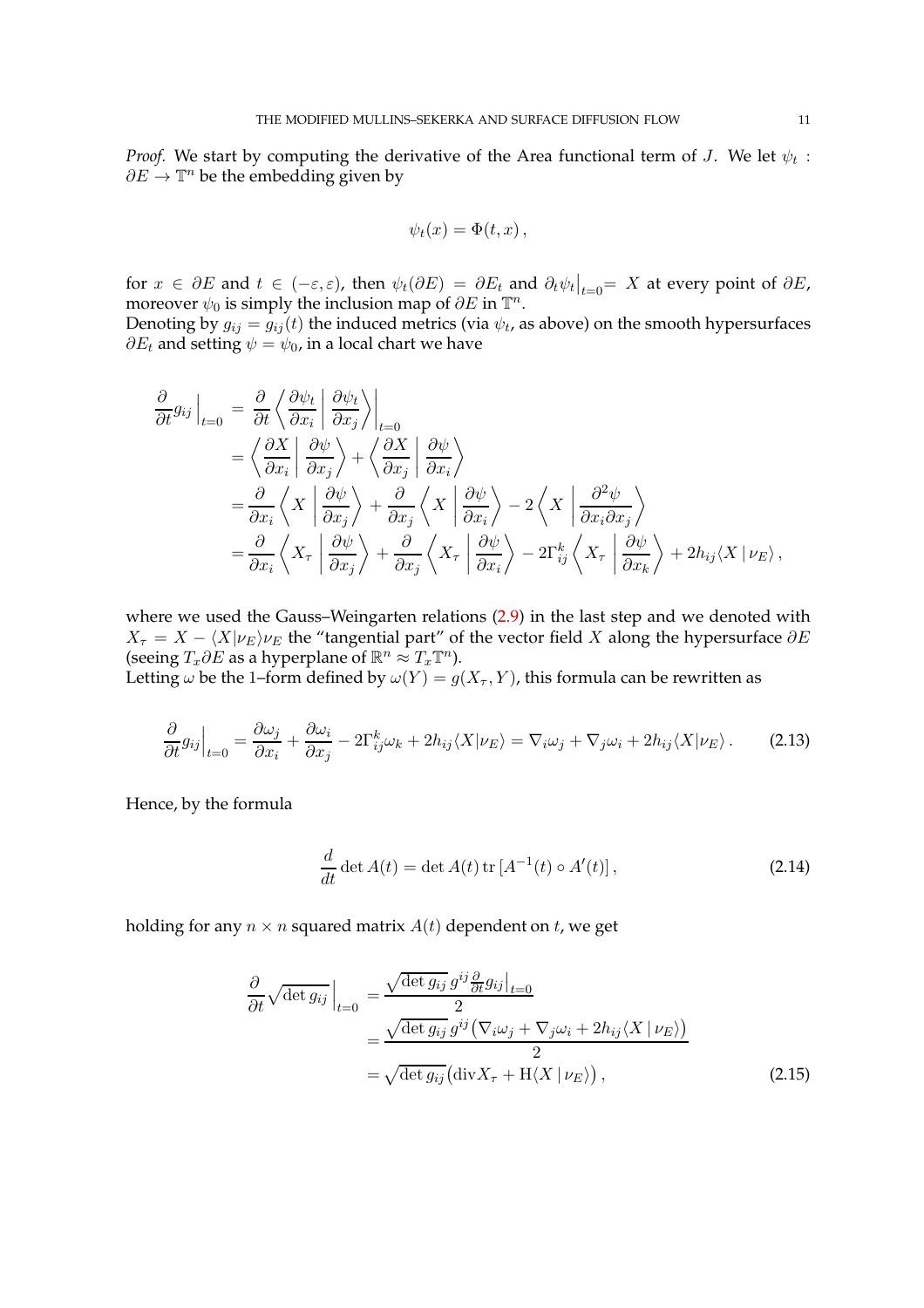where the divergence is the (Riemannian) one relative to the hypersurface  $\partial E$ . Then, we conclude (recalling the discussion after formula [\(2.6\)](#page-8-0))

$$
\frac{\partial}{\partial t} \mathcal{A}(\partial E_t) \Big|_{t=0} = \frac{\partial}{\partial t} \mathcal{A}(\psi_t(\partial E)) \Big|_{t=0} = \frac{\partial}{\partial t} \int_{\partial E} d\mu_t \Big|_{t=0}
$$
\n
$$
= \frac{\partial}{\partial t} \int_{\partial E} \sqrt{\det g_{ij}} dx \Big|_{t=0}
$$
\n
$$
= \int_{\partial E} \frac{\partial}{\partial t} \sqrt{\det g_{ij}} \Big|_{t=0} dx
$$
\n
$$
= \int_{\partial E} (\text{div} X_{\tau} + \text{H} \langle X \mid \nu_E \rangle) \sqrt{\det g_{ij}} dx
$$
\n
$$
= \int_{\partial E} (\text{div} X_{\tau} + \text{H} \langle X \mid \nu_E \rangle) d\mu
$$
\n
$$
= \int_{\partial E} \text{H} \langle X \mid \nu_E \rangle d\mu \tag{2.16}
$$

where in the last step we applied the divergence theorem, that is, formula [\(2.7\)](#page-8-1), on  $\partial E$ .

In order to compute the derivative of the nonlocal term, we set

$$
v(t,x) = v_{E_t}(x) = \int_{\mathbb{T}^n} G(x,y)u_{E_t}(x) \, dy = \int_{E_t} G(x,y) \, dy - \int_{E_t^c} G(x,y) \, dy,
$$

where  $E_t^c = \mathbb{T}^n \setminus E_t$ . Then,

<span id="page-11-1"></span>
$$
\frac{d}{dt} \Bigl( \int_{\mathbb{T}^n} |\nabla v_{E_t}(x)|^2 dx \Bigr) \Big|_{t=0} = \frac{d}{dt} \Bigl( \int_{\mathbb{T}^n} |\nabla v(t,x)|^2 dx \Bigr) \Big|_{t=0}
$$
  
\n
$$
= 2 \int_{\mathbb{T}^n} \nabla v_E(x) \frac{\partial}{\partial t} \nabla v(t,x) \Big|_{t=0} dx
$$
  
\n
$$
= 2 \int_{\mathbb{T}^n} (u_E(x) - m) \frac{\partial}{\partial t} v(t,x) \Big|_{t=0} dx,
$$

where in the last equality we used the fact that  $-\Delta v_E = u_E - m$  and we integrated by parts. Now, we note that

<span id="page-11-2"></span><span id="page-11-0"></span>
$$
\frac{\partial}{\partial t}v(t,x) = \frac{\partial}{\partial t} \Big( \int_{E_t} G(x,y) \, dy \Big) - \frac{\partial}{\partial t} \Big( \int_{E_t^c} G(x,y) \, dy \Big), \tag{2.17}
$$

and, by a change of variable,

$$
\frac{\partial}{\partial t} \Bigl( \int_{E_t} G(x, y) \, dy \Bigr) \Big|_{t=0} = \frac{\partial}{\partial t} \Bigl( \int_E G(x, \Phi(t, z)) J \Phi(t, z) \, dz \Bigr) \Big|_{t=0},\tag{2.18}
$$

where  $J\Phi(t, \cdot)$  is the Jacobian of  $\Phi(t, \cdot)$ . Then, as  $J\Phi(t, z) = det[d\Phi(t, z)]$ , using again formula [\(2.14\)](#page-10-0), we have

$$
\frac{\partial}{\partial t} J\Phi(t, z) \Big|_{t=0} = J\Phi(t, z) \operatorname{tr} \left[ d\Phi(t, z)^{-1} \circ \frac{\partial}{\partial t} d\Phi(t, z) \right] \Big|_{t=0}
$$
  
\n=  $J\Phi(t, z) \operatorname{tr} \left[ d\Phi(t, z)^{-1} \circ d\frac{\partial}{\partial t} \Phi(t, z) \right] \Big|_{t=0}$   
\n=  $\operatorname{tr} dX(z)$   
\n=  $\operatorname{div} X(z)$ ,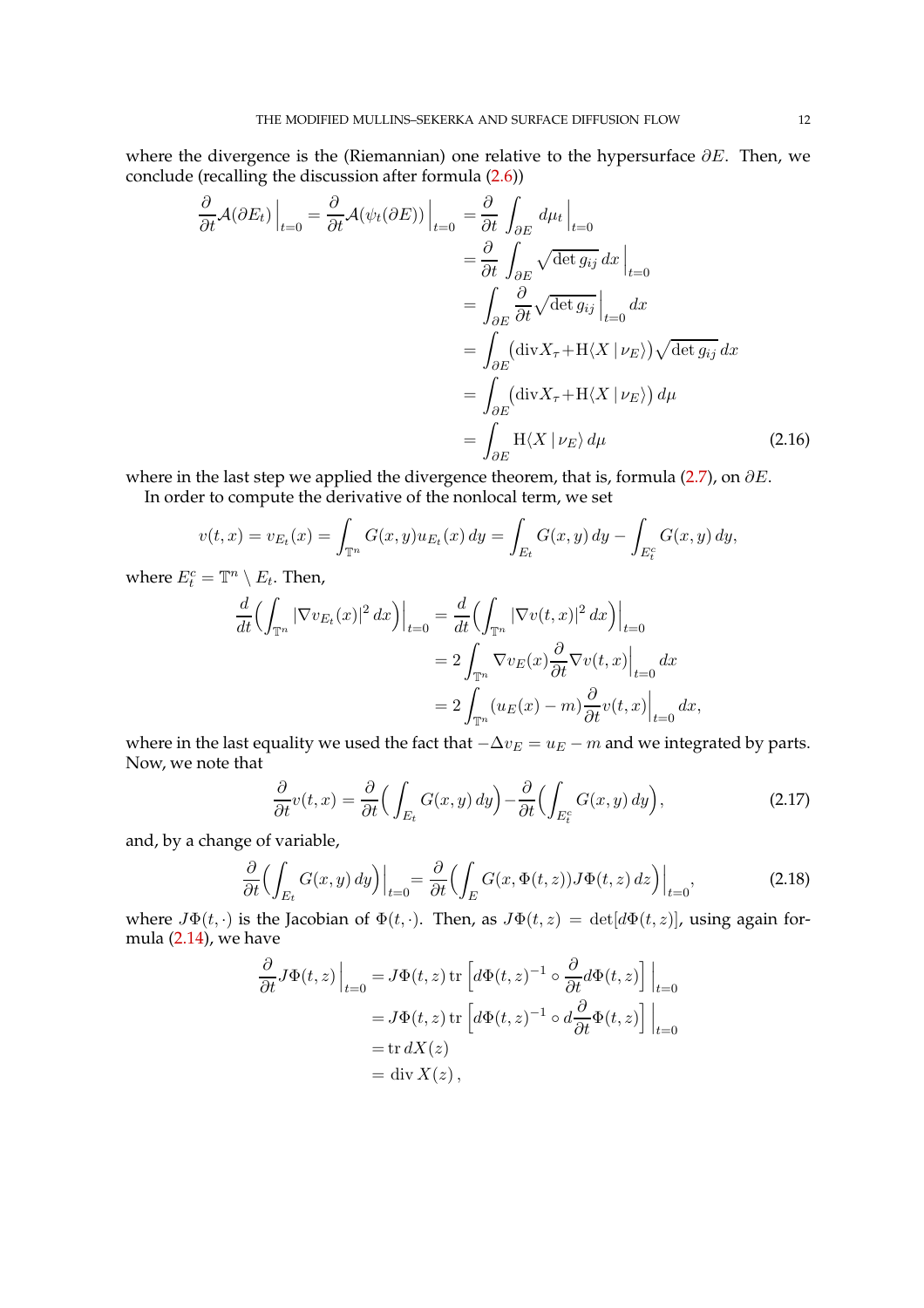by the definition of X and being  $\Phi(0, z) = z$ . Thus, carrying the time derivative inside the integral in equation [\(2.18\)](#page-11-0), we obtain

$$
\frac{\partial}{\partial t} \Biggl( \int_{E_t} G(x, y) \, dy \Biggr) \Big|_{t=0} = \int_E \Bigl( \langle \nabla_y G(x, y) | X(y) \rangle + G(x, y) \operatorname{div} X(y) \Bigr) \, dy
$$

$$
= \int_E \operatorname{div}_y \bigl( G(x, y) X(y) \bigr) \, dy
$$

$$
= \int_{\partial E} G(x, y) \langle X(y) | \nu_E(y) \rangle \, d\mu(y).
$$

By a very analogous computation we get

$$
-\frac{\partial}{\partial t} \Bigl( \int_{E_t^c} G(x, y) \, dy \Bigr) \Big|_{t=0} = \int_{\partial E} G(x, y) \langle X(y) | \nu_E(y) \rangle \, d\mu(y) \,, \tag{2.19}
$$

then, using equalities  $(2.1)$  and  $(2.2)$ , we conclude

$$
\frac{d}{dt} \int_{\mathbb{T}^n} |\nabla v_{E_t}(x)|^2 dx \Big|_{t=0} = 4 \int_{\mathbb{T}^n} (u_E(x) - m) \Big( \int_{\partial E} G(x, y) \langle X(y) | \nu_E(y) \rangle d\mu(y) \Big) dx
$$

$$
= 4 \int_{\partial E} \Big( \int_{\mathbb{T}^n} G(x, y) (u_E(x) - m) dx \Big) \langle X(y) | \nu_E(y) \rangle d\mu(y)
$$

$$
= 4 \int_{\partial E} v_E(y) \langle X(y) | \nu_E(y) \rangle d\mu(y).
$$
(2.20)

Combining formulas  $(2.16)$  and  $(2.20)$ , we finally obtain formula  $(2.12)$ .

Given a smooth set E and any vector field  $X \in C^{\infty}(\mathbb{T}^n;\mathbb{R}^n)$ , considering the associated smooth flow  $\Phi : (-\varepsilon, \varepsilon) \times \mathbb{T}^n \to \mathbb{T}^n$ , defined by the system

<span id="page-12-2"></span><span id="page-12-1"></span><span id="page-12-0"></span>
$$
\begin{cases} \frac{\partial \Phi}{\partial t}(t,x) = X(\Phi(t,x)),\\ \Phi(0,x) = x \end{cases}
$$
\n(2.21)

for every  $x \in \mathbb{T}^n$  and  $t \in (-\varepsilon, \varepsilon)$ , for some  $\varepsilon > 0$ , we have a variation  $E_t = \Phi_t(E)$  with infinitesimal generator X. We call this variation the *special variation* associated to X. Moreover, given any smooth vector field  $\overline{X}\in C^\infty(\partial E;{\mathbb R}^n)$ , it can be extended easily to a smooth vector field  $X \in C^{\infty}(\mathbb{T}^n;\mathbb{R}^n)$  with  $X|_{\partial E} = \overline{X}$ .

Hence, if  $E$  is a critical set for  $J$  there holds

$$
\int_{\partial E} (\mathbf{H} + 4\gamma v_E) \langle X | \nu_E \rangle d\mu = 0,
$$

for every  $X \in C^{\infty}(\mathbb{T}^n;\mathbb{R}^n)$ . Choosing a smooth vector field  $X \in C^{\infty}(\mathbb{T}^n;\mathbb{R}^n)$  with  $X|_{\partial E} =$  $(H + 4\gamma v_E)\nu_E$ , we then obtain the following corollary.

<span id="page-12-3"></span>**Corollary 2.7.** *A smooth set*  $E \subseteq \mathbb{T}^n$  *is a critical set for J if and only if the function*  $H + 4\gamma v_E$  *is* zero on ∂E. When  $\gamma=0$ , we recover the classical condition  $\check{\rm H}=0$  for a minimal surface in  $\mathbb{R}^n$ .

It is less easy to characterize the infinitesimal generators of the volume–preserving variations of  $E$ , in order to find an analogous criticality condition on a set  $E$ , for the functional  $J$ under a volume constraint.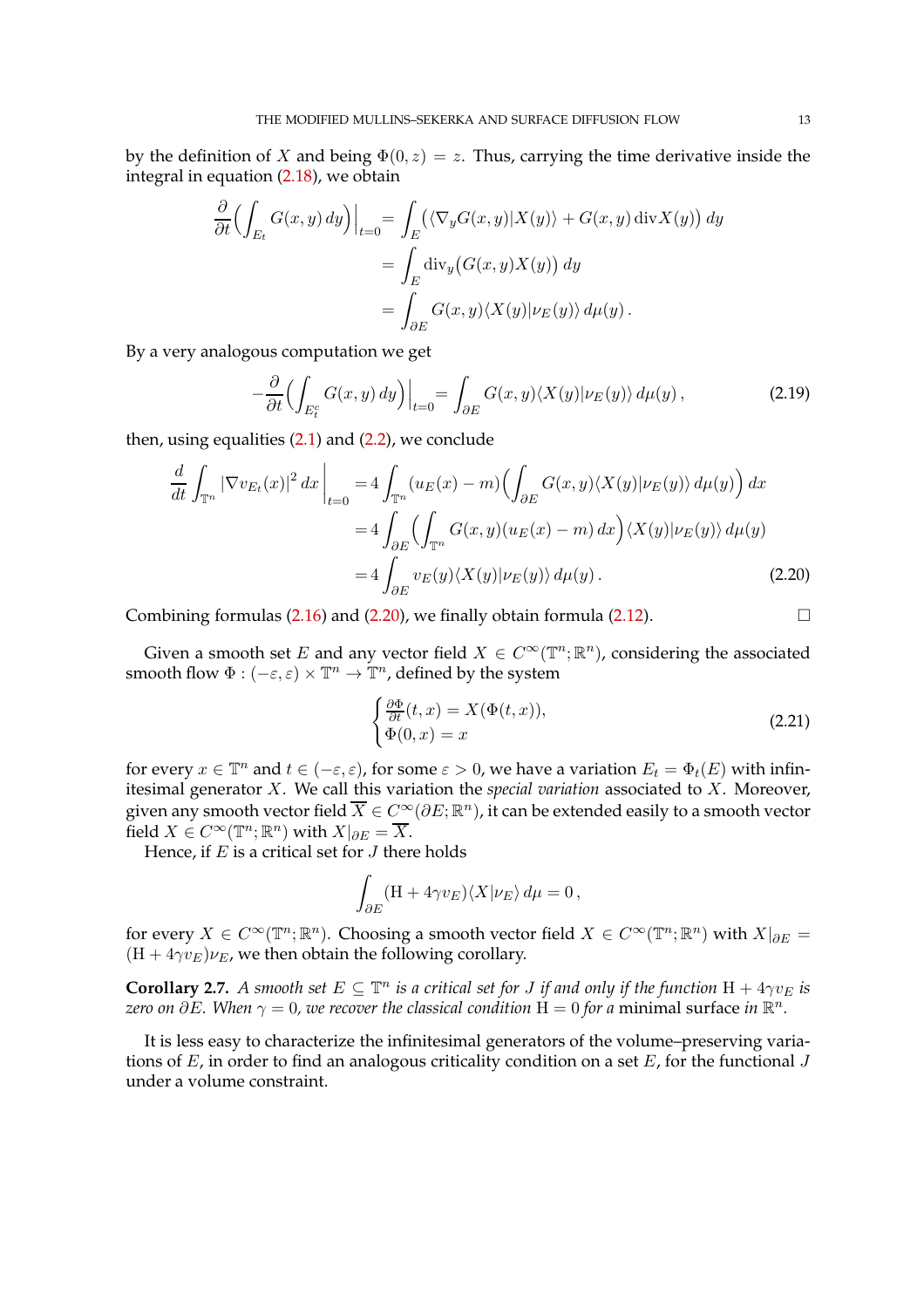Given  $\Phi: (-\varepsilon, \varepsilon) \times \mathbb{T}^n \to \mathbb{T}^n$  such that  $\text{Vol}(\Phi_t(E)) = \text{Vol}(E_t) = \text{Vol}(E)$  for all  $t \in (-\varepsilon, \varepsilon)$ , we let  $X_t \in C^{\infty}(\mathbb{T}^n;\mathbb{R}^n)$  be the family of the vector fields (well) defined by the formula

<span id="page-13-0"></span>
$$
X_t(\Phi(t,z)) = \frac{\partial \Phi}{\partial t}(t,z),
$$

for every  $t \in (-\varepsilon, \varepsilon)$  and  $z \in \mathbb{T}^n$ , hence, if  $t = 0$ , the vector field  $X = X_0$  is the infinitesimal generator of the volume–preserving variation  $E_t$ . Then, by changing variables, we have

$$
0 = \frac{d}{dt} \text{Vol}(E_t) = \frac{d}{dt} \int_{E_t} dx = \frac{d}{dt} \int_E J\Phi(t, z) dz = \int_E \frac{\partial}{\partial t} J\Phi(t, z) dz.
$$
 (2.22)

As  $J\Phi(t, z) = det[d\Phi(t, z)]$ , by means of formula [\(2.14\)](#page-10-0), we obtain

$$
\frac{\partial}{\partial t}J\Phi(t,z) = J\Phi(t,z) \operatorname{tr} \left[ d\Phi(t,z)^{-1} \circ dX_t(\Phi(t,z)) \circ d\Phi(t,z) \right],
$$

since, by the definition of  $X_t$  above,

$$
\frac{\partial}{\partial t}d\Phi(t,z) = d\frac{\partial \Phi}{\partial t}(t,z) = d[X_t(\Phi(t,z))] = dX_t(\Phi(t,z)) \circ d\Phi(t,z).
$$

Being the trace of a matrix invariant by conjugation, we conclude

$$
\frac{\partial}{\partial t} J\Phi(t,z) = J\Phi(t,z) \operatorname{tr} \left[ dX_t(\Phi(t,z)) \right] = J\Phi(t,z) \operatorname{div} X_t(\Phi(t,z)),
$$

hence, by equality [\(2.22\)](#page-13-0) and the divergence theorem (in  $\mathbb{T}^n$ ), it follows

$$
0 = \int_{E} \operatorname{div} X_t(\Phi(t, z)) J\Phi(t, z) dz = \int_{E_t} \operatorname{div} X_t(x) dx = \int_{\partial E} \langle X_t \circ \Phi_t | \nu_{E_t} \rangle d\mu_t, \tag{2.23}
$$

where  $\nu_{E_t}$  is the outer unit normal vector and  $\mu_t$  the canonical Riemannian measure of the smooth hypersurface  $\partial E_t$ , given by the embedding  $\psi_t = \Phi_t : \partial E \to \mathbb{T}^n$ . Thus, letting  $t = 0$ ,

<span id="page-13-3"></span><span id="page-13-2"></span>
$$
\frac{d}{dt}\text{Vol}(E_t)\Big|_{t=0} = \int_{\partial E} \langle X|\nu_E\rangle \, d\mu = 0 \tag{2.24}
$$

and we conclude that if  $X \in C^{\infty}(\mathbb{T}^n;\mathbb{R}^n)$  is the infinitesimal generator of a volume–preserving variation for E, its normal component  $\varphi = \langle X | \nu_E \rangle$  on  $\partial E$  has zero integral (with respect to the measure  $\mu$ ).

Conversely, we have the following lemma whose proof is postponed after Lemma [2.32,](#page-30-0) since the arguments in the two proofs are very similar.

<span id="page-13-1"></span>**Lemma 2.8.** Let  $\varphi : \partial E \to \mathbb{R}$  a smooth function with zero integral with respect to the measure  $\mu$  on  $\partial E$ *. Then, there exists a smooth vector field*  $X \in C^{\infty}(\mathbb{T}^n;\mathbb{R}^n)$  *such that*  $\varphi = \langle X | \nu_E \rangle$ *,* div $X = 0$  *in a neighborhood of* ∂E *and the flow* Φ *defined by system* [\(2.21\)](#page-12-1) *having* X *as infinitesimal generator, gives a volume–preserving variation*  $E_t = \Phi_t(E)$  *of* E.

Hence, with this characterization of the infinitesimal generators of the volume–preserving variations for  $E$ , by Theorem [2.6](#page-9-3) we have that  $E$  is a critical set for the functional  $J$  under a volume constraint if and only if

$$
\int_{\partial E} (\mathbf{H} + 4\gamma v_E) \langle X | \nu_E \rangle \, d\mu = 0,
$$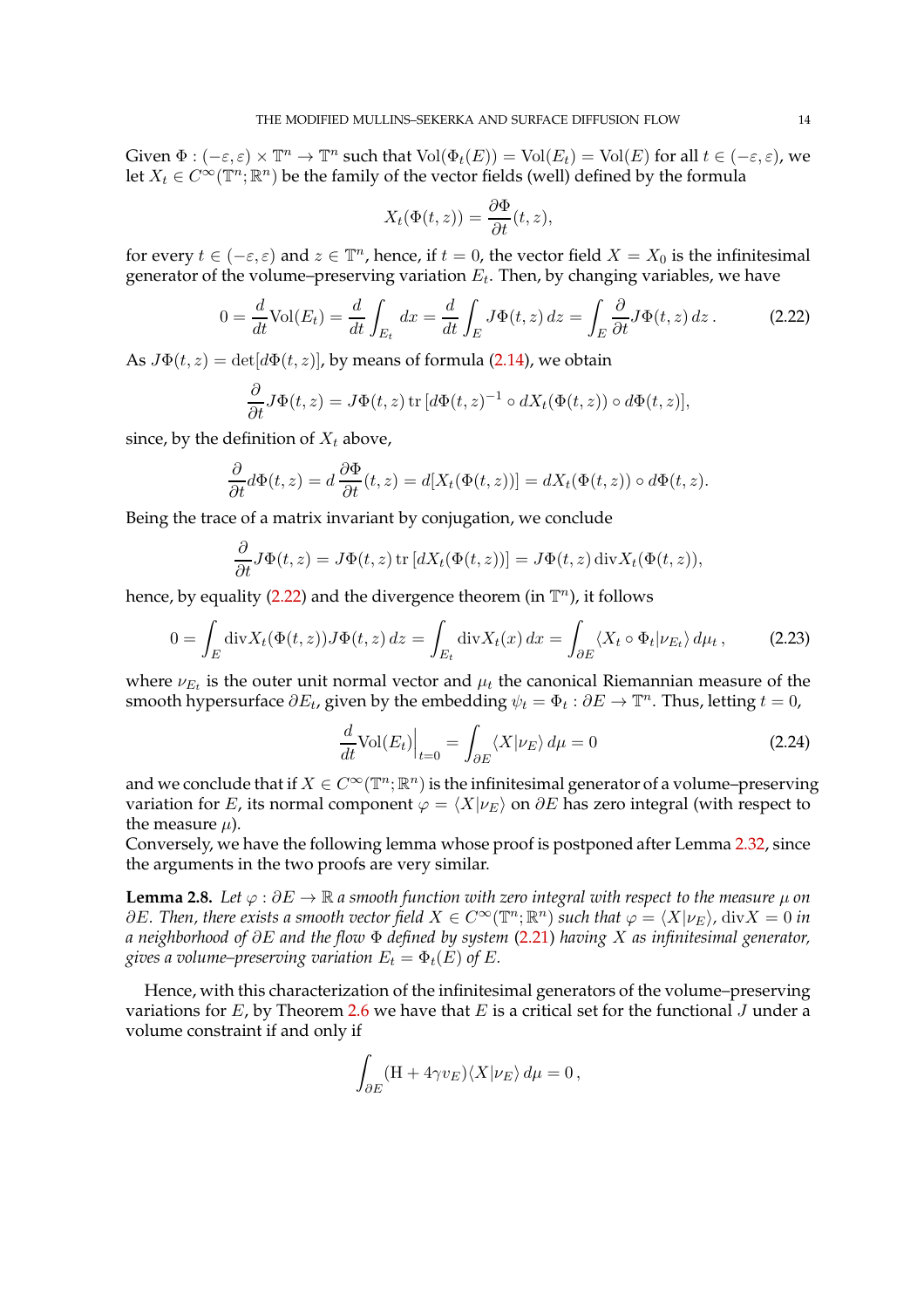for every  $X \in C^{\infty}(\mathbb{T}^n;\mathbb{R}^n)$  such that  $\langle X | \nu_E \rangle$  has zero integral on  $\partial E$ . By Lemma [2.8,](#page-13-1) this is similarly to say that

$$
\int_{\partial E} (\mathbf{H} + 4\gamma v_E) \varphi \, d\mu = 0 \,,
$$

for all  $\varphi \in C^{\infty}(\partial E)$  such that  $\int_{\partial E} \varphi \, d\mu = 0$ , which is equivalent to the existence of a constant  $\lambda \in \mathbb{R}$  such that

$$
H + 4\gamma v_E = \lambda \qquad \text{on } \partial E.
$$

*Remark* 2.9*.* The parameter λ may be clearly interpreted as a *Lagrange multiplier* associated with the volume constraint for J.

<span id="page-14-2"></span>**Proposition 2.10.** A smooth set  $E \subseteq \mathbb{T}^n$  is a critical set for J under a volume constraint if and only *if the function*  $H + 4\gamma v_E$  *is constant on*  $\partial E$ *. When*  $\gamma = 0$ *, we recover the classical constant mean* curvature *condition for hypersurfaces in*  $\mathbb{R}^n$ .

Now we deal with the *second variation* of the functional J.

**Definition 2.11.** Given a variation  $E_t$  of  $E$ , coming from the one–parameter family of diffeomorphism  $\Phi_t$ , the *second variation of J at E with respect to*  $\Phi_t$  is given by

$$
\left. \frac{d^2}{dt^2} J(E_t) \right|_{t=0}.
$$

In the following proposition we compute the second variation of the Area functional. Then, we do the same for the nonlocal term of  $J$  and we conclude with the second variation of the functional J.

<span id="page-14-1"></span>**Proposition 2.12** (Second variation of A). Let  $E \subseteq \mathbb{T}^n$  a smooth set and  $\Phi : (-\varepsilon, \varepsilon) \times \mathbb{T}^n \to \mathbb{T}^n$ a smooth map giving a variation  $E_t = \Phi_t(E)$  with infinitesimal generator  $X \in C^\infty(\mathbb{T}^n;\mathbb{R}^n)$ . Then,

$$
\frac{d^2}{dt^2} \mathcal{A}(\partial E_t)\Big|_{t=0} = \int_{\partial E} (|\nabla \langle X | \nu_E \rangle|^2 - \langle X | \nu_E \rangle^2 |B|^2) d\mu + \int_{\partial E} H(H \langle X | \nu_E \rangle^2 + \langle Z | \nu_E \rangle - 2 \langle X_\tau | \nabla \langle X | \nu_E \rangle \rangle + B(X_\tau, X_\tau)) d\mu,
$$

*where*  $X_{\tau} = X - \langle X | \nu_E \rangle \nu_E$  *is the tangential part of* X *on*  $\partial E$ *, B and* H *are respectively the second fundamental form and the mean curvature of* ∂E*, and*

$$
Z = \frac{\partial^2 \Phi}{\partial t^2}(0, \cdot) = \frac{\partial}{\partial t}[X_t(\Phi(t, \cdot))]\Big|_{t=0} = \frac{\partial X_t}{\partial t}\Big|_{t=0} + dX(X),\tag{2.25}
$$

where, for every  $t \in (-\varepsilon, \varepsilon)$ , the vector field  $X_t \in C^\infty(\mathbb{T}^n;\mathbb{R}^n)$  is defined by the formula

<span id="page-14-0"></span>
$$
X_t(\Phi(t,z)) = \frac{\partial \Phi}{\partial t}(t,z),
$$

*for every*  $z \in \mathbb{T}^n$ , hence,  $X_0 = X$ .

*Proof.* We let  $\psi_t = \Phi(t, \cdot)|_{\partial E}$ . By arguing as in the first part of the proof of Theorem [2.6](#page-9-3) (without taking  $t = 0$ ), we have

$$
\frac{d}{dt}\mathcal{A}(\partial E_t) = \int_{\partial E} \mathrm{H}_t \langle X_t \circ \Phi_t | \nu_{E_t} \rangle \, d\mu_t,
$$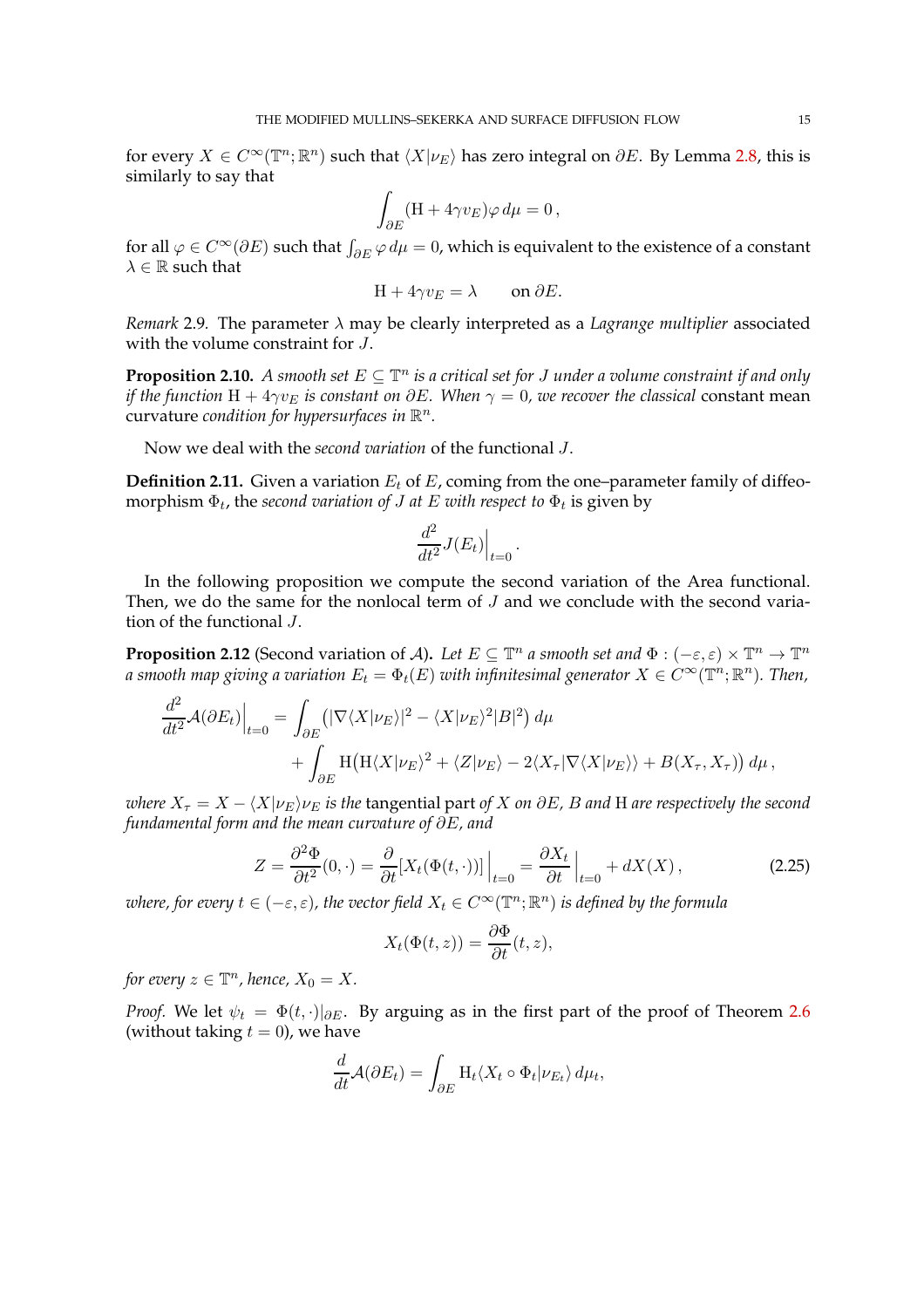where  $\mathrm{H}_t$  is the mean curvature of  $\partial E_t.$  Consequently, we have

$$
\frac{d^2}{dt^2} \mathcal{A}(\partial E_t) \Big|_{t=0} = \frac{d}{dt} \int_{\partial E} \mathcal{H}_t \langle X_t \circ \Phi_t | \nu_{E_t} \rangle \sqrt{\det g_{ij}} \, dx \Big|_{t=0}
$$

where  $g_{ij} = g_{ij}(t)$ .

In order to simplify the notation in the following computations, we drop the subscripts, that is, we let  $H(t, \cdot) = H_t$ ,  $\nu(t, \cdot) = \nu_{E_t}$ ,  $\varphi(t, \cdot) = \langle X_t \circ \Phi_t | \nu_{E_t} \rangle$ ,  $\psi(t, \cdot) = \psi_t$  and  $X(t, \cdot) = X_t \circ \Phi_t$ (by a little abuse of notation, since  $X$  is already the infinitesimal generator of the variation). We then need to compute the derivatives

$$
\left. \frac{\partial \mathcal{H}}{\partial t} \right|_{t=0} \quad \text{and} \quad \left. \frac{\partial}{\partial t} \langle X | \nu \rangle \right|_{t=0} \quad (2.26)
$$

since we already know, by formula [\(2.15\)](#page-10-1), that

$$
\frac{\partial}{\partial t} \sqrt{\det g_{ij}} \Big|_{t=0} = (\text{div} X_{\tau} + \text{H}\varphi) \sqrt{\det g_{ij}} \Big|_{t=0},
$$

hence, this derivative gives the following contribution to the second variation,

<span id="page-15-0"></span>
$$
\int_{\partial E} (\varphi H \operatorname{div} X_{\tau} + \varphi^2 H^2) d\mu.
$$

Then, we compute (recalling formula [\(2.25\)](#page-14-0))

$$
\frac{\partial \langle X | \nu \rangle}{\partial t}\bigg|_{t=0} = \left\langle \frac{\partial X}{\partial t} \bigg| \nu \right\rangle \bigg|_{t=0} + \left\langle X \bigg| \frac{\partial \nu}{\partial t} \right\rangle \bigg|_{t=0} = \left\langle Z | \nu \right\rangle + \left\langle X \bigg| \frac{\partial \nu}{\partial t} \right\rangle \bigg|_{t=0}
$$

and using the fact that  $\frac{\partial \nu}{\partial t}\big|_{t=0}$  is tangent to  $\partial E$ , in a local coordinate chart we obtain

$$
\left\langle X \left| \frac{\partial \nu}{\partial t} \right\rangle \right|_{t=0} = X_\tau^p \left\langle \frac{\partial \psi}{\partial x_p} \left| \frac{\partial \nu}{\partial t} \right\rangle \right|_{t=0},
$$

where in the last inequality we used the notation  $X_{\tau} = X_{\tau}^{p} \frac{\partial \psi}{\partial x_{\tau}}$  $\frac{\partial \psi}{\partial x_p}$ . Notice that,  $\big\langle\frac{\partial \psi}{\partial x_p}$  $\frac{\partial \psi}{\partial x_p} \big\vert \nu \big\rangle = 0$  for every  $p \in \{1, \ldots, n-1\}$  and  $t \in (-\varepsilon, \varepsilon)$ , hence, using the Gauss–Weingarten relations [\(2.9\)](#page-9-1),

$$
0 = \frac{\partial}{\partial t} \left\langle \frac{\partial \psi}{\partial x_p} \middle| \nu \right\rangle \Big|_{t=0} = \left\langle \frac{\partial X}{\partial x_p} \middle| \nu \right\rangle + \left\langle \frac{\partial \psi}{\partial x_p} \middle| \frac{\partial \nu}{\partial t} \right\rangle \Big|_{t=0}
$$
  
\n
$$
= \frac{\partial}{\partial x_p} \langle X | \nu \rangle - \left\langle X \middle| \frac{\partial \nu}{\partial x_p} \right\rangle + \left\langle \frac{\partial \psi}{\partial x_p} \middle| \frac{\partial \nu}{\partial t} \right\rangle \Big|_{t=0}
$$
  
\n
$$
= \frac{\partial \varphi}{\partial x_p} - \left\langle X_\tau \middle| \frac{\partial \nu}{\partial x_p} \right\rangle + \left\langle \frac{\partial \psi}{\partial x_p} \middle| \frac{\partial \nu}{\partial t} \right\rangle \Big|_{t=0}
$$
  
\n
$$
= \frac{\partial \varphi}{\partial x_p} - X_\tau^q \left\langle \frac{\partial \psi}{\partial x_q} \middle| \frac{\partial \nu}{\partial x_p} \right\rangle + \left\langle \frac{\partial \psi}{\partial x_p} \middle| \frac{\partial \nu}{\partial t} \right\rangle \Big|_{t=0}
$$
  
\n
$$
= \frac{\partial \varphi}{\partial x_p} - X_\tau^q \left\langle \frac{\partial \psi}{\partial x_q} \middle| h_{pl} g^{li} \frac{\partial \psi}{\partial x_i} \right\rangle + \left\langle \frac{\partial \psi}{\partial x_p} \middle| \frac{\partial \nu}{\partial t} \right\rangle \Big|_{t=0}
$$
  
\n
$$
= \frac{\partial \varphi}{\partial x_p} - X_\tau^q h_{pl} g^{li} g_{qi} + \left\langle \frac{\partial \psi}{\partial x_p} \middle| \frac{\partial \nu}{\partial t} \right\rangle \Big|_{t=0}
$$

and we can conclude that

<span id="page-15-1"></span>
$$
\left\langle \frac{\partial \psi}{\partial x_p} \middle| \frac{\partial \nu}{\partial t} \right\rangle \bigg|_{t=0} = -\frac{\partial \varphi}{\partial x_p} + X_\tau^q h_{pq} \,, \tag{2.27}
$$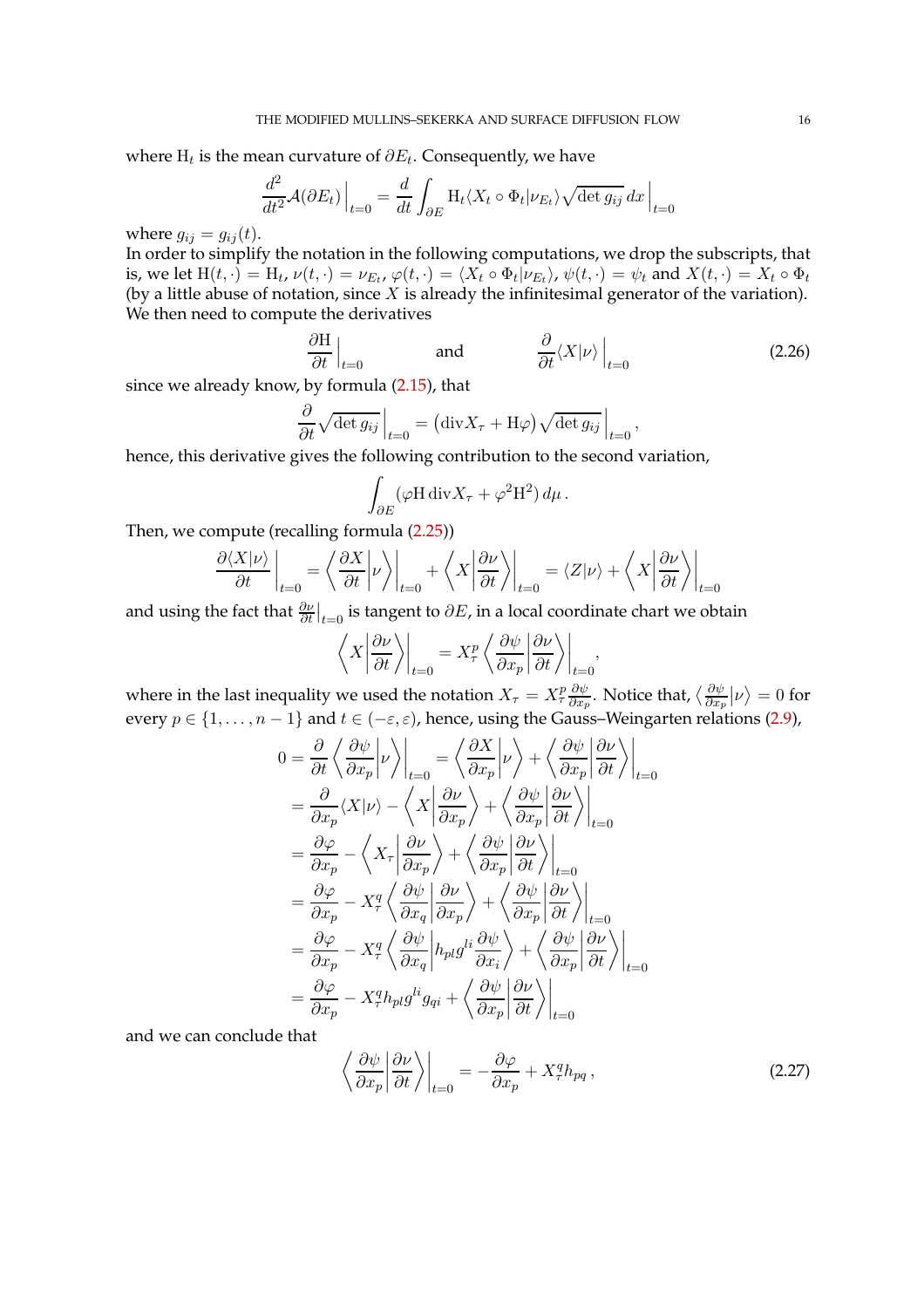where  $h_{pq}$  are the components of the second fundamental form B of  $\partial E$  in the local chart. Thus, we obtain the following identity

$$
\frac{\partial}{\partial t} \langle X | \nu \rangle \Big|_{t=0} = \langle Z | \nu \rangle + X_{\tau}^{p} \left\langle \frac{\partial \psi}{\partial x_{p}} \middle| \frac{\partial \nu}{\partial t} \right\rangle \Big|_{t=0}
$$
\n
$$
= \langle Z | \nu \rangle - \frac{\partial \varphi}{\partial x_{p}} X_{\tau}^{p} + X_{\tau}^{p} X_{\tau}^{q} h_{pq}
$$
\n
$$
= \langle Z | \nu \rangle - \langle X_{\tau} | \nabla \langle X | \nu \rangle \rangle + B(X_{\tau}, X_{\tau})
$$
\n(2.28)

and the relative contribution to the second variation is given by

$$
\int_{\partial E} \mathrm{H}\big(\langle Z|\nu\rangle-\langle X_{\tau}|\nabla\langle X|\nu\rangle\rangle+B(X_{\tau},X_{\tau})\big)\,d\mu.
$$

Now we conclude by computing the first derivative in [\(2.26\)](#page-15-0). To this aim, we note that

$$
\mathbf{H} = -\left\langle \frac{\partial^2 \psi}{\partial x_i \partial x_j} \middle| \nu \right\rangle g^{ij}
$$

hence, we need the following terms

<span id="page-16-3"></span><span id="page-16-2"></span><span id="page-16-1"></span><span id="page-16-0"></span>
$$
\left. \frac{\partial g^{ij}}{\partial t} \right|_{t=0} \tag{2.29}
$$

$$
\left\langle \frac{\partial^2 \psi}{\partial x_i \partial x_j} \middle| \frac{\partial \nu}{\partial t} \right\rangle \Big|_{t=0} \tag{2.30}
$$

$$
\left\langle \frac{\partial}{\partial t} \frac{\partial^2 \psi}{\partial x_i \partial x_j} \middle| \nu \right\rangle \Big|_{t=0}.
$$
\n(2.31)

We start with the term  $(2.29)$ , recalling that

$$
\left. \frac{\partial g_{ij}}{\partial t} \right|_{t=0} = \nabla_i \omega_j + \nabla_j \omega_i + 2h_{ij} \langle X | \nu \rangle
$$

by equation [\(2.13\)](#page-10-2), where  $\omega$  is the 1–form defined by  $\omega(Y) = g(X_\tau, Y).$ Using the fact that  $g_{ij}g^{jk}=0$ , we obtain

$$
0 = \frac{\partial g_{ij}}{\partial t}\Big|_{t=0} g^{jk} + g_{ij} \frac{\partial g^{jk}}{\partial t}\Big|_{t=0} = g^{jk} \big(\nabla_i \omega_j + \nabla_j \omega_i + 2h_{ij} \langle X | \nu \rangle \big) + g_{ij} \frac{\partial g^{jk}}{\partial t}\Big|_{t=0}
$$

then,

$$
\frac{\partial g^{pk}}{\partial t}\Big|_{t=0} = -g^{jp}g^{ik}\Big(\nabla_i\omega_j + \nabla_j\omega_i + 2h_{ij}\langle X|\nu\rangle\Big) = -\nabla^p X_\tau^k - \nabla^k X_\tau^p - 2h^{pk}\varphi\,. \tag{2.32}
$$

We then proceed with the computation of the term  $(2.30)$ , by means of equation  $(2.27)$ ,

$$
\left\langle \frac{\partial^2 \psi}{\partial x_i \partial x_j} \left| \frac{\partial \nu}{\partial t} \right\rangle \right|_{t=0} = \Gamma_{ij}^k \left\langle \frac{\partial \psi}{\partial x_k} \left| \frac{\partial \nu}{\partial t} \right\rangle \right|_{t=0} = \Gamma_{ij}^k \left( -\frac{\partial \varphi}{\partial x_k} + X_\tau^q h_{qk} \right)
$$

and finally we compute the term [\(2.31\)](#page-16-2),

$$
\left\langle \frac{\partial}{\partial t} \frac{\partial^2 \psi}{\partial x_i \partial x_j} \middle| \nu \right\rangle = \left\langle \frac{\partial^2 X}{\partial x_i \partial x_j} \middle| \nu \right\rangle \Big|_{t=0} = \left\langle \frac{\partial^2 (\varphi \nu)}{\partial x_i \partial x_j} \middle| \nu \right\rangle + \left\langle \frac{\partial^2 X_\tau}{\partial x_i \partial x_j} \middle| \nu \right\rangle.
$$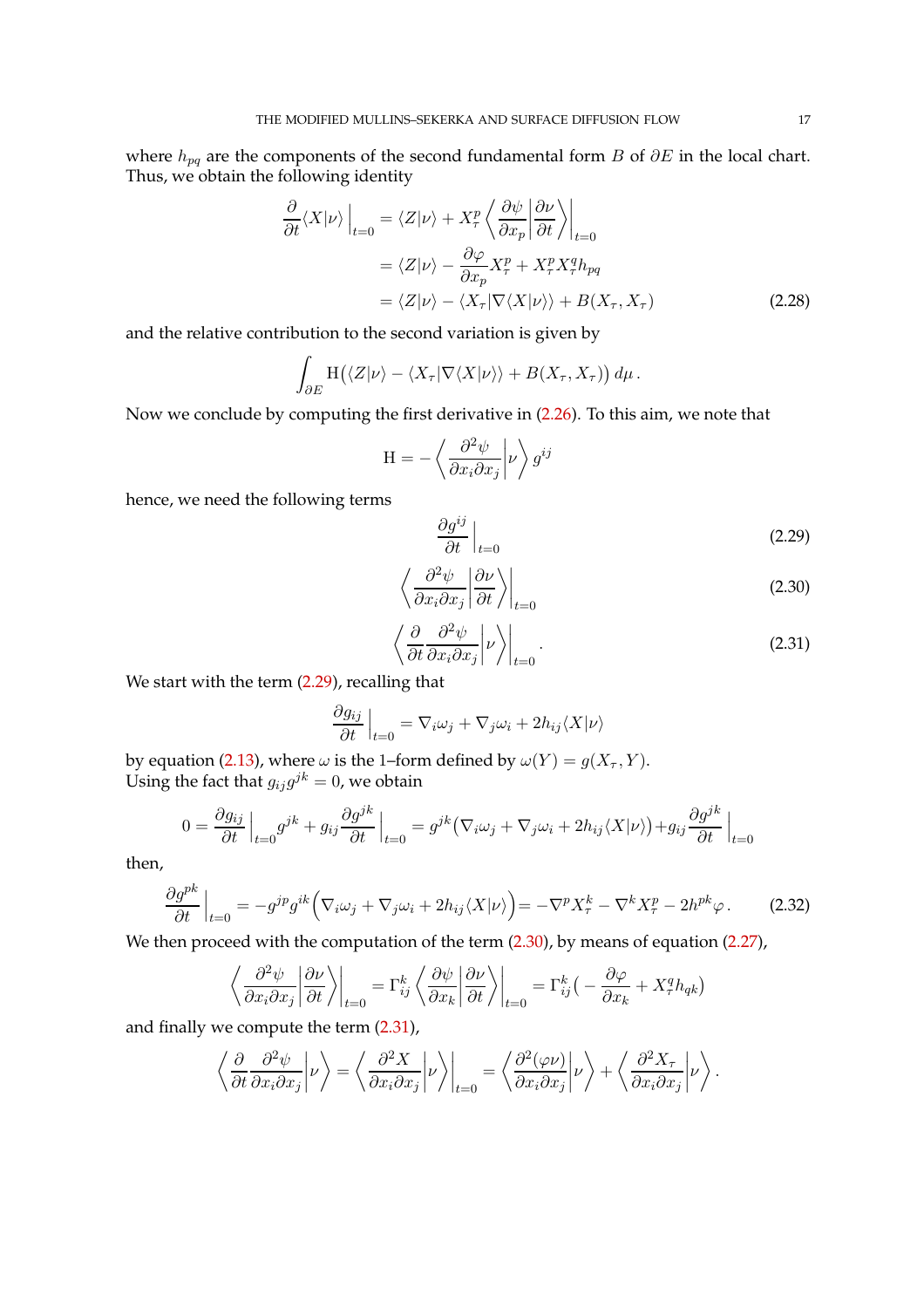We have

$$
\left\langle \frac{\partial^2 (\varphi \nu)}{\partial x_i \partial x_j} \middle| \nu \right\rangle = \frac{\partial^2 \varphi}{\partial x_i \partial x_j} + \left\langle \frac{\partial^2 \nu}{\partial x_i \partial x_j} \middle| \nu \right\rangle \varphi
$$
  

$$
= \frac{\partial^2 \varphi}{\partial x_i \partial x_j} + \left\langle \frac{\partial}{\partial x_i} (h_{jl} g^{lp} \frac{\partial \psi}{\partial x_p}) \middle| \nu \right\rangle \varphi
$$
  

$$
= \frac{\partial^2 \varphi}{\partial x_i \partial x_j} + h_{jl} g^{lp} \left\langle \frac{\partial^2 \psi}{\partial x_i \partial x_j} \middle| \nu \right\rangle \varphi
$$
  

$$
= \frac{\partial^2 \varphi}{\partial x_i \partial x_j} + \varphi h_{jl} g^{lp} h_{ip}
$$

and

$$
\left\langle \frac{\partial^2 X_{\tau}}{\partial x_i \partial x_j} \middle| \nu \right\rangle = \frac{\partial}{\partial x_i} \left\langle \frac{\partial X_{\tau}}{\partial x_j} \middle| \nu \right\rangle - \left\langle \frac{\partial X_{\tau}}{\partial x_j} \middle| \frac{\partial \nu}{\partial x_i} \right\rangle \n= \frac{\partial}{\partial x_i} \left\langle \frac{\partial}{\partial x_j} \left( X_{\tau}^p \frac{\partial \psi}{\partial x_p} \right) \middle| \nu \right\rangle - \left\langle \frac{\partial X_{\tau}}{\partial x_j} \middle| \frac{\partial \nu}{\partial x_i} \right\rangle \n= \frac{\partial}{\partial x_i} \left[ X_{\tau}^p \left\langle \frac{\partial^2 \psi}{\partial x_j \partial x_p} \middle| \nu \right\rangle \right] - \left\langle \frac{\partial X_{\tau}}{\partial x_j} \middle| \frac{\partial \nu}{\partial x_i} \right\rangle \n= -\frac{\partial}{\partial x_i} (X_{\tau}^p h_{pj}) - \left\langle \frac{\partial X_{\tau}}{\partial x_j} \middle| \frac{\partial \nu}{\partial x_i} \right\rangle \n= -\frac{\partial}{\partial x_i} (X_{\tau}^p h_{pj}) - \left\langle \frac{\partial}{\partial x_j} \left( X_{\tau}^p \frac{\partial \psi}{\partial x_p} \right) \middle| \frac{\partial \nu}{\partial x_i} \right\rangle \n= -\frac{\partial}{\partial x_i} (X_{\tau}^p h_{pj}) - X_{\tau}^p \left\langle \frac{\partial^2 \psi}{\partial x_j \partial x_p} \middle| \frac{\partial \nu}{\partial x_i} \right\rangle - \frac{\partial X_{\tau}^p}{\partial x_j} \left\langle \frac{\partial \psi}{\partial x_p} \middle| \frac{\partial \nu}{\partial x_i} \right\rangle \n= -\frac{\partial}{\partial x_i} (X_{\tau}^p h_{pj}) - X_{\tau}^p \Gamma_{jp}^k h_{il} g^{lq} g_{kq} - \frac{\partial X_{\tau}^p}{\partial x_j} h_{il} g^{lq} g_{pq} \n= -\frac{\partial}{\partial x_i} (X_{\tau}^p h_{pj}) - X_{\tau}^p \Gamma_{jp}^k h_{ik} - \frac{\partial X^k}{\partial x_j} h_{ik}.
$$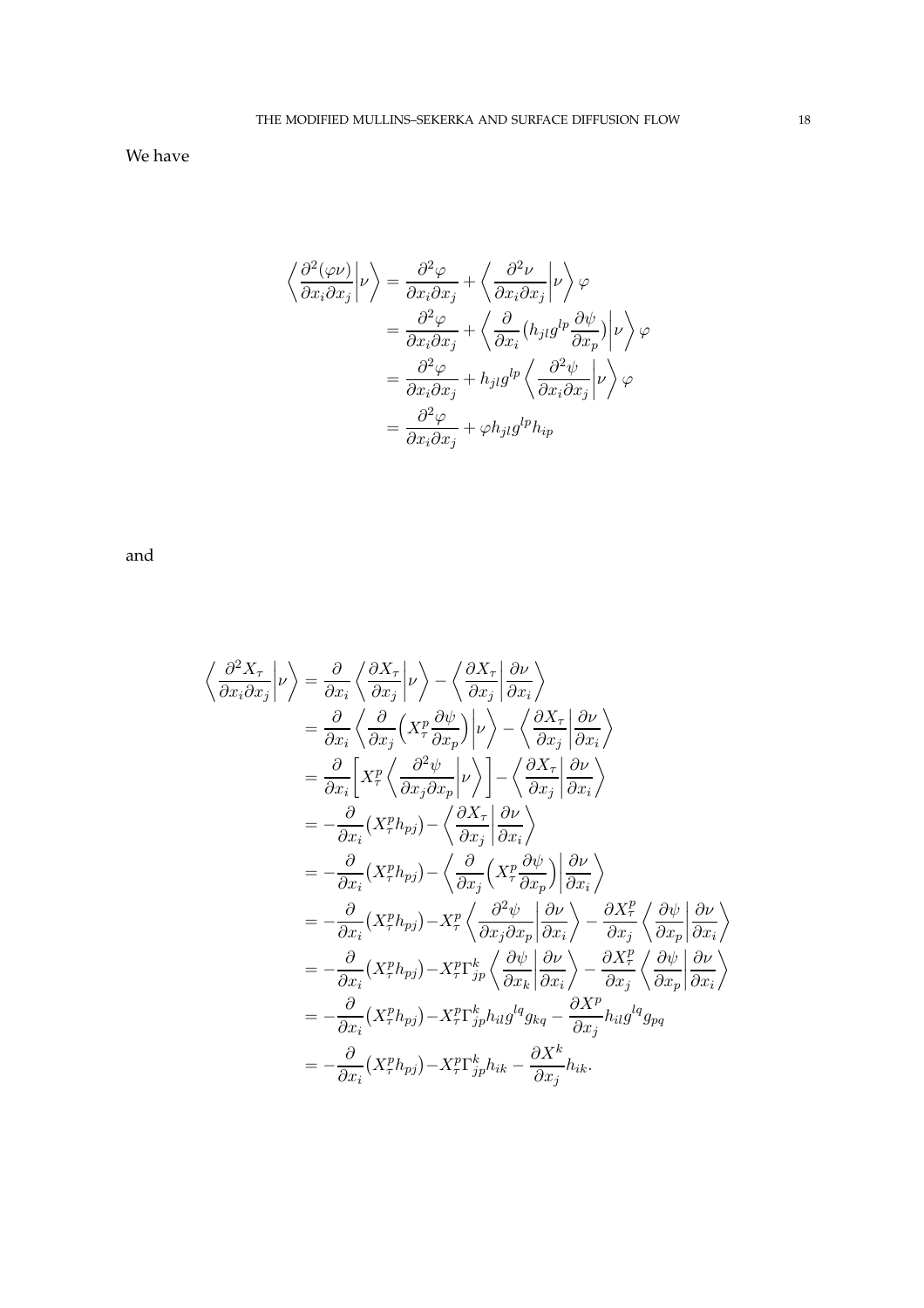Hence, we finally get

$$
\frac{\partial \mathbf{H}}{\partial t}\Big|_{t=0} = -2h_{ij}\nabla^{i}X_{\tau}^{j} - 2\langle X|\nu\rangle|B|^{2} - g^{ij}\frac{\partial^{2}\varphi}{\partial x_{i}\partial x_{j}} + g^{ij}\Gamma_{ij}^{k}\frac{\partial\varphi}{\partial x_{k}} \n+ |B|^{2}\langle X|\nu\rangle - g^{ij}\Gamma_{ij}^{k}h_{kq}X_{\tau}^{q} + g^{ij}\frac{\partial}{\partial x_{i}}(X_{\tau}^{p}h_{pj}) + h_{ij}\nabla^{i}X_{j}^{j} \n= -|B|^{2}\langle X|\nu\rangle - h_{ij}\nabla^{i}X_{\tau}^{j} - \Delta\varphi \n+ g^{ij}\left[\frac{\partial}{\partial x_{i}}\left(X_{\tau}^{p}h_{pj}\right) - \Gamma_{ij}^{k}\left(X_{\tau}^{p}h_{pk}\right)\right] \n= -\varphi|B|^{2} - \Delta\varphi - h_{ij}\nabla^{i}X_{\tau}^{j} + g^{ij}\nabla_{i}(X_{\tau}^{p}h_{pj}) \n= -\varphi|B|^{2} - \Delta\varphi - h_{ij}\nabla^{i}X_{\tau}^{j} + \text{div}(X_{\tau}^{p}h_{pj}) \n= -\varphi|B|^{2} - \Delta\varphi + \langle X_{\tau}|\text{div}B\rangle \n= -\varphi|B|^{2} - \Delta\varphi + \langle X_{\tau}|\nabla H\rangle, \qquad (2.33)
$$

where in the last equality we used the Codazzi–Mainardi equations (see [\[42\]](#page-97-12)). We conclude that the contribution of the first term in  $(2.26)$  is then

$$
\int_{\partial E} \varphi \big( -\varphi |B|^2 - \Delta \varphi + \langle X_\tau | \nabla H \rangle \big) d\mu.
$$

Putting all these contributions together, we obtain the second variation of the Area functional,

$$
\frac{d^2}{dt^2} \mathcal{A}(\partial E_t) \Big|_{t=0} = \int_{\partial E} \Big[ -\varphi \Delta \varphi - \varphi^2 |B|^2 + \varphi \langle X_\tau | \nabla H \rangle + \varphi H \operatorname{div} X_\tau + \varphi^2 H^2 + H \langle \langle Z | \nu \rangle - \langle X_\tau | \nabla \varphi \rangle + B(X_\tau, X_\tau) \rangle \Big] d\mu.
$$

Integrating by parts, we have

$$
\int_{\partial E} \varphi \langle X_{\tau} | \nabla H \rangle d\mu = -\int_{\partial E} \left[ H \langle X_{\tau} | \nabla \varphi \rangle + H \varphi \operatorname{div} X_{\tau} \right] d\mu
$$

and we can conclude

$$
\frac{d^2}{dt^2} \mathcal{A}(\partial E_t)\Big|_{t=0} = \int_{\partial E} \Big[|\nabla \varphi|^2 - \varphi^2 |B|^2 + \varphi^2 \mathcal{H}^2 + \mathcal{H}(\langle Z|\nu\rangle - 2\langle X_\tau|\nabla \varphi\rangle + B(X_\tau, X_\tau))\Big] d\mu,
$$

which is the formula we wanted.  $\Box$ 

<span id="page-18-0"></span>**Proposition 2.13** (Second variation of the nonlocal term). Let  $E \subseteq \mathbb{T}^n$ ,  $\Phi$ ,  $E_t$ ,  $X$ ,  $X_{\tau}$ ,  $X_t$ ,  $H$ ,  $B$ *and* Z *as in the previous proposition. Then, setting*

$$
N(t) = \int_{\mathbb{T}^n} |\nabla v_{E_t}(x)|^2 dx,
$$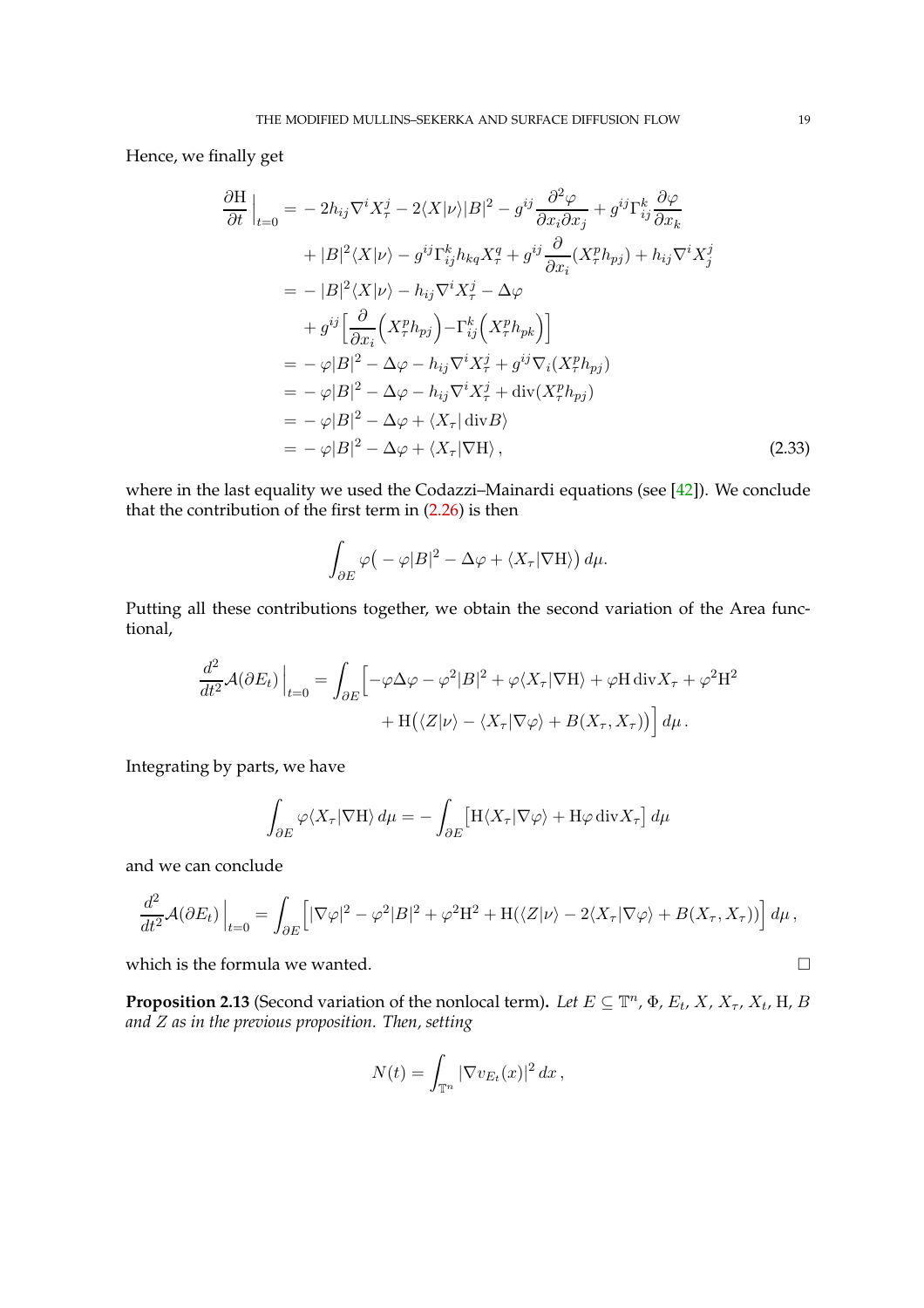$\hat{v}_{E_t} : \mathbb{T}^n \to \mathbb{R}$  is the function defined by formulas [\(2.1\)](#page-5-1)–[\(2.3\)](#page-6-1) and  $\partial_{\nu_E} v_E = \langle \nabla^{\mathbb{T}^n} v_E | \nu_E \rangle$ , the *following formula holds*

$$
\frac{d^2}{dt^2} N(t) \Big|_{t=0} = 8 \int_{\partial E} \int_{\partial E} G(x, y) \langle X(x) | \nu_E(x) \rangle \langle X(y) | \nu_E(y) \rangle d\mu(x) d\mu(y) \n+ 4 \int_{\partial E} \Big[ v_E \big( H \langle X | \nu_E \rangle^2 + \langle Z | \nu_E \rangle - 2 \langle X_\tau | \nabla \langle X | \nu_E \rangle \rangle + B(X_\tau, X_\tau) \big) \n+ \partial_{\nu_E} v_E \langle X | \nu_E \rangle^2 \Big] d\mu,
$$
\n(2.34)

*giving the second variation of the nonlocal term of* J*.*

*Proof.* By arguing as in the second part of the proof of Theorem [2.6](#page-9-3) (equations  $(2.17)$ – $(2.20)$ ), we have

<span id="page-19-0"></span>
$$
\frac{d}{dt}N(t) = 4 \int_{\partial E} v_{E_t} \langle X_t \circ \Phi_t | \nu_{E_t} \rangle d\mu_t = 4 \int_{\partial E} v_{E_t} \langle X_t \circ \Phi_t | \nu_{E_t} \rangle \sqrt{\det g_{ij}} dx.
$$

Setting  $v(t,x) = v_{E_t}(x)$ ,  $v_t = \frac{\partial v}{\partial t}(0, \cdot)$ ,  $v_i = \frac{\partial v}{\partial x_i}$  $\frac{\partial v}{\partial x_i}(0, \cdot)$  and adopting the same notation of the proof of the previous proposition, that is, we let  $H(t, \cdot) = H_t$ ,  $\nu(t, \cdot) = \nu_{E_t}$  and  $X(t, \cdot) =$  $X_t \circ \Phi_t$ , we have

$$
\frac{d^2}{dt^2} N(t) \Big|_{t=0} = 4 \frac{d}{dt} \int_{\partial E} v \langle X | \nu \rangle \sqrt{\det g_{ij}} dx \Big|_{t=0}
$$
  
\n
$$
= 4 \int_{\partial E} \Big[ v_t \langle X | \nu \rangle + v_i X^i \langle X | \nu \rangle + v \langle X | \nu \rangle \operatorname{div} X_{\tau}
$$
  
\n
$$
+ v \mathcal{H} \langle X | \nu \rangle^2 + v \frac{\partial}{\partial t} \langle X | \nu \rangle \Big|_{t=0} \Big] d\mu
$$
  
\n
$$
= 4 \int_{\partial E} \Big[ v_t \langle X | \nu \rangle + v_i X^i \langle X | \nu \rangle + v \langle X | \nu \rangle \operatorname{div} X_{\tau}
$$
  
\n
$$
+ v \big( \mathcal{H} \langle X | \nu \rangle^2 + \langle Z | \nu \rangle - \langle X_{\tau} | \nabla \langle X | \nu \rangle \rangle + B(X_{\tau}, X_{\tau}) \big) \Big] d\mu,
$$

by formulas [\(2.15\)](#page-10-1) and [\(2.28\)](#page-16-3). Then, integrating by parts the divergence, we obtain

$$
\frac{d^2}{dt^2} N(t) \Big|_{t=0} = 4 \int_{\partial E} \Big[ v_t \langle X | \nu \rangle + v_i X^i \langle X | \nu \rangle - \langle \nabla v | X_\tau \rangle \langle X | \nu \rangle \n+ v \big( \mathcal{H} \langle X | \nu \rangle^2 + \langle Z | \nu \rangle - 2 \langle X_\tau | \nabla \langle X | \nu \rangle \rangle + B(X_\tau, X_\tau) \big) \Big] d\mu \n= 4 \int_{\partial E} \Big[ v_t \langle X | \nu \rangle + \partial_\nu v \langle X | \nu \rangle^2 \n+ v \big( \mathcal{H} \langle X | \nu \rangle^2 + \langle Z | \nu \rangle - 2 \langle X_\tau | \nabla \langle X | \nu \rangle \rangle + B(X_\tau, X_\tau) \big) \Big] d\mu
$$

where  $\partial_{\nu}v = \langle \nabla^{\mathbb{T}^n}v | \nu \rangle$ . Now, by equations [\(2.17\)](#page-11-2)–[\(2.19\)](#page-12-2), there holds

$$
v_t(0,x) = 2 \int_{\partial E} G(x,y) \langle X(y) | \nu(y) \rangle \ d\mu(y), \qquad (2.35)
$$

hence, substituting this expression for  $v_t$  in the equation above we have formula [\(2.34\)](#page-19-0).  $\Box$ 

Putting together Propositions [2.12](#page-14-1) and [2.13,](#page-18-0) we then obtain the second variation of the nonlocal Area functional J.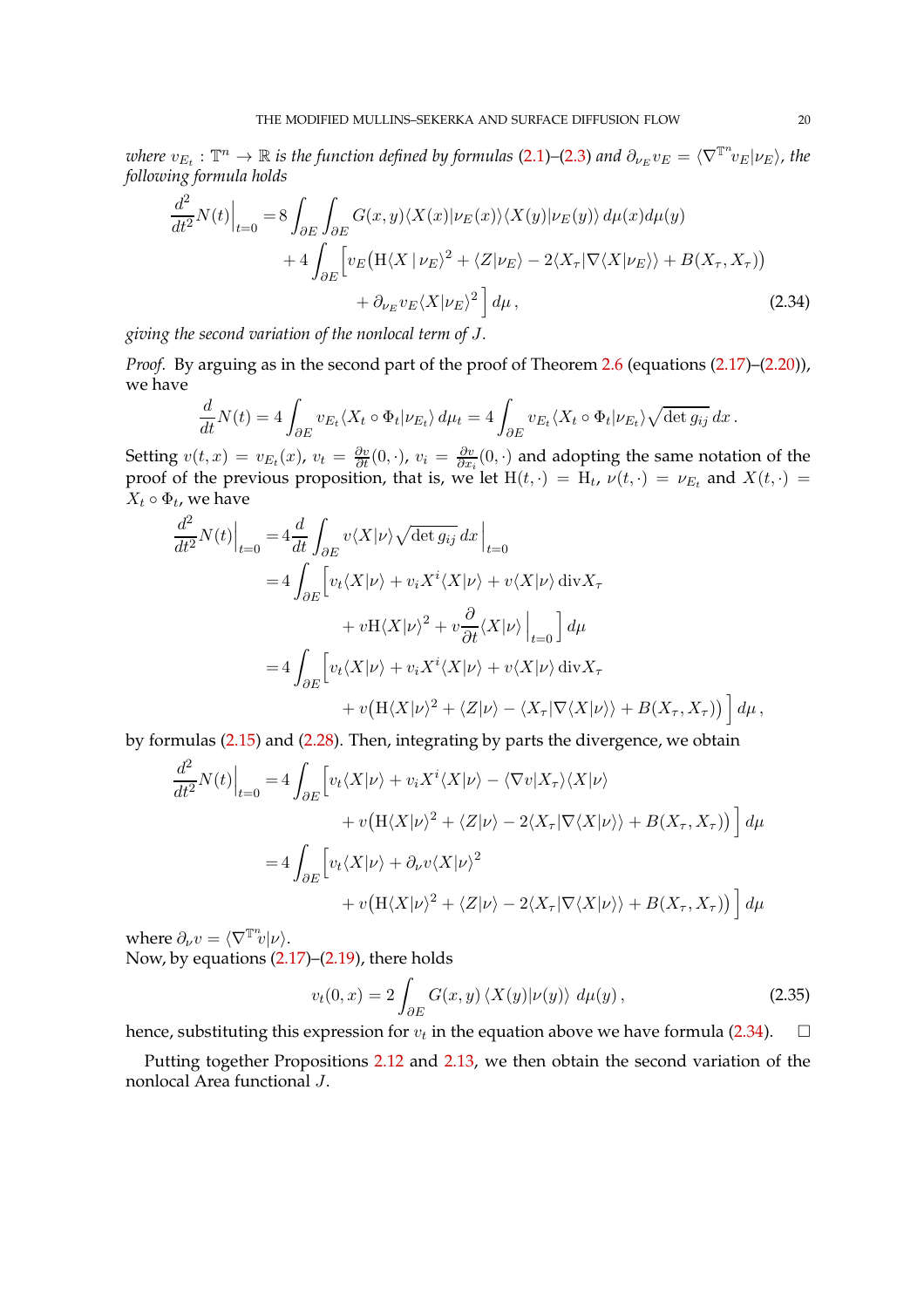<span id="page-20-3"></span>**Theorem 2.14** (Second variation of the functional *J*). Let  $E \subseteq \mathbb{T}^n$  a smooth set and  $\Phi : (-\varepsilon, \varepsilon) \times$  $\mathbb{T}^n\to\mathbb{T}^n$  a smooth map giving a variation  $E_t$  with infinitesimal generator  $X\in C^\infty(\mathbb{T}^n;\mathbb{R}^n).$  Then,

$$
\frac{d^2}{dt^2} J(E_t) \Big|_{t=0} = \int_{\partial E} (|\nabla \langle X | \nu_E \rangle|^2 - \langle X | \nu_E \rangle^2 |B|^2) d\mu \n+ 8\gamma \int_{\partial E} \int_{\partial E} G(x, y) \langle X | \nu_E(x) \rangle \langle X | \nu_E(y) \rangle d\mu(x) d\mu(y) \n+ 4\gamma \int_{\partial E} \partial_{\nu_E} v_E \langle X | \nu_E \rangle^2 d\mu + R,
$$
\n(2.36)

*with the "remainder term"* R *given by*

$$
R = \int_{\partial E} (\mathbf{H} + 4\gamma v_E) \left( \mathbf{H} \langle X | \nu \rangle^2 + \langle Z | \nu \rangle - 2 \langle X_\tau | \nabla \langle X | \nu \rangle \rangle + B(X_\tau, X_\tau) \right) d\mu
$$
  
= 
$$
\int_{\partial E} (\mathbf{H} + 4\gamma v_E) \left[ \langle X | \nu_E \rangle \operatorname{div}^T X - \operatorname{div}(\langle X | \nu_E \rangle X_\tau) + \langle \frac{\partial X_t}{\partial t} \Big|_{t=0} | \nu_E \rangle \right] d\mu
$$

*where*  $\nu_E$  *is the outer unit normal vector to*  $\partial E$ *,*  $X_\tau = X - \langle X | \nu_E \rangle \nu_E$  *<i>is the tangential part of*  $X$  *on*  $\partial E$ *,*  $v_E$  :  $\mathbb{T}^n \to \mathbb{R}$  is the function defined by formulas [\(2.1\)](#page-5-1)–[\(2.3\)](#page-6-1),  $\partial_{\nu_E} v_E = \langle \nabla^{\mathbb{T}^n} v_E | \nu_E \rangle$ , B *and* H *are respectively the second fundamental form and the mean curvature of* ∂E*, the vector field*  $X_t \in C^\infty(\mathbb{T}^n;\mathbb{R}^n)$  *is defined by the formula*  $X_t(\Phi(t,z)) = \frac{\partial \Phi}{\partial t}(t,z)$  *for every*  $t \in (-\varepsilon,\varepsilon)$  and  $z \in \mathbb{T}^n$ , and

$$
Z = \frac{\partial^2 \Phi}{\partial t^2}(0, \cdot) = \frac{\partial}{\partial t}[X_t(\Phi(t, \cdot))]\Big|_{t=0} = \frac{\partial X_t}{\partial t}\Big|_{t=0} + dX(X) .
$$

*Proof.* Formula [\(2.36\)](#page-20-0) and the first equality for R follows simply adding (after multiplying the nonlinear term by  $\gamma$ ) the expressions for  $\frac{d^2}{dt^2} \mathcal{A}(\partial E_t)\big|_{t=0}$  and  $\frac{d^2}{dt^2}$  $\frac{d^2}{dt^2} \int_{\mathbb{T}^n} |\nabla \, v_{E_t}|^2 \, dx\, \big|_{t=0}$  we found in Propositions [2.12](#page-14-1) and [2.13.](#page-18-0) If now we show that

$$
H\langle X|\nu_E\rangle^2 + \langle Z|\nu_E\rangle - 2\langle X_\tau|\nabla\langle X|\nu_E\rangle\rangle + B(X_\tau, X_\tau)
$$
  
=  $\langle X|\nu_E\rangle \operatorname{div}^{\mathbb{T}^n} X - \operatorname{div}(\langle X|\nu_E\rangle X_\tau) + \langle \frac{\partial X_t}{\partial t}|_{t=0} |\nu_E\rangle$ ,

we clearly obtain the second expression for R. We note that, being every derivative of  $\nu_E$  a tangent vector field,

$$
\langle X_{\tau} | \nabla \langle X | \nu_{E} \rangle \rangle = \langle \nu_{E} | dX(X_{\tau}) \rangle + \langle X | \langle X_{\tau} | \nabla \nu_{E} \rangle \rangle
$$
  
=  $\langle \nu_{E} | dX(X_{\tau}) \rangle + \langle X_{\tau} | \langle X_{\tau} | \nabla \nu_{E} \rangle \rangle$   
=  $\langle \nu_{E} | dX(X_{\tau}) \rangle + B(X_{\tau}, X_{\tau}),$ 

by the Gauss–Weingarten relations [\(2.9\)](#page-9-1). Therefore, since  $Z - \frac{\partial X_t}{\partial t}\big|_{t=0} = dX(X)$ , we have

$$
H\langle X|\nu_{E}\rangle^{2} + \langle Z|\nu_{E}\rangle - 2\langle X_{\tau}|\nabla\langle X|\nu_{E}\rangle\rangle + B(X_{\tau}, X_{\tau}) - \langle \frac{\partial X_{t}}{\partial t}|_{t=0} |\nu\rangle
$$
  
\n
$$
= H\langle X|\nu_{E}\rangle^{2} + \langle \nu_{E}|dX(X)\rangle - \langle X_{\tau}|\nabla\langle X|\nu_{E}\rangle\rangle - \langle \nu_{E}|dX(X_{\tau})\rangle
$$
  
\n
$$
= H\langle X|\nu_{E}\rangle^{2} + \langle \nu_{E}|dX(\langle X|\nu_{E}\rangle\nu_{E})\rangle - \langle X_{\tau}|\nabla\langle X|\nu_{E}\rangle\rangle
$$
  
\n
$$
= H\langle X|\nu_{E}\rangle^{2} + \langle X|\nu_{E}\rangle\langle \nu_{E}|dX(\nu_{E})\rangle + \langle X|\nu_{E}\rangle \operatorname{div} X_{\tau} - \operatorname{div}(\langle X|\nu_{E}\rangle X_{\tau}). \quad (2.38)
$$

<span id="page-20-2"></span><span id="page-20-1"></span><span id="page-20-0"></span> $(2.37)$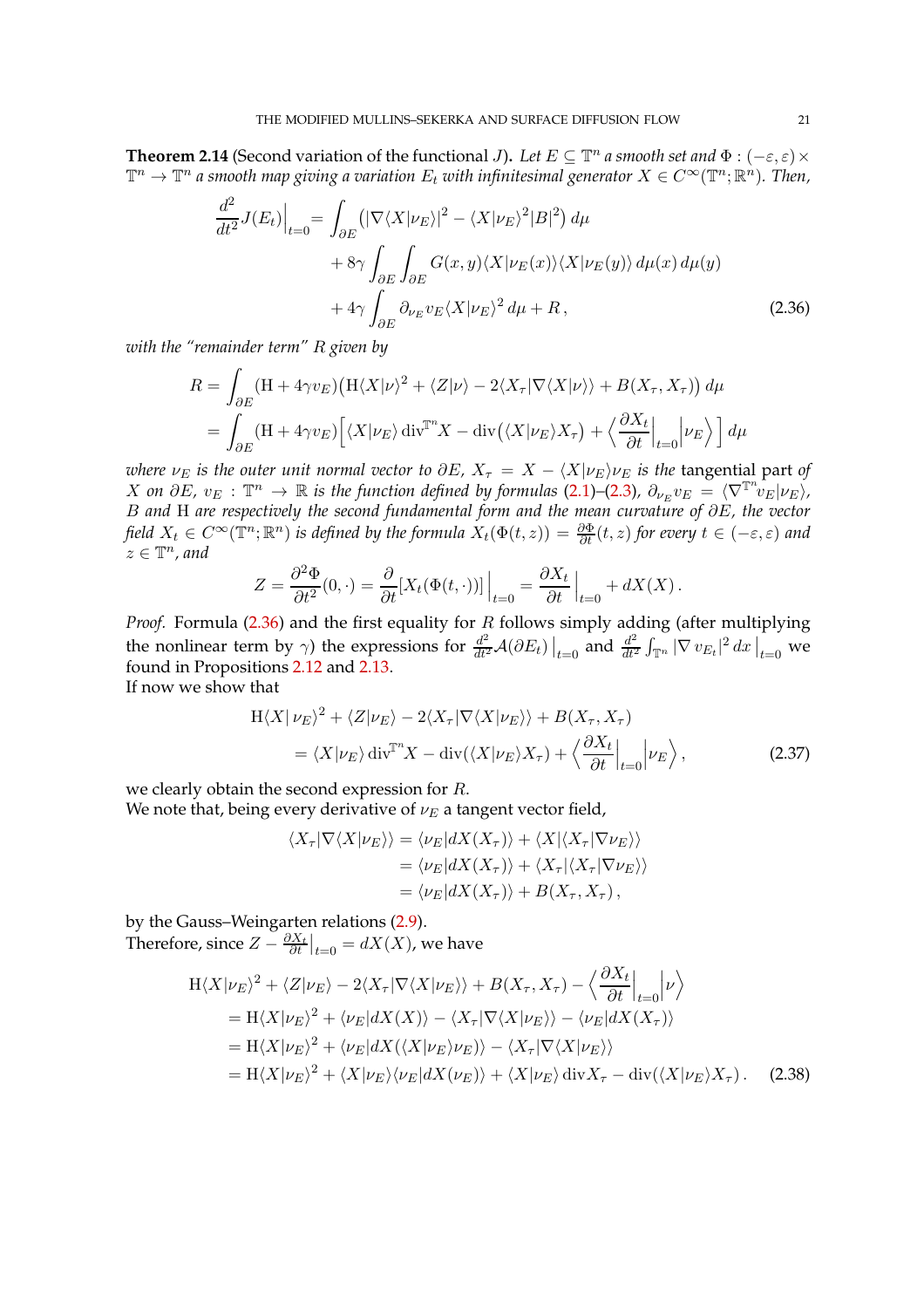Now we notice that, choosing an orthonormal basis  $e_1, \ldots, e_{n-1}, e_n = \nu_E$  of  $\mathbb{R}^n$  at a point  $p \in \partial E$  and letting  $X = X^i e_i$ , we have

$$
\langle e_i | \nabla^{\top} X^i \rangle = \langle e_i | \nabla^{\mathbb{T}^n} X^i - \langle \nabla^{\mathbb{T}^n} X^i | \nu_E \rangle \nu_E \rangle = \text{div}^{\mathbb{T}^n} X - \langle \nu_E | dX(\nu_E) \rangle ,
$$

where the symbol  $\nabla^{\top}f$  denotes the projection on the tangent space to  $\partial E$  of the gradient  $\nabla$ <sup>T</sup><sup>n</sup>f of a function, called *tangential gradient* of f and coincident with the gradient operator of ∂E applied to the restriction of f to the hypersurface, while  $\langle e_i|\nabla^\top X^i\rangle$  is called *tangential divergence* of X, usually denoted with div<sup>T</sup>X and coincident with the (Riemannian) divergence of  $\partial E$  if X is a tangent vector field, as we will see below (see [\[63\]](#page-98-1)). Moreover, if we choose a local parametrization of  $\partial E$  such that  $\frac{\partial \psi}{\partial x_i}(p) = e_i$ , for  $i \in \{1, \ldots, n-1\}$ , we have  $e_i^j = \frac{\partial \psi^j}{\partial x_i}$  $\frac{\partial \psi^j}{\partial x_i} = g^{ij} = \delta_{ij}$  at  $p$  and

$$
\langle e_i | \nabla^{\top} X^i \rangle = \text{div}^{\top} X = \langle e_i | \nabla^{\top} X^i_{\tau} \rangle + \langle e_i | \nabla^{\top} (\langle X | \nu_E \rangle \nu_E^i) \rangle
$$
  
\n
$$
= \langle e_i | \nabla X^i_{\tau} \rangle + \langle X | \nu_E \rangle \langle e_i | \nabla^{\mathbb{T}^n} \nu_E^i \rangle
$$
  
\n
$$
= \langle e_i | \nabla X^i_{\tau} \rangle + \langle X | \nu_E \rangle \frac{\partial \psi^j}{\partial x_i} h_{jl} g^{ls} \frac{\partial \psi^i}{\partial x_s}
$$
  
\n
$$
= \nabla_{e_i} X^i_{\tau} + \langle X | \nu_E \rangle h_{ii}
$$
  
\n
$$
= \text{div} X_{\tau} + \langle X | \nu_E \rangle H,
$$

where we used again the Gauss–Weingarten relations [\(2.9\)](#page-9-1) and the fact that the covariant derivative of a tangent vector field along a hypersurface of  $\mathbb{R}^n$  can be obtained by differentiating in  $\mathbb{R}^n$  (a local extension of) the vector field and projecting the result on the tangent space to the hypersurface (see [\[26\]](#page-97-16), for instance). Hence, we get

$$
\langle \nu_E | dX(\nu_E) \rangle = \text{div}^{\mathbb{T}^n} X - \langle e_i | \nabla^{\mathbb{T}} X^i \rangle = \text{div}^{\mathbb{T}^n} X - \text{div} X_{\tau} - \langle X | \nu_E \rangle \text{H}
$$

and equation [\(2.37\)](#page-20-1) follows by substituting this left term in formula [\(2.38\)](#page-20-2).  $\Box$ 

*Remark* 2.15*.* We are not aware of the presence in literature of this "geometric" line in deriving the (first and) second variation of J, moreover, in [\[9,](#page-96-9) Theorem 2.6, Step 3, equation 2.67], this latter is obtained only at a critical set, while in [\[6,](#page-96-10) Theorem 3.6] the methods are strongly "analytic" and in our opinion less straightforward. These two papers are actually the ones on which is based the computation in  $[2,$  Theorem 3.1] of the second variation of J at a general smooth set  $E \subseteq \mathbb{T}^n$ . Anyway, in this last paper, the variations of E are all *special* variations, that is, they are given by the flows in system [\(2.21\)](#page-12-1), indeed, the term with the time derivative of  $X_t$  is missing (see formulas 3.1 and 7.2 in [\[2\]](#page-96-2)).

Notice that the second variation in general does not depend only on the normal component  $\langle X|\nu_E\rangle$  of the restriction to  $\partial E$  of the infinitesimal generator X of a variation  $\Phi$  (this will anyway be true at a critical set  $E$ , see below), due to the presence of the  $Z$ -term and of  $B(X_\tau, X_\tau)$  depending also on the tangential component of X and of its behavior around  $\partial E$ . Even if we restrict ourselves to the special variations coming from system [\(2.21\)](#page-12-1), with a *normal* infinitesimal generator  $X$ , which imply that all the vector fields  $X_t$  are the same and coinciding with X, hence  $Z = dX(X)$  and  $X_\tau = 0$ , the second variation still depends also on the behavior of X in a neighborhood of  $\partial E$  (as Z). However, there are very particular case in which it depend only on  $\langle X|\nu_E\rangle$ , for instance when the variation is special and X is normal with zero divergence (of  $\mathbb{T}^n$ ) on  $\partial E$  (in particular, if  $\text{div}^{\mathbb{T}^n}X = 0$  in a neighborhood of  $\partial E$  or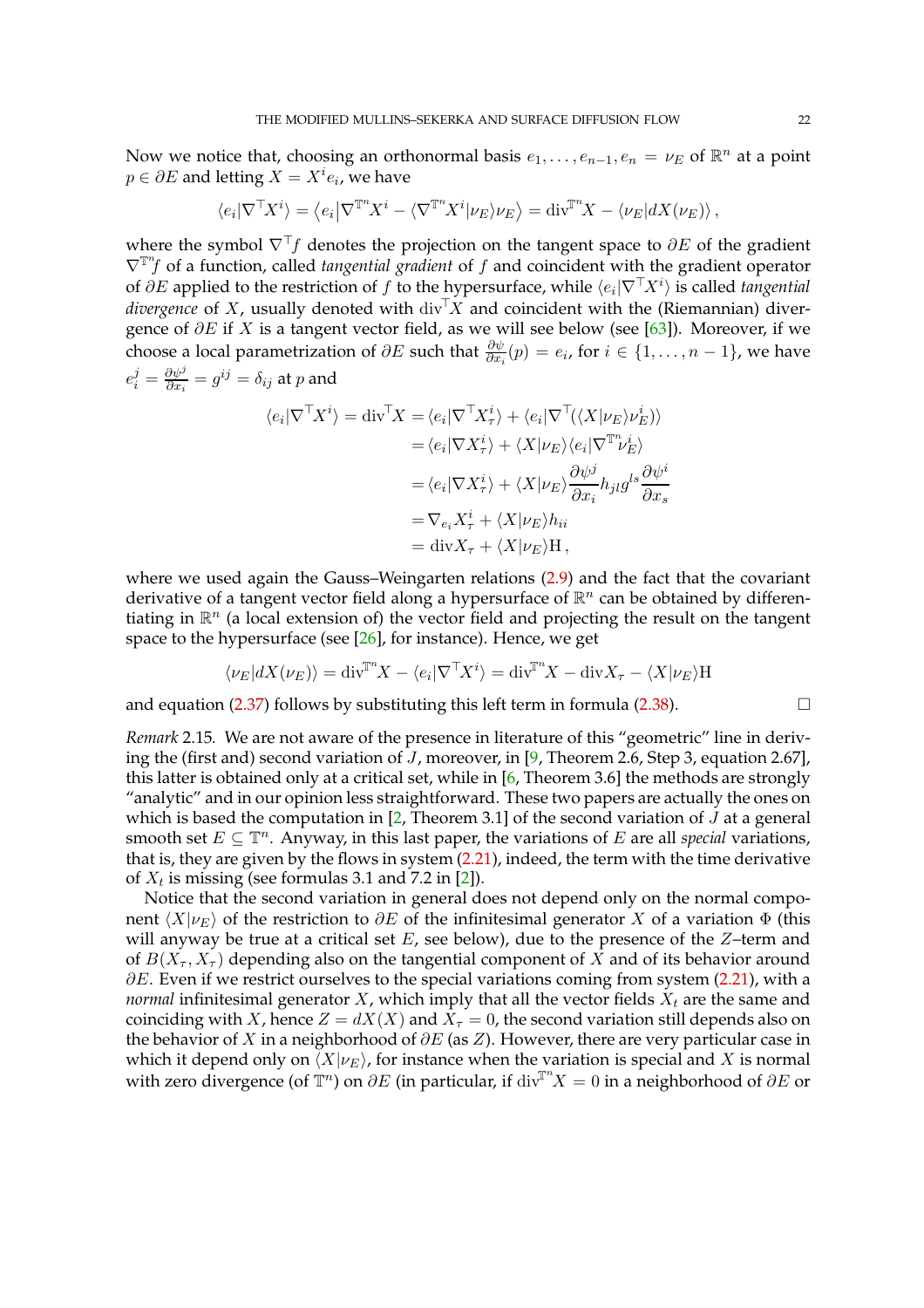in the whole  $\mathbb{T}^n$ ), as it can be seen easily by the second form of the remainder term  $R$  in the above theorem.

We see now how the second variation behaves at a critical set of J.

**Corollary 2.16.** *If*  $E \subseteq \mathbb{T}^n$  is a critical set for *J*, there holds

$$
\frac{d^2}{dt^2} J(E_t)\Big|_{t=0} = \int_{\partial E} (|\nabla \langle X | \nu_E \rangle|^2 - \langle X | \nu_E \rangle^2 |B|^2) d\mu \n+ 8\gamma \int_{\partial E} \int_{\partial E} G(x, y) \langle X | \nu_E(x) \rangle \langle X | \nu_E(y) \rangle d\mu(x) d\mu(y) \n+ 4\gamma \int_{\partial E} \partial_{\nu_E} v_E \langle X | \nu_E \rangle^2 d\mu,
$$

*for every variation*  $E_t$  *of*  $E$ *, hence, the second variation of J at*  $E$  *depends only on the normal component of the restriction of the infinitesimal generator* X *to*  $\partial E$ *, that is, on*  $\langle X | v_F \rangle$ *. When*  $\gamma = 0$  *we get the well known second variation of the Area functional at a smooth set* E *such* that  $\partial E$  is a minimal surface in  $\mathbb{R}^n$  ,

$$
\frac{d^2}{dt^2} \mathcal{A}(\partial E_t)\Big|_{t=0} = \int_{\partial E} (|\nabla \langle X|\nu_E\rangle|^2 - \langle X|\nu_E\rangle^2|B|^2) d\mu.
$$

*Proof.* The thesis follows immediately, recalling that there holds  $H + 4\gamma v_E = 0$ , by Corol-lary [2.7,](#page-12-3) hence the remainder term R in formula  $(2.36)$  is zero.

Finally, we see that the second variation has the same form (that is,  $R = 0$ ) also for J under a volume constraint, at a critical set.

<span id="page-22-0"></span>**Proposition 2.17.** If  $E \subseteq \mathbb{T}^n$  is a critical set for J under a volume constraint, there holds

$$
\frac{d^2}{dt^2} J(E_t) \Big|_{t=0} = \int_{\partial E} (|\nabla \langle X | \nu_E \rangle|^2 - \langle X | \nu_E \rangle^2 |B|^2) d\mu \n+ 8\gamma \int_{\partial E} \int_{\partial E} G(x, y) \langle X | \nu_E(x) \rangle \langle X | \nu_E(y) \rangle d\mu(x) d\mu(y) \n+ 4\gamma \int_{\partial E} \partial_{\nu_E} v_E \langle X | \nu_E \rangle^2 d\mu,
$$

*for every volume–preserving variation* E<sup>t</sup> *of* E*, hence, the second variation of* J *at* E *depends only on the normal component of the restriction of the infinitesimal generator* X *to*  $\partial E$ *, that is, on*  $\langle X|\nu_E\rangle$ *. When*  $\gamma = 0$  *we get the second variation of the Area functional under a volume constraint, at a smooth set* E *such that* ∂E *has constant mean curvature,*

$$
\frac{d^2}{dt^2} \mathcal{A}(\partial E_t)\Big|_{t=0} = \int_{\partial E} \left( |\nabla \langle X | \nu_E \rangle|^2 - \langle X | \nu_E \rangle^2 |B|^2 \right) d\mu.
$$

*Proof.* By Proposition [2.10,](#page-14-2) the function  $H + 4\gamma v_E$  is equal to a constant  $\lambda \in \mathbb{R}$  on  $\partial E$ , then the remainder term  $R$  in formula [\(2.36\)](#page-20-0) becomes

$$
R = \lambda \int_{\partial E} \left( \mathcal{H} \langle X | \nu \rangle^2 + \langle Z | \nu \rangle - 2 \langle X_\tau | \nabla \langle X | \nu \rangle \rangle + B(X_\tau, X_\tau) \right) d\mu.
$$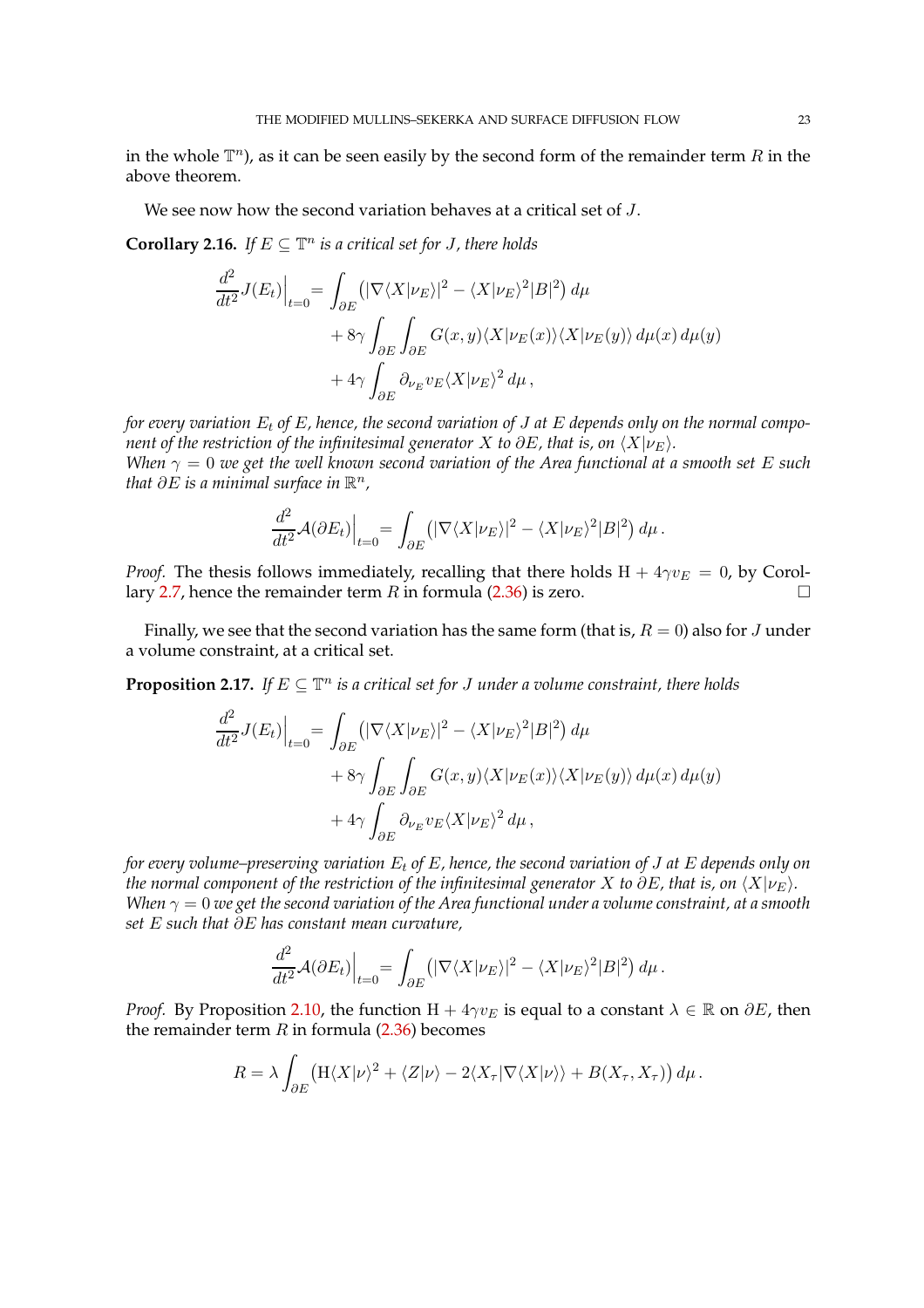Computing, in the same hypotheses and notations of Proposition [2.13,](#page-18-0) the second derivative of the (constant) volume of  $E_t$ , by equations [\(2.22\)](#page-13-0)–[\(2.23\)](#page-13-2) we have (recalling formulas [\(2.15\)](#page-10-1), [\(2.28\)](#page-16-3) and using the divergence theorem)

$$
0 = \frac{d^2}{dt^2} \text{Vol}(E_t) \Big|_{t=0} = \frac{d}{dt} \int_{E_t} \text{div} X_t(x) \, dx \Big|_{t=0} = \frac{d}{dt} \int_{\partial E} \langle X | \nu_{E_t} \rangle \, d\mu_t \Big|_{t=0}
$$
  
= 
$$
\int_{\partial E} \Big[ \text{div} X_\tau \langle X | \nu_E \rangle + H \langle X | \nu_E \rangle^2 + \langle Z | \nu_E \rangle - \langle X_\tau | \nabla \langle X | \nu_E \rangle \rangle + B(X_\tau, X_\tau) \Big] \, d\mu
$$
  
= 
$$
\int_{\partial E} \Big[ H \langle X | \nu_E \rangle^2 + \langle Z | \nu_E \rangle - 2 \langle X_\tau | \nabla \langle X | \nu_E \rangle \rangle + B(X_\tau, X_\tau) \Big] \, d\mu,
$$
 (2.39)

hence  $R = 0$  and we are done.

<span id="page-23-4"></span>*Remark* 2.18*.* Notice that by the previous computation and relation [\(2.37\)](#page-20-1), it follows

$$
\frac{d^2}{dt^2} \text{Vol}(E_t) \Big|_{t=0} = \int_{\partial E} \Big[ \langle X | \nu_E \rangle \operatorname{div}^{\mathbb{T}^n} X + \Big\langle \frac{\partial X_t}{\partial t} \Big|_{t=0} \Big| \nu \Big\rangle \Big] \, d\mu = 0 \,, \tag{2.40}
$$

for every volume–preserving variation  $E_t$  of E. Hence, if we restrict ourselves to the special (volume–preserving) variations coming from system  $(2.21)$ , as in  $[2]$ , we have

<span id="page-23-3"></span><span id="page-23-1"></span>
$$
\frac{d^2}{dt^2} \text{Vol}(E_t) \Big|_{t=0} = \int_{\partial E} \langle X | \nu_E \rangle \, \text{div}^{\mathbb{T}^n} X \, d\mu = 0 \,,
$$

indeed, for such variations we have  $X_t = X$ , for every  $t \in (-\varepsilon, \varepsilon)$ . One can clearly use equality [\(2.40\)](#page-23-1) to show the above proposition, as the term  $R$  reduces (using the second form in Theorem [2.14\)](#page-20-3) to

$$
R = \lambda \int_{\partial E} \left[ \langle X | \nu_E \rangle \operatorname{div}^{\mathbb{T}^n} X + \left\langle \frac{\partial X_t}{\partial t} \Big|_{t=0} \Big| \nu \right\rangle \right] d\mu,
$$

by the divergence theorem.

Moreover, we see that if we have a special variation generated by a vector field  $X$  such that  $div^{\mathbb{T}^n}X = 0$  on  $\partial E$ , then  $\frac{d^2}{dt^2}\text{Vol}(E_t)\Big|_{t=0} = 0$  and if E is a critical set,  $R = 0$ . This is then true for the special volume–preserving variations coming from Lemma [2.8](#page-13-1) and when X is a constant vector field, hence the associated special variation  $E_t$  is simply a translation of  $E$ (clearly, in this case  $J(E_t)$  is constant and the first and second variations are zero).

# <span id="page-23-0"></span>2.2. **Stability and**  $W^{2,p}$ -local minimality.

By Proposition [2.17,](#page-22-0) the second variation of the functional J under a volume constraint at a smooth critical set E is a quadratic form in the normal component on  $\partial E$  of the infinitesimal generator  $X \in C^{\infty}(\mathbb{T}^n;\mathbb{R}^n)$  of a volume–preserving variation, that is, on  $\varphi = \langle X | \nu_E \rangle$ . This and the fact that the infinitesimal generators of the volume–preserving variations are "characterized" by having zero integral of such normal component on  $\partial E$ , by Lemma [2.8](#page-13-1) and the discussion immediately before, motivate the following definition.

<span id="page-23-2"></span>**Definition 2.19.** Given any smooth open set  $E \subseteq \mathbb{T}^n$  we define the space of (Sobolev) functions (see [\[5\]](#page-96-11))

$$
\widetilde{H}^1(\partial E) = \Big\{ \varphi : \partial E \to \mathbb{R} \, : \, \varphi \in H^1(\partial E) \, \text{ and } \, \int_{\partial E} \varphi \, d\mu = 0 \Big\},
$$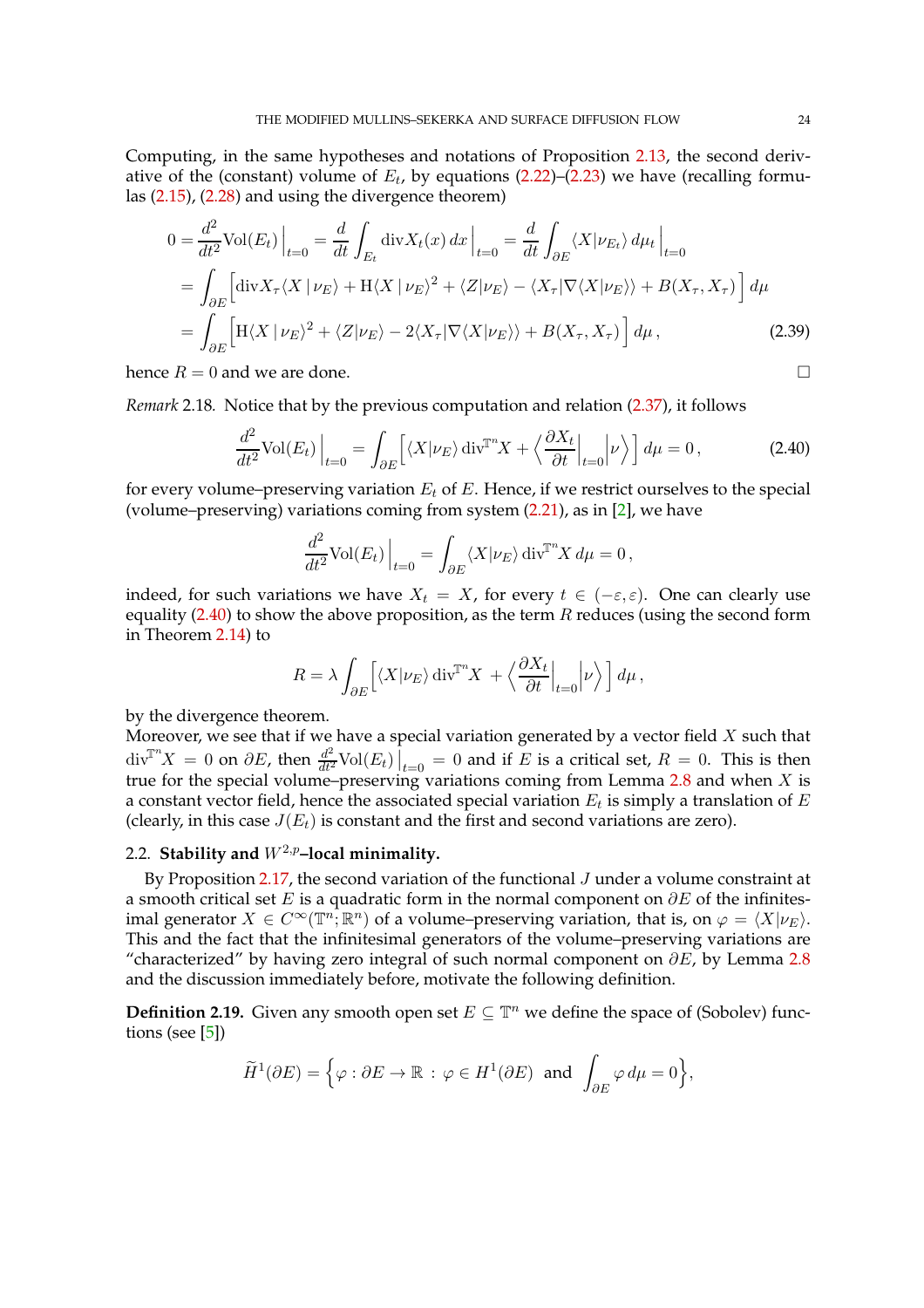and the quadratic form  $\Pi_{E}:\widetilde{H}^1(\partial E) \rightarrow \mathbb{R}$  as

$$
\Pi_E(\varphi) = \int_{\partial E} \left( |\nabla \varphi|^2 - \varphi^2 |B|^2 \right) d\mu + 8\gamma \int_{\partial E} \int_{\partial E} G(x, y) \varphi(x) \varphi(y) d\mu(x) d\mu(y) \n+ 4\gamma \int_{\partial E} \partial_{\nu_E} v_E \varphi^2 d\mu,
$$
\n(2.41)

with the notations of Theorem [2.14.](#page-20-3)

*Remark* 2.20. Letting for  $\varphi \in \widetilde{H}^1(\partial E)$ ,

<span id="page-24-0"></span>
$$
v_{\varphi}(x) = \int_{\partial E} G(x, y)\varphi(y) d\mu(y),
$$

it follows (from the properties of the Green's function) that  $v_{\varphi}$  satisfies distributionally  $-\Delta v_{\varphi} =$  $\varphi\mu$  in  $\mathbb{T}^n$ , indeed,

$$
\int_{\mathbb{T}^n} \langle \nabla v_{\varphi}(x) | \nabla \psi(x) \rangle dx = - \int_{\mathbb{T}^n} v_{\varphi}(x) \Delta \psi(x) dx
$$
  
\n
$$
= - \int_{\mathbb{T}^n} \int_{\partial E} G(x, y) \varphi(y) \Delta \psi(x) d\mu(y) dx
$$
  
\n
$$
= - \int_{\partial E} \varphi(y) \int_{\mathbb{T}^n} G(x, y) \Delta \psi(x) dx d\mu(y)
$$
  
\n
$$
= - \int_{\partial E} \varphi(y) \int_{\mathbb{T}^n} \Delta G(x, y) \psi(x) dx d\mu(y)
$$
  
\n
$$
= \int_{\partial E} \varphi(y) [\psi(y) - \int_{\mathbb{T}^n} \psi(x) dx] d\mu(y)
$$
  
\n
$$
= \int_{\partial E} \varphi(y) \psi(y) d\mu(y),
$$

for all  $\psi \in C^{\infty}(\mathbb{T}^n)$ , since  $\int_{\partial E} \varphi(y) d\mu(y) = 0$ . Therefore, taking  $\psi = v_{\varphi}$ , we have

$$
\int_{\mathbb{T}^n} |\nabla v_{\varphi}(x)|^2 dx = \int_{\partial E} \varphi(y) v_{\varphi}(y) d\mu(y),
$$

hence, the following identity holds

$$
\int_{\partial E}\int_{\partial E} G(x,y)\varphi(x)\varphi(y)\,d\mu(x)d\mu(y) = \int_{\partial E} \varphi(y)\,v_\varphi(y)\,d\mu(y) = \int_{\mathbb{T}^n} |\nabla v_\varphi(x)|^2\,dx\,,
$$

and we can write

$$
\Pi_E(\varphi) = \int_{\partial E} \left( |\nabla \varphi|^2 - \varphi^2 |B|^2 \right) d\mu + 8\gamma \int_{\mathbb{T}^n} |\nabla v_\varphi|^2 dx + 4\gamma \int_{\partial E} \partial_{\nu_E} v_E \varphi^2 d\mu, \tag{2.42}
$$

for every  $\varphi \in \widetilde{H}^1(\partial E)$ .

**Definition 2.21.** Given any smooth open set  $E \subseteq \mathbb{T}^n$ , we say that a smooth vector field  $X\in C^\infty(\mathbb{T}^n;\mathbb{R}^n)$  is *admissible for*  $E$  if the function  $\varphi:\partial E\to\mathbb{R}$  given by  $\varphi=\langle X|\nu_E\rangle$  belongs to  $\widetilde{H}^1(\partial E)$ , that is, has zero integral on  $\partial E$ .

<span id="page-24-1"></span>*Remark* 2.22*.* Clearly, if  $X \in C^{\infty}(\mathbb{T}^n;\mathbb{R}^n)$  is the infinitesimal generator of a volume–preserving variation for  $E$ , then  $X$  is admissible, by the discussion after Corollary [2.7.](#page-12-3)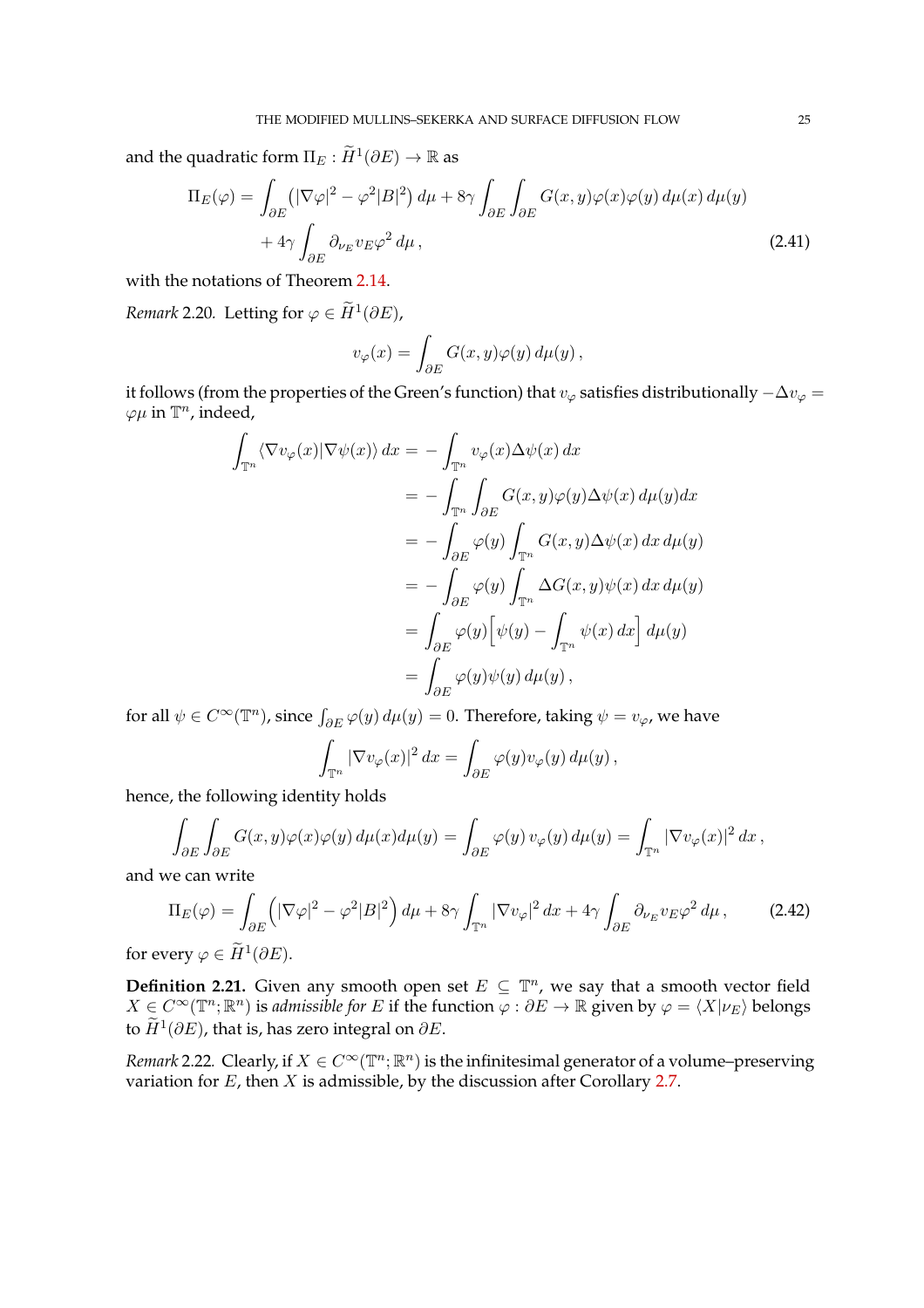<span id="page-25-0"></span>*Remark* 2.23*.* By what we said above, if E is a smooth critical set for J under a volume constraint, we can from now on consider only the special variations  $E_t = \Phi_t(E)$  associated to admissible vector fields  $X$ , given by the flow  $\Phi$  defined by system [\(2.21\)](#page-12-1), hence

$$
\frac{d}{dt}J(E_t)\Big|_{t=0} = \int_{\partial E} \langle X|\nu_E\rangle \, d\mu = 0
$$

and

$$
\left. \frac{d^2}{dt^2} J(E_t) \right|_{t=0} = \Pi_E(\langle X | \nu_E \rangle)
$$

where  $\Pi_E$  is the quadratic form defined by formula [\(2.41\)](#page-24-0).

We notice that every constant vector field  $X = \eta \in \mathbb{R}^n$  is clearly admissible, as

$$
\int_{\partial E} \langle \eta | \nu_E \rangle \, d\mu = \int_E \text{div} \, \eta \, dx = 0
$$

and the associated flow is given by  $\Phi(t, x) = x + t\eta$ , then, by the translation invariance of the functional *J*, we have  $J(E_t) = J(E)$  and

$$
0 = \frac{d^2}{dt^2} J(E_t) \Big|_{t=0} = \Pi_E(\langle \eta | \nu_E \rangle) ,
$$

that is, the form  $\Pi_E$  is zero on the vector subspace

$$
T(\partial E) = \{ \langle \eta | \nu_E \rangle : \eta \in \mathbb{R}^n \} \subseteq \widetilde{H}^1(\partial E)
$$

of dimension clearly less than or equal to  $n$ . We split

$$
\widetilde{H}^1(\partial E) = T(\partial E) \oplus T^\perp(\partial E),\tag{2.43}
$$

where  $T^{\perp}(\partial E) \subseteq \overline{H}^1(\partial E)$  is the vector subspace  $L^2$ –orthogonal to  $T(\partial E)$  (with respect to the measure  $\mu$  on  $\partial E$ ), that is,

$$
T^{\perp}(\partial E) = \left\{ \varphi \in \widetilde{H}^{1}(\partial E) : \int_{\partial E} \varphi \nu_{E} d\mu = 0 \right\}
$$
  
= 
$$
\left\{ \varphi \in H^{1}(\partial E) : \int_{\partial E} \varphi d\mu = 0 \text{ and } \int_{\partial E} \varphi \nu_{E} d\mu = 0 \right\}
$$

and we give the following "stability" conditions.

<span id="page-25-1"></span>**Definition 2.24** (Stability). We say that a critical set  $E \subseteq \mathbb{T}^n$  for J under a volume constraint is *stable* if

$$
\Pi_E(\varphi) \ge 0 \qquad \text{for all } \varphi \in \widetilde{H}^1(\partial E)
$$

and *strictly stable* if moreover

$$
\Pi_E(\varphi) > 0 \qquad \text{for all } \varphi \in T^{\perp}(\partial E) \setminus \{0\}.
$$

*Remark* 2.25*.* Introducing the symmetric bilinear form associated (by polarization) to  $\Pi_E$  on  $\widetilde{H}^1(\partial E)$ ,

$$
b_E(\varphi, \psi) = \frac{\Pi_E(\varphi + \psi) - \Pi_E(\varphi - \psi)}{4}
$$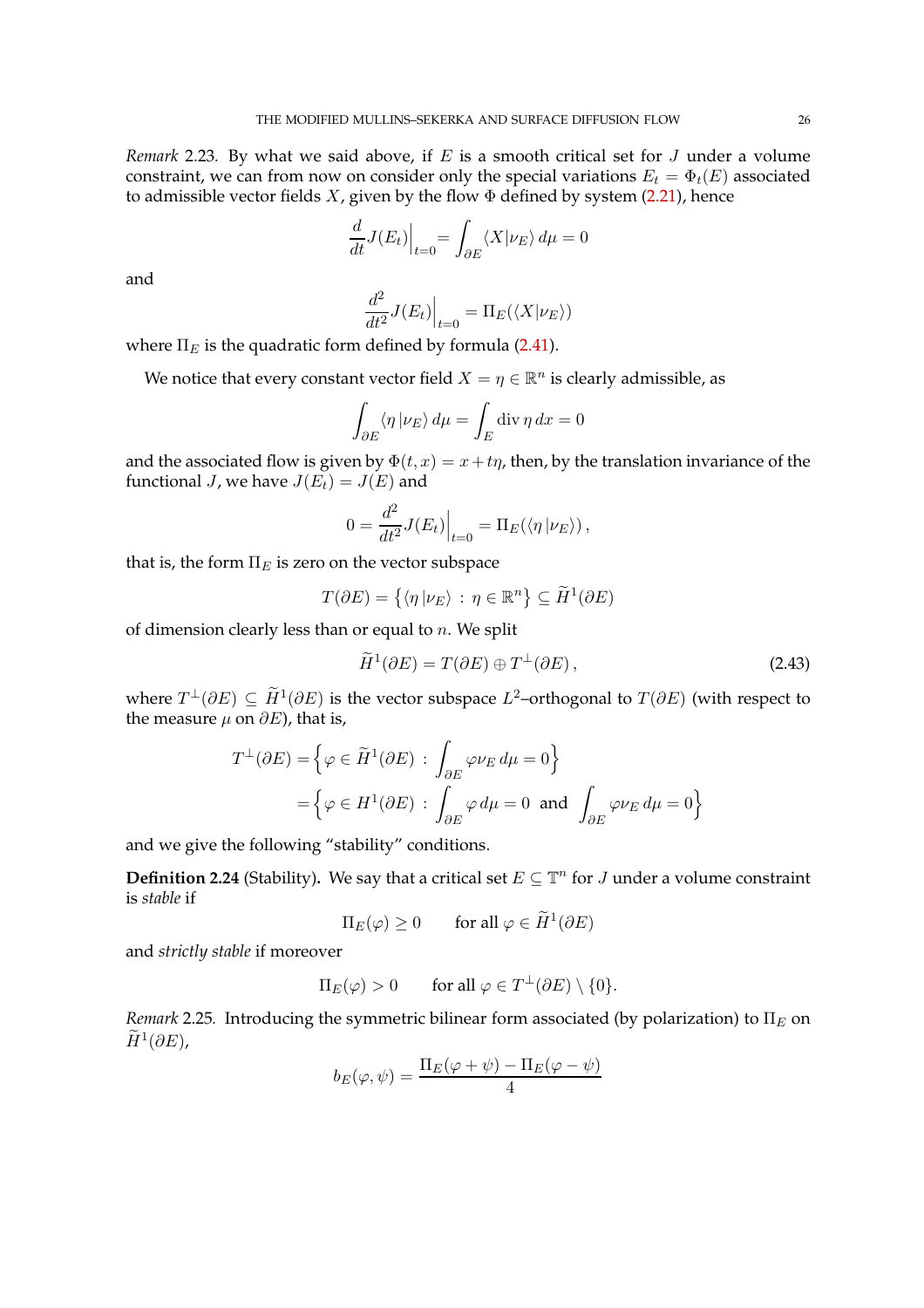at a critical set  $E \subseteq \mathbb{T}^n$ , it can be seen that actually  $T(\partial E)$  is a degenerate vector subspace of  $H^1(\partial E)$  for  $b_E$ , that is,  $b_E(\varphi, \psi) = 0$  for every  $\varphi \in H^1(\partial E)$  and  $\psi \in T(\partial E)$ . Indeed, we observe that by formula [\(2.1\)](#page-5-1) and the properties of the Green function, we get

$$
\nabla v_E(x) = \int_{\mathbb{T}^n} \nabla_x G(x, y) u_E(x) dy
$$
  
\n
$$
= \int_E \nabla_x G(x, y) dy - \int_{E^c} \nabla_x G(x, y) dy
$$
  
\n
$$
= -\int_E \nabla_y G(x, y) dy + \int_{E^c} \nabla_y G(x, y) dy
$$
  
\n
$$
= -2 \int_{\partial E} G(x, y) \nu_E(y) d\mu(y), \qquad (2.44)
$$

where in the last passage we applied the divergence theorem. By means of formula [\(2.11\)](#page-9-4)

<span id="page-26-0"></span>
$$
\Delta \nu_E = \nabla H - |B|^2 \nu_E,
$$

since E (being critical) satisfies  $H + 4\gamma v_E = \lambda$  for some constant  $\lambda \in \mathbb{R}$ , we have

$$
-\Delta \nu_E - |B|^2 \nu_E = \nabla (4\gamma v_E - \lambda)
$$
  
=  $\nabla^{\mathbb{T}^n} (4\gamma v_E - \lambda) - \partial_{\nu_E} (4\gamma v_E - \lambda)$   
=  $-4\gamma (\partial_{\nu_E} v_E) \nu_E - 8\gamma \int_{\partial E} G(x, y) \nu_E(y) d\mu(y)$ 

on  $\partial E$ , by formula [\(2.44\)](#page-26-0).

This equation can be written as  $L(\nu_i) = 0$ , for every  $i \in \{1, ..., n\}$ , where L is the self-adjoint, linear operator defined as

$$
L(\varphi) = -\Delta \varphi - |B|^2 \varphi + 4\gamma \partial_{\nu_E} v_E \varphi + 8\gamma \int_{\partial E} G(x, y) \varphi(y) d\mu(y),
$$

which clearly satisfies

$$
b_E(\varphi,\psi) = \int_{\partial E} \langle L(\varphi)|\psi \rangle \, d\mu \quad \text{and} \quad \Pi_E(\varphi) = \int_{\partial E} \langle L(\varphi)|\varphi \rangle \, d\mu \, .
$$

Then, if we "decompose" a smooth function  $\varphi \in \widetilde{H}^1(\partial E)$  as  $\varphi = \psi + \langle \eta | \nu_E \rangle$ , for some  $\eta \in \mathbb{R}^n$ and  $\psi \in T^{\perp}(\partial E)$ , we have (recalling formula [\(2.41\)](#page-24-0))

$$
\Pi_E(\varphi) = \int_{\partial E} \langle L(\varphi) | \varphi \rangle d\mu
$$
  
= 
$$
\int_{\partial E} \langle L(\psi) | \psi \rangle d\mu + 2 \int_{\partial E} \langle L(\langle \eta | \nu_E \rangle) | \psi \rangle d\mu + \int_{\partial E} \langle L(\langle \eta | \nu_E \rangle) | \langle \eta | \nu_E \rangle \rangle d\mu
$$
  
= 
$$
\Pi_E(\psi).
$$

By approximation with smooth functions, we conclude that this equality holds for every function in  $\widetilde{H}^1(\partial E)$ .

The initial claim about the form  $b_E$  then easily follows by its definition. Moreover, if E is a strictly stable critical set there holds

$$
\Pi_E(\varphi) > 0 \qquad \text{for every } \varphi \in \widetilde{H}^1(\partial E) \setminus T(\partial E). \tag{2.45}
$$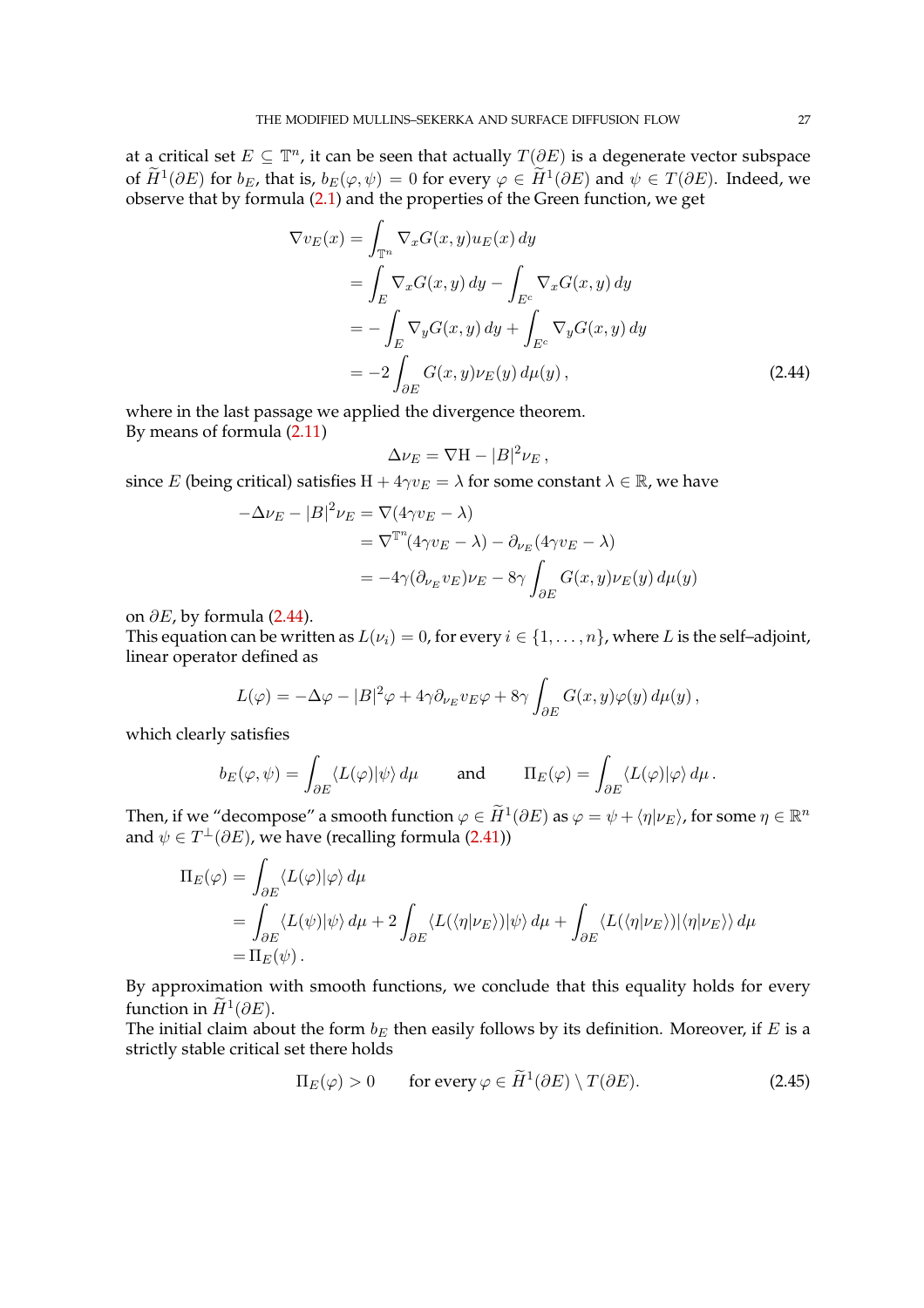*Remark* 2.26. We observe that there exists an orthonormal frame  $\{e_1, \ldots, e_n\}$  of  $\mathbb{R}^n$  such that

<span id="page-27-0"></span>
$$
\int_{\partial E} \langle \nu_E | e_i \rangle \langle \nu_E | e_j \rangle \, d\mu = 0,\tag{2.46}
$$

for all  $i \neq j$ , indeed, considering the symmetric  $n \times n$ –matrix  $A = (a_{ij})$  with components  $a_{ij} = \int_{\partial E} \nu_E^i \nu_E^j$  $\frac{j}{E}$  dμ, where  $\nu_E^i = \langle \nu_E | \varepsilon_i \rangle$  for some basis  $\{\varepsilon_1, \ldots, \varepsilon_n\}$  of  $\mathbb{R}^n$ , we have

$$
\int_{\partial E} (O \nu_E)_i (O \nu_E)_j \, d\mu = (OAO^{-1})_{ij},
$$

for every  $O \in SO(n)$ . Choosing O such that  $OAO^{-1}$  is diagonal and setting  $e_i = O^{-1} \varepsilon_i$ , relations [\(2.46\)](#page-27-0) are clearly satisfied.

Hence, the functions  $\langle \nu_E|e_i \rangle$  which are not identically zero are an orthogonal basis of  $T(\partial E)$ . We set

$$
I_E = \big\{ i \in \{1, \ldots, n\} \, : \, \langle \nu_E | e_i \rangle \text{ is not identically zero} \big\}
$$

and

$$
O_E = \text{Span}\{e_i : i \in I_E\},\tag{2.47}
$$

then, given any  $\varphi \in H^1(\partial E)$ , its projection on  $T^{\perp}(\partial E)$  is

$$
\pi(\varphi) = \varphi - \sum_{i \in I_E} \frac{\int_{\partial E} \varphi \langle \nu_E | e_i \rangle \, d\mu}{\|\langle \nu_E | e_i \rangle\|_{L^2(\partial E)}^2} \langle \nu_E | e_i \rangle \,. \tag{2.48}
$$

*From now on we will extensively use Sobolev spaces on smooth hypersurfaces. Most of their prop*erties hold as in  $\mathbb{R}^n$ , standard references are [\[3\]](#page-96-12) in the Euclidean space and [\[5\]](#page-96-11) when the ambient is a *manifold.*

Given a smooth set  $E \subseteq \mathbb{T}^n$ , for  $\varepsilon > 0$  small enough, we let (*d* is the "Euclidean" distance on  $\mathbb{T}^n$ )

<span id="page-27-1"></span>
$$
N_{\varepsilon} = \{ x \in \mathbb{T}^n : d(x, \partial E) < \varepsilon \} \tag{2.49}
$$

to be a *tubular neighborhood* of  $\partial E$  such that the *orthogonal projection map*  $\pi_E : N_{\varepsilon} \to \partial E$  giving the (unique) closest point on  $\partial E$  and the *signed distance function*  $d_E : N_{\varepsilon} \to \mathbb{R}$  from  $\partial E$ 

<span id="page-27-2"></span>
$$
d_E(x) = \begin{cases} d(x, \partial E) & \text{if } x \notin E \\ -d(x, \partial E) & \text{if } x \in E \end{cases}
$$
 (2.50)

are well defined and smooth in  $N_{\varepsilon}$  (for a proof of the existence of such tubular neighborhood and of all the subsequent properties, see [\[43\]](#page-97-18) for instance). Moreover, for every  $x \in N_{\varepsilon}$ , the projection map is given explicitly by

$$
\pi_E(x) = x - \nabla d_E^2(x)/2 = x - d_E(x)\nabla d_E(x)
$$
\n(2.51)

and the unit vector  $\nabla d_E(x)$  is orthogonal to  $\partial E$  at the point  $\pi_E(x) \in \partial E$ , indeed actually

<span id="page-27-4"></span><span id="page-27-3"></span>
$$
\nabla d_E(x) = \nabla d_E(\pi_E(x)) = \nu_E(\pi_E(x)),\tag{2.52}
$$

which means that the integral curves of the vector field  $\nabla d_E$  are straight segments orthogonal to  $\partial E$ .

This clearly implies that the map

$$
\partial E \times (-\varepsilon, \varepsilon) \ni (y, t) \mapsto L(y, t) = y + t \nabla d_E(y) = y + t \nu_E(y) \in N_{\varepsilon}
$$
 (2.53)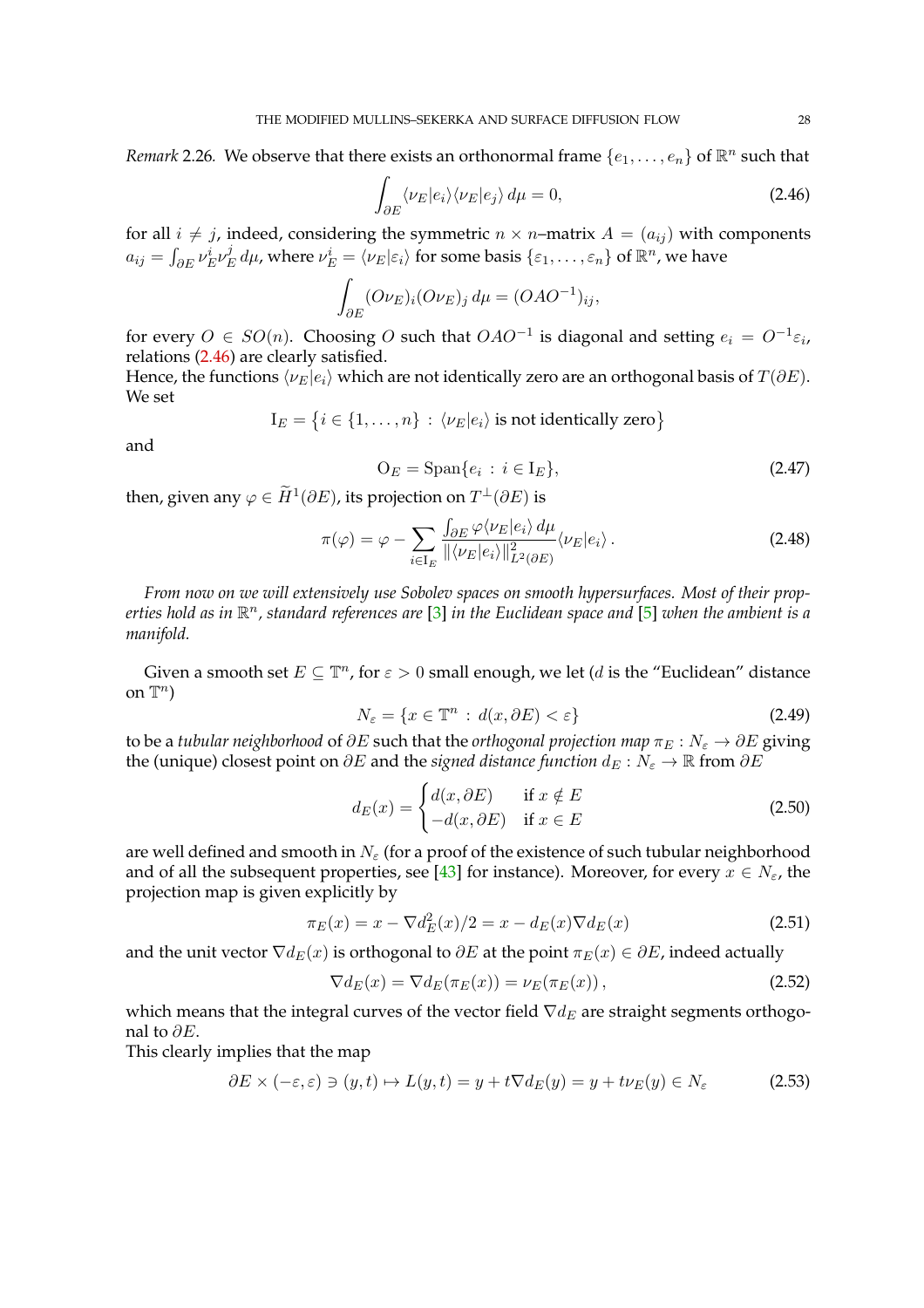is a smooth diffeomorphism with inverse

$$
N_{\varepsilon} \ni x \mapsto L^{-1}(x) = (\pi_E(x), d_E(x)) \in \partial E \times (-\varepsilon, \varepsilon).
$$

Moreover, denoting with  $JL$  its Jacobian (relative to the hypersurface  $\partial E$ ), there holds

$$
0 < C_1 \leq JL(y, t) \leq C_2
$$

on  $\partial E \times (-\varepsilon, \varepsilon)$ , for a couple of constants  $C_1, C_2$ , depending on E and  $\varepsilon$ .

By means of such tubular neighborhood of a smooth set  $E \subseteq \mathbb{T}^n$  and the map L, we can speak of " $W^{k,p}$ -closedness" (or " $C^{k,\alpha}$ -closedness") to E of another smooth set  $F \subseteq \mathbb{T}^n$ , asking that for some  $\delta > 0$  "small enough", we have Vol( $E \triangle F$ ) <  $\delta$  and that  $\partial F$  is contained in a tubular neighborhood  $N_{\varepsilon}$  of E, as above, described by

$$
\partial F = \{ y + \psi(y)\nu_E(y) : y \in \partial E \},\
$$

for a smooth function  $\psi : \partial E \to \mathbb{R}$  with  $\|\psi\|_{W^{k,p}(\partial E)} < \delta$  (resp.  $\|\psi\|_{C^{k,\alpha}(\partial E)} < \delta$ ). That is, we are asking that the two sets  $E$  and  $F$  differ by a set of small measure and that their boundaries are "close" in  $W^{k,p}$  (or  $C^{k,\alpha}$ ) as graphs.

Notice that

$$
\psi(y) = \pi_2 \circ L^{-1} \big( \partial E \cap \{ y + \lambda \nu_E(y) \, : \, \lambda \in \mathbb{R} \} \big) ,
$$

where  $\pi_2 : \partial E \times (-\varepsilon, \varepsilon) \to \mathbb{R}$  is the projection on the second factor. Moreover, given a sequence of smooth sets  $F_i \subseteq \mathbb{T}^n$ , we will write  $F_i \to E$  in  $W^{k,p}$  (resp.  $C^{k,\alpha}$ ) if for every  $\delta > 0$ , there hold Vol $(F_i \triangle E) < \delta$ , the smooth boundary  $\partial F_i$  is contained in some  $N_{\epsilon}$ , relative to E and it is described by

$$
\partial F_i = \{ y + \psi_i(y)\nu_E(y) : y \in \partial E \},\
$$

for a smooth function  $\psi_i:\partial E\to\mathbb{R}$  with  $\|\psi_i\|_{W^{k,p}(\partial E)}<\delta$  (resp.  $\|\psi_i\|_{C^{k,\alpha}(\partial E)}<\delta$ ), for every  $i \in \mathbb{N}$  large enough.

*From now on, in all the rest of the work, we will refer to the volume–constrained nonlocal Area functional* J *(and Area functional* A*), sometimes without underlining the presence of such constraint, by simplicity. Moreover, with* N<sup>ε</sup> *we will always denote a suitable tubular neighborhood of a smooth set, with the above properties.*

<span id="page-28-0"></span>**Definition 2.27.** We say that a smooth set  $E \subseteq \mathbb{T}^n$  is a *local minimizer* for the functional J (for the Area functional A) if there exists  $\delta > 0$  such that

$$
J(F) \ge J(E) \qquad (\mathcal{A}(F) \ge \mathcal{A}(E))
$$

for all smooth sets  $F \subseteq \mathbb{T}^n$  with  $\text{Vol}(F) = \text{Vol}(E)$  and  $\text{Vol}(E \triangle F) < \delta$ .

We say that a smooth set  $E \subseteq \mathbb{T}^n$  is a  $W^{2,p}$ –local minimizer if there exists  $\delta > 0$  and a tubular neighborhood  $N_{\varepsilon}$  of E, as above, such that

$$
J(F) \ge J(E) \qquad (\mathcal{A}(F) \ge \mathcal{A}(E))
$$

for all smooth sets  $F \subseteq \mathbb{T}^n$  with  $\text{Vol}(F) = \text{Vol}(E)$ ,  $\text{Vol}(E \triangle F) < \delta$  and  $\partial F$  contained in  $N_{\varepsilon}$ , described by

$$
\partial F = \{ y + \psi(y)\nu_E(y) : y \in \partial E \},\
$$

for a smooth function  $\psi : \partial E \to \mathbb{R}$  with  $\|\psi\|_{W^{2,p}(\partial E)} < \delta$ . Clearly, any local minimizer is a  $W^{2,p}$ –local minimizer.

We immediately show a *necessary* condition for  $W^{2,p}$ -local minimizers.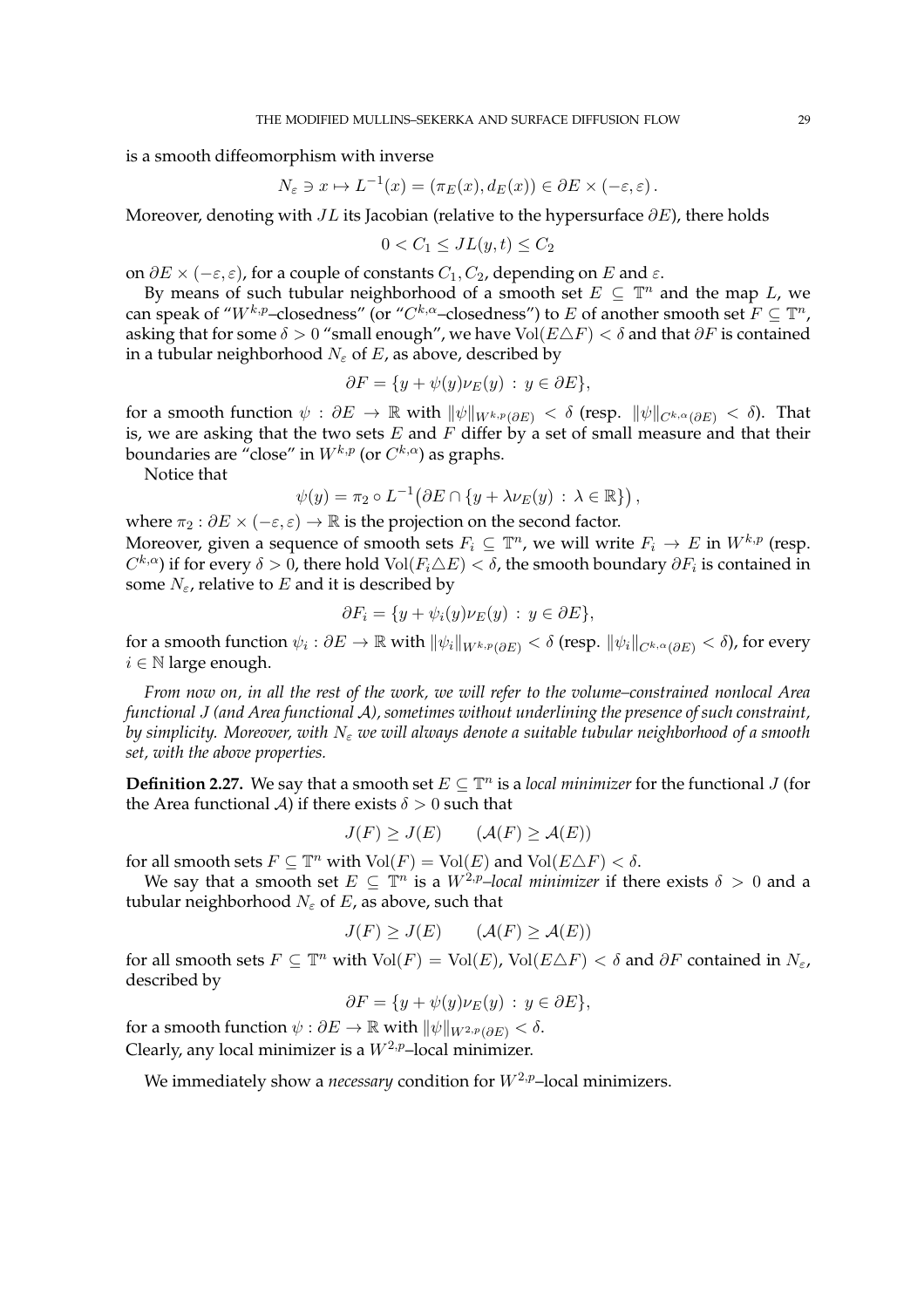**Proposition 2.28.** Let the smooth set  $E \subseteq \mathbb{T}^n$  be a  $W^{2,p}$ –local minimizer of *J*, then  $E$  is a critical *set and*

 $\Pi_E(\varphi) \geq 0$  *for all*  $\varphi \in \widetilde{H}^1(\partial E)$ ,

*in particular,* E *is stable.*

*Proof.* If *E* is a  $W^{2,p}$ –local minimizer of *J*, given any  $\varphi \in C^{\infty}(\partial E) \cap \tilde{H}^{1}(\partial E)$ , we consider the admissible vector field  $X \in C^{\infty}(\mathbb{T}^n;\mathbb{R}^n)$  given by Lemma [2.8](#page-13-1) and the associated flow  $\Phi$ . Then, the variation  $E_t = \Phi_t(E)$  of E is volume–preserving, that is,  $Vol(E_t) = Vol(E)$  and for every  $\delta > 0$ , there clearly exists a tubular neighborhood  $N_{\epsilon}$  of E and  $\overline{\epsilon} > 0$  such that for  $t \in (-\overline{\varepsilon}, \overline{\varepsilon})$  we have

and

$$
\partial E_t = \{ y + \psi(y)\nu_E(y) \, : \, y \in \partial E \} \subseteq N_\varepsilon
$$

 $Vol(E \triangle E_t) < \delta$ 

for a smooth function  $\psi : \partial E \to \mathbb{R}$  with  $\|\psi\|_{W^{2,p}(\partial E)} < \delta$ . Hence, the  $W^{2,p}$ –local minimality of  $E$  implies

$$
J(E) \leq J(E_t),
$$

for every  $t \in (-\overline{\varepsilon}, \overline{\varepsilon})$ . It follows

$$
0 = \frac{d}{dt}J(E_t)\Big|_{t=0} = \int_{\partial E} (H + 4\gamma v_E)\varphi \,d\mu,
$$

by Theorem [2.6,](#page-9-3) which implies that  $E$  is a critical set, by the subsequent discussion and

$$
0 \le \frac{d^2}{dt^2} J(E_t) \Big|_{t=0} = \Pi_E(\varphi),
$$

by Proposition [2.17](#page-22-0) and Remark [2.23.](#page-25-0)

Then, the thesis easily follows by the density of  $C^{\infty}(\partial E) \cap \tilde{H}^{1}(\partial E)$  in  $\tilde{H}^{1}(\partial E)$  (see [\[5\]](#page-96-11), for instance) and the definition of  $\Pi_{E}$ , formula [\(2.41\)](#page-24-0).

The rest of this section will be devoted to show that the strict stability (see Definition [2.24\)](#page-25-1) is a *sufficient* condition for the  $W^{2,p}$ –local minimality. Precisely, we will prove the following theorem.

<span id="page-29-0"></span>**Theorem 2.29.** Let  $p > \max\{2, n-1\}$  and  $E \subseteq \mathbb{T}^n$  a smooth strictly stable critical set for the *nonlocal Area functional* J *(under a volume constraint), with* N<sup>ε</sup> *a tubular neighborhood of* ∂E *as in formula* [\(2.49\)](#page-27-1). *Then, there exist constants*  $\delta$ ,  $C > 0$  *such that* 

$$
J(F) \ge J(E) + C[\alpha(E, F)]^2,
$$

*for all smooth sets*  $F \subseteq \mathbb{T}^n$  *such that*  $Vol(F) = Vol(E)$ ,  $Vol(F \triangle E) < \delta$ ,  $\partial F \subseteq N_{\varepsilon}$  and

$$
\partial F = \{ y + \psi(y)\nu_E(y) : y \in \partial E \},\
$$

*for a smooth function*  $\psi$  *with*  $\|\psi\|_{W^{2,p}(\partial E)} < \delta$ , *where the "distance"*  $\alpha(E, F)$  *is defined as* 

$$
\alpha(E, F) = \min_{\eta \in \mathbb{R}^n} \text{Vol}(E \triangle (F + \eta)).
$$

*As a consequence,* E *is a*  $W^{2,p}$ –local minimizer of J. Moreover, if F is  $W^{2,p}$ –close enough to E and  $J(F) = J(E)$ , then F is a translate of E, that is, E is locally the unique  $W^{2,p}$ -local minimizer, up *to translations.*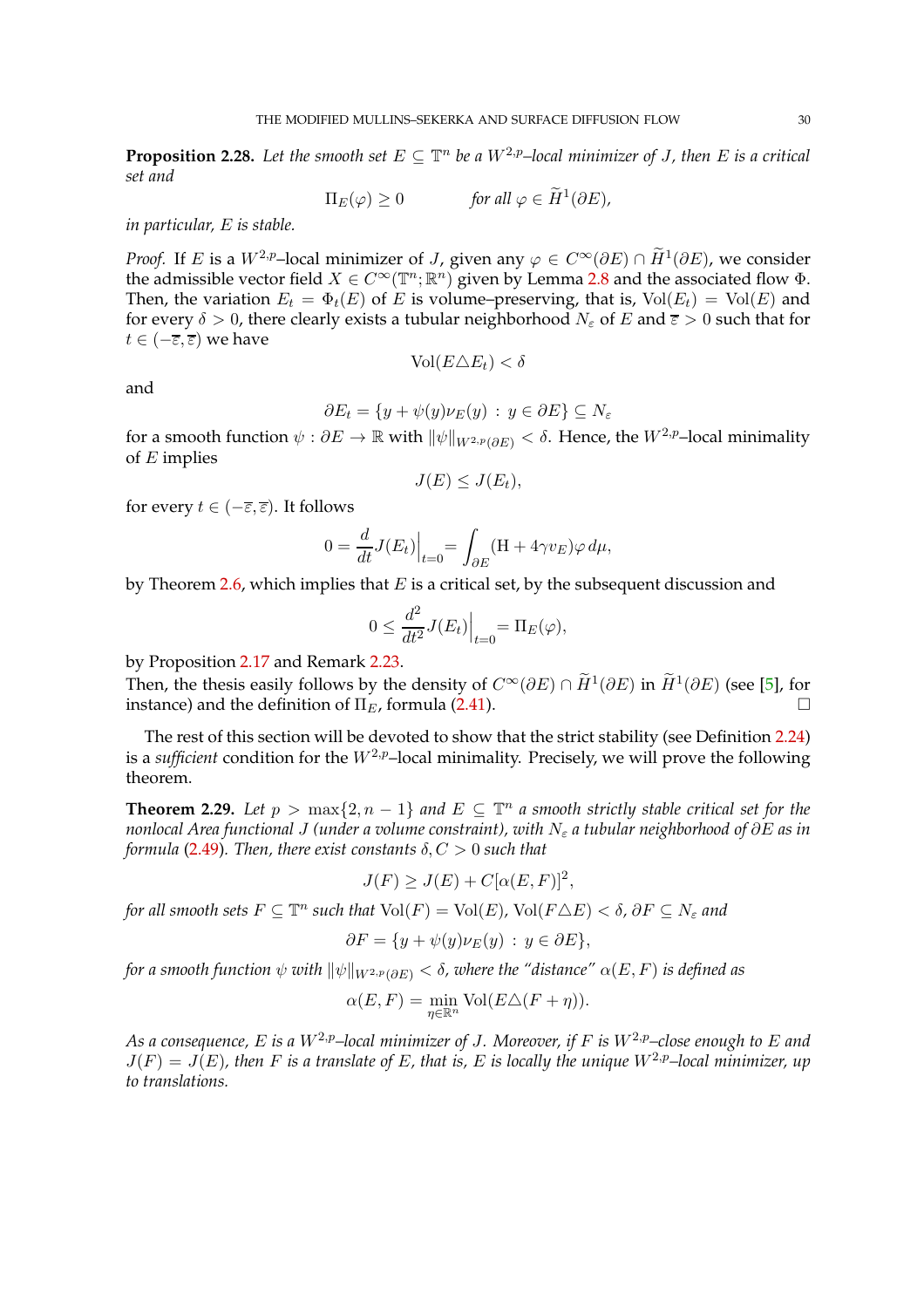*Remark* 2.30*.* We could have introduced the definitions of *strict* local minimizer or *strict*  $W^{2,p}$ – local minimizer for the nonlocal Area functional, by asking that the inequalities  $J(F) \leq$  $J(E)$  in Definition [2.27](#page-28-0) are equalities if and only if F is a translate of E. With such notion, the conclusion of this theorem is that E is actually a strict  $W^{2,p}$ -local minimizer (with a "quantitative" estimate of its minimality).

*Remark* 2.31*.* With some extra effort, it can be proved that in the same hypotheses of Theo-rem [2.29,](#page-29-0) the set F is actually a local minimizer (see [\[2\]](#page-96-2)). Since in the analysis of the modified Mullins–Sekerka and surface diffusion flow in the next sections we do not need such a stronger result, we omitted to prove it.

For the proof of this result we need some technical lemmas. We underline that most of the difficulties are due to the presence of the degenerate subspace  $T(\partial E)$  of the form  $\Pi_E$ (where it is zero), related to the translation invariance of the nonlocal Area functional (recall the discussion after Definition [2.19\)](#page-23-2).

In the next key lemma we are going to show how to construct volume–preserving variations (hence, admissible smooth vector fields) "deforming" a set  $E$  to any other smooth set with the same volume, which is  $W^{2,p}$ –close enough. By the same technique we will also prove Lemma [2.8](#page-13-1) immediately after, whose proof was postponed from Subsection [2.1.](#page-6-0)

<span id="page-30-0"></span>**Lemma 2.32.** Let  $E \subseteq \mathbb{T}^n$  be a smooth set and  $N_{\varepsilon}$  a tubular neighborhood of ∂E as above, in *formula* [\(2.49\)](#page-27-1)*.* For all  $p > n - 1$ , there exist constants  $\delta, C > 0$  such that if  $\psi \in C^{\infty}(\partial E)$  and  $\|\psi\|_{W^{2,p}(\partial E)} \leq \delta$ , then there exists a vector field  $X \in C^{\infty}(\mathbb{T}^n;\mathbb{R}^n)$  with  $\text{div}X = 0$  in  $N_{\varepsilon}$  and the *associated flow* Φ*, defined by system* [\(2.21\)](#page-12-1)*, satisfies*

$$
\Phi(1, y) = y + \psi(y)\nu_E(y), \qquad \text{for all } y \in \partial E. \tag{2.54}
$$

*Moreover, for every*  $t \in [0, 1]$ 

$$
\|\Phi(t,\cdot) - \text{Id}\|_{W^{2,p}(\partial E)} \le C \|\psi\|_{W^{2,p}(\partial E)}.
$$
\n(2.55)

*Finally, if*  $Vol(E_1) = Vol(E)$ , then the variation  $E_t = \Phi_t(E)$  is volume–preserving, that is,  $Vol(E_t) = Vol(E)$  for all  $t \in [-1, 1]$  and the vector field X is admissible.

*Proof.* We start considering the vector field  $\widetilde{X} \in C^{\infty}(N_{\varepsilon};\mathbb{R}^n)$  defined as

<span id="page-30-3"></span><span id="page-30-2"></span><span id="page-30-1"></span>
$$
\bar{X}(x) = \xi(x)\nabla d_E(x) \tag{2.56}
$$

for every  $x \in N_{\varepsilon}$ , where  $d_E : N_{\varepsilon} \to \mathbb{R}$  is the signed distance function from E and  $\xi : N_{\varepsilon} \to \mathbb{R}$ is the function defined as follows: for all  $y \in \partial E$ , we let  $f_y : (-\varepsilon, \varepsilon) \to \mathbb{R}$  to be the unique solution of the ODE

$$
\begin{cases} f'_y(t) + f_y(t)\Delta d_E(y + t\nu_E(y)) = 0\\ f_y(0) = 1 \end{cases}
$$

and we set

$$
\xi(x) = \xi(y + t\nu_E(y)) = f_y(t) = \exp\left(-\int_0^t \Delta d_E(y + s\nu_E(y)) ds\right),\,
$$

recalling that the map  $(y, t) \mapsto x = y + t\nu_E(y)$  is a smooth diffeomorphism between  $\partial E \times$  $(-\varepsilon, \varepsilon)$  and  $N_{\varepsilon}$  (with inverse  $x \mapsto (\pi_E(x), d_E(x))$ , where  $\pi_E$  is the orthogonal projection map on  $E$ , defined by formula [\(2.51\)](#page-27-2)). Notice that the function  $f$  is always positive, thus the same holds for  $\xi$  and  $\xi = 1$ ,  $\nabla d_E = \nu_E$ , hence  $\widetilde{X} = \nu_E$  on  $\partial E$ .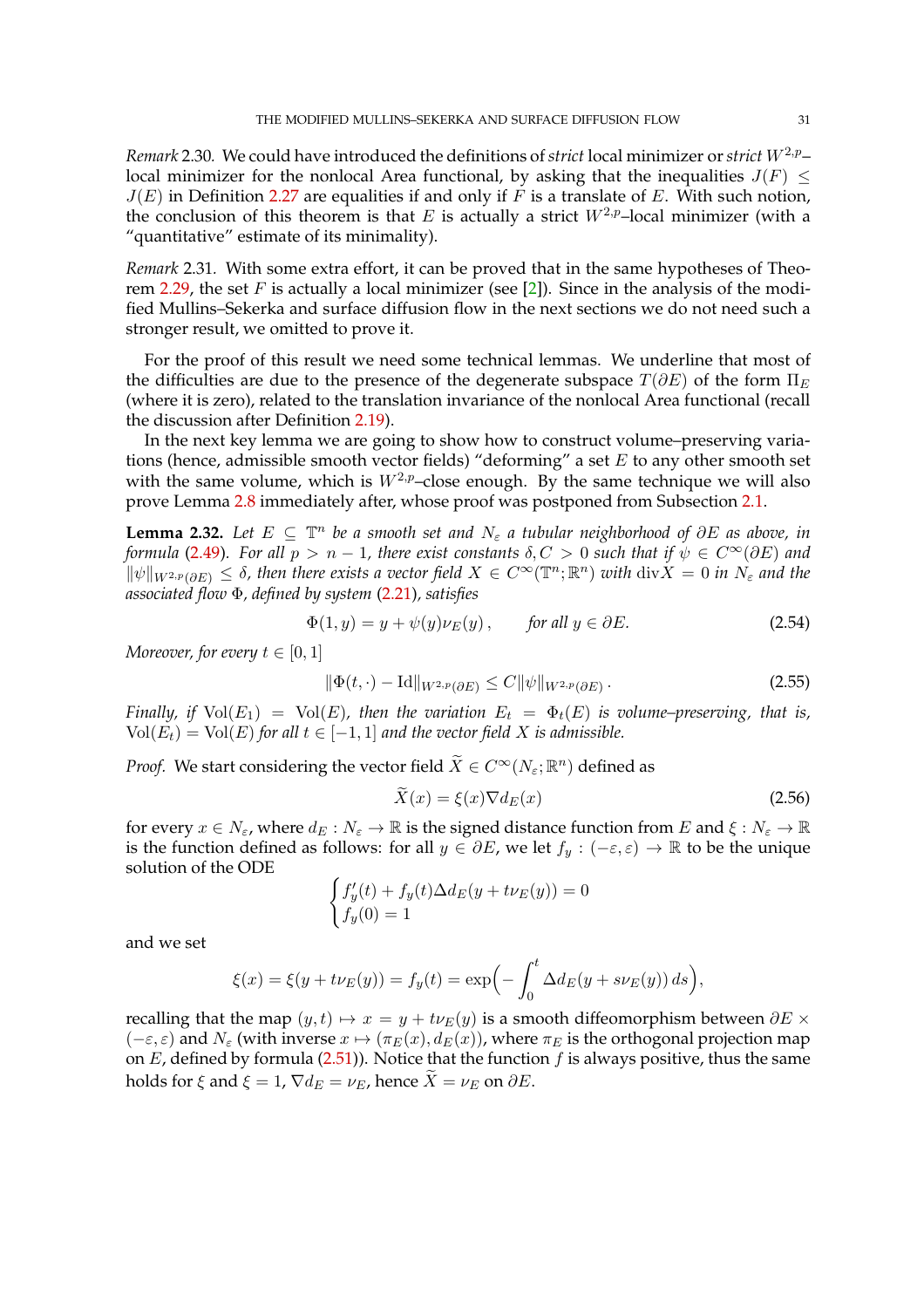Our aim is then to prove that the smooth vector field  $X$  defined by

<span id="page-31-0"></span>
$$
X(x) = \int_0^{\psi(\pi_E(x))} \frac{ds}{\xi(\pi_E(x) + s\nu_E(\pi_E(x)))} \tilde{X}(x)
$$
 (2.57)

for every  $x \in N_\varepsilon$  and extended smoothly to all  $\mathbb{T}^n$ , satisfies all the properties of the statement of the lemma.

**Step 1.** We saw that  $\widetilde{X}|_{\partial E} = \nu_E$ , now we show that div $\widetilde{X} = 0$  and analogously div $X = 0$  in  $N_{\varepsilon}$ .

Given any  $x = y + t \nu_E(y) \in N_{\varepsilon}$ , with  $y \in \partial E$ , we have

$$
\begin{aligned}\n\text{div}\widetilde{X}(x) &= \text{div}[\xi(x)\nabla d_E(x)] \\
&= \langle \nabla \xi(x) | \nabla d_E(x) \rangle + \xi(x) \Delta d_E(x) \\
&= \frac{\partial}{\partial t} [\xi(y + t\nu_E(y))] + \xi(y + t\nu_E(y)) \Delta d_E(y + t\nu_E(y)) \\
&= f'_y(t) + f_y(t) \Delta d_E(y + t\nu_E(y)) \\
&= 0,\n\end{aligned}
$$

where we used the fact that  $f'_y(t) = \langle \nabla \xi(y + t \nu_E(y)) | \nu_E(y) \rangle$  and  $\nabla d_E(y + t \nu_E(y)) = \nu_E(y)$ , by formula [\(2.52\)](#page-27-3).

Since the function

$$
x \mapsto \theta(x) = \int_0^{\psi(\pi_E(x))} \frac{ds}{\xi(\pi_E(x) + s\nu(\pi_E(x)))}
$$

is clearly constant along the segments  $t \mapsto x + t\nabla d_E(x)$ , for every  $x \in N_{\varepsilon}$ , it follows that

$$
0 = \frac{\partial}{\partial t} \left[ \theta(x + t \nabla d_E(x)) \right] \Big|_{t=0} = \langle \nabla \theta(x) | \nabla d_E(x) \rangle,
$$

hence,

$$
\mathrm{div}X = \langle \nabla \theta | \nabla d_E \rangle \xi + \theta \, \mathrm{div}\widetilde{X} = 0.
$$

**Step 2.** Recalling that  $\psi \in C^{\infty}(\partial E)$  and  $p > n - 1$ , we have

$$
\|\psi\|_{L^{\infty}(\partial E)} \le \|\psi\|_{C^1(\partial E)} \le C_E \|\psi\|_{W^{2,p}(\partial E)},
$$

by Sobolev embeddings (see [\[5\]](#page-96-11)). Then, we can choose  $\delta < \varepsilon / C_E$  such that for all  $x \in \partial E$  we have that  $x \pm \psi(x)\nu_E(x) \in N_{\varepsilon}$ .

To check that equation [\(2.54\)](#page-30-1) holds, we observe that

$$
\theta(x) = \int_0^{\psi(\pi_E(x))} \frac{ds}{\xi(\pi_E(x) + s\nu_E(\pi_E(x)))}
$$

represents the time needed to go from  $\pi_E(x)$  to  $\pi_E(x) + \psi(\pi_E(x))\nu_E(\pi_E(x))$  along the trajectory of the vector field  $\tilde{X}$ , which is the segment connecting  $\pi_E(x)$  and  $\pi_E(x)+\psi(\pi_E(x))\nu_E(\pi_E(x))$ , of length  $\psi(\pi_E(x))$ , parametrized as

$$
s \mapsto \pi_E(x) + s\psi(\pi_E(x))\nu_E(\pi_E(x)),
$$

for  $s \in [0,1]$  and which is traveled with velocity  $\xi(\pi_E(x) + s\nu_E(\pi_E(x))) = f_{\pi_E(x)}(s)$ . Therefore, by the above definition of  $X = \theta \tilde{X}$  and the fact that the function  $\theta$  is constant along such segments, we conclude that

$$
\Phi(1, y) - \Phi(0, y) = \psi(y)\nu_E(y),
$$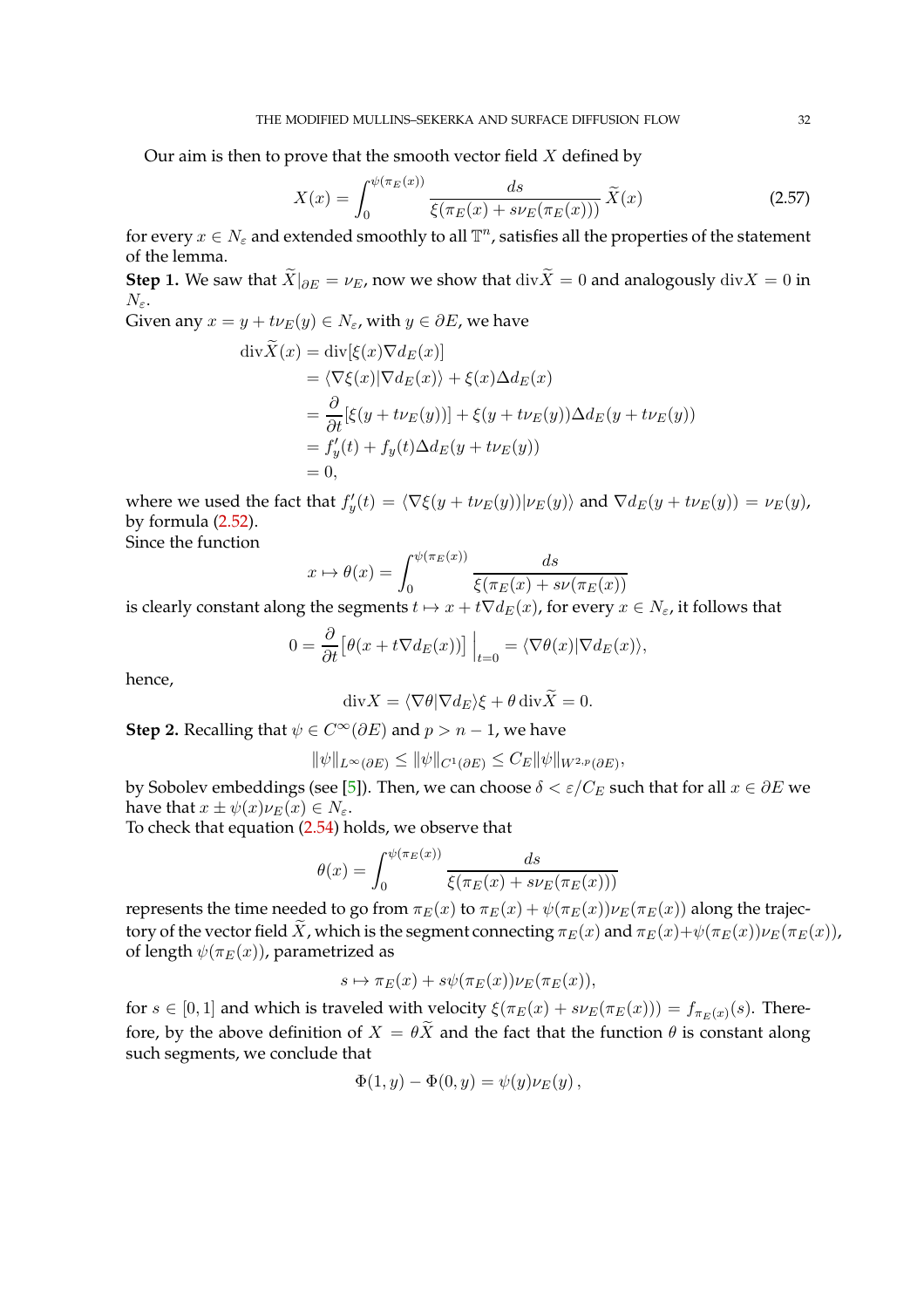that is,  $\Phi(1, y) = y + \psi(y)\nu_E(y)$ , for all  $y \in \partial E$ .

**Step** 3**.** To establish inequality [\(2.55\)](#page-30-2), we first show that

<span id="page-32-0"></span>
$$
||X||_{W^{2,p}(N_{\varepsilon})} \le C ||\psi||_{W^{2,p}(\partial E)}
$$
\n(2.58)

for a constant  $C > 0$  depending only on E and  $\varepsilon$ . This estimate will follow from the definition of X in equation [\(2.57\)](#page-31-0) and the definition of  $W^{2,p}$ –norm, that is,

$$
||X||_{W^{2,p}(N_{\varepsilon})} = ||X||_{L^p(N_{\varepsilon})} + ||\nabla X||_{L^p(N_{\varepsilon})} + ||\nabla^2 X||_{L^p(N_{\varepsilon})}.
$$

As  $|\nabla d_E| = 1$  everywhere and the positive function  $\xi$  satisfies  $0 < C_1 \le \xi \le C_2$  in  $N_{\varepsilon}$ , for a pair of constants  $C_1$  and  $C_2$ , we have

$$
||X||_{L^{p}(N_{\varepsilon})}^{p} = \int_{N_{\varepsilon}} \left| \int_{0}^{\psi(\pi_{E}(x))} \frac{ds}{\xi(\pi_{E}(x) + s\nu_{E}(\pi_{E}(x)))} \xi(x) \nabla d_{E}(x) \right|^{p} dx
$$
  
\n
$$
\leq ||\xi||_{L^{\infty}(N_{\varepsilon})}^{p} \int_{N_{\varepsilon}} \left| \int_{0}^{\psi(\pi_{E}(x))} \frac{ds}{\xi(\pi_{E}(x) + s\nu_{E}(\pi_{E}(x)))} \right|^{p} dx
$$
  
\n
$$
\leq \frac{C_{2}^{p}}{C_{1}^{p}} \int_{N_{\varepsilon}} |\psi(\pi_{E}(x))|^{p} dx
$$
  
\n
$$
= \frac{C_{2}^{p}}{C_{1}^{p}} \int_{\partial E} \int_{-\varepsilon}^{\varepsilon} |\psi(\pi_{E}(y + t\nu_{E}(y)))|^{p} JL(y, t) dt d\mu(y)
$$
  
\n
$$
= \frac{C_{2}^{p}}{C_{1}^{p}} \int_{\partial E} |\psi(y)|^{p} \int_{-\varepsilon}^{\varepsilon} JL(y, t) dt d\mu(y)
$$
  
\n
$$
\leq C \int_{\partial E} |\psi(y)|^{p} d\mu(y)
$$
  
\n
$$
= C ||\psi||_{L^{p}(\partial E)}^{p},
$$

where  $L : \partial E \times (-\varepsilon, \varepsilon) \to N_{\varepsilon}$  the smooth diffeomorphism defined in formula [\(2.53\)](#page-27-4) and  $JL$ its Jacobian. Notice that the constant C depends only on E and  $\varepsilon$ .

Now we estimate the  $L^p$ -norm of  $\nabla X$ . We compute

$$
\nabla X = \frac{\nabla \psi(\pi_E(x)) d\pi_E(x)}{\xi(\pi_E(x) + \psi(\pi_E(x))\nu_E(\pi_E(x)))} \xi(x) \nabla d_E(x)
$$
  
\n
$$
- \left[ \int_0^{\psi(\pi_E(x))} \frac{\nabla \xi(\pi_E(x) + s\nu_E(\pi_E(x)))}{\xi^2(\pi_E(x) + s\nu_E(\pi_E(x)))} d\pi_E(x) \operatorname{Id} ds \right] \xi(x) \nabla d_E(x)
$$
  
\n
$$
- \left[ \int_0^{\psi(\pi_E(x))} \frac{\nabla \xi(\pi_E(x) + s\nu_E(\pi_E(x)))}{\xi^2(\pi_E(x) + s\nu_E(\pi_E(x)))} d\pi_E(x) s \, d\nu_E(\pi_E(x)) ds \right] \xi(x) \nabla d_E(x)
$$
  
\n
$$
+ \int_0^{\psi(\pi_E(x))} \frac{ds}{\xi(\pi_E(x) + s\nu_E(\pi_E(x)))} (\nabla \xi(x) \nabla d_E(x) + \xi(x) \nabla^2 d_E(x))
$$

and we deal with the integrals in the three terms as before, changing variable by means of the function L. That is, since all the functions  $d\pi_E$ ,  $d\nu_E$ ,  $\nabla^2 d_E$ ,  $\xi$ ,  $1/\xi$ ,  $\nabla \xi$  are bounded by some constants depending only on  $E$  and  $\varepsilon$ , we easily get (the constant  $C$  could vary from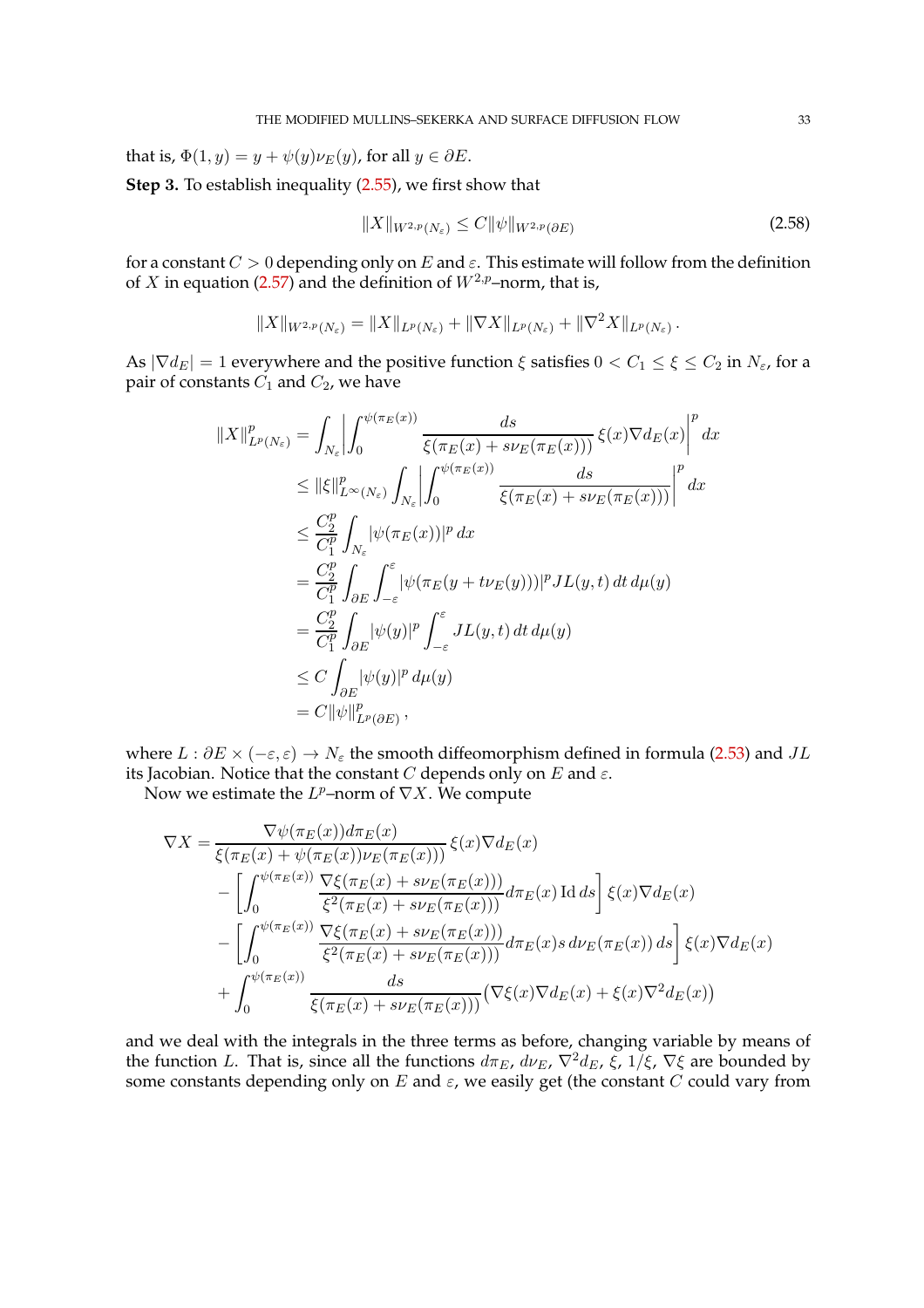line to line)

$$
\begin{split} \|\nabla X\|_{L^p(N_\varepsilon)}^p &\leq C \int_{N_\varepsilon} |\nabla \psi(\pi_E(x))|^p \, dx + C \int_{N_\varepsilon} |\psi(\pi_E(x))|^p \, dx \\ &= C \int_{\partial E} \int_{-\varepsilon}^\varepsilon |\nabla \psi(\pi_E(y + t\nu_E(y)))|^p \, JL(y, t) \, dt \, d\mu(y) \\ &+ C \int_{\partial E} \int_{-\varepsilon}^\varepsilon |\psi(\pi_E(y + t\nu_E(y)))|^p \, JL(y, t) \, dt \, d\mu(y) \\ &= C \int_{\partial E} (|\psi(y)|^p + |\nabla \psi(y)|^p) \int_{-\varepsilon}^\varepsilon JL(y, t) \, dt \, d\mu(y) \\ &\leq C \|\psi\|_{L^p(\partial E)}^p + C \|\nabla \psi\|_{L^p(\partial E)}^p \\ &\leq C \|\psi\|_{W^{1,p}(\partial E)}^p \, . \end{split}
$$

A very analogous estimate works for  $\| \nabla^2 X \|_L^p$  $L^p\left(N_\varepsilon\right)$  and we obtain also

<span id="page-33-2"></span>
$$
\|\nabla^2 X\|_{L^p(N_\varepsilon)}^p \leq C \|\psi\|_{W^{2,p}(\partial E)}^p,
$$

hence, inequality [\(2.58\)](#page-32-0) follows with  $C = C(E, \varepsilon)$ .

Applying now Lagrange theorem to every component of  $\Phi(\cdot, y)$  for any  $y \in \partial E$  and  $t \in$  $[0, 1]$ , we have

$$
\Phi_i(t, y) - y_i = \Phi_i(t, y) - \Phi_i(0, y) = tX^i(\Phi(s, y)),
$$

for every  $i \in \{1, \ldots, n\}$ , where  $s = s(y, t)$  is a suitable value in  $(0, 1)$ . Then, it clearly follows  $\|\Phi(t, \cdot) - \text{Id}\|_{L^{\infty}(\partial E)} \leq C\|X\|_{L^{\infty}(N_{\varepsilon})} \leq C\|X\|_{W^{2,p}(N_{\varepsilon})} \leq C\|\psi\|_{W^{2,p}(\partial E)}$ (2.59)

by estimate [\(2.58\)](#page-32-0), with  $C = C(E, \varepsilon)$  (notice that we used Sobolev embeddings, being  $p >$  $n - 1$ , the dimension of  $\partial E$ ).

Differentiating the equations in system [\(2.21\)](#page-12-1), we have (recall that we use the convention of summing over the repeated indices)

<span id="page-33-0"></span>
$$
\begin{cases} \frac{\partial}{\partial t} \nabla^i \Phi_j(t, y) = \nabla^k X^j (\Phi(t, y)) \nabla^i \Phi_k(t, y) \\ \nabla^i \Phi_j(0, y) = \delta_{ij} \end{cases}
$$
\n(2.60)

for every  $i, j \in \{1, \ldots, n\}$ . It follows,

$$
\frac{\partial}{\partial t} |\nabla^i \Phi_j(t, y) - \delta_{ij}|^2 \le 2 |(\nabla^i \Phi_j(t, y) - \delta_{ij}) \nabla^k X^j (\Phi(t, y)) \nabla^i \Phi_k(t, y)|
$$
  
\n
$$
\le 2 ||\nabla X||_{L^{\infty}(N_{\varepsilon})} |\nabla^i \Phi_j(t, y) - \delta_{ij}|^2 + 2 ||\nabla X||_{L^{\infty}(N_{\varepsilon})} |\nabla^i \Phi_j(t, y) - \delta_{ij}|
$$

hence, for almost every  $t \in [0, 1]$ , where the following derivative exists,

$$
\frac{\partial}{\partial t} \left| \nabla^i \Phi_j(t, y) - \delta_{ij} \right| \leq C \| \nabla X \|_{L^\infty(N_\varepsilon)} \left( \left| \nabla^i \Phi_j(t, y) - \delta_{ij} \right| + 1 \right).
$$

Integrating this differential inequality, we get

<span id="page-33-1"></span>
$$
\left|\nabla^i \Phi_j(t,y) - \delta_{ij}\right| \le e^{tC\|\nabla X\|_{L^\infty(N_\varepsilon)}} - 1 \le e^{C\|X\|_{W^{2,p}(N_\varepsilon)}} - 1,
$$

as  $t \in [0, 1]$ , where we used Sobolev embeddings again. Then, by inequality [\(2.58\)](#page-32-0), we estimate

$$
\sum_{1 \le i,j \le n} \|\nabla^i \Phi_j(t,\cdot) - \delta_{ij}\|_{L^\infty(\partial E)} \le C \big(e^{C \|\psi\|_{W^{2,p}(\partial E)}} - 1\big) \le C \|\psi\|_{W^{2,p}(\partial E)},\tag{2.61}
$$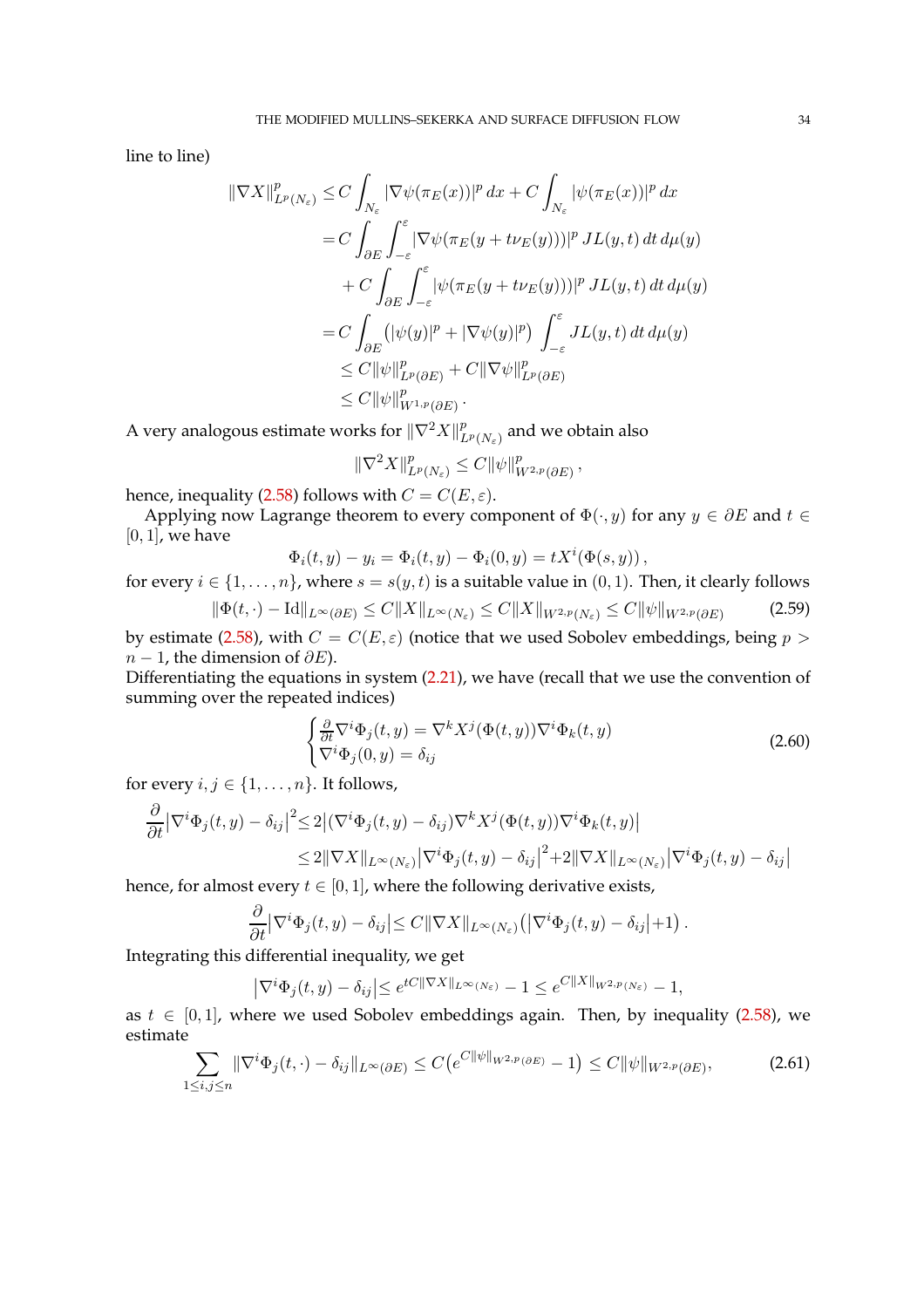as  $\|\psi\|_{W^{2,p}(\partial E)} \leq \delta$ , for any  $t \in [0,1]$  and  $y \in \partial E$ , with  $C = C(E,\varepsilon,\delta)$ . Differentiating equations [\(2.60\)](#page-33-0), we obtain

$$
\begin{cases} \frac{\partial}{\partial t} \nabla^\ell \nabla^i \Phi_j(t,y) = \nabla^s \nabla^k X^j (\Phi(t,y)) \nabla^i \Phi_k(t,y) \nabla^\ell \Phi_s(t,y) \\qquad \qquad + \nabla^k X^j (\Phi(t,y)) \nabla^\ell \nabla^i \Phi_k(t,y) \\ \nabla^\ell \nabla^i \Phi(0,y) = 0 \end{cases}
$$

(where we sum over s and k), for every  $t \in [0, 1]$ ,  $y \in \partial E$  and  $i, j, \ell \in \{1, ..., n\}$ .

This is a linear *non–homogeneous system of ODEs such that, if we control*  $C\|\psi\|_{W^{2,p}(\partial E)}$ , the smooth coefficients in the right side multiplying the solutions  $\nabla^{\ell}\nabla^i\Phi_j(\cdot,y)$  are uniformly bounded (as in estimate [\(2.61\)](#page-33-1), Sobolev embeddings then imply that  $\nabla X$  is bounded in  $L^{\infty}$ by  $C\|\psi\|_{W^{2,p}(\partial E)}$ ). Hence, arguing as before, for almost every  $t\in [0,1]$  where the following derivative exists, there holds

$$
\frac{\partial}{\partial t} |\nabla^2 \Phi(t, y)| \le C ||\nabla X||_{L^{\infty}(N_{\varepsilon})} |\nabla^2 \Phi(t, y)| + C |\nabla^2 X(\Phi(t, y))|
$$
  
\n
$$
\le C\delta |\nabla^2 \Phi(t, y)| + C |\nabla^2 X(\Phi(t, y))|,
$$

by inequality [\(2.58\)](#page-32-0) (notice that inequality [\(2.61\)](#page-33-1) gives an  $L^{\infty}$ -bound on  $\nabla \Phi$ , *not only* in  $L^p$ , which is crucial). Thus, by means of Gronwall's lemma (see [\[52\]](#page-98-2), for instance), we obtain the estimate

$$
\left|\nabla^2 \Phi(t,y)\right| \le C \int_0^t |\nabla^2 X(\Phi(s,y))| e^{C\delta(t-s)} ds \le C \int_0^t |\nabla^2 X(\Phi(s,y))| ds,
$$

hence,

$$
\begin{split} \|\nabla^2 \Phi(t, \cdot)\|_{L^p(\partial E)}^p &\leq C \int_{\partial E} \left( \int_0^t |\nabla^2 X(\Phi(s, y))| \, ds \right)^p d\mu(y) \\ &\leq C \int_0^t \int_{\partial E} |\nabla^2 X(\Phi(s, y))|^p \, d\mu(y) ds \\ &= C \int_{N_\varepsilon} |\nabla^2 X(x)|^p J L^{-1}(x) \, dx \\ &\leq C \|\nabla^2 X\|_{L^p(N_\varepsilon)}^p \\ &\leq C \|X\|_{W^{2, p}(N_\varepsilon)}^p \\ &\leq C \|\psi\|_{W^{2, p}(\partial E)}^p, \end{split} \tag{2.62}
$$

by estimate [\(2.58\)](#page-32-0), for every  $t \in [0,1]$ , with  $C = C(E, \varepsilon, \delta)$ . Clearly, putting together inequalities [\(2.59\)](#page-33-2), [\(2.61\)](#page-33-1) and [\(2.62\)](#page-34-0), we get the estimate [\(2.55\)](#page-30-2) in the statement of the lemma.

**Step** 4**.** Finally, computing as in formula [\(2.39\)](#page-23-3) and Remark [2.18,](#page-23-4) we have

<span id="page-34-0"></span>
$$
\frac{d^2}{dt^2} \text{Vol}(E_t) = \int_{\partial E} \langle X | \nu_{E_t} \rangle \operatorname{div}^{\mathbb{T}^n} X \, d\mu_t,
$$

for every  $t \in [-1,1]$ , hence, since by Step 1 we know that  $\text{div}^{\mathbb{T}^n} X = 0$  in  $N_{\varepsilon}$  (which contains each  $\partial E_t$ ), we conclude that  $\frac{d^2}{dt^2}$ Vol $(E_t)=0$  for all  $t\in [-1,1]$ , that is, the function  $t\mapsto$  Vol $(E_t)$ is linear.

If then  $Vol(E_1) = Vol(E) = Vol(E_0)$ , it follows that  $Vol(E_t) = Vol(E)$ , for all  $t \in [-1, 1]$  which implies that X is admissible. by Remark 2.22. implies that  $X$  is admissible, by Remark [2.22.](#page-24-1)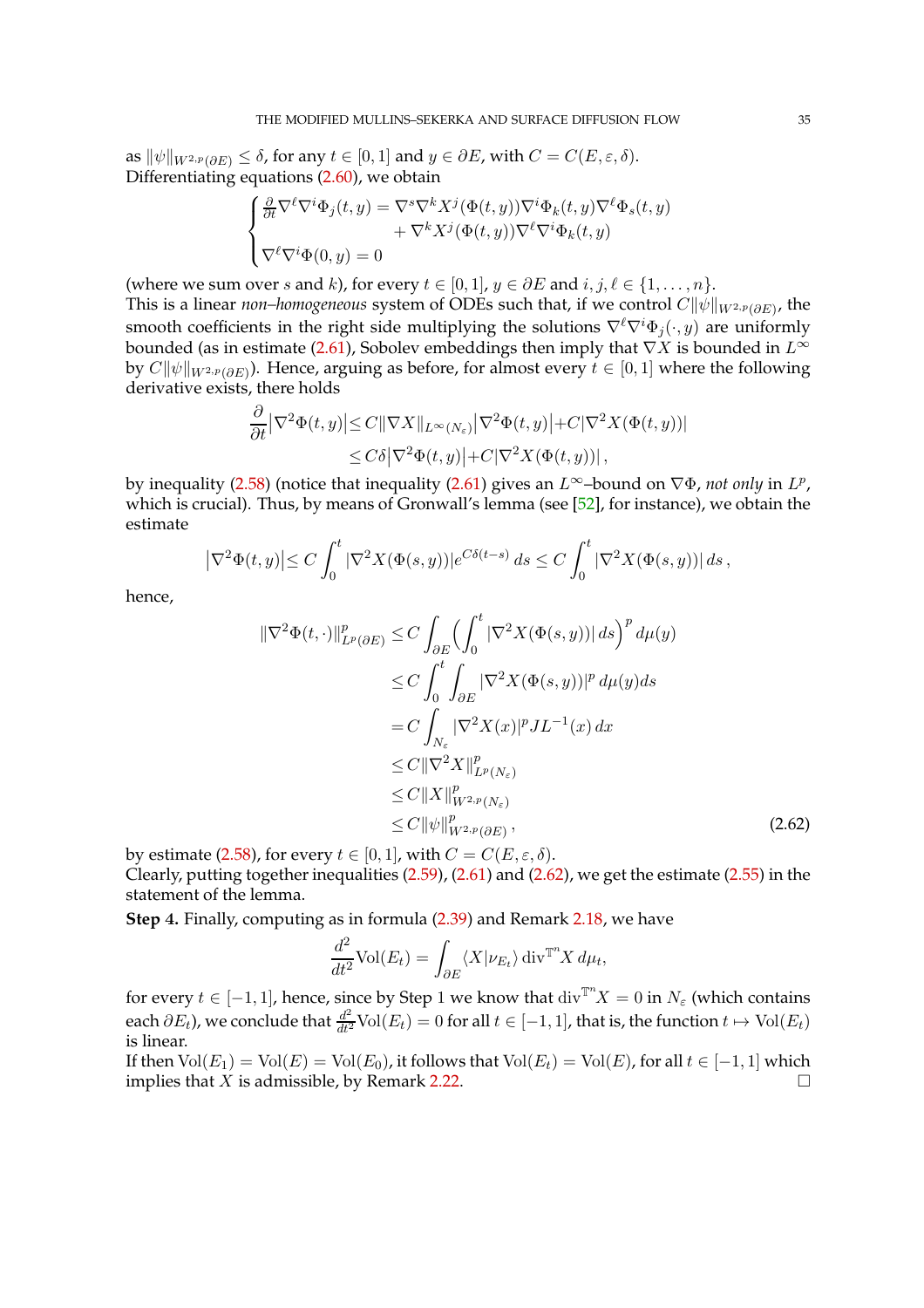With an argument similar to the one of this proof, we now prove Lemma [2.8.](#page-13-1)

*Proof of Lemma* [2.8.](#page-13-1) Let  $\varphi : \partial E \to \mathbb{R}$  a  $C^{\infty}$  function with zero integral, then we define the following smooth vector field in  $N_{\epsilon}$ ,

$$
X(x) = \varphi(\pi_E(x))X(x),
$$

where  $\widetilde{X}$  is the smooth vector field defined by formula [\(2.56\)](#page-30-3) and we extend it to a smooth vector field  $X\in C^\infty(\mathbb{T}^n;\mathbb{R}^n)$  on the whole  $\mathbb{T}^n.$  Clearly, by the properties of  $\widetilde X$  seen above,

$$
\langle X(y)|\nu_E(y)\rangle = \varphi(y)\langle X(y)|\nu_E(y)\rangle = \varphi(y)
$$

for every  $y \in \partial E$ .

As the function  $x \mapsto \varphi(\pi_E(x))$  is constant along the segments  $t \mapsto x + t\nabla d_E(x)$ , for every  $x \in N_{\epsilon}$ , it follows, as in Step 1 of the previous proof, that  $\text{div}X = 0$  in  $N_{\epsilon}$ . Then, arguing as in Step 4, the flow  $\Phi$  defined by system [\(2.21\)](#page-12-1) having X as infinitesimal generator, gives a variation  $E_t = \Phi_t(E)$  of E such that the function  $t \mapsto Vol(E_t)$  is linear, for t in some interval  $(-\delta, \delta)$ . Since, by equation [\(2.24\)](#page-13-3), there holds

$$
\frac{d}{dt}\text{Vol}(E_t)\Big|_{t=0} = \int_{\partial E} \langle X|\nu_E\rangle \, d\mu = \int_{\partial E} \varphi \, d\mu = 0,
$$

such function  $t \mapsto Vol(E_t)$  must actually be constant.

Hence,  $\text{Vol}(E_t) = \text{Vol}(E)$ , for all  $t \in (-\delta, \delta)$  and the variation  $E_t$  is volume-preserving.  $\Box$ 

The next lemma gives a technical estimate needed in the proof of Theorem [2.29.](#page-29-0)

**Lemma 2.33.** Let  $p > \max\{2, n-1\}$  and  $E \subseteq \mathbb{T}^n$  a strictly stable critical set for the (volume– *constrained) functional* J*. Then, in the hypotheses and notation of Lemma [2.32,](#page-30-0) there exist constants*  $\delta, C > 0$  such that if  $\|\psi\|_{W^{2,p}(\partial E)} \leq \delta$  then  $|X| \leq C |\langle X|\nu_{E_t}\rangle|$  on  $\partial E_t$  and

$$
\|\nabla X\|_{L^2(\partial E_t)} \le C \|\langle X|\nu_{E_t}\rangle\|_{H^1(\partial E_t)}\tag{2.63}
$$

*(here*  $\nabla$  *is the covariant derivative along*  $E_t$ *), for all*  $t \in [0,1]$ *, where*  $X \in C^\infty(\mathbb{T}^n;\mathbb{R}^n)$  *is the smooth vector field defined in formula* [\(2.57\)](#page-31-0)*.*

*Proof.* Fixed  $\varepsilon > 0$ , from inequality [\(2.55\)](#page-30-2) it follows that there exist  $\delta > 0$  such that if  $\|\psi\|_{W^{2,p}(\partial E)} \leq \delta$  there holds

$$
|\nu_{E_t}(\Phi(t,y)) - \nu_E(y)| \leq \varepsilon
$$

for every  $y \in \partial E$ , hence, as  $\nabla d_E = \nu_E$  on  $\partial E$ , we have

$$
|\nabla d_E(\Phi^{-1}(t, x)) - \nu_{E_t}(x)| = |\nu_E(\Phi^{-1}(t, x)) - \nu_{E_t}(x)| \le \varepsilon
$$

for every  $x\in\partial E_t.$  Then, if  $\|\psi\|_{W^{2,p}(\partial E)}$  is small enough,  $\Phi^{-1}(t,\cdot)$  is close to the identity, thus

$$
|\nabla d_E(\Phi^{-1}(t,x)) - \nabla d_E(x)| \le \varepsilon
$$

on  $\partial E_t$  and we conclude

$$
\|\nabla d_E - \nu_{E_t}\|_{L^\infty(\partial E_t)} \leq 2\varepsilon.
$$

Moreover, using again the inequality [\(2.55\)](#page-30-2) and following the same argument above, we also obtain

$$
\|\nabla^2 d_E - \nabla \nu_{E_t}\|_{L^\infty(\partial E_t)} \leq 2\varepsilon.
$$
\n(2.64)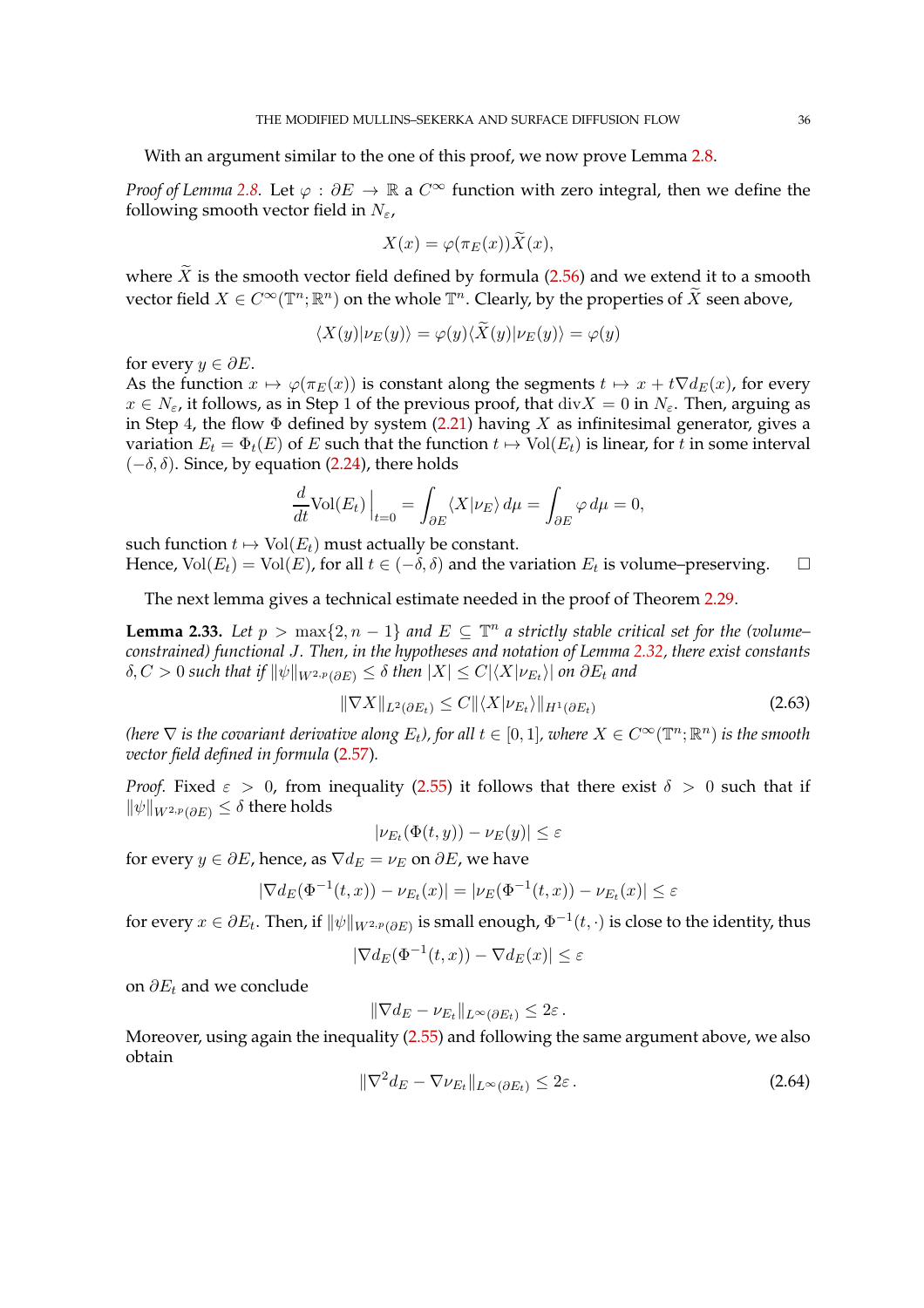We estimate  $X_{\tau_t} = X - \langle X | \nu_{E_t} \rangle \nu_{E_t}$  (recall that  $X = \langle X | \nabla d_E \rangle \nabla d_E$ ),

$$
|X_{\tau_t}| = |X - \langle X | \nu_{E_t} \rangle \nu_{E_t}|
$$
  
\n
$$
= |\langle X | \nabla d_E \rangle \nabla d_E - \langle X | \nu_{E_t} \rangle \nu_{E_t}|
$$
  
\n
$$
= |\langle X | \nabla d_E \rangle \nabla d_E - \langle X | \nu_{E_t} \rangle \nabla d_E + \langle X | \nu_{E_t} \rangle \nabla d_E - \langle X | \nu_{E_t} \rangle \nu_{E_t}|
$$
  
\n
$$
\leq |\langle X | (\nabla d_E - \nu_{E_t}) \rangle \nabla d_E| + |\langle X | \nu_{E_t} \rangle (\nabla d_E - \nu_{E_t})|
$$
  
\n
$$
\leq 2|X| |\nabla d_E - \nu_{E_t}|
$$
  
\n
$$
\leq 4\varepsilon |X|,
$$

then

$$
|X_{\tau_t}| \leq 4\varepsilon |X_{\tau_t} + \langle X|\nu_{E_t}\rangle \nu_{E_t}| \leq 4\varepsilon |X_{\tau_t}| + |\langle X|\nu_{E_t}\rangle|,
$$

hence,

<span id="page-36-0"></span>
$$
|X_{\tau_t}| \le C |\langle X | \nu_{E_t} \rangle| \,. \tag{2.65}
$$

We now estimate the covariant derivative of  $X_{\tau_t}$  along  $\partial E_t$ , that is,

$$
\begin{aligned}\n|\nabla X_{\tau_t}| &= |\nabla X - \nabla(\langle X | \nu_{E_t} \rangle \nu_{E_t})| \\
&= |\nabla(\langle X | \nabla d_E \rangle \nabla d_E) - \nabla(\langle X | \nu_{E_t} \rangle \nu_{E_t})| \\
&= |\nabla(\langle X | \nabla d_E \rangle \nabla d_E) - \nabla(\langle X | \nu_{E_t} \rangle \nabla d_E) + \nabla(\langle X | \nu_{E_t} \rangle \nabla d_E) - \nabla(\langle X | \nu_{E_t} \rangle \nu_{E_t})| \\
&\leq |\nabla(\langle X | (\nabla d_E - \nu_{E_t}) \rangle \nabla d_E)| + |\nabla(\langle X | \nu_{E_t} \rangle (\nabla d_E - \nu_{E_t}))| \\
&\leq C \varepsilon [|\nabla X| + |\nabla \langle X | \nu_{E_t} \rangle|] + C|X| [|\nabla (\nabla d_E)| + |\nabla \nu_{E_t}|] \\
&\leq C \varepsilon [|\nabla(\langle X | \nu_{E_t} \rangle \nu_{E_t} + X_{\tau_t})| + |\nabla \langle X | \nu_{E_t} \rangle|] + C(|\langle X | \nu_{E_t} \rangle| + |X_{\tau_t}|) [|\nabla^2 d_E| + |\nabla \nu_{E_t}|]\n\end{aligned}
$$

hence, using inequality [\(2.65\)](#page-36-0) and arguing as above, there holds

$$
|\nabla X_{\tau_t}| \leq C |\nabla \langle X | \nu_{E_t} \rangle| + C |\langle X | \nu_{E_t} \rangle| \left[ |\nabla^2 d_E| + |\nabla \nu_{E_t}| \right].
$$

Then, we get

$$
\begin{split} \|\nabla X_{\tau_t}\|_{L^2(\partial E_t)}^2 &\leq C \|\nabla \langle X | \nu_{E_t} \rangle \|_{L^2(\partial E_t)}^2 + C \int_{\partial E_t} |\langle X | \nu_{E_t} \rangle|^2 \left[ |\nabla^2 d_E| + |\nabla \nu_{E_t}| \right]^2 d\mu \\ &\leq C \|\langle X | \nu_{E_t} \rangle \|_{H^1(\partial E_t)}^2 + C \|\langle X | \nu_{E_t} \rangle \|_{L^{\frac{2p}{p-2}}(\partial E_t)}^2 \|\nabla^2 d_E| + |\nabla \nu_{E_t}|\|_{L^p(\partial E_t)}^2 \\ &\leq C \|\langle X | \nu_{E_t} \rangle \|_{H^1(\partial E_t)}^2 \end{split}
$$

where in the last inequality we used as usual Sobolev embeddings, as  $p > \max\{2, n-1\}$  and the fact that  $\|\nabla \nu_{E_t}\|_{L^p(\partial E_t)}$  is bounded by the inequality [\(2.64\)](#page-35-0) (as  $\|\nabla^2d_E\|_{L^p(\partial E_t)}$ ). Considering the covariant derivative of  $X = X_{\tau_t} + \langle X | \nu_{E_t} \rangle \nu_{E_t}$ , by means of this estimate, the trivial one

$$
\|\nabla \langle X | \nu_{E_t} \rangle\|_{L^2(\partial E_t)} \leq \|\langle X | \nu_{E_t} \rangle\|_{H^1(\partial E_t)}
$$

and inequality  $(2.65)$ , we obtain estimate  $(2.63)$ .

We now show that any smooth set E sufficiently  $W^{2,p}$ –close to another smooth set F, can be "translated" by a vector  $\eta \in \mathbb{R}^n$  such that  $\partial E - \eta = \{y + \varphi(y)\nu_F(y) : y \in \partial F\}$ , for a function  $\varphi \in C^{\infty}(\partial F)$  having a suitable small "projection" on  $T(\partial F)$  (see the definitions and the discussion after Remark [2.23\)](#page-25-0).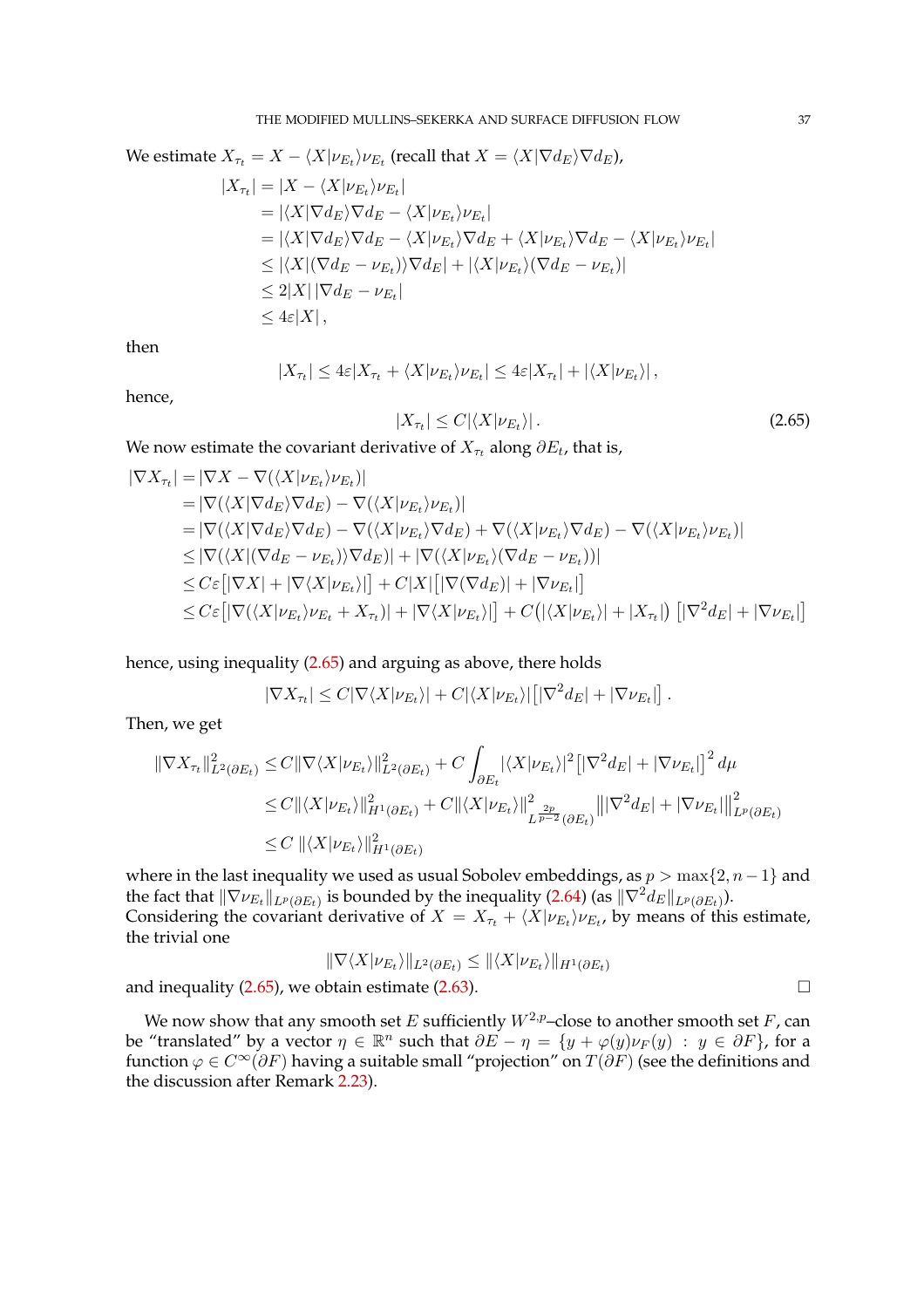<span id="page-37-6"></span>**Lemma 2.34.** Let  $p > n - 1$  and  $F \subseteq \mathbb{T}^n$  a smooth set with a tubular neighborhood  $N_{\varepsilon}$  as above, in *formula* [\(2.49\)](#page-27-0). For any  $\tau > 0$  there exist constants  $\delta, C > 0$  such that if another smooth set  $E \subseteq \mathbb{T}^n$ *satisfies*  $Vol(E \triangle F) < \delta$  *and*  $\partial E = \{y + \psi(y)\nu_F(y) : y \in \partial F\} \subseteq N_{\epsilon}$  *for a function*  $\psi \in C^{\infty}(\mathbb{R})$  $with\ \|\psi\|_{W^{2,p}(\partial F)}<\delta$ , then there exist  $\eta\in\mathbb{R}^n$  and  $\varphi\in C^\infty(\partial F)$  with the following properties:

$$
\partial E - \eta = \{ y + \varphi(y)\nu_F(y) : y \in \partial F \} \subseteq N_{\varepsilon},
$$
  

$$
|\eta| \le C \|\psi\|_{W^{2,p}(\partial F)}, \qquad \|\varphi\|_{W^{2,p}(\partial F)} \le C \|\psi\|_{W^{2,p}(\partial F)}
$$

*and*

$$
\left|\int_{\partial F} \varphi \nu_F d\mu\right| \leq \tau \|\varphi\|_{L^2(\partial F)}.
$$

*Proof.* We let  $d_F$  to be the signed distance function from  $\partial F$ . We underline that, throughout the proof, the various constants will be all independent of  $\psi : \partial F \to \mathbb{R}$ .

We recall that in Remark [2.26](#page-27-1) we saw that there exists an orthonormal basis  $\{e_1, \ldots, e_n\}$  of  $\mathbb{R}^n$  such that the functions  $\langle \nu_F | e_i \rangle$  are orthogonal in  $L^2(\partial F)$ , that is,

<span id="page-37-3"></span>
$$
\int_{\partial F} \langle \nu_F | e_i \rangle \langle \nu_F | e_j \rangle \, d\mu = 0,\tag{2.66}
$$

for all  $i\neq j$  and we let  $I_F$  to be the set of the indices  $i\in \{1,\ldots,n\}$  such that  $\|\langle\nu_F |e_i\rangle\|_{L^2(\partial F)} >$ 0. Given a smooth function  $\psi: \partial F \to \mathbb{R}$ , we set  $\eta = \sum_{i=1}^n \eta_i e_i$ , where

$$
\eta_i = \begin{cases} \frac{1}{\|\langle \nu_F | e_i \rangle\|_{L^2(\partial F)}^2} \int_{\partial F} \psi(x) \langle \nu_F(x) | e_i \rangle \, d\mu & \text{if } i \in I_F, \\ \eta_i = 0 & \text{otherwise.} \end{cases} \tag{2.67}
$$

Note that, from Hölder inequality, it follows

<span id="page-37-5"></span><span id="page-37-4"></span><span id="page-37-2"></span>
$$
|\eta| \le C_1 \|\psi\|_{L^2(\partial F)}\,. \tag{2.68}
$$

**Step 1.** Let  $T_{\psi}$  :  $\partial F \to \partial F$  be the map

$$
T_{\psi}(y) = \pi_F(y + \psi(y)\nu_F(y) - \eta).
$$

It is easily checked that there exists  $\varepsilon_0 > 0$  such that if

<span id="page-37-1"></span><span id="page-37-0"></span>
$$
\|\psi\|_{W^{2,p}(\partial F)} + |\eta| \le \varepsilon_0 \le 1,
$$
\n<sup>(2.69)</sup>

then  $T_{\psi}$  is a smooth diffeomorphism, moreover,

$$
||JT_{\psi} - 1||_{L^{\infty}(\partial F)} \leq C ||\psi||_{C^{1}(\partial F)}
$$
\n(2.70)

(here  $JT_{\psi}$  is the Jacobian relative to  $\partial F$ ) and

$$
||T_{\psi} - \text{Id}||_{W^{2,p}(\partial F)} + ||T_{\psi}^{-1} - \text{Id}||_{W^{2,p}(\partial F)} \leq C(||\psi||_{W^{2,p}(\partial F)} + |\eta|).
$$
 (2.71)

Therefore, setting  $\widehat{E} = E - \eta$ , we have

$$
\partial \widehat{E} = \{ z + \varphi(z) \nu_F(z) : z \in \partial F \},
$$

for some function  $\varphi$  which is linked to  $\psi$  by the following relation: for all  $y \in \partial F$ , we let  $z = z(y) \in \partial F$  such that

$$
y + \psi(y)\nu_F(y) - \eta = z + \varphi(z)\nu_F(z),
$$

then,

$$
T_{\psi}(y) = \pi_F(y + \psi(y)\nu_F(y) - \eta) = \pi_F(z + \varphi(z)\nu_F(z)) = z,
$$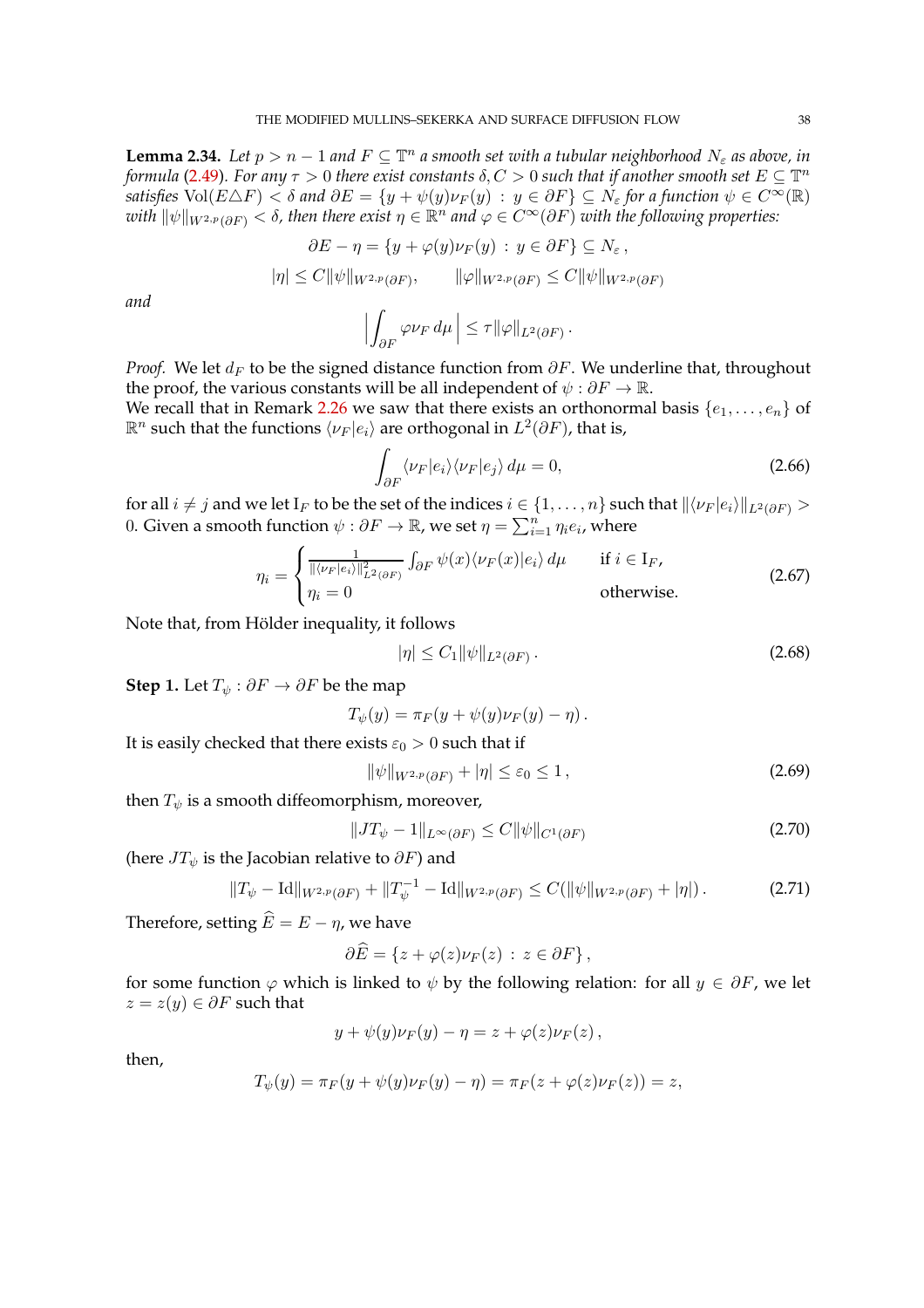that is,  $y = T_{\psi}^{-1}$  $\psi^{-1}(z)$  and

$$
\varphi(z) = \varphi(T_{\psi}(y))
$$
  
=  $d_F(z + \varphi(z)\nu_F(z))$   
=  $d_F(y + \psi(y)\nu_F(y) - \eta)$   
=  $d_F(T_{\psi}^{-1}(z) + \psi(T_{\psi}^{-1}(z))\nu_F(T_{\psi}(y)) - \eta).$ 

Thus, using inequality [\(2.71\)](#page-37-0), we have

<span id="page-38-5"></span><span id="page-38-3"></span><span id="page-38-0"></span>
$$
\|\varphi\|_{W^{2,p}(\partial F)} \le C_2 \big( \|\psi\|_{W^{2,p}(\partial F)} + |\eta| \big),\tag{2.72}
$$

for some constant  $C_2 > 1$ . We now estimate

$$
\int_{\partial F} \varphi(z) \nu_F(z) d\mu(z) = \int_{\partial F} \varphi(T_\psi(y)) \nu_F(T_\psi(y)) J T_\psi(y) d\mu(y)
$$
\n
$$
= \int_{\partial F} \varphi(T_\psi(y)) \nu_F(T_\psi(y)) d\mu(y) + R_1,
$$
\n(2.73)

where

$$
|R_1| = \left| \int_{\partial F} \varphi(T_\psi(y)) \nu_F(T_\psi(y)) \left[ J T_\psi(y) - 1 \right] d\mu(y) \right| \le C_3 \|\psi\|_{C^1(\partial F)} \|\varphi\|_{L^2(\partial F)}, \tag{2.74}
$$

by inequality [\(2.70\)](#page-37-1). On the other hand,

$$
\int_{\partial F} \varphi(T_{\psi}(y)) \nu_F(T_{\psi}(y)) d\mu(y) \n= \int_{\partial F} [y + \psi(y) \nu_F(y) - \eta - T_{\psi}(y)] d\mu(y) \n= \int_{\partial F} [y + \psi(y) \nu_F(y) - \eta - \pi_F(y + \psi(y) \nu_F(y) - \eta)] d\mu(y) \n= \int_{\partial F} {\psi(y) \nu_F(y) - \eta + [\pi_F(y) - \pi_F(y + \psi(y) \nu_F(y) - \eta)] } d\mu(y) \n= \int_{\partial F} (\psi(y) \nu_F(y) - \eta) d\mu(y) + R_2,
$$
\n(2.75)

where

<span id="page-38-4"></span><span id="page-38-2"></span><span id="page-38-1"></span>
$$
R_2 = \int_{\partial F} \left[ \pi_F(y) - \pi_F(y + \psi(y)\nu_F(y) - \eta) \right] d\mu(y)
$$
  
= 
$$
- \int_{\partial F} d\mu(y) \int_0^1 \nabla \pi_F(y + t(\psi(y)\nu(y) - \eta))(\psi(y)\nu_F(y) - \eta) dt
$$
  
= 
$$
- \int_{\partial F} \nabla \pi_F(y)(\psi(y)\nu_F(y) - \eta) d\mu(y) + R_3.
$$
 (2.76)

In turn, recalling inequality [\(2.68\)](#page-37-2), we get

$$
|R_3| \leq \int_{\partial F} d\mu(y) \int_0^1 |\nabla \pi_F(y + t(\psi(y)\nu_F(y) - \eta)) - \nabla \pi_F(y)| |\psi(y)\nu_F(y) - \eta| dt \leq C_4 ||\psi||_{L^2(\partial F)}^2.
$$
\n(2.77)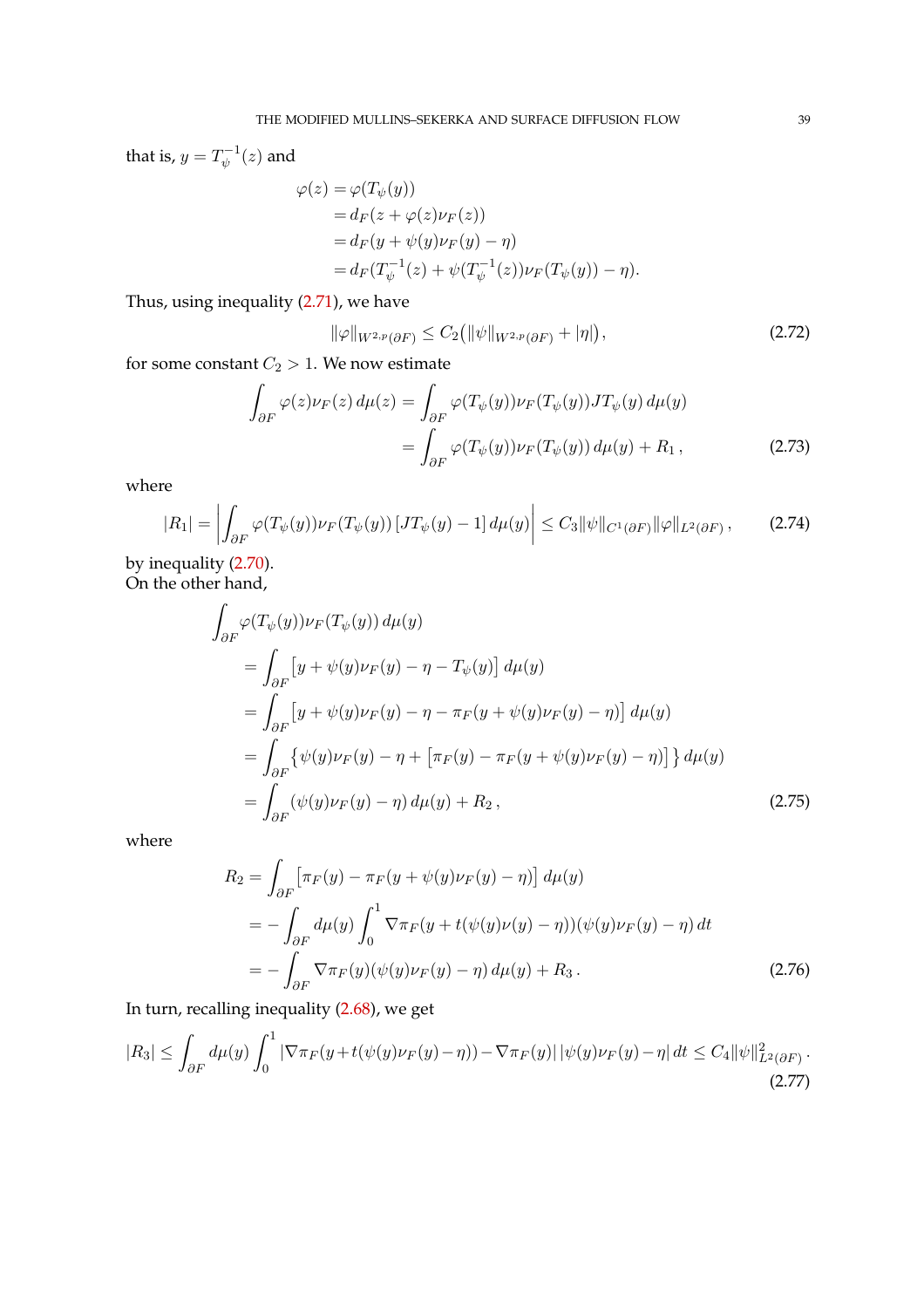Since in  $N_{\varepsilon}$ , by equation [\(2.51\)](#page-27-2), we have  $\pi_F(x) = x - d_F(x) \nabla d_F(x)$ , it follows

$$
\frac{\partial \pi_F^i}{\partial x_j}(x) = \delta_{ij} - \frac{\partial d_F}{\partial x_i}(x) \frac{\partial d_F}{\partial x_j}(x) - d_F(x) \frac{\partial^2 d_F}{\partial x_i \partial x_j}(x),
$$

thus, for all  $y \in \partial F$ , there holds

<span id="page-39-1"></span>
$$
\frac{\partial \pi_F^i}{\partial x_j}(y) = \delta_{ij} - \frac{\partial d_F}{\partial x_i}(y) \frac{\partial d_F}{\partial x_j}(y).
$$

From this identity and equalities [\(2.73\)](#page-38-0), [\(2.75\)](#page-38-1) and [\(2.76\)](#page-38-2), we conclude

$$
\int_{\partial F} \varphi(z) \nu_F(z) d\mu(z) = \int_{\partial F} \left[ \psi(x) \nu_F(x) - \langle \eta | \nu_F(x) \rangle \nu_F(x) \right] d\mu(x) + R_1 + R_3.
$$

As the integral at the right–hand side vanishes by relations [\(2.66\)](#page-37-3) and [\(2.67\)](#page-37-4), estimates [\(2.74\)](#page-38-3) and [\(2.77\)](#page-38-4) imply

$$
\left| \int_{\partial F} \varphi(y) \nu_F(y) \, d\mu(y) \right| \leq C_3 \|\psi\|_{C^1(\partial F)} \|\varphi\|_{L^2(\partial F)} + C_4 \|\psi\|_{L^2(\partial F)}^2
$$
  
\n
$$
\leq C \|\psi\|_{C^1(\partial F)} \left( \|\varphi\|_{L^2(\partial F)} + \|\psi\|_{L^2(\partial F)} \right)
$$
  
\n
$$
\leq C_5 \|\psi\|_{W^{2,p}(\partial F)}^{1-\vartheta} \|\psi\|_{L^2(\partial F)}^{\vartheta} \left( \|\varphi\|_{L^2(\partial F)} + \|\psi\|_{L^2(\partial F)} \right), \quad (2.78)
$$

where in the last passage we used a well–known interpolation inequality, with  $\vartheta \in (0,1)$ depending only on  $p > n - 1$  (see [\[5,](#page-96-0) Theorem 3.70]).

**Step** 2**.** The previous estimate does not allow to conclude directly, but we have to rely on the following iteration procedure. Fix any number  $K > 1$  and assume that  $\delta \in (0, 1)$  is such that (possibly considering a smaller  $\tau$ )

$$
\tau + \delta < \varepsilon_0/2, \qquad C_2 \delta(1 + 2C_1) \le \tau, \qquad 2C_5 \delta^{\vartheta} K \le \tau. \tag{2.79}
$$

Given  $\psi$ , we set  $\varphi_0 = \psi$  and we denote by  $\eta^1$  the vector defined as in [\(2.67\)](#page-37-4). We set  $E_1 =$  $E - \eta^1$  and denote by  $\varphi_1$  the function such that  $\partial E_1 = \{x + \varphi_1(x)\nu_F(x) : x \in \partial F\}$ . As before,  $\varphi_1$  satisfies

<span id="page-39-2"></span><span id="page-39-0"></span>
$$
y + \varphi_0(y)\nu_F(y) - \eta^1 = z + \varphi_1(z)\nu_F(z).
$$

Since  $\|\psi\|_{W^{2,p}(\partial F)}\leq \delta$  and  $|\eta|\leq C_1\|\psi\|_{L^2(\partial F)}$ , by inequalities [\(2.68\)](#page-37-2), [\(2.72\)](#page-38-5) and [\(2.79\)](#page-39-0) we have  $\|\varphi_1\|_{W^{2,p}(\partial F)} \leq C_2 \delta(1+C_1) \leq \tau$  . (2.80)

Using again that  $\|\psi\|_{W^{2,p}(\partial F)} < \delta < 1$ , by estimate [\(2.78\)](#page-39-1) we obtain

$$
\left|\int_{\partial F} \varphi_1(y)\nu_F(y)\,d\mu(y)\right| \leq C_5 \|\varphi_0\|_{L^2(\partial F)}^{\vartheta} \left(\|\varphi_1\|_{L^2(\partial F)} + \|\varphi_0\|_{L^2(\partial F)}\right),
$$

where we have  $\|\varphi_0\|_{L^2(\partial F)} \leq \delta$ . We now distinguish two cases.

If  $\|\varphi_0\|_{L^2(\partial F)}\leq K\|\varphi_1\|_{L^2(\partial F)}$ , from the previous inequality and [\(2.79\)](#page-39-0), we get

$$
\left| \int_{\partial F} \varphi_1(y) \nu_F(y) d\mu(y) \right| \leq C_5 \delta^{\vartheta} \left( \|\varphi_1\|_{L^2(\partial F)} + \|\varphi_0\|_{L^2(\partial F)} \right)
$$
  

$$
\leq 2C_5 \delta^{\vartheta} K \|\varphi_1\|_{L^2(\partial F)}
$$
  

$$
\leq \delta \|\varphi_1\|_{L^2(\partial F)},
$$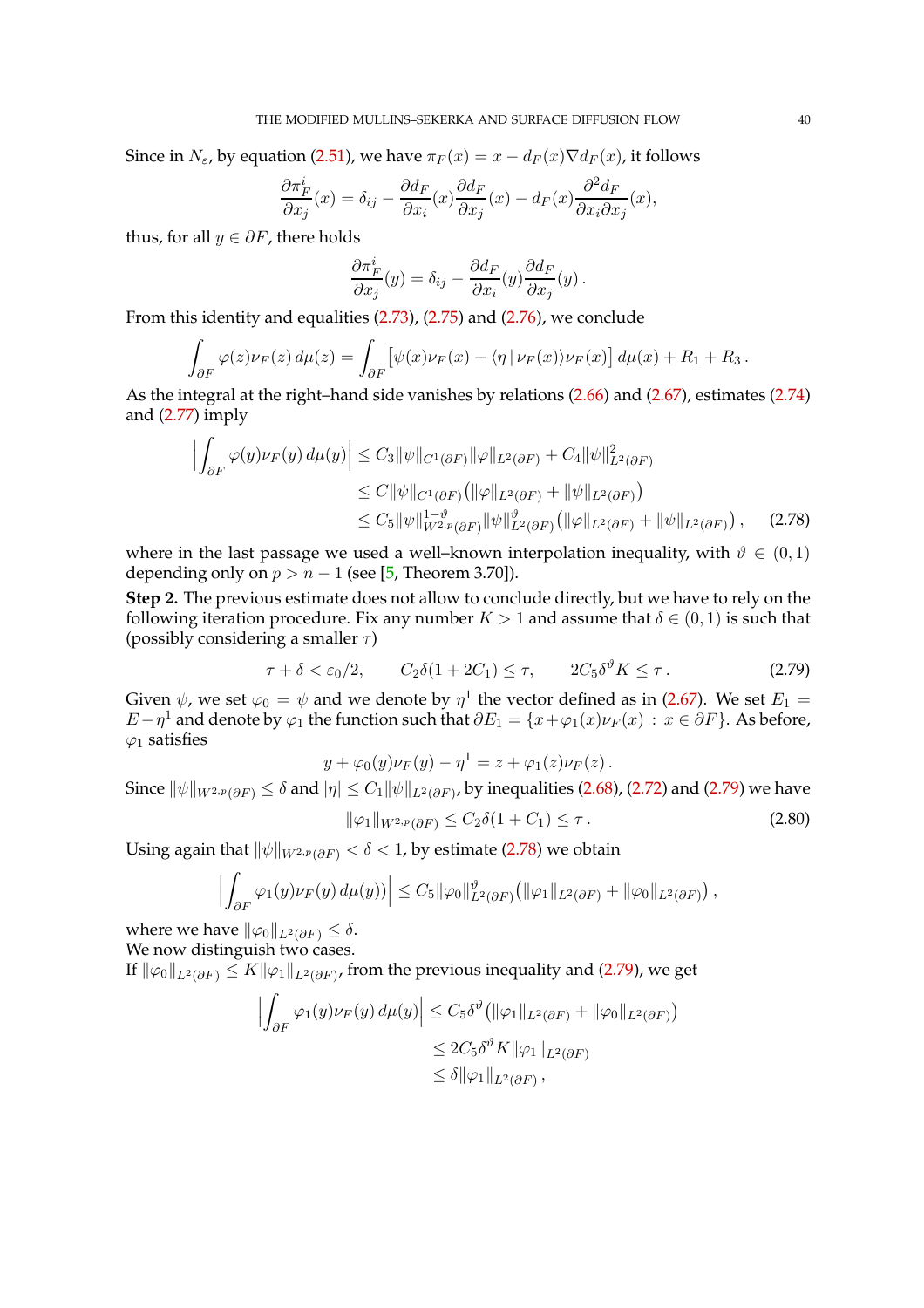thus, the conclusion follows with  $\eta = \eta^1$ . In the other case,

<span id="page-40-0"></span>
$$
\|\varphi_1\|_{L^2(\partial F)} \le \frac{\|\varphi_0\|_{L^2(\partial F)}}{K} \le \frac{\delta}{K} \le \delta.
$$
 (2.81)

We then repeat the whole procedure: we denote by  $\eta^2$  the vector defined as in formula [\(2.67\)](#page-37-4) with  $\psi$  replaced by  $\varphi_1$ , we set  $E_2 = E_1 - \eta^2 = E - \eta^1 - \eta^2$  and we consider the corresponding  $\varphi_2$  which satisfies

$$
w + \varphi_2(w)\nu_F(w) = z + \varphi_1(z)\nu_F(z) - \eta^2 = y + \varphi_0(y)\nu_F(y) - \eta^1 - \eta^2.
$$

Since

 $\|\varphi_0\|_{W^{2,p}(\partial F)} + |\eta^1 + \eta^2| \leq \delta + C_1\delta + C_1\|\varphi_1\|_{L^2(\partial F)} \leq \delta + C_1\delta\Big(1 + \frac{1}{K}\Big)$ K  $\Big) \leq C_2 \delta(1+2C_1) \leq \tau$ ,

the map  $T_{\varphi_0}(y) = \pi_F(y + \varphi_0(y)\nu_F(y) - (\eta^1 + \eta^2))$  is a diffeomorphism, thanks to formula [\(2.69\)](#page-37-5) (having chosen  $\tau$  and  $\delta$  small enough).

Thus, by applying inequalities [\(2.72\)](#page-38-5) (with  $\eta=\eta^1+\eta^2$ ), [\(2.68\)](#page-37-2), [\(2.79\)](#page-39-0) and [\(2.81\)](#page-40-0), we get

$$
\|\varphi_2\|_{W^{2,p}(\partial F)} \leq C_2 \big( \|\varphi_0\|_{W^{2,p}(\partial F)} + |\eta^1 + \eta^2| \big) \leq C_2 \delta \Big( 1 + C_1 + \frac{C_1}{K} \Big) \leq \tau,
$$

as  $K > 1$ , analogously to conclusion [\(2.80\)](#page-39-2). On the other hand, by estimates [\(2.68\)](#page-37-2), (2.80) and [\(2.81\)](#page-40-0),

$$
\|\varphi_1\|_{W^{2,p}(\partial F)} + \eta^2 \le C_2 \delta(1+C_1) + C_1 \frac{\delta}{K} \le C_2 \delta(1+2C_1) \le \tau,
$$

hence, also the map  $T_{\varphi_1}(x) = \pi_F(x + \varphi_1(x)\nu_F(x) - \eta^2)$  is a diffeomorphism satisfying inequalities [\(2.69\)](#page-37-5) and [\(2.70\)](#page-37-1). Therefore, arguing as before, we obtain

$$
\left| \int_{\partial F} \varphi_2(y) \nu_F(y) d\mu(y) \right| \leq C_5 \|\varphi_1\|_{L^2(\partial F)}^{\vartheta} \left( \|\varphi_2\|_{L^2(\partial F)} + \|\varphi_1\|_{L^2(\partial F)} \right).
$$

Since  $\|\varphi_1\|_{L^2(\partial F)} \le \delta$  by inequality [\(2.81\)](#page-40-0), if  $\|\varphi_1\|_{L^2(\partial F)} \le K\|\varphi_2\|_{L^2(\partial F)}$  the conclusion follows with  $\eta=\eta^1+\eta^2.$  Otherwise, we iterate the procedure observing that

$$
\|\varphi_2\|_{L^2(\partial F)} \le \frac{\|\varphi_1\|_{L^2(\partial F)}}{K} \le \frac{\|\varphi_0\|_{L^2(\partial F)}}{K^2} \le \frac{\delta}{K^2}.
$$

This construction leads to three (possibly finite) sequences  $\eta^n$ ,  $E_n$  and  $\varphi_n$  such that

$$
\begin{cases}\nE_n = E - \eta^1 - \dots - \eta^n, & |\eta^n| \leq \frac{C_1 \delta}{K^{n-1}} \\
\|\varphi_n\|_{W^{2,p}(\partial F)} \leq C_2 (\|\varphi_0\|_{W^{2,p}(\partial F)} + |\eta^1 + \dots + \eta^n|) \leq C_2 \delta(1 + 2C_1) \\
\|\varphi_n\|_{L^2(\partial F)} \leq \frac{\delta}{K^n} \\
\partial E_n = \{x + \varphi_n(x)\nu_F(x) : x \in \partial F\}\n\end{cases}
$$

If for some  $n \in \mathbb{N}$  we have  $\|\varphi_{n-1}\|_{L^2(\partial F)} \leq K \|\varphi_n\|_{L^2(\partial F)}$ , the construction stops, since, arguing as before,

$$
\left| \int_{\partial F} \varphi_n(y) \nu_F(y) \, d\mu(y) \right| \leq \delta \|\varphi_n\|_{L^2(\partial F)}
$$

and the conclusion follows with  $\eta = \eta^1 + \cdots + \eta^n$  and  $\varphi = \varphi_n$ . Otherwise, the iteration continues indefinitely and we get the thesis with

$$
\eta = \sum_{n=1}^{\infty} \eta^n, \qquad \varphi = 0,
$$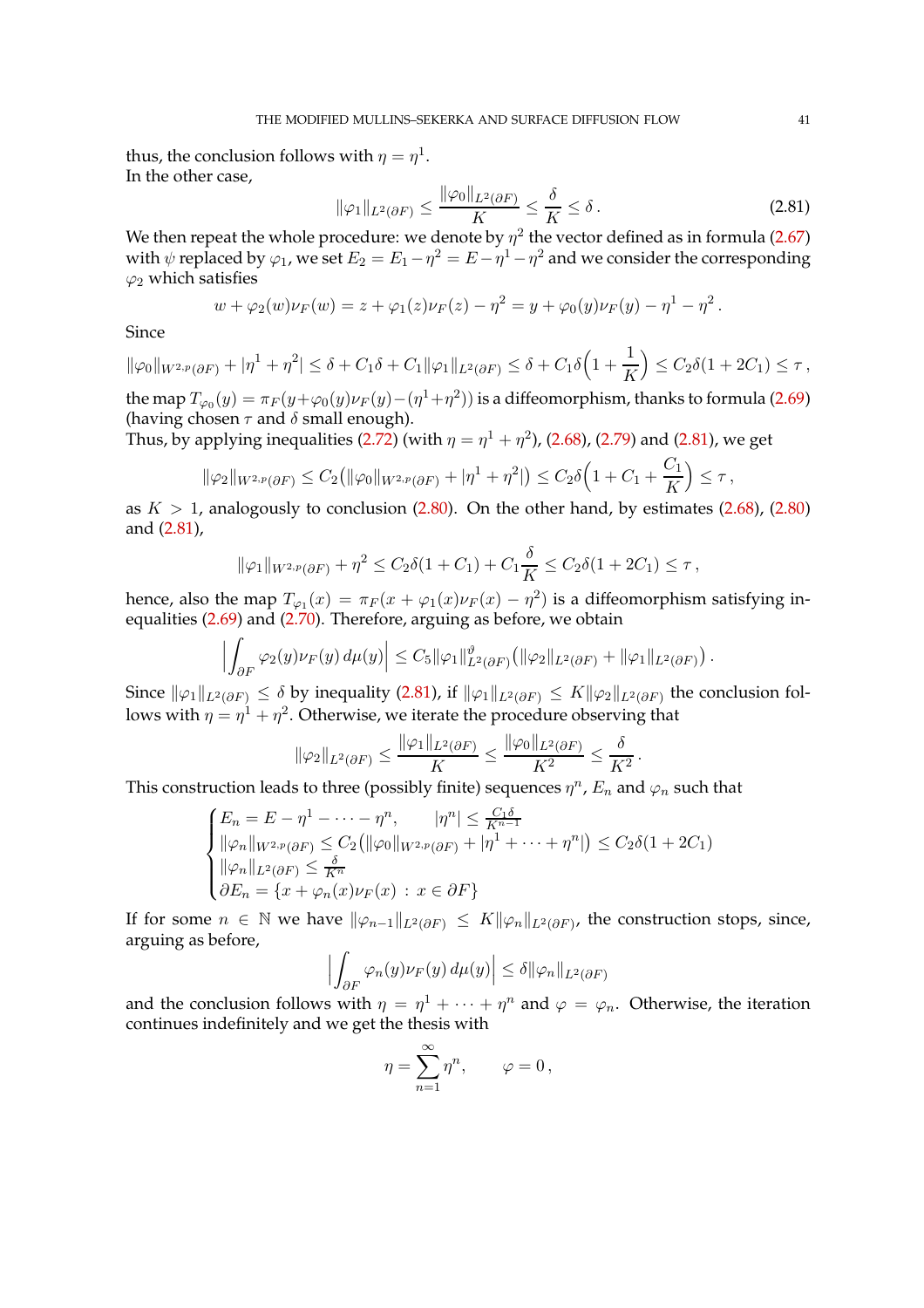(notice that the series is converging), which actually means that  $E = \eta + F$ .

We are now ready to show the main theorem of this first part of the work.

*Proof of Theorem [2.29.](#page-29-0)* **Step** 1**.** We first want to see that

$$
m_0 = \inf \left\{ \Pi_E(\varphi) \, : \, \varphi \in T^{\perp}(\partial E), \|\varphi\|_{H^1(\partial E)} = 1 \right\} > 0. \tag{2.82}
$$

To this aim, we consider a minimizing sequence  $\varphi_i$  for the above infimum and we assume that  $\varphi_i \rightharpoonup \varphi_0$  weakly in  $H^1(\partial E)$ , then  $\varphi_0 \in T^\perp(\partial E)$  (since it is a closed subspace of  $H^1(\partial E)$ ) and if  $\varphi_0 \neq 0$ , there holds

$$
m_0 = \lim_{i \to +\infty} \Pi_E(\varphi_i) \ge \Pi_E(\varphi_0) > 0
$$

due to the strict stability of E and the lower semicontinuity of  $\Pi_F$  (recall formula [\(2.41\)](#page-24-0) and the fact that the weak convergence in  $H^1(\partial E)$  implies strong convergence in  $L^2(\partial E)$  by Sobolev embeddings). On the other hand, if instead  $\varphi_0 = 0$ , again by the strong convergence of  $\varphi_i \to \varphi_0$  in  $L^2(\partial E)$ , by looking at formula [\(2.41\)](#page-24-0), we have

$$
m_0 = \lim_{i \to \infty} \Pi_E(\varphi_i) = \lim_{i \to \infty} \int_{\partial E} |\nabla \varphi_i|^2 d\mu = \lim_{i \to \infty} ||\varphi_i||_{H^1(\partial E)}^2 = 1
$$

since  $\|\varphi_i\|_{L^2(\partial E)} \to 0$ .

**Step 2.** Now we show that there exists a constant  $\delta_1 > 0$  such that if E is like in the statement and  $\partial F = \{y + \psi(y)\nu_E(y) : y \in \partial E\}$ , with  $\|\psi\|_{W^{2,p}(\partial E)} \leq \delta_1$ , and  $Vol(F) = Vol(E)$ , then

$$
\inf \left\{ \Pi_F(\varphi) \, : \, \varphi \in \widetilde{H}^1(\partial F), \|\varphi\|_{H^1(\partial F)} = 1, \left| \int_{\partial F} \varphi \nu_F \, d\mu \right| \le \delta_1 \right\} \ge \frac{m_0}{2}.\tag{2.83}
$$

We argue by contradiction assuming that there exists a sequence of sets  $F_i$  with  $\partial F_i = \{y + \}$  $\psi_i(y)\nu_E(y)$  :  $y \in \partial E$  with  $\|\psi_i\|_{W^{2,p}(\partial E)} \to 0$  and  $Vol(F_i) = Vol(E)$ , and a sequence of functions  $\varphi_i\in \tilde H^1(\partial F_i)$  with  $\|\varphi_i\|_{H^1(\partial F_i)}=1$  and  $\int_{\partial F_i}\varphi_i\nu_{F_i}\,d\mu_i\to 0$ , such that

$$
\Pi_{F_i}(\varphi_i) < \frac{m_0}{2}
$$

We then define the following sequence of smooth functions

 $\int_{\partial E}\widetilde{\varphi}_i\langle\nu_{F_i}\circ\theta_i|e_k\rangle\,d\mu=\int.$ 

$$
\widetilde{\varphi}_i(y) = \varphi_i(y + \psi_i(y)\nu_E(y)) - \int_{\partial E} \varphi_i(y + \psi_i(y)\nu_E(y)) d\mu(y) \tag{2.84}
$$

 $\int_{\partial F_i} \varphi_i \langle \nu_{F_i} | e_k \rangle J \theta_i^{-1} d\mu_i \to 0,$ 

<span id="page-41-0"></span>.

which clearly belong to  $\widetilde{H}^1(\partial E)$ . Setting  $\theta_i(y) = y + \psi_i(y)\nu_E(y)$ , as  $p > \max\{2, n - 1\}$ , by the Sobolev embeddings,  $\theta_i \to \text{Id}$  in  $C^{1,\alpha}$  and  $\nu_{F_i} \circ \theta_i \to \nu_E$  in  $C^{0,\alpha}(\partial E)$ , hence, the sequence  $\widetilde{\varphi}_i$ is bounded in  $H^1(\partial E)$  and if  $\{e_k\}$  is the special orthonormal basis found in Remark [2.26,](#page-27-1) we have  $\langle \nu_{F_i} \circ \theta_i | e_k \rangle \rightarrow \langle \nu_E | e_k \rangle$  uniformly for all  $k \in \{1, \ldots, n\}$ . Thus,

$$
\int_{\partial E} \widetilde{\varphi}_i \langle \nu_E | \varepsilon_i \rangle \, d\mu \to 0,
$$

as  $i \rightarrow \infty$ , indeed,

ˆ

$$
\int_{\partial E} \widetilde{\varphi}_i \langle \nu_E | e_k \rangle \, d\mu - \int_{\partial E} \widetilde{\varphi}_i \langle \nu_{F_i} \circ \theta_i | e_k \rangle \, d\mu \to 0
$$

and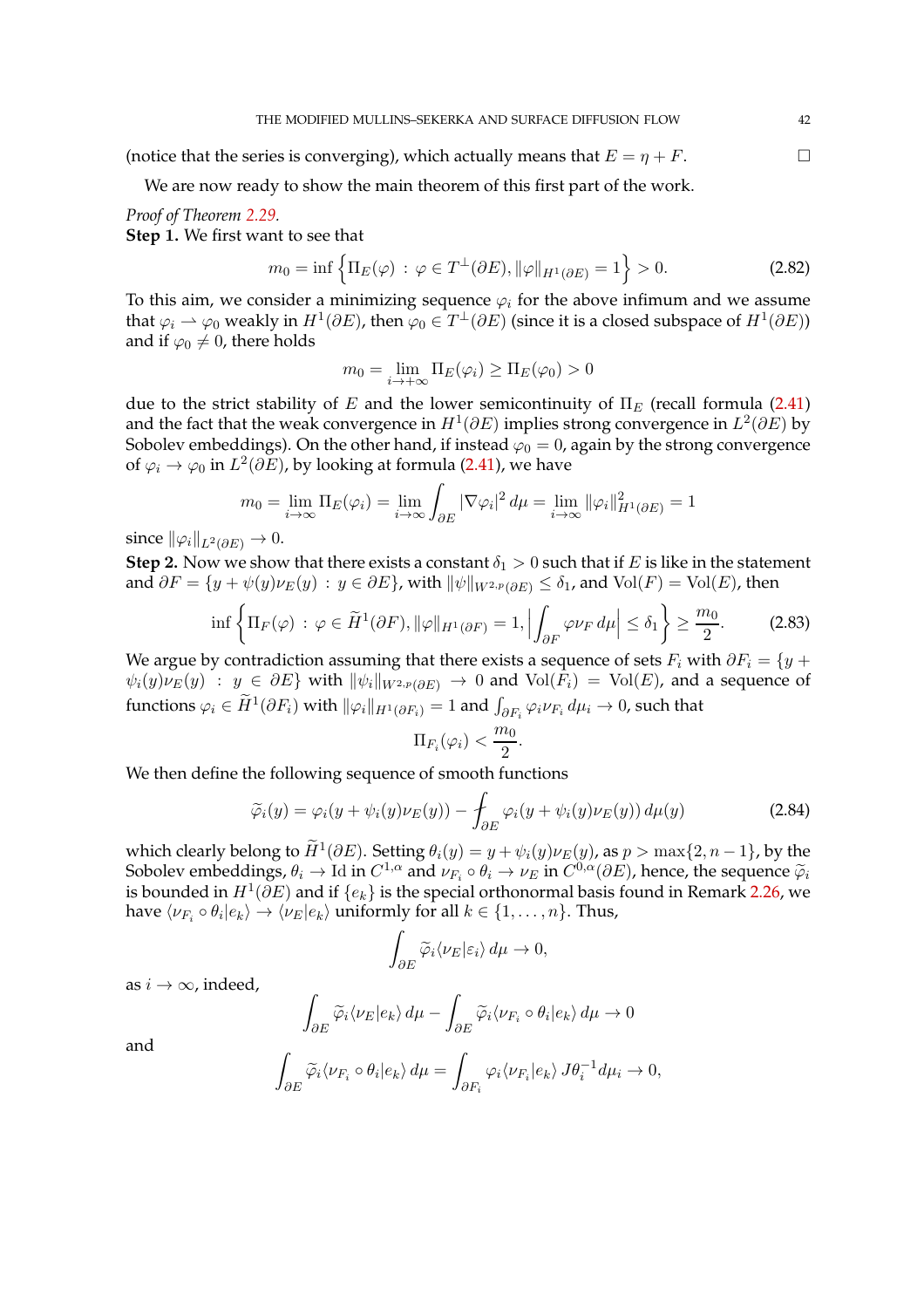as the Jacobians (notice that  $J\theta_i$  are Jacobians "relative" to the hypersurface  $\partial E$ )  $J\theta_i^{-1} \to 1$ uniformly and we assumed  $\int_{\partial F_i} \varphi_i \nu_{F_i} d\mu_i \to 0$ .

Hence, using expression [\(2.48\)](#page-27-3), for the projection map  $\pi$  on  $T^{\perp}(\partial E)$ , it follows

<span id="page-42-0"></span>
$$
\|\pi(\widetilde{\varphi}_i)-\widetilde{\varphi}_i\|_{H^1(\partial E)}\to 0
$$

as  $i \rightarrow \infty$  and

$$
\lim_{i \to \infty} \|\pi(\widetilde{\varphi}_i)\|_{H^1(\partial E)} = \lim_{i \to \infty} \|\widetilde{\varphi}_i\|_{H^1(\partial E)} = \lim_{i \to \infty} \|\varphi_i\|_{H^1(\partial F_i)} = 1,
$$
\n(2.85)

since  $\|\varphi_i\|_{W^{2,p}(\partial E)} \to 0$ , thus  $\|\varphi_i\|_{C^{1,\alpha}(\partial E)} \to 0$ , by looking at the definition of the functions  $\widetilde{\varphi}_i$  in formula [\(2.84\)](#page-41-0).<br>Natagasy that the U

Note now that the  $W^{2,p}-$  convergence of  $F_i$  to  $E$  (the second fundamental form  $B_{\partial F_i}$  of  $\partial F_i$ is "morally" the Hessian of  $\varphi_i$ ) implies

$$
B_{\partial F_i} \circ \theta_i \to B_{\partial E} \quad \text{in } L^p(\partial E),
$$

as  $i \to \infty$ , then, by Sobolev embeddings again (in particular  $H^1(\partial E) \hookrightarrow L^q(\partial E)$  for any  $q \in [1,2^*)$ , with  $2^* = 2(n-1)/(n-3)$  which is larger than 2) and the  $W^{2,p}$ -convergence of  $F_i$  to  $E$ , we get

$$
\int_{\partial F_i} |B_{\partial F_i}|^2 \varphi_i^2 d\mu_i - \int_{\partial E} |B_{\partial E}|^2 \widetilde{\varphi}_i^2 d\mu \to 0.
$$

Standard elliptic estimates for the problem  $(2.3)$  (see [\[23\]](#page-97-0), for instance) imply the convergence of the potentials

 $v_{F_i} \to v_E \text{ in } C^{1,\beta}(\mathbb{T}^n) \text{ for all } \beta \in (0,1),$ 

for  $i \rightarrow \infty$ , hence arguing as before,

$$
\int_{\partial F_i} \partial_{\nu_{F_i}} v_{F_i} \varphi_i^2 d\mu_i - \int_{\partial E} \partial_{\nu_E} v_E \widetilde{\varphi}_i^2 d\mu \to 0.
$$

Setting, as in Remark [2.20,](#page-24-1)

$$
v_{E,\widetilde{\varphi}_i}(x) = \int_{\partial E} G(x,y)\widetilde{\varphi}_i(y) d\mu(y) = \int_{\partial E} G(x,y)\varphi_i(\theta_i(y)) d\mu(y) - m_i \int_{\partial E} G(x,y) d\mu(y),
$$

where  $m_i = \int_{\partial E} \varphi_i(y + \psi_i(y) \nu_E(y)) d\mu(y) \to 0$ , as  $i \to \infty$ , and

$$
v_{F_i,\varphi_i}(x) = \int_{\partial F_i} G(x,z)\varphi_i(z) d\mu_i(z) = \int_{\partial E} G(x,\theta_i(y))\varphi_i(\theta_i(y))J\theta_i(y) d\mu(y),
$$

it is easy to check (see [\[2,](#page-96-1) pages 537–538], for details) that

$$
\int_{\mathbb{T}^n} |\nabla v_{F_i,\varphi_i}|^2 dx - \int_{\mathbb{T}^n} |\nabla v_{E,\widetilde{\varphi}_i}|^2 dx \to 0.
$$

Finally, recalling expression [\(2.42\)](#page-24-2), we conclude

$$
\Pi_{F_i}(\varphi_i) - \Pi_E(\widetilde{\varphi}_i) \to 0,
$$

since we have

$$
\|\varphi_i\|_{L^2(\partial F_i)} - \|\widetilde{\varphi}_i\|_{L^2(\partial E)} \to 0,
$$

which easily follows again by looking at the definition of the functions  $\tilde{\varphi}_i$  in formula [\(2.84\)](#page-41-0) and taking into account that  $\|\varphi_i\|_{C^{1,\alpha}(\partial E)} \to 0$ , hence limits [\(2.85\)](#page-42-0) imply

$$
\|\nabla \varphi_i\|_{L^2(\partial F_i)} - \|\nabla \widetilde{\varphi}_i\|_{L^2(\partial E)} \to 0.
$$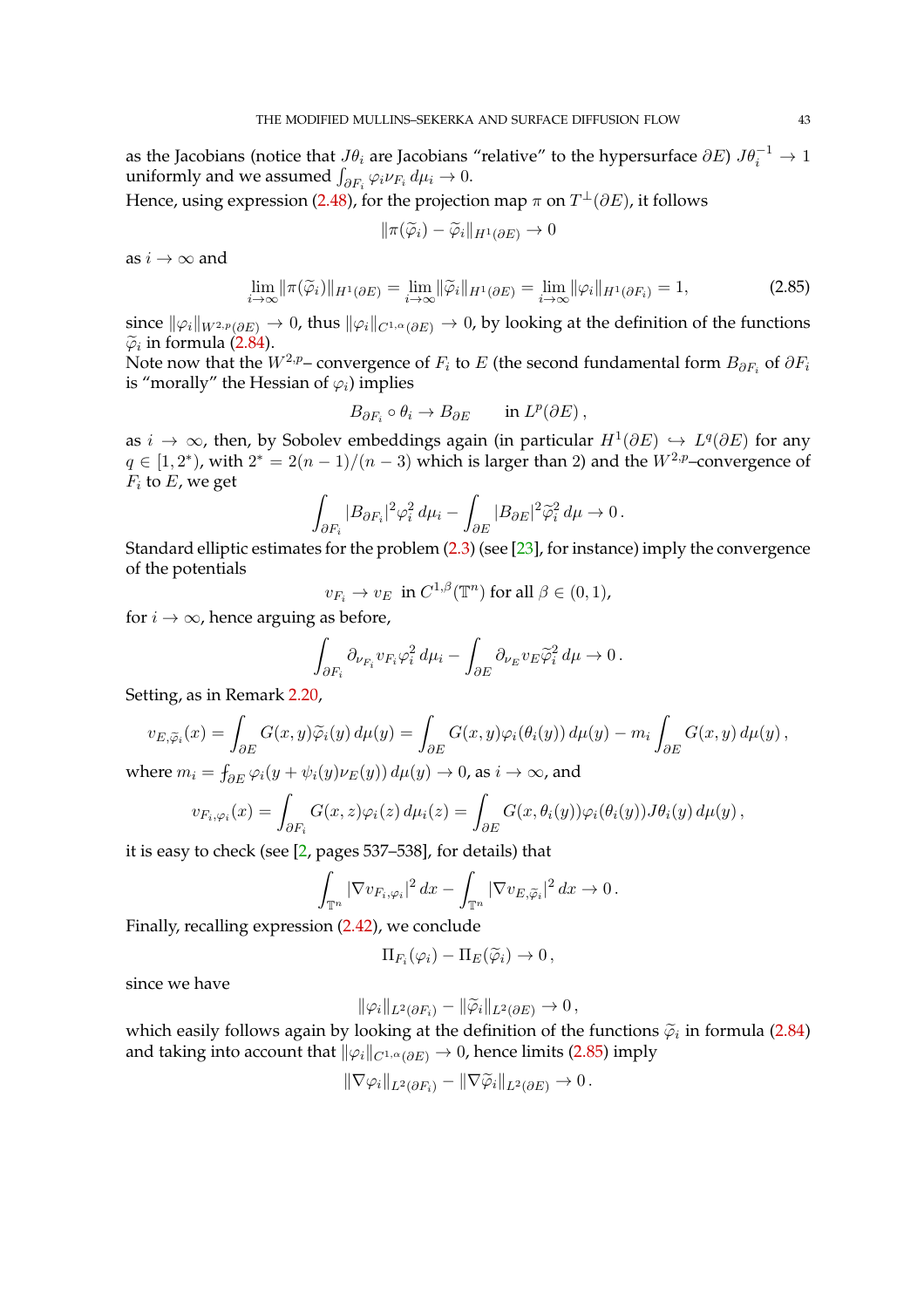By the previous conclusion  $\|\pi(\widetilde{\varphi}_i) - \widetilde{\varphi}_i\|_{H^1(\partial E)} \to 0$  and Sobolev embeddings, it this then straightforward, arguing as above, to get also

$$
\Pi_E(\widetilde{\varphi}_i) - \Pi_E(\pi(\widetilde{\varphi}_i)) \to 0,
$$

hence,

$$
\Pi_{F_i}(\varphi_i) - \Pi_E(\pi(\widetilde{\varphi}_i)) \to 0.
$$

Since we assumed that  $\Pi_{F_i}(\varphi_i) < m_0/2$ , we conclude that for  $i \in \mathbb{N}$ , large enough there holds

$$
\Pi_E(\pi(\widetilde{\varphi}_i)) \le \frac{m_0}{2} < m_0,
$$

which is a contradiction to Step 1, as  $\pi(\widetilde{\varphi}_i) \in T^{\perp}(\partial E)$ .

**Step 3.** Let us now consider F such that  $Vol(F) = Vol(E)$ ,  $Vol(F \triangle E) < \delta$  and

$$
\partial F = \{ y + \psi(y)\nu_E(y) : y \in \partial E \} \subseteq N_{\varepsilon},
$$

with  $\|\psi\|_{W^{2,p}(\partial E)} \leq \delta$  where  $\delta > 0$  is smaller than  $\delta_1$  given by Step 2.

Taking a possibly smaller  $\delta > 0$ , we consider the field X and the associated flow  $\Phi$  found in Lemma [2.32.](#page-30-0) Hence, div  $X = 0$  in  $N_{\varepsilon}$  and  $\Phi(1, y) = y + \psi(y)\nu_E(y)$ , for all  $y \in \partial E$ , that is,  $\Phi(1,\partial E) = \partial F \subseteq N_{\varepsilon}$  which implies  $E_1 = \Phi_1(E) = F$  and  $Vol(E_1) = Vol(F) = Vol(E)$ . Then the special variation  $E_t = \Phi_t(E)$  is volume–preserving, for  $t \in [-1, 1]$  and the vector field X is admissible, by the last part of such lemma.

By Lemma [2.34,](#page-37-6) choosing an even smaller  $\delta > 0$  if necessary, possibly replacing F with a translate  $F - \sigma$  for some  $\eta \in \mathbb{R}^n$  if needed, we can assume that

<span id="page-43-1"></span><span id="page-43-0"></span>
$$
\left| \int_{\partial E} \psi \, \nu_E \, d\mu \right| \le \frac{\delta_1}{2} ||\psi||_{L^2(\partial E)}.
$$
\n(2.86)

We now claim that

$$
\left| \int_{\partial E} \langle X | \nu_{E_t} \rangle \nu_{E_t} \, d\mu_t \right| \le \delta_1 \| \langle X | \nu_{E_t} \rangle \|_{L^2(\partial E_t)} \qquad \forall t \in [0, 1]. \tag{2.87}
$$

To this aim, we write

$$
\int_{\partial E} \langle X | \nu_{E_t} \rangle \nu_{E_t} d\mu_t = \int_{\partial E} \langle X \circ \Phi_t | \nu_{E_t} \circ \Phi_t \rangle (\nu_{E_t} \circ \Phi_t) J \Phi_t d\mu
$$

$$
= \int_{\partial E} \langle X \circ \Phi_t | \nu_E \rangle \nu_E d\mu + R_1
$$

$$
= \int_{\partial E} \langle X(x) | \nu_E \rangle \nu_E d\mu + R_1 + R_2
$$

$$
= \int_{\partial E} \psi \nu_E d\mu + R_1 + R_2 + R_3
$$

with appropriate  $R_1, R_2$  and  $R_3$  (see below).

By the definition of X in formula [\(2.57\)](#page-31-0) (in the proof of Lemma [2.32\)](#page-30-0), the bounds  $0 < C_1 \le$  $\xi \leq C_2$  and  $||J(\pi_E \circ \Phi_t)^{-1}||_{L^{\infty}(\partial E)} \leq C_3$  (by inequality [\(2.55\)](#page-30-1) and Sobolev embeddings, as  $p > \max\{2, n-1\}$ , we have  $\|\Phi(t, \cdot) - \text{Id}\|_{C^{1,\alpha}(\partial E)} \leq C \|\psi\|_{W^{2,p}(\partial E)} \leq C\delta$ , the following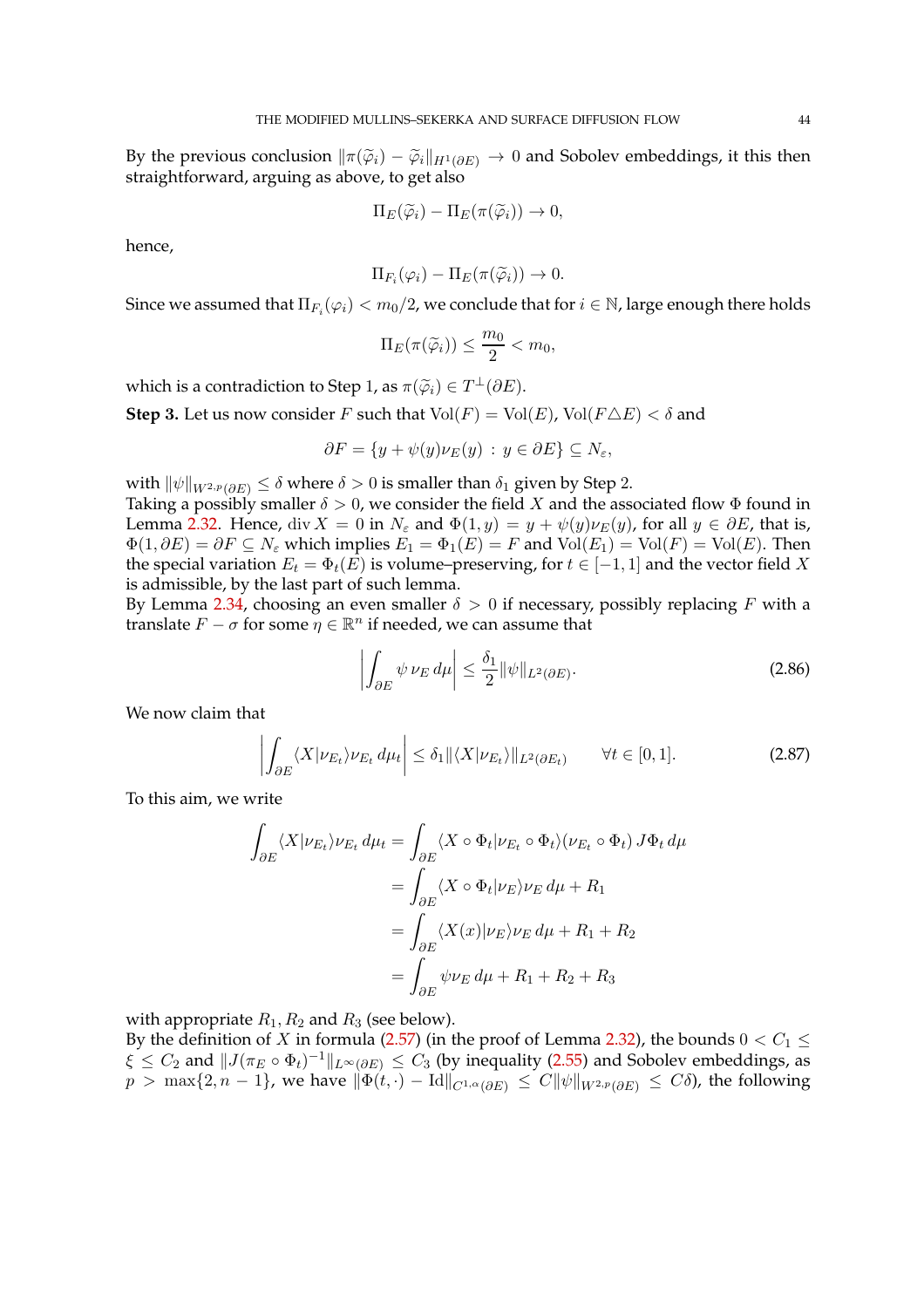inequality holds

$$
\int_{\partial E} |X(\Phi(t,x))| d\mu = \int_{\partial E} \left| \int_0^{\psi(\pi_E(\Phi(t,x)))} \frac{\xi(\Phi(t,x)) \nabla d_E(\Phi(t,x))}{\xi(\Phi(t,x) + s\nu(\pi_E(\Phi(t,x))))} ds \right| d\mu
$$
\n
$$
\leq C \int_{\partial E} |\psi(\pi_E(\Phi(t,x)))| d\mu
$$
\n
$$
= \int_{\partial E} |\psi(z)| J(\pi_E \circ \Phi_t)^{-1}(z) d\mu(z)
$$
\n
$$
\leq C \|\psi\|_{L^2(\partial E)}.
$$
\n(2.88)

for every  $t \in [0, 1]$ .

We want now to prove that for every  $\bar{\varepsilon} > 0$ , choosing a suitably small  $\delta > 0$  we have the estimate

<span id="page-44-1"></span><span id="page-44-0"></span>
$$
|R_1| + |R_2| + |R_3| \le \varepsilon \|\psi\|_{L^2(\partial E)}.
$$
\n(2.89)

First,

$$
R_1 = \int_{\partial E} \langle X \circ \Phi_t | \nu_{E_t} \circ \Phi \rangle \nu_{E_t} \circ \Phi_t [J\Phi_t - 1] d\mu
$$
  
+ 
$$
\int_{\partial E} \langle X \circ \Phi_t | \nu_{E_t} \circ \Phi_t \rangle \nu_{E_t} \circ \Phi_t d\mu - \int_{\partial E} \langle X \circ \Phi_t, \nu_E \rangle \nu_E d\mu
$$
  
= 
$$
\int_{\partial E} \langle X \circ \Phi_t | \nu_{E_t} \circ \Phi_t \rangle \nu_{E_t} \circ \Phi_t [J\Phi_t - 1] d\mu + \int_{\partial E} \langle X \circ \Phi_t | \nu_{E_t} \circ \Phi_t - \nu_E \rangle \nu_E d\mu
$$
  
+ 
$$
\int_{\partial E} \langle X \circ \Phi_t | \nu_{E_t} \circ \Phi_t \rangle (\nu_{E_t} \circ \Phi_t - \nu_E) d\mu
$$
  

$$
\leq \int_{\partial E} |X \circ \Phi_t| ||J\Phi_t - 1||_{L^{\infty}(\partial E)} d\mu + \int_{\partial E} |X \circ \Phi_t| ||\nu_E - \nu_{E_t} \circ \Phi_t||_{L^{\infty}(\partial E)} d\mu,
$$

then, since by equality [\(2.54\)](#page-30-2), it follow that for every  $t \in [0, 1]$  the two terms

$$
\|\nu_E - \nu_{E_t} \circ \Phi(t, x)\|_{L^{\infty}(\partial E)} \quad \text{and} \quad \|J\Phi_t - 1\|_{L^{\infty}(\partial E)}
$$

can be made (uniformly in  $t \in [0,1]$ ) small as we want, if  $\delta > 0$  is small enough, by using inequality [\(2.88\)](#page-44-0), we obtain

$$
|R_1| \leq \overline{\varepsilon} ||\psi||_{L^2(\partial E)}/3.
$$

Then we estimate, by means of inequality [\(2.54\)](#page-30-2) and where  $s = s(t, y) \in [t, 1]$ ,

$$
|R_2| \leq \int_{\partial E} |X(\Phi(t, x)) - X(\Phi(1, x))| + |X(\Phi(1, x)) - X(x)| d\mu
$$
  
\n
$$
\leq \int_{\partial E} |X(\Phi(t, x)) - X(\Phi(1, x))| + \|\nabla X\|_{L^2(N_{\varepsilon})} \|\psi\|_{L^2(\partial E)}
$$
  
\n
$$
= \int_{\partial E} (1 - t) |\nabla X(\Phi_s(y))| \left| \frac{\partial \Phi_s}{\partial t}(y) \right| d\mu(y) + \|\nabla X\|_{L^2(N_{\varepsilon})} \|\psi\|_{L^2(\partial E)}
$$
  
\n
$$
\leq \int_{\partial E} |\nabla X(\Phi(s, x))| |\Phi(t, x) - \Phi(1, x)| + \|\nabla X\|_{L^2(N_{\varepsilon})} \|\psi\|_{L^2(\partial E)}
$$
  
\n
$$
\leq C \|\nabla X\|_{L^{\infty}(N_{\varepsilon})} C \|\psi\|_{L^2(\partial E)} + \|\nabla X\|_{L^2(N_{\varepsilon})} \|\psi\|_{L^2(\partial E)},
$$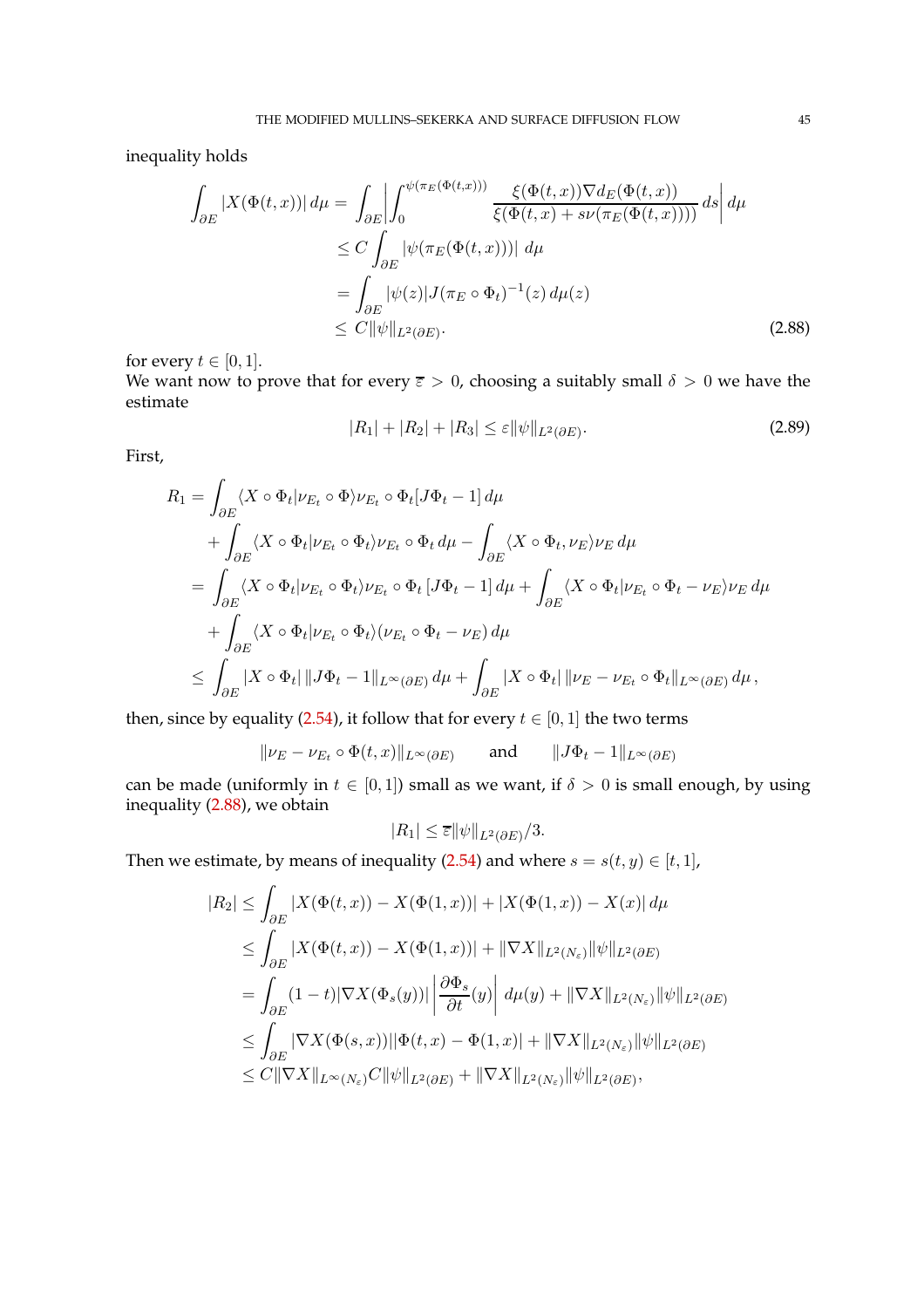where in the last inequality we use equation [\(2.88\)](#page-44-0). Hence, using equality [\(2.58\)](#page-32-0) and Sobolev embeddings, as  $p > max\{2, n - 1\}$ , we get

$$
|R_2| \leq C ||\psi||_{W^{2,p}(\partial E)} ||\psi||_{L^2(\partial E)},
$$

then, since  $\|\psi\|_{W^{2,p}(\partial E)} < \delta$ , we obtain

$$
|R_2| < \overline{\varepsilon} \|\psi\|_{L^2(\partial E)}/3,
$$

if  $\delta_2$  is small enough.

Arguing similarly, recalling the definition of X given by formula [\(2.57\)](#page-31-0), we also obtain  $|R_3| \leq$  $\overline{\varepsilon}\|\psi\|_{L^2(\partial E)}$ , hence estimate [\(2.89\)](#page-44-1) follows. We can then conclude that, for  $\delta>0$  small enough, we have

$$
\left| \int_{\partial E} \langle X | \nu_{E_t} \rangle \nu_{E_t} \, d\mu_t \right| \le \left| \int_{\partial E} \psi \nu_E \, d\mu \right| + \overline{\varepsilon} ||\psi||_{L^2(\partial E)} \le \left( \frac{\delta_1}{2} + \overline{\varepsilon} \right) ||\psi||_{L^2(\partial E)}
$$

for any  $t \in [0, 1]$ , where in the last inequality we used the assumption [\(2.86\)](#page-43-0), thus choosing  $\overline{\varepsilon} = \delta_1/4$  we get

$$
\left| \int_{\partial E} \langle X | \nu_{E_t} \rangle \nu_{E_t} \, d\mu_t \right| \leq \frac{3\delta_1}{4} ||\psi||_{L^2(\partial E)}.
$$

Along the same line, it is then easy to prove that

$$
\|\langle X|\nu_{E_t}\rangle\|_{L^2(\partial E_t)} \ge (1-\varepsilon)\|\psi\|_{L^2(\partial E)},\tag{2.90}
$$

for any  $t \in [0, 1]$ , hence claim [\(2.87\)](#page-43-1) follows.

As a consequence, since  $\langle X|\nu_{E_t}\rangle \in \widetilde{H}^1(\partial E_t)$ , being X admissible for  $E_t$  (recalling compu-tation [2.23\)](#page-13-0) and  $\partial E_t$  can be described as a graph over  $\partial E$  with a function with small norm in  $W^{2,p}(\partial E)$  (by estimate [\(2.55\)](#page-30-1) of Lemma [2.32\)](#page-30-0), we can apply Step 2 with  $F = E_t$  to the function  $\langle X \vert \nu_{E_t}\rangle / \|\langle X \vert \nu_{E_t}\rangle \|_{H^1(\partial E_t)}$ , concluding

<span id="page-45-1"></span><span id="page-45-0"></span>
$$
\Pi_{E_t}(\langle X|\nu_{E_t}\rangle) \ge \frac{m_0}{2} \|\langle X|\nu_{E_t}\rangle\|_{H^1(\partial E_t)}.
$$
\n(2.91)

By means of Lemma [2.33,](#page-35-2) for  $\delta > 0$  small enough, we now show the following inequality on  $\partial E_t$  (here div is the divergence operator and  $X_{\tau_t} = X - \langle X | \nu_{E_t} \rangle \nu_{E_t}$  is a tangent vector field on  $\partial E_t$ ), for any  $t \in [0, 1]$ ,

$$
\|\text{div}(X_{\tau_t}\langle X|\nu_{E_t}\rangle)\|_{L^{\frac{p}{p-1}}(\partial E_t)} = \|\text{div}\, X_{\tau_t}\langle X|\nu_{E_t}\rangle + \langle X_{\tau_t}|\nabla\langle X|\nu_{E_t}\rangle\rangle\|_{L^{\frac{p}{p-1}}(\partial E_t)}
$$
  
\n
$$
\leq C\|\nabla X_{\tau_t}\|_{L^2(\partial E_t)} \|\langle X|\nu_{E_t}\rangle\|_{L^{\frac{2p}{p-2}}(\partial E_t)}
$$
  
\n
$$
+ C\|X_{\tau_t}\|_{L^{\frac{2p}{p-2}}(\partial E_t)} \|\nabla\langle X|\nu_{E_t}\rangle\|_{L^2(\partial E_t)}
$$
  
\n
$$
\leq C\|X\|_{H^1(\partial E_t)} \|X\|_{L^{\frac{2p}{p-2}}(\partial E_t)}
$$
  
\n
$$
\leq C\|X\|_{H^1(\partial E_t)}^2
$$
  
\n
$$
\leq C\|\langle X|\nu_{E_t}\rangle\|_{H^1(\partial E_t)}^2,
$$
\n(2.92)

where we used the Sobolev embedding  $H^1(\partial E_t) \hookrightarrow L^{\frac{2p}{p-2}}(\partial E_t)$ , as  $p > \max\{2, n-1\}$ .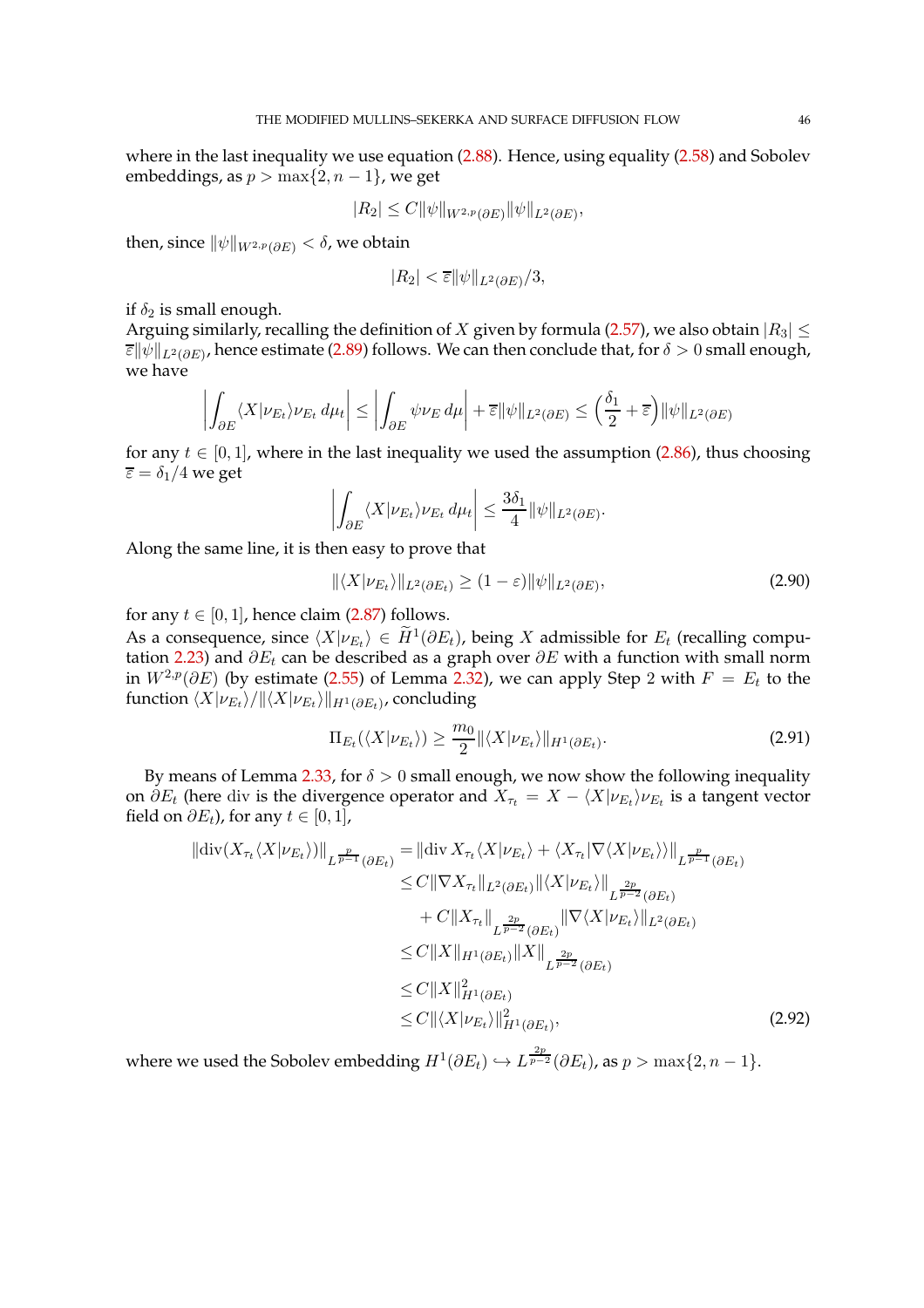Then, we compute (here  $X_{\tau_t}$  is the tangent component of  $X$ ,  $\mathrm{H}_t$  is the mean curvature and  $v_{E_t}$  the potential relative to  $E_t$  defined by formula [\(2.1\)](#page-5-0))

$$
J(F) - J(E) = J(E_1) - J(E)
$$
  
= 
$$
\int_0^1 (1 - t) \frac{d^2}{dt^2} J(E_t) dt
$$
  
= 
$$
\int_0^1 (1 - t) (\Pi_{E_t}(\langle X | \nu_{E_t} \rangle) + R_t) dt
$$
  
= 
$$
\int_0^1 (1 - t) \Pi_{E_t}(\langle X | \nu_{E_t} \rangle) dt
$$
  
- 
$$
\int_0^1 (1 - t) \int_{\partial E} (4 \gamma v_{E_t} + H_t) \operatorname{div}(X_{\tau_t} \langle X | \nu_{E_t} \rangle) d\mu_t dt.
$$

by Theorem [2.14](#page-20-0) and the definition of  $\Pi_{E_t}$  in formula [\(2.41\)](#page-24-0), considering the second form of the remainder term  $R_t$ , relative to  $E_t$  and taking into account that  $\mathrm{div}\, X = 0$  in  $N_\varepsilon$  and that  $X_t = X$ , as the variation is special.

Hence, by estimate [\(2.91\)](#page-45-0), we have (recall that  $4\gamma v_E + H = 4\gamma v_{E_0} + H_0 = \lambda$  constant, as E is a critical set)

$$
J(F) - J(E) \geq \frac{m_0}{2} \int_0^1 (1-t) ||\langle X | \nu_{E_t} \rangle||_{H^1(\partial E_t)}^2 dt
$$
  
\n
$$
- \int_0^1 (1-t) \int_{\partial E_t} (H_t + 4\gamma v_{E_t}) \operatorname{div}(X_{\tau_t} \langle X | \nu_{E_t}) \, d\mu_t dt
$$
  
\n
$$
= \frac{m_0}{2} \int_0^1 (1-t) ||\langle X | \nu_{E_t} \rangle||_{H^1(\partial E_t)}^2 dt
$$
  
\n
$$
- \int_0^1 (1-t) \int_{\partial E_t} (H_t + 4\gamma v_{E_t} - \lambda) \operatorname{div}(X_{\tau_t} \langle X | \nu_{E_t} \rangle) d\mu_t dt
$$
  
\n
$$
\geq \frac{m_0}{2} \int_0^1 (1-t) ||\langle X | \nu_{E_t} \rangle||_{H^1(\partial E_t)}^2 dt
$$
  
\n
$$
- \int_0^1 (1-t) ||H_t + 4\gamma v_{E_t} - \lambda ||_{L^p(\partial E_t)} ||\operatorname{div}(X_{\tau_t} \langle X | \nu_{E_t} \rangle) ||_{L^{\frac{p}{p-1}}(\partial E_t)} dt
$$
  
\n
$$
\geq \frac{m_0}{2} \int_0^1 (1-t) ||\langle X | \nu_{E_t} \rangle||_{H^1(\partial E_t)}^2 dt
$$
  
\n
$$
- C \int_0^1 (1-t) ||H_t + 4\gamma v_{E_t} - \lambda ||_{L^p(\partial E_t)} ||\langle X | \nu_{E_t} \rangle ||_{H^1(\partial E_t)}^2 dt,
$$

by estimate [\(2.92\)](#page-45-1). If  $\delta>0$  is sufficiently small, as  $E_t$  is  $W^{2,p}-$ close to  $E$  (recall the definition of  $v_{E_t}$  in formula [\(2.1\)](#page-5-0)), we have

$$
||H_t + 4\gamma v_{E_t} - \lambda||_{L^p(\partial E_t)} < m_0/4C \,,
$$

hence,

$$
J(F) - J(E) \ge \frac{m_0}{4} \int_0^1 (1-t) ||\langle X | \nu_{E_t} \rangle||_{H^1(\partial E_t)}^2 dt.
$$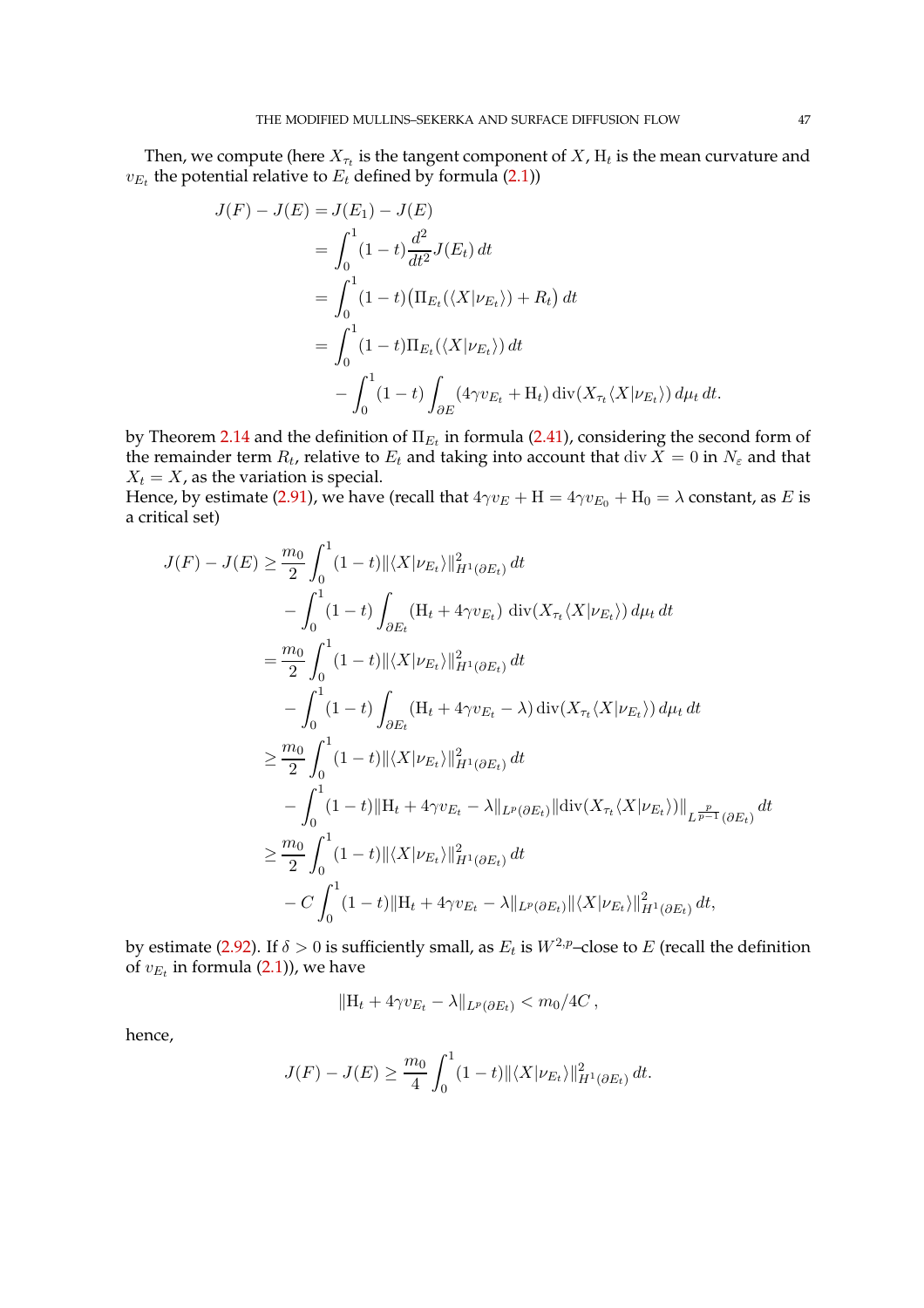Then, we can conclude the proof of the theorem with the following series of inequalities, holding for a suitably small  $\delta > 0$  as in the statement,

$$
J(F) \ge J(E) + \frac{m_0}{2} \int_0^1 (1-t) ||\langle X | \nu_{E_t} \rangle||_{H^1(\partial E_t)}^2 dt
$$
  
\n
$$
\ge J(E) + C ||\langle X | \nu_E \rangle||_{L^2(\partial E)}^2
$$
  
\n
$$
\ge J(E) + C ||\psi||_{L^2(\partial E)}^2
$$
  
\n
$$
\ge J(E) + C [\text{Vol}(E\Delta F)]^2
$$
  
\n
$$
\ge J(E) + C [\alpha(E, F)]^2,
$$

where the first inequality is due to the  $W^{2,p}$ -closedness of  $E_t$  to E, the second one by the very expression [\(2.57\)](#page-31-0) of the vector field X on  $\partial E$ ,

$$
|\langle X(y)|\nu_E(y)\rangle| = \Big|\int_0^{\psi(y)} \frac{ds}{\xi(y + s\nu_E(y))} \Big| \le C|\psi(y)|,
$$

the third follows by a straightforward computation (involving the map  $L$  defined by for-mula [\(2.53\)](#page-27-4) and its Jacobian), as  $\partial E$  is a "normal graph" over  $\partial F$  with  $\psi$  as "height function", finally the last one simply by the definition of the "distance"  $\alpha$ , recalling that we possibly translated the "original" set F by a vector  $\eta \in \mathbb{R}^n$ , at the beginning of this step.  $\Box$ 

We conclude this section by proving two propositions that will be used later. The first one says that when a set is sufficiently  $W^{\tilde{2},p}$ –close to a strictly stable critical set of the functional  $J$ , then the quadratic form  $(2.41)$  remains uniformly positive definite (on the orthogonal complement of its degenerate subspace, see the discussion at the end of the previous subsection).

<span id="page-47-1"></span>**Proposition 2.35.** Let  $p > \max\{2, n-1\}$  and  $E \subseteq \mathbb{T}^n$  be a smooth strictly stable critical set with  $N_{\varepsilon}$  *a* tubular neighborhood of  $\partial E$ , as in formula [\(2.49\)](#page-27-0). Then, for every  $\theta \in (0,1]$  there exist  $\sigma_{\theta}, \delta > 0$  $such$  *that if a smooth set*  $F \subseteq \mathbb{T}^n$  *is*  $W^{2,p}$ –close to E, that is,  $\text{Vol}(F \triangle E) < \delta$  and  $\partial F \subseteq N_\varepsilon$  with

$$
\partial F = \{ y + \psi(y)\nu_E(y) \, : \, y \in \partial E \}
$$

*for a smooth*  $\psi$  *with*  $\|\psi\|_{W^{2,p}(\partial E)} < \delta$ , there holds

<span id="page-47-0"></span>
$$
\Pi_F(\varphi) \ge \sigma_\theta \|\varphi\|_{H^1(\partial F)}^2,
$$
\n(2.93)

for all  $\varphi \in \widetilde{H}^1(\partial F)$  satisfying

$$
\min_{\eta \in O_E} \|\varphi - \langle \eta | \nu_F \rangle\|_{L^2(\partial F)} \ge \theta \|\varphi\|_{L^2(\partial F)},
$$

*where*  $O_E$  *is defined by formula* [\(2.47\)](#page-27-5).

*Proof.*

**Step 1.** We first show that for every  $\theta \in (0, 1]$  there holds

$$
m_{\theta} = \inf \left\{ \Pi_E(\varphi) \, : \, \varphi \in \widetilde{H}^1(\partial E), \|\varphi\|_{H^1(\partial E)} = 1 \text{ and } \min_{\eta \in \mathcal{O}_E} \|\varphi - \langle \eta | \nu_E \rangle \|_{L^2(\partial E)} \ge \theta \|\varphi\|_{L^2(\partial E)} \right\} > 0. \tag{2.94}
$$

Indeed, let  $\varphi_i$  be a minimizing sequence for this infimum and assume that  $\varphi_i \to \varphi_0 \in$  $\widetilde{H}^1(\partial E)$  weakly in  $H^1(\partial E)$ .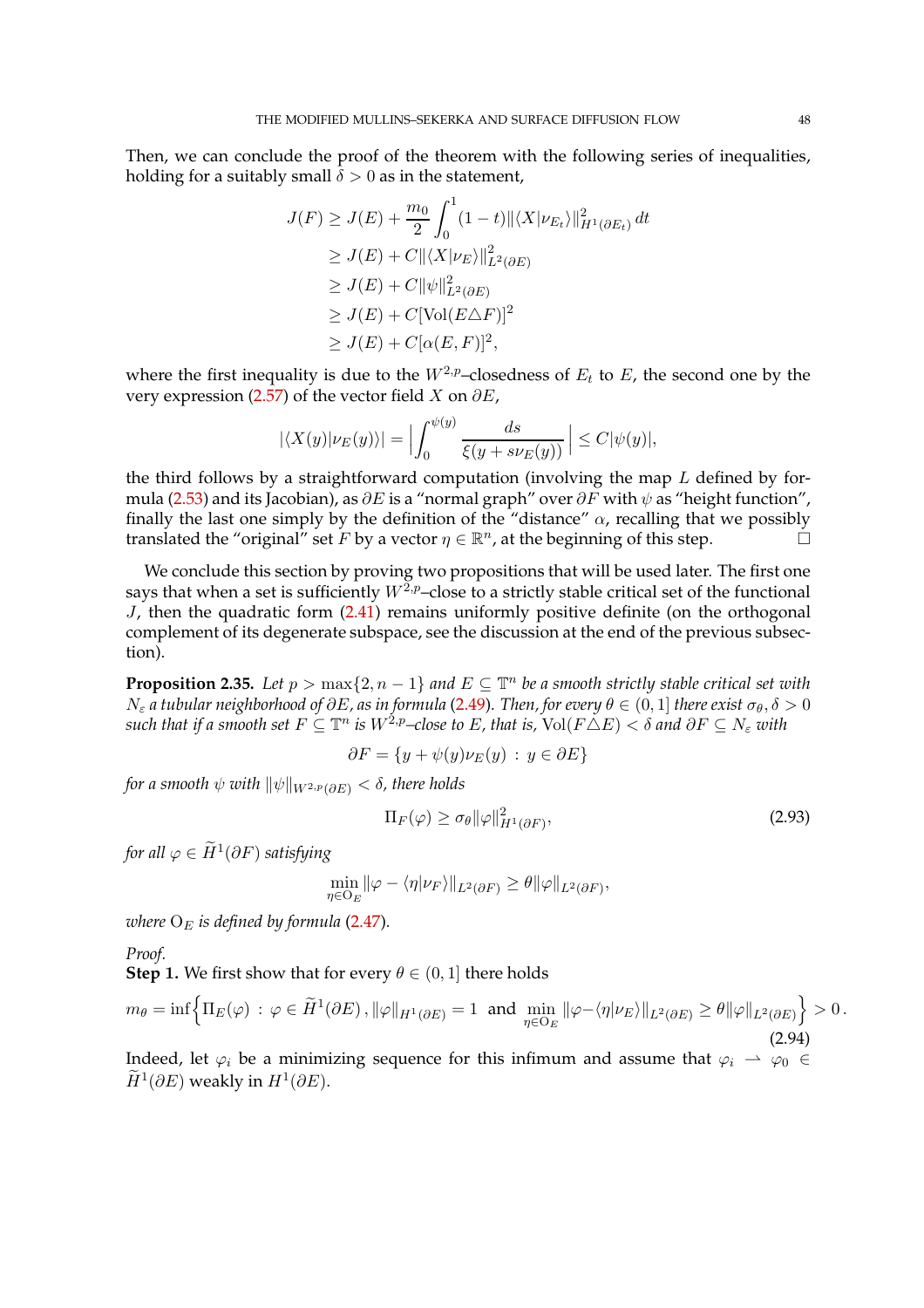If  $\varphi_0 \neq 0$ , as the weak convergence in  $H^1(\partial E)$  implies strong convergence in  $L^2(\partial E)$  by Sobolev embeddings, for every  $\eta \in O_E$  we have

$$
\|\varphi_0 - \langle \eta | \nu_E \rangle\|_{L^2(\partial E)} = \lim_{i \to \infty} \|\varphi_i - \langle \eta | \nu_E \rangle\|_{L^2(\partial E)} \ge \lim_{i \to \infty} \theta \|\varphi_i\|_{L^2(\partial E)} = \theta \|\varphi_0\|_{L^2(\partial E)},
$$

hence,

$$
\min_{\eta \in O_E} \|\varphi_0 - \langle \eta | \nu_E \rangle\|_{L^2(\partial E)} \ge \theta \|\varphi_0\|_{L^2(\partial E)} > 0,
$$

thus, we conclude  $\varphi_0 \in H^1(\partial E) \setminus T(\partial E)$  and

$$
m_{\theta} = \lim_{i \to \infty} \Pi_E(\varphi_i) \geq \Pi_E(\varphi_0) > 0,
$$

where the last inequality follows from estimate [\(2.45\)](#page-26-0) in Remark [2.25.](#page-25-1) If  $\varphi_0 = 0$ , then again by the strong convergence of  $\varphi_i \to \varphi_0$  in  $L^2(\partial E)$ , by looking at formula [\(2.41\)](#page-24-0), we have

$$
m_{\theta} = \lim_{i \to \infty} \Pi_E(\varphi_i) = \lim_{i \to \infty} \int_{\partial E} |\nabla \varphi_i|^2 d\mu = \lim_{i \to \infty} ||\varphi_i||_{H^1(\partial E)}^2 = 1
$$

since  $\|\varphi_i\|_{L^2(\partial E)} \to 0.$ 

**Step 2.** In order to finish the proof it is enough to show the existence of some  $\delta > 0$  such that if  $\bar{\text{Vol}}(F\triangle E)<\delta$  and  $\partial F=\big\{y+\psi(y)\nu_E(y):\,y\in\partial E\big\}$  with  $\|\psi\|_{W^{2,p}(\partial E)}<\delta$ , then

$$
\inf \left\{ \Pi_F(\varphi) : \varphi \in \widetilde{H}^1(\partial F), \|\varphi\|_{H^1(\partial F)} = 1 \text{ and } \min_{\eta \in \mathcal{O}_E} \|\varphi - \langle \eta | \nu_F \rangle\|_{L^2(\partial F)} \ge \theta \|\varphi\|_{L^2(\partial F)} \right\}
$$
  
 
$$
\ge \sigma_\theta = \frac{1}{2} \min \{ m_{\theta/2}, 1 \}, \tag{2.95}
$$

where  $m_{\theta/2}$  is defined by formula [\(2.94\)](#page-47-0), with  $\theta/2$  in place of  $\theta$ . Assume by contradiction that there exist a sequence of smooth sets  $F_i \subseteq \mathbb{T}_{\infty}^n$  with  $\partial F_i =$  $\{y + \psi_i(y)\nu_E(y) : y \in \partial E\}$  and  $\|\psi_i\|_{W^{2,p}(\partial E)} \to 0$ , and a sequence  $\varphi_i \in \widetilde{H}^1(\partial F_i)$ , with  $\|\varphi_i\|_{H^1(\partial F_i)}=1$  and  $\min_{\eta\in\mathrm{O}_E}\|\varphi_i-\langle\eta|\nu_{F_i}\rangle\|_{L^2(\partial F_i)}\geq\theta\|\varphi_i\|_{L^2(\partial F_i)}$ , such that

<span id="page-48-2"></span><span id="page-48-0"></span>
$$
\Pi_{F_i}(\varphi_i) < \sigma_\theta \le m_{\theta/2}/2 \,. \tag{2.96}
$$

Let us suppose first that  $\lim_{i\to\infty} ||\varphi_i||_{L^2(\partial F_i)} = 0$  and observe that by Sobolev embeddings  $\|\varphi_i\|_{L^q(\partial F_i)} \to 0$  for some  $q > 2$ , thus, since the functions  $\psi_i$  are uniformly bounded in  $W^{2,p}(\partial E)$  for  $p > \max\{2, n-1\}$ , recalling formula [\(2.41\)](#page-24-0), it is easy to see that

$$
\lim_{i\to\infty} \Pi_{F_i}(\varphi_i) = \lim_{i\to\infty} \int_{\partial F_i} |\nabla \varphi_i|^2 d\mu_i = \lim_{i\to\infty} ||\varphi_i||_{H^1(\partial F_i)}^2 = 1,
$$

which is a contradiction with assumption  $(2.96)$ . Hence, we may assume that

<span id="page-48-1"></span>
$$
\lim_{i \to \infty} \|\varphi_i\|_{L^2(\partial F_i)} > 0. \tag{2.97}
$$

The idea now is to write every  $\varphi_i$  as a function on  $\partial E$ . We define the functions  $\widetilde{\varphi}_i(\partial E) \to \mathbb{R}$ , given by

$$
\widetilde{\varphi}_i(y)=\varphi_i\big(y+\psi_i(y)\nu_E(y)\big)-\int_{\partial E}\varphi_i(y+\psi_i(y)\nu_E(y))\,d\mu(y)\,,
$$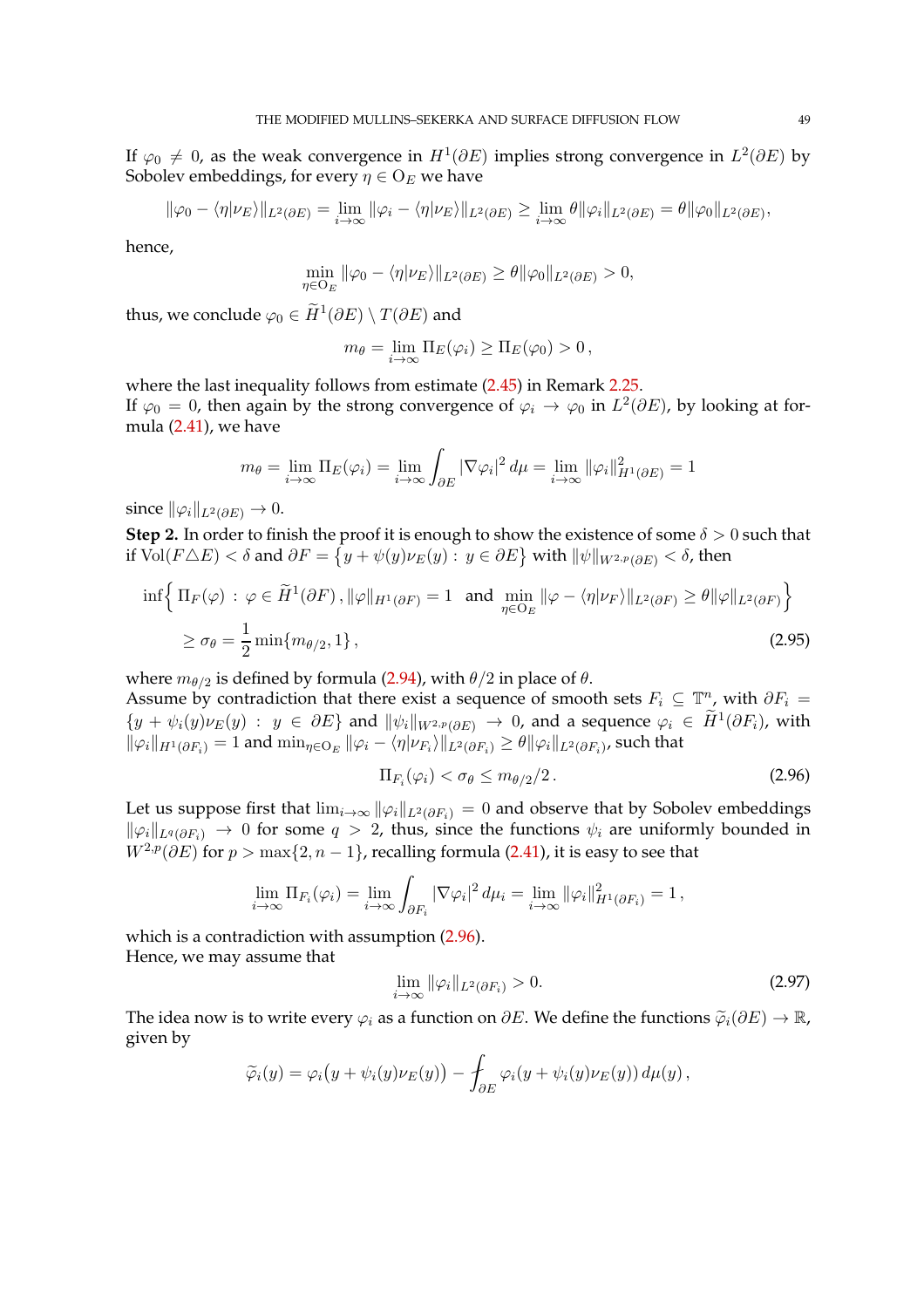for every  $y \in \partial E$ .

As  $\psi_i \to 0$  in  $W^{2,p}(\partial E)$ , we have in particular that

$$
\widetilde{\varphi}_i \in \widetilde{H}^1(\partial E), \qquad \|\widetilde{\varphi}_i\|_{H^1(\partial E)} \to 1 \qquad \text{and} \qquad \frac{\|\widetilde{\varphi}_i\|_{L^2(\partial E)}}{\|\varphi_i\|_{L^2(\partial F_i)}} \to 1,
$$

moreover, note also that  $\nu_{F_i}(\cdot + \psi_i(\cdot)\nu_E(\cdot)) \to \nu_E$  in  $W^{1,p}(\partial E)$  and thus in  $C^{0,\alpha}(\partial E)$  for a suitable  $\alpha \in (0,1)$ , depending on p, by Sobolev embeddings. Using this fact and taking into account the third limit above and inequality [\(2.97\)](#page-48-1), one can easily show that

$$
\liminf_{i\to\infty}\frac{\min_{\eta\in O_E} \|\widetilde{\varphi}_i - \langle \eta | \nu_E \rangle\|_{L^2(\partial E)}}{\|\widetilde{\varphi}_i\|_{L^2(\partial E)}} \ge \liminf_{i\to\infty}\frac{\min_{\eta\in O_E} \|\varphi_i - \langle \eta | \nu_{F_i} \rangle\|_{L^2(\partial F_i)}}{\|\varphi_i\|_{L^2(\partial E_i)}} \ge \theta.
$$

Hence, for  $i \in \mathbb{N}$  large enough, we have

$$
\|\widetilde{\varphi}_i\|_{H^1(\partial E)} \ge 3/4 \quad \text{and} \quad \min_{\eta \in \mathcal{O}_E} \|\widetilde{\varphi}_i - \langle \eta | \nu_E \rangle\|_{L^2(\partial E)} \ge \frac{\sigma}{2} \|\widetilde{\varphi}_i\|_{L^2(\partial E)},
$$

then, in turn, by Step 1, we infer

$$
\Pi_E(\tilde{\varphi}_i) \ge \frac{9}{16} m_{\theta/2} \,. \tag{2.98}
$$

<span id="page-49-0"></span>θ

Arguing now exactly like in the final part of Step 2 in the proof of Theorem [2.29,](#page-29-0) we have that all the terms of  $\Pi_{F_i}(\varphi_i)$  are asymptotically close to the corresponding terms of  $\Pi_{E}(\widetilde{\varphi}_i)$ , thus

$$
\Pi_{F_i}(\varphi_i) - \Pi_E(\widetilde{\varphi}_i) \to 0,
$$

which is a contradiction, by inequalities [\(2.96\)](#page-48-0) and [\(2.98\)](#page-49-0). This establishes inequality [\(2.95\)](#page-48-2) and concludes the proof.

The following final result of this section states the fact that close to a strictly stable critical set there are no other smooth critical sets (up to translations).

**Proposition 2.36.** *Let* p and  $E \subseteq \mathbb{T}^n$  be as in Proposition [2.35.](#page-47-1) Then, there exists  $\delta > 0$  such that if  $E'\subseteq\mathbb{T}^n$  is a smooth critical set with  $\text{Vol}(E')=\text{Vol}(E)$ ,  $\text{Vol}(E\triangle E')<\delta$ ,  $\partial E'\subseteq N_\varepsilon$  and

$$
\partial E' = \{ y + \psi(y)\nu_E(y) \, : \, y \in \partial E \}
$$

 $f$ or a smooth  $\psi$  with  $\|\psi\|_{W^{2,p}(\partial E)} < \delta$ , then  $E'$  is a translate of  $E.$ 

*Proof.* In Step 3 of the proof of Theorem [2.29,](#page-29-0) it is shown that under these hypotheses on E and E', if  $\delta > 0$  is small enough, we may find a small vector  $\eta \in \mathbb{R}^n$  and a volume–preserving variation  $E_t$  such that  $E_0 = E$ ,  $E_1 = E' - \eta$  and

$$
\frac{d^2}{dt^2}J(E_t) \ge C[\text{Vol}(E\triangle(E'-\eta))]^2,
$$

for all  $t \in [0,1]$ , where *C* is a positive constant independent of *E'*. Assume that  $E'$  is a smooth critical set as in the statement, which is not a translate of  $E$ , then  $\frac{d}{dt}J(E_t)\big|_{t=0}$  = 0, but from the above formula it follows  $\frac{d}{dt}J(E_t)\big|_{t=1}$  > 0, which implies that  $E' - \eta$  cannot be critical, hence neither  $E'$ , which is a contradiction. Indeed,  $s \mapsto E_{1-s}$  is a volume–preserving variation for  $E' - \eta$  and

$$
\frac{d}{ds}J(E_{1-s})\Big|_{s=0} = -\frac{d}{dt}J(E_t)\Big|_{t=1} < 0\,,
$$

showing that  $E' - \eta$  is not critical.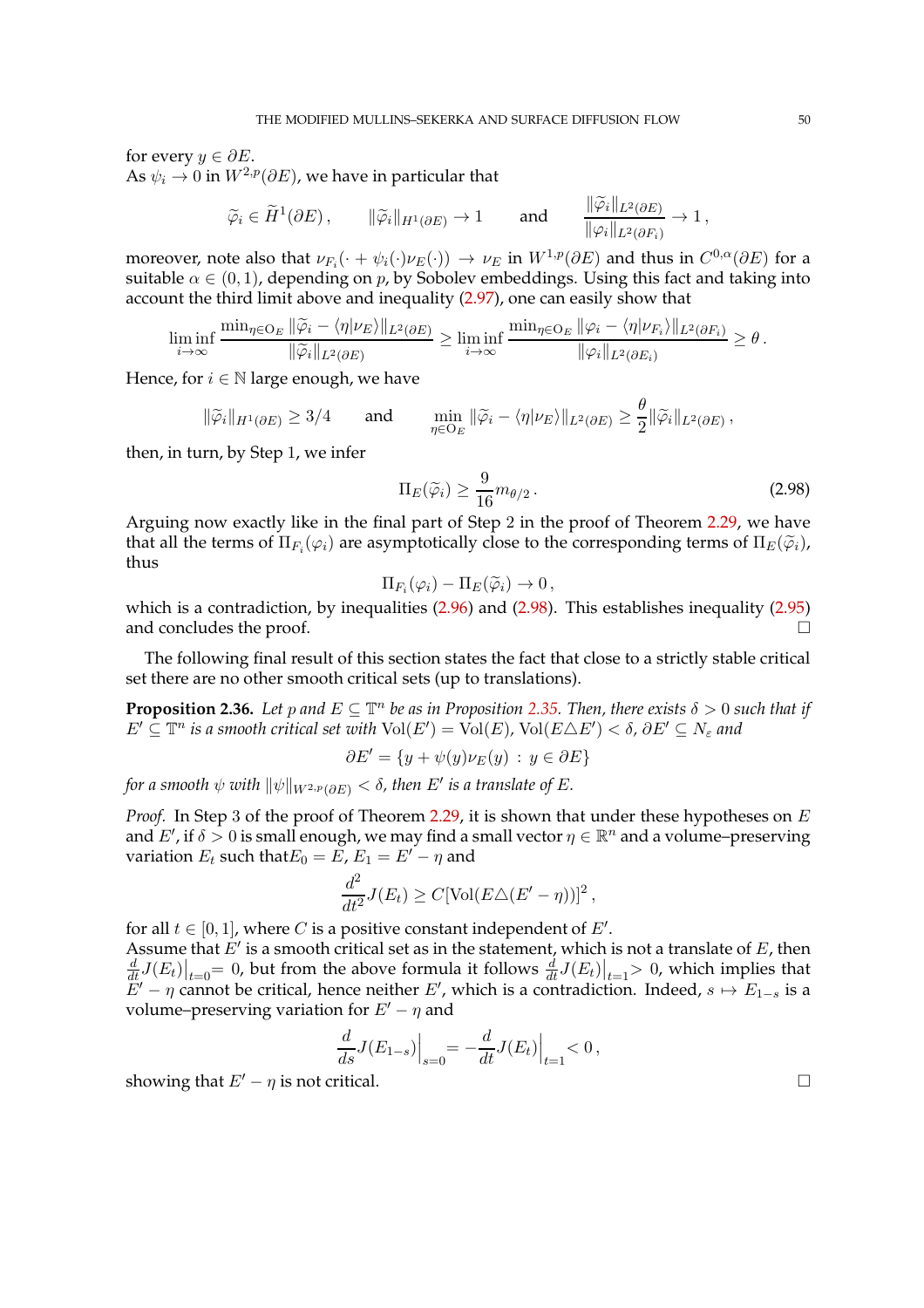### 3. THE MODIFIED MULLINS–SEKERKA AND THE SURFACE DIFFUSION FLOW

We start with the notion of smooth flow of sets.

**Definition 3.1.** Let  $E_t \subseteq \mathbb{T}^n$  for  $t \in [0, T)$  be a one-parameter family of sets, then we say that it is a *smooth flow* if there exists a smooth *reference set*  $F \subseteq \mathbb{T}^n$  and a map  $\Psi \in C^\infty([0,T)\times \mathbb{T}^n;\mathbb{T}^n)$ such that  $\Psi_t = \Psi(t, \cdot)$  is a smooth diffeomorphism from  $\mathbb{T}^n$  to  $\mathbb{T}^n$  and  $E_t = \Psi_t(F)$ , for all  $t \in [0, T)$ .

The *velocity* of the motion of any point  $x = \Psi_t(y)$  of the set  $E_t$ , with  $y \in F$ , is then given by

$$
X_t(x) = X_t(\Psi_t(y)) = \frac{\partial \Psi_t}{\partial t}(y).
$$

(notice that, in general, the smooth vector field  $X_t$ , defined in the whole  $\mathbb{T}^n$  by  $X_t(\Psi_t(z)) =$  $\frac{\partial \Psi_t}{\partial t}(z)$  for every  $z \in \mathbb{T}^n$ , is not independent of t).

When  $x \in \partial E_t$ , we define the *outer normal velocity* of the flow of the boundaries  $\partial E_t$ , which are smooth hypersurfaces of  $\mathbb{T}^n$ , as

$$
V_t(x) = \langle X_t(x) | \nu_{E_t}(x) \rangle,
$$

for every  $t \in [0, T)$ , where  $\nu_{E_t}$  is the outer normal vector to  $E_t$ .

*For more clarity and to simplify formulas and computations, from now on we will denote with*

$$
\int_{\partial E_t} f \, d\mu_t \qquad \qquad \text{the integral} \qquad \qquad \int_{\partial F} f \circ \Phi_t \, d\mu_t
$$

*for every*  $f : \partial E_t \to \mathbb{R}$ , where in the second integral  $\mu_t$  is the canonical Riemannian measure in*duced on the hypersurface*  $\partial E_t$ *, parametrized by*  $\Phi_t|_{\partial F}$ *, by the flat metric of*  $\mathbb{T}^n$  (coinciding with the  $H$ ausdorff  $(n-1)$ –dimensional measure). Moreover, in the same spirit we set  $\nu_t = \nu_{E_t}.$ 

Before giving the definition of the *modified Mullins–Sekerka flow* (first appeared in [\[46\]](#page-97-1) – see also  $[11, 33]$  $[11, 33]$  $[11, 33]$  and  $[22]$  for a very clear and nice introduction to such flow), we need some notation. Given a smooth set  $E \subseteq \mathbb{T}^n$  and  $\gamma \geq 0$ , we denote by  $w_E$  the unique solution in  $H^1(\mathbb{T}^n)$  of the following problem

$$
\begin{cases} \Delta w_E = 0 & \text{in } \mathbb{T}^n \setminus \partial E \\ w_E = H + 4\gamma v_E & \text{on } \partial E, \end{cases}
$$
 (3.1)

<span id="page-50-1"></span>,

where  $v_E$  is the potential introduced in [\(2.3\)](#page-6-0) and H is the mean curvature of  $\partial E$ . Moreover, we denote by  $w^\mp_E$  $_E^{\mp}$  and  $w_E^{-}$  $\overline{E}_E$  the restrictions  $w_E|_{E^c}$  and  $w_E|_E$ , respectively. Finally, denoting as usual by  $\nu_E$  the outer unit normal to E, we set

$$
[\partial_{\nu_E} w_E] = \partial_{\nu_E} w_E^+ - \partial_{\nu_E} w_E^- = -(\partial_{\nu_{E^c}} w_E^+ + \partial_{\nu_E} w_E^-).
$$

that is the "jump" of the normal derivative of  $w_E$  on  $\partial E$ .

<span id="page-50-2"></span>**Definition 3.2.** Let  $E \subseteq \mathbb{T}^n$  be a smooth set. We say that a smooth flow  $E_t$  such that  $E_0 = E$ , is a *modified Mullins–Sekerka flow with parameter*  $\gamma \geq 0$ , on the time interval  $[0, T)$  and with initial datum  $E$ , if the outer normal velocity  $V_t$  of the moving boundaries  $\partial E_t$  is given by

<span id="page-50-0"></span>
$$
V_t = [\partial_{\nu_t} w_t] \quad \text{on } \partial E_t \text{ for all } t \in [0, T), \tag{3.2}
$$

where  $w_t = w_{E_t}$  (with the above definitions) and we used the simplified notation  $\partial_{\nu_t} w_t$  in place of  $\partial_{\nu_{E_t}} w_{E_t}$ .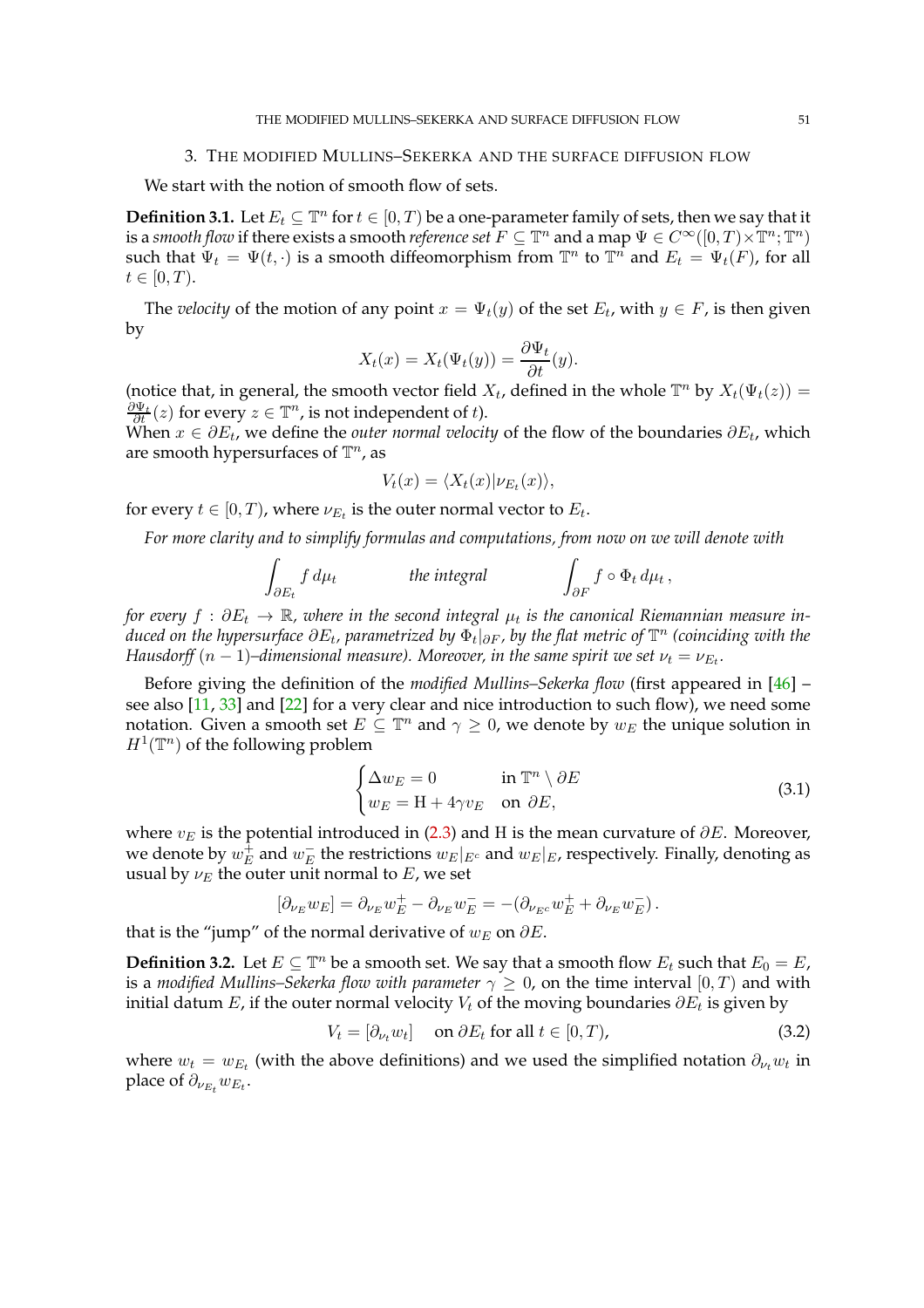*Remark* 3.3. The adjective "modified" comes from the introduction of the parameter  $\gamma \geq 0$ in the problem, while considering  $\gamma = 0$  we have the original flow proposed by Mullins and Sekerka in [\[46\]](#page-97-1) (see also [\[11,](#page-96-2) [33\]](#page-97-2)), which has been also called *Hele–Shaw model* [\[7\]](#page-96-3), or *Hele–Shaw model with surface tension* [\[19,](#page-97-4) [20,](#page-97-5) [21\]](#page-97-6), which arises as a singular limit of a nonlocal version of the Cahn–Hilliard equation  $[4, 50, 41]$  $[4, 50, 41]$  $[4, 50, 41]$  $[4, 50, 41]$  $[4, 50, 41]$ , to describe phase separation in diblock copolymer melts (see also [\[49\]](#page-97-9)).

Parametrizing the smooth hypersurfaces  $M_t = \partial E_t$  of  $\mathbb{T}^n$  by some smooth embeddings  $\psi_t : M \to \mathbb{T}^n$  such that  $\psi_t(M) = \partial E_t$  (here M is a fixed smooth differentiable  $(n-1)$ – dimensional manifold and the map  $(t, p) \mapsto \psi(t, p) = \psi_t(p)$  is smooth), the geometric evolution law [\(3.2\)](#page-50-0) can be expressed equivalently as

<span id="page-51-0"></span>
$$
\left\langle \frac{\partial \psi_t}{\partial t} \right| \nu_t \right\rangle = [\partial_{\nu_t} w_t], \tag{3.3}
$$

where we denoted by  $\nu_t$  the outer unit normal to  $M_t = \partial E_t.$ 

Moreover, as the moving hypersurfaces  $M_t = \partial E_t$  are compact, it is always possible to smoothly reparametrize them with maps (that we still call)  $\psi_t$  such that

<span id="page-51-1"></span>
$$
\frac{\partial \psi_t}{\partial t} = [\partial_{\nu_t} w_t] \nu_t , \qquad (3.4)
$$

in describing such flow. This follows by the *invariance by tangential perturbations of the velocity*, shared by the flow due to its geometric nature and can be proved following the line in Section 1.3 of [\[42\]](#page-97-10), where the analogous property is shown in full detail for the (more famous) mean curvature flow. Roughly speaking, the tangential component of the velocity of the points of the moving hypersurfaces, does not affect the global "shape" during the motion.

Like the nonlocal Area functional  $J$  (see Definition [2.2\)](#page-6-1), the flow is obviously invariant by translations, or more generally under any isometry of  $\mathbb{T}^n$  (or  $\mathbb{R}^n$ ). Moreover, if  $\psi : [0, T) \times$  $M \to \mathbb{T}^n$  is a modified Mullins–Sekerka flow of hypersurfaces, in the sense of equation [\(3.3\)](#page-51-0) and  $\Phi : [0, T] \times M \rightarrow M$  is a time-dependent family of smooth diffeomorphisms of M, then it is easy to check that the reparametrization  $\widetilde{\psi} : [0, T) \times M \to \mathbb{T}^n$  defined as  $\widetilde{\psi}(t, p) =$  $\psi(t, \Phi(t, p))$  is still a modified Mullins–Sekerka flow (again in the sense of equation [\(3.3\)](#page-51-0)). This property can be reread as "the flow is invariant under reparametrization", suggesting that the really relevant objects are actually the subsets  $M_t = \psi_t(M)$  of  $\mathbb{T}^n$ .

We show now that the volume of the sets  $E_t$  is preserved during the evolution. We remark that instead, other geometric properties shared for instance by the mean curvature flow (see  $[42,$  Chapter 2]), like convexity are not necessarily maintained (see  $[16]$ ), neither there holds the so–called "comparison property" asserting that if two initial sets are one contained in the other, they stay so during the two respective flows.

This volume–preserving property can be easily proved, arguing as in the computation leading to equation [\(2.23\)](#page-13-0). Indeed, if  $E_t = \Psi_t(F)$  is a modified Mullins–Sekerka flow, described by  $\Psi \in C^\infty([0,T)\times \mathbb{T}^n;\mathbb{T}^n)$ , with an associated smooth vector field  $X_t$  as above, we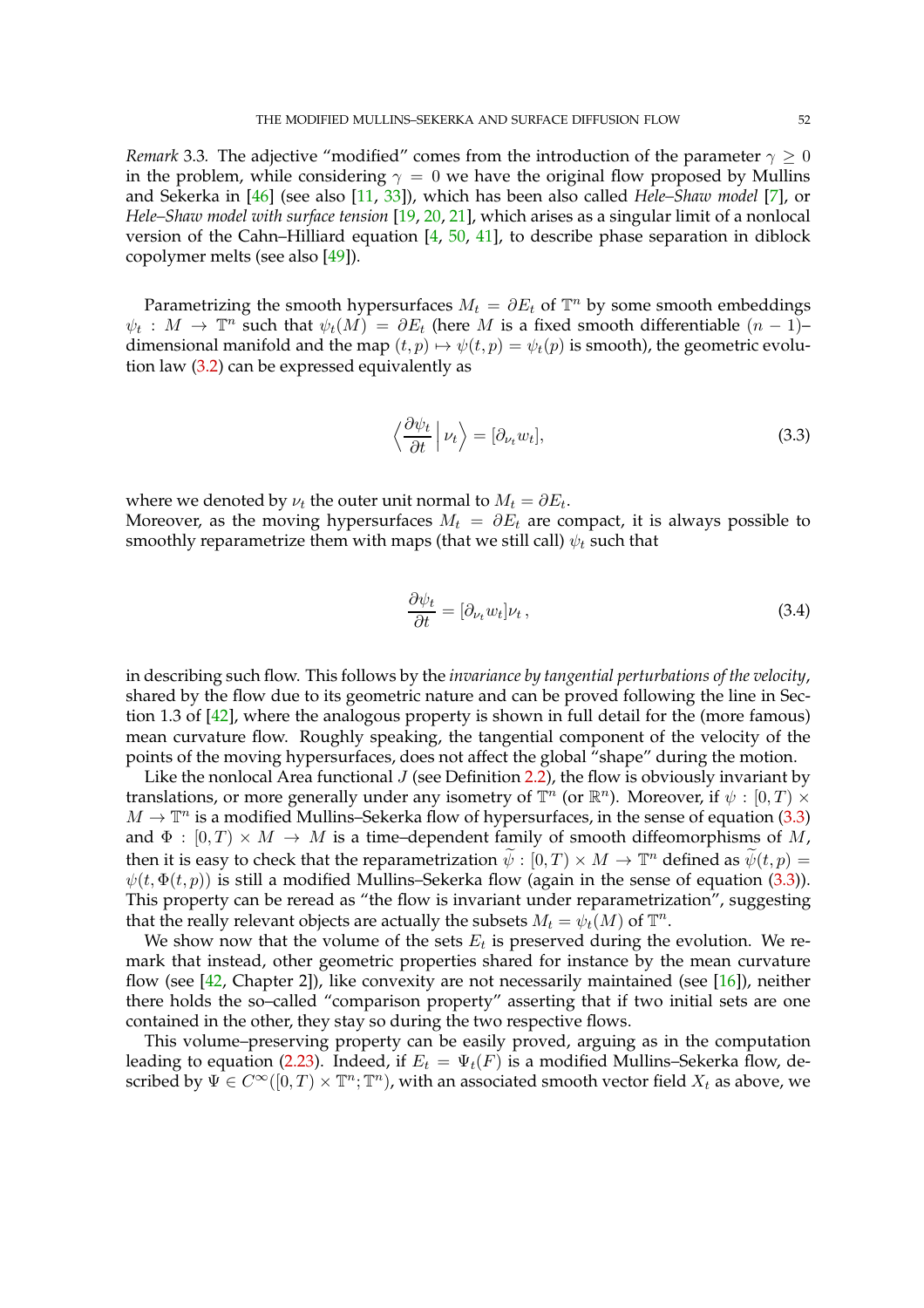have

<span id="page-52-0"></span>
$$
\frac{d}{dt}\text{Vol}(E_t) = \int_F \frac{\partial}{\partial t} J \Psi_t(y) \, dy = \int_F \text{div}\, X_t(\Psi(t, y)) J \Psi(t, y) \, dy
$$
\n
$$
= \int_{E_t} \text{div}\, X_t(x) \, dx = \int_{\partial E_t} \langle X_t | \nu_t \rangle \, d\mu_t = \int_{\partial E_t} V_t \, d\mu_t
$$
\n
$$
= \int_{\partial E_t} [\partial_{\nu_t} w_t] \, d\mu_t = \int_{\partial E_t} (\partial_{\nu_t} w_t^+ - \partial_{\nu_t} w_t^-) \, d\mu_t = 0,
$$
\n(3.5)

where the last equality follows from the divergence theorem and the fact that  $w_t$  is harmonic in  $\mathbb{T}^n \setminus \partial E_t$ .

Another important property of the modified Mullins–Sekerka flow is that it can be regarded as the  $H^{-1/2}$ –gradient flow of the functional J under the constraint that the volume is fixed, that is, the outer normal velocity  $V_t$  is minus such  $H^{-1/2}\!-\!\mathrm{gradient}$  of the functional J (see [\[41\]](#page-97-8)).

For any smooth set  $E \subseteq \mathbb{T}^n$ , we let the space  $\widetilde{H}^{-1/2}(\partial E) \subseteq L^2(\partial E)$  to be the dual of  $\widetilde{H}^{1/2}(\partial E)$  (the functions in  $H^{1/2}(\partial E)$  with zero integral) with the Gagliardo  $H^{1/2}$ –seminorm (see [\[3,](#page-96-6) [14,](#page-96-7) [48,](#page-97-11) [61\]](#page-98-0), for instance)

$$
||u||_{\widetilde{H}^{1/2}(\partial E)}^2 = [u]_{H^{1/2}(\partial E)}^2 = \int_{\partial E} \int_{\partial E} \frac{|u(x) - u(y)|^2}{|x - y|^{n+1}} d\mu(x) d\mu(y)
$$

(it is a norm for  $\overline{H}^{1/2}(\partial E)$  since the functions in it have zero integral) and the pairing between  $\hat{H}^{1/2}(\partial E)$  and  $\hat{H}^{-1/2}(\partial E)$  simply being the integral of the product of the functions on  $\partial E$ . We define the linear operator  $\Delta_{\partial E}$  on the smooth functions u with zero integral on  $\partial E$  as follows: we consider the unique smooth solution  $w$  of the problem

$$
\begin{cases} \Delta w = 0 & \text{in } \mathbb{T}^n \setminus \partial E \\ w = u & \text{on } \partial E \end{cases}
$$

and we denote by  $w^+$  and  $w^-$  the restrictions  $w|_{E^c}$  and  $w|_E$ , respectively, then we set

$$
\Delta_{\partial E} u = \partial_{\nu} w^{+} - \partial_{\nu} w^{-} = [\partial_{\nu} w],
$$

which is another smooth function on  $\partial E$  with zero integral. Then, we have

$$
\int_{\mathbb{T}^n} |\nabla w|^2 dx = \int_{E \cup E^c} \text{div}(w \nabla w) dx = - \int_{\partial E} u \Delta_{\partial E} u d\mu
$$

and such quantity turns out to be a norm equivalent to the one given by the Gagliardo seminorm on  $\widetilde{H}^{1/2}(\partial E)$  above (this is related to the theory of trace spaces for which we refer to  $[3, 25]$  $[3, 25]$  $[3, 25]$ ), see  $[41]$ . Hence, it induces the dual norm

$$
||v||_{\widetilde{H}^{-1/2}(\partial E)}^2 = \int_{\partial E} v(-\Delta_{\partial E})^{-1} v \, d\mu
$$

for every smooth function  $v \in \widetilde{H}^{-1/2}(\partial E)$ . By polarization, we have the  $\widetilde{H}^{-1/2}(\partial E)$ -scalar product between a pair of smooth functions  $u, v : \partial E \to \mathbb{R}$  with zero integral,

$$
\langle u|v\rangle_{\widetilde{H}^{-1/2}(\partial E)} = \int_{\partial E} u(-\Delta_{\partial E})^{-1}v \,d\mu.
$$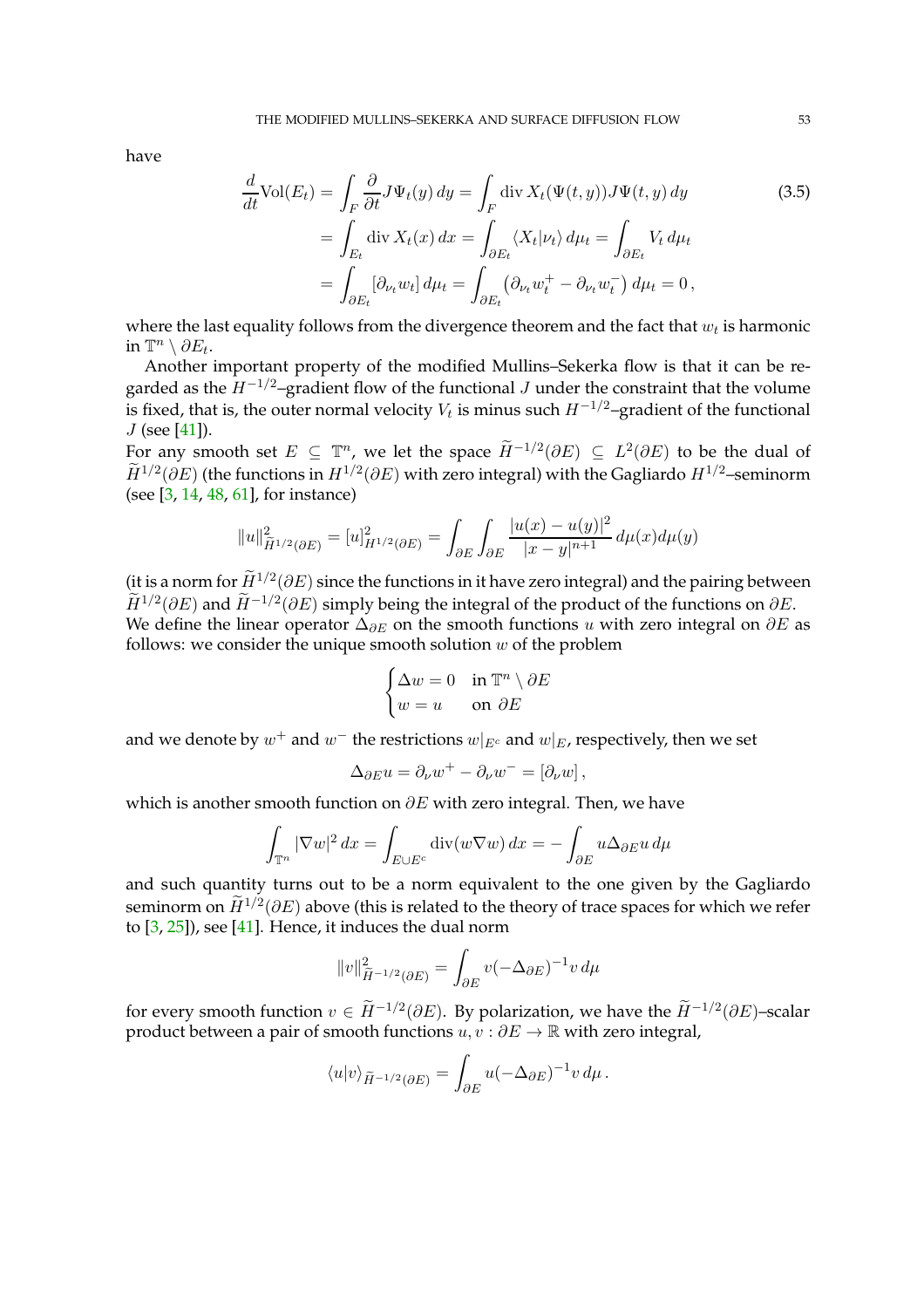This scalar product, extended to the whole space  $\widetilde{H}^{-1/2}(\partial E)$ , makes it a Hilbert space (see [\[27\]](#page-97-13)), hence, by *Riesz representation theorem*, there exists a function  $\nabla_{\partial E}^{\tilde{H}^{-1/2}} J \in \tilde{H}^{-1/2}(\partial E)$  such that, for every smooth function  $v \in \widetilde{H}^{-1/2}(\partial E)$ , there holds

$$
\int_{\partial E} v(\mathbf{H} + 4\gamma v_E) d\mu = \delta J_{\partial E}(v) = \langle v | \nabla_{\partial E}^{\widetilde{H}^{-1/2}} J \rangle_{\widetilde{H}^{-1/2}(\partial E)} = \int_{\partial E} v(-\Delta_{\partial E})^{-1} \nabla_{\partial E}^{\widetilde{H}^{-1/2}} J d\mu,
$$

by Theorem [2.6,](#page-9-0) where  $v_E$  is the potential introduced in [\(2.3\)](#page-6-0) and H is the mean curvature of ∂E.

Then, by the *fundamental lemma of calculus of variations*, we conclude

$$
(-\Delta_{\partial E})^{-1}\nabla_{\partial E}^{\widetilde{H}^{-1/2}}\!J=\mathrm{H}+4\gamma v_E+c\,,
$$

for a constant  $c \in \mathbb{R}$ , that is, recalling the definition of  $w_E$  in problem [\(3.1\)](#page-50-1) and of the operator  $\Delta_{\partial E}$  above,

$$
\nabla_{\partial E}^{\widetilde{H}^{-1/2}} J = -\Delta_{\partial E}(\mathbf{H} + 4\gamma v_E) = -[\partial_{\nu_E} w_E].
$$

It clearly follows that the outer normal velocity of the moving boundaries  $V_t \, = \, [\partial_{\nu_t} w_t]$  is minus the  $\widetilde{H}^{-1/2}$ –gradient of the volume–constrained functional J.

We deal now with the *surface diffusion flow*.

<span id="page-53-3"></span>**Definition 3.4.** Let  $E \subseteq \mathbb{T}^n$  be a smooth set. We say that a smooth flow  $E_t = \Phi_t(F)$ , for  $t \in [0, T)$ , with  $E_0 = E$ , is a *surface diffusion flow* starting from E if the outer normal velocity  $V_t$  of the moving boundaries  $\partial E_t$  is given by

<span id="page-53-1"></span>
$$
V_t = \Delta_t H_t \quad \text{ for all } t \in [0, T)
$$
 (3.6)

where  $\Delta_t$  is the (rough) Laplacian associated to the hypersurface  $\partial E_t$ , with the Riemannian metric induced by  $\mathbb{T}^n$  (that is, by  $\mathbb{R}^n$ ).

Such flow was first proposed by Mullins in  $[45]$  to study thermal grooving in material sciences and first analyzed mathematically more in detail in [\[17\]](#page-96-8). In particular, in the physically relevant case of three–dimensional space, it describes the evolution of interfaces between solid phases of a system, driven by surface diffusion of atoms under the action of a chemical potential (see for instance [\[34\]](#page-97-15)).

With the same argument used for the modified Mullins–Sekerka flow, representing the smooth hypersurfaces  $\partial E_t$  in  $\mathbb{T}^n$  with a family of smooth embeddings  $\psi_t : M \to \mathbb{T}^n$ , we can describe the flow as

<span id="page-53-2"></span><span id="page-53-0"></span>
$$
\left\langle \frac{\partial \psi_t}{\partial t} \middle| \nu_t \right\rangle = \Delta_t H_t
$$
  

$$
\frac{\partial \psi_t}{\partial t} = (\Delta_t H_t) \nu_t.
$$
 (3.7)

and also simply as

*Remark* 3.5*.* This is actually the more standard way to define the surface diffusion flow, in the more general situation of smooth and possibly *immersed–only* hypersurfaces (usually in  $\mathbb{R}^n$ ), without being the boundary of any set.

By means of equation  $(2.10)$ , the system  $(3.7)$  can be rewritten as

$$
\frac{\partial \psi_t}{\partial t} = -\Delta_t \Delta_t \psi_t + \text{ lower order terms} \tag{3.8}
$$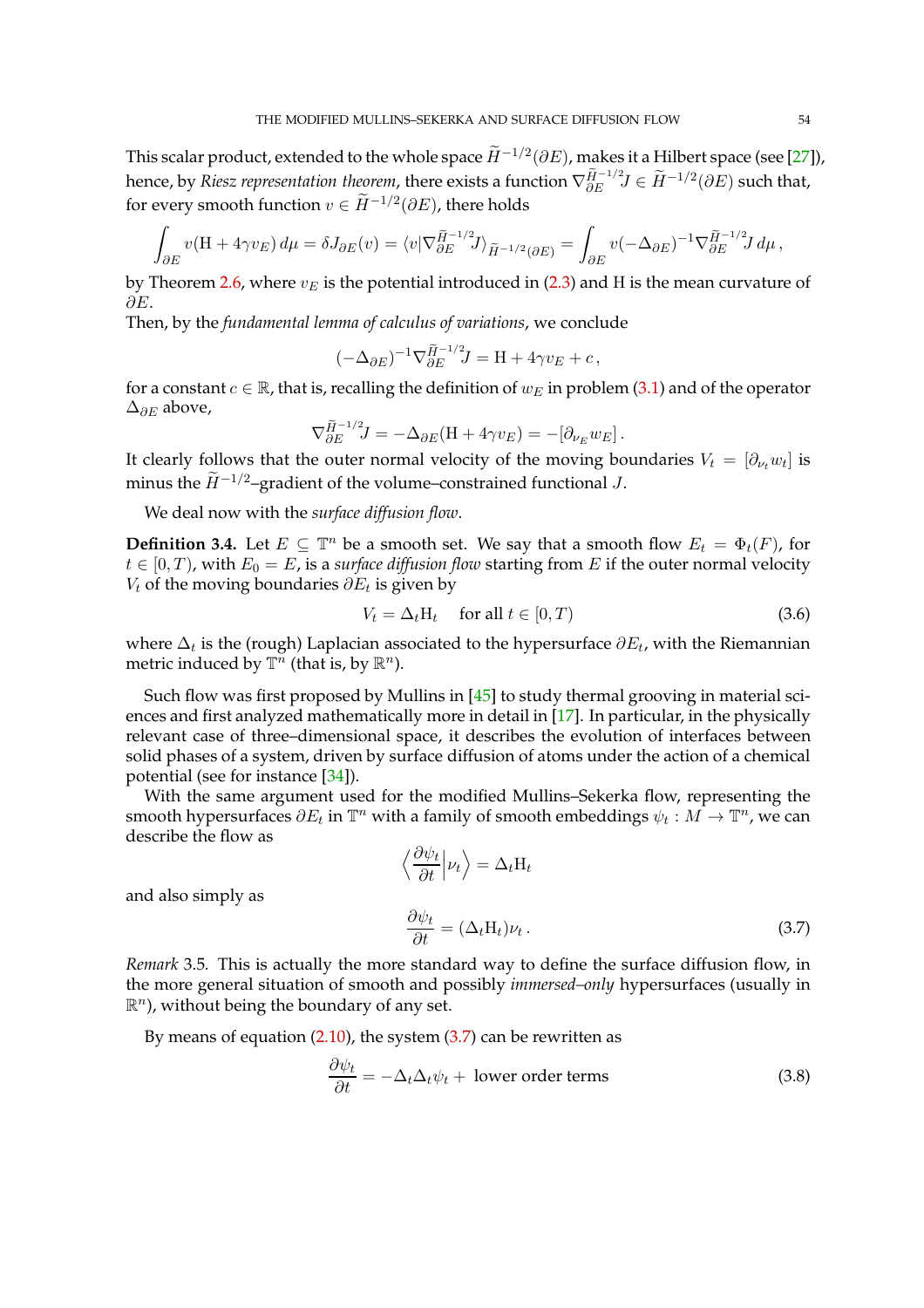and it can be seen that it is a fourth order, *quasilinear* and *degenerate*, parabolic system of PDEs. Indeed, it is quasilinear, as the coefficients (as second order partial differential operator) of the Laplacian associated to the induced metrics  $q_t$  on the evolving hypersurfaces, that is,

$$
\Delta_t \psi_t(p) = \Delta_{g_t(p)} \psi_t(p) = g_t^{ij}(p) \nabla_i^{g_t(p)} \nabla_j^{g_t(p)} \psi_t(p)
$$

depend on the first order derivatives of  $\psi_t$ , as  $g_t$  (and the coefficient of  $\Delta_t\Delta_t$  on the third order derivatives). Moreover, the operator at the right hand side of system  $(3.7)$  is degenerate, as its symbol (the symbol of the linearized operator) admits zero eigenvalues due to the invariance of the Laplacian by diffeomorphisms.

Arguing as in computation  $(3.5)$ , using the equation  $(3.6)$  in place of  $(3.2)$ , it can be seen that also the surface diffusion flow of boundaries of sets is volume–preserving. Moreover, analogously to the modified Mullins–Sekerka flow (see the discussion above), it does not preserve convexity (see [\[36\]](#page-97-16)), nor the embeddedness (in the "stand–alone" formulation of motion of hypersurfaces, as in formula [\(3.7\)](#page-53-0), see [\[28\]](#page-97-17)), indeed it also does not have a "comparison principle", while it is invariant by isometries of  $\mathbb{T}^n$ , reparametrizations and tangential perturbations of the velocity of the motion. In addition, it can be regarded as the  $\widetilde{H}^{-1}$ – gradient flow of the volume–constrained Area functional, in the following sense (see [\[27\]](#page-97-13), for instance). For a smooth set  $E \subseteq \mathbb{T}^n$ , we let the space  $\widetilde{H}^{-1}(\partial E) \subseteq L^2(\partial E)$  to be the dual of  $\hat{H}^1(\partial E)$  with the norm  $\|u\|_{\widetilde{H}^1(\partial E)}=\int_{\partial E}|\nabla u|^2\,d\mu$  and the pairing between  $\hat{H}^1(\partial E)$  and  $\widetilde{H}^{-1}(\partial E)$  simply being the integral of the product of the functions on  $\partial E$ .

Then, it follows easily that the norm of a smooth function  $v \in \widetilde{H}^{-1}(\partial E)$  is given by

$$
||v||_{\widetilde{H}^{-1}(\partial E)}^2 = \int_{\partial E} v(-\Delta)^{-1}v \, d\mu = \int_{\partial E} \langle \nabla(-\Delta)^{-1}v | \nabla(-\Delta)^{-1}v \rangle \, d\mu
$$

and, by polarization, we have the  $\widetilde{H}^{-1}(\partial E)$ -scalar product between a pair of smooth functions  $u, v : \partial E \to \mathbb{R}$  with zero integral,

$$
\langle u|v\rangle_{\widetilde{H}^{-1}(\partial E)} = \int_{\partial E} \langle \nabla (-\Delta)^{-1} u | \nabla (-\Delta)^{-1} v \rangle \, d\mu = \int_{\partial E} u (-\Delta)^{-1} v \, d\mu \,,
$$

integrating by parts.

This scalar product, extended to the whole space  $\widetilde{H}^{-1}(\partial E)$ , make it a Hilbert space, hence, by *Riesz representation theorem*, there exists a function  $\nabla_{\partial E}^{\widetilde{H}-1}\mathcal{A} \in \widetilde{H}^{-1}(\partial E)$  such that, for every smooth function  $v \in \widetilde{H}^{-1}(\partial E)$ , there holds

$$
\int_{\partial E} v \mathbf{H} \, d\mu = \delta \mathcal{A}_{\partial E}(v) = \langle v | \nabla_{\partial E}^{\widetilde{H}^{-1}} \mathcal{A} \rangle_{\widetilde{H}^{-1}(\partial E)} = \int_{\partial E} v (-\Delta)^{-1} \nabla_{\partial E}^{\widetilde{H}^{-1}} \mathcal{A} \, d\mu \, ,
$$

by Theorem [2.6](#page-9-0) (with  $\gamma = 0$ ).

Then, by the *fundamental lemma of calculus of variations*, we conclude

$$
(-\Delta)^{-1}\nabla_{\partial E}^{\widetilde{H}^{-1}}\!\mathcal{A}=\mathbf{H}+c\,,
$$

for a constant  $c \in \mathbb{R}$ , that is,

$$
\nabla_{\partial E}^{\widetilde{H}^{-1}}\mathcal{A}=-\Delta \mathbf{H}\,.
$$

It clearly follows that the outer normal velocity of the moving boundaries of a surface diffusion flow  $V_t = \Delta_t H_t$  is minus the  $\widetilde{H}^{-1}$ –gradient of the volume–constrained functional  $\mathcal{A}$ .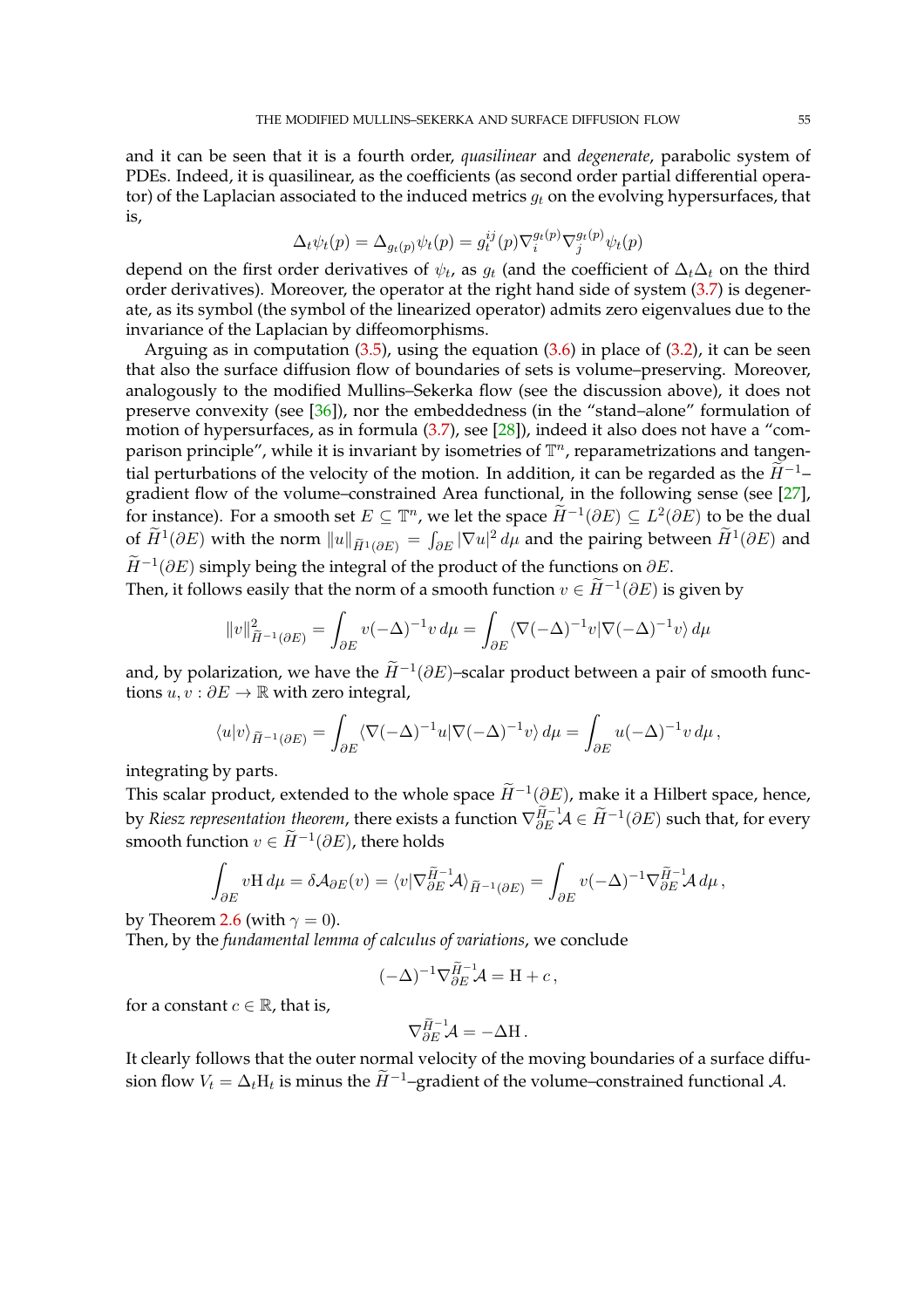*Remark* 3.6. It is interesting to notice that the (*unmodified*, that is, with  $\gamma = 0$ ) Mullins–Sekerka flow is the  $H^{-1/2}$ –gradient flow and the surface diffusion flow the  $H^{-1}$ –gradient flow of the Area functional on the boundary of the sets, *under a volume constraint*, while considering the *unconstrained* Area functional, its  $L^2$ –gradient flow is the mean curvature flow.

It follows that, in a way, the unmodified Mullins–Sekerka flow, representing the moving hypersurfaces as of smooth embeddings  $\psi_t: M \to \mathbb{T}^n$ , can be described as

$$
\frac{\partial \psi_t}{\partial t} = (\Delta_t^{1/2} H_t) \nu_t = -\Delta_t^{3/2} \psi_t + \text{ lower order terms},
$$

showing its parabolic nature (differently by the surface diffusion flow, in this case the equation is *nonlocal*, due to the fractional Laplacian involved, even if the functional is still simply the Area, hence implying that the flow depends only on the hypersurface) – again quasilinear and degenerate – and suggesting the problem of analyzing (and eventually generalizing the existing results) the nonlocal evolutions of hypersurfaces given by the laws

$$
\frac{\partial \psi_t}{\partial t} = (\Delta_t^s \mathbf{H}_t)\nu_t = -\Delta_t^{s+1}\psi_t + \text{ lower order terms},
$$

when  $s > 0$ , arising from considering, as above, the  $H^{-s}$ –gradient of the Area functional on the boundary of the sets (under a volume constraint).

Up to our knowledge, these flows are not present in literature and it would be also interesting to compare them to the *fractional mean curvature flows* arising considering the gradient flows associated to the *fractional Area functionals* on the boundary of a set (in this case such functionals are "strongly" nonlocal), see [\[35,](#page-97-18) [38\]](#page-97-19) and references therein, for instance.

### 3.1. **Short time existence.**

To state the short time existence and uniqueness results for the two flows, we give the following definition which is actually fundamental for the discussion of the global existence in the next section.

**Definition 3.7.** Given a smooth set  $E \subseteq \mathbb{T}^n$  and a tubular neighborhood  $N_{\varepsilon}$  of  $\partial E$ , as in formula [\(2.49\)](#page-27-0), for any  $M \in (0, \varepsilon/2)$  (recall the discussion in Subsection [2.2](#page-23-0) about the notion of "closedness" of sets), we denote by  $\mathfrak{C}_M^1(E)$ , the class of all smooth sets  $F \subseteq E \cup N_\varepsilon$  such that  $Vol(F \triangle E) \leq M$  and

<span id="page-55-1"></span>
$$
\partial F = \{x + \psi_F(x)\nu_E(x) : x \in \partial E\},\tag{3.9}
$$

for some  $\psi_F \in C^{\infty}(\partial E)$ , with  $\|\psi_F\|_{C^1(\partial E)} \leq M$  (hence,  $\partial F \subseteq N_{\varepsilon}$ ). For every  $k \in \mathbb{N}$  and  $\alpha \in$  $(0,1)$ , we also denote by  $\mathfrak{C}_M^{k,\alpha}(E)$  the collection of sets  $F\in\mathfrak{C}_M^1(E)$  such that  $\|\psi_F\|_{C^{k,\alpha}(\partial E)}\leq$ M.

The following existence/uniqueness theorem of classical solutions for the modified Mullins– Sekerka flow was proved by Escher and Simonett [\[19,](#page-97-4) [20,](#page-97-5) [21\]](#page-97-6) and independently by Chen, Hong and Yi [\[8\]](#page-96-9) (see also [\[18\]](#page-96-10)). The original version deals with the flow in domains of  $\mathbb{R}^n$ , but it can be easily adapted to hold also when the ambient is the flat torus  $\mathbb{T}^n.$ 

<span id="page-55-0"></span>**Theorem 3.8.** *Let*  $E \subseteq \mathbb{T}^n$  *be a smooth set and*  $N_{\varepsilon}$  *a tubular neighborhood of* ∂E, *as in formula* [\(2.49\)](#page-27-0), Then, for every  $\alpha \in (0,1)$  and  $M \in (0,\varepsilon/2)$  small enough, there exists  $T = T(E,M,\alpha) > 0$  $0$  such that if  $E_0\in \mathfrak{C}^{2,\alpha}_M(E)$  there exists a unique smooth modified Mullins–Sekerka flow with param*eter*  $\gamma \geq 0$ *, starting from*  $E_0$ *, in the time interval*  $[0, T)$ *.*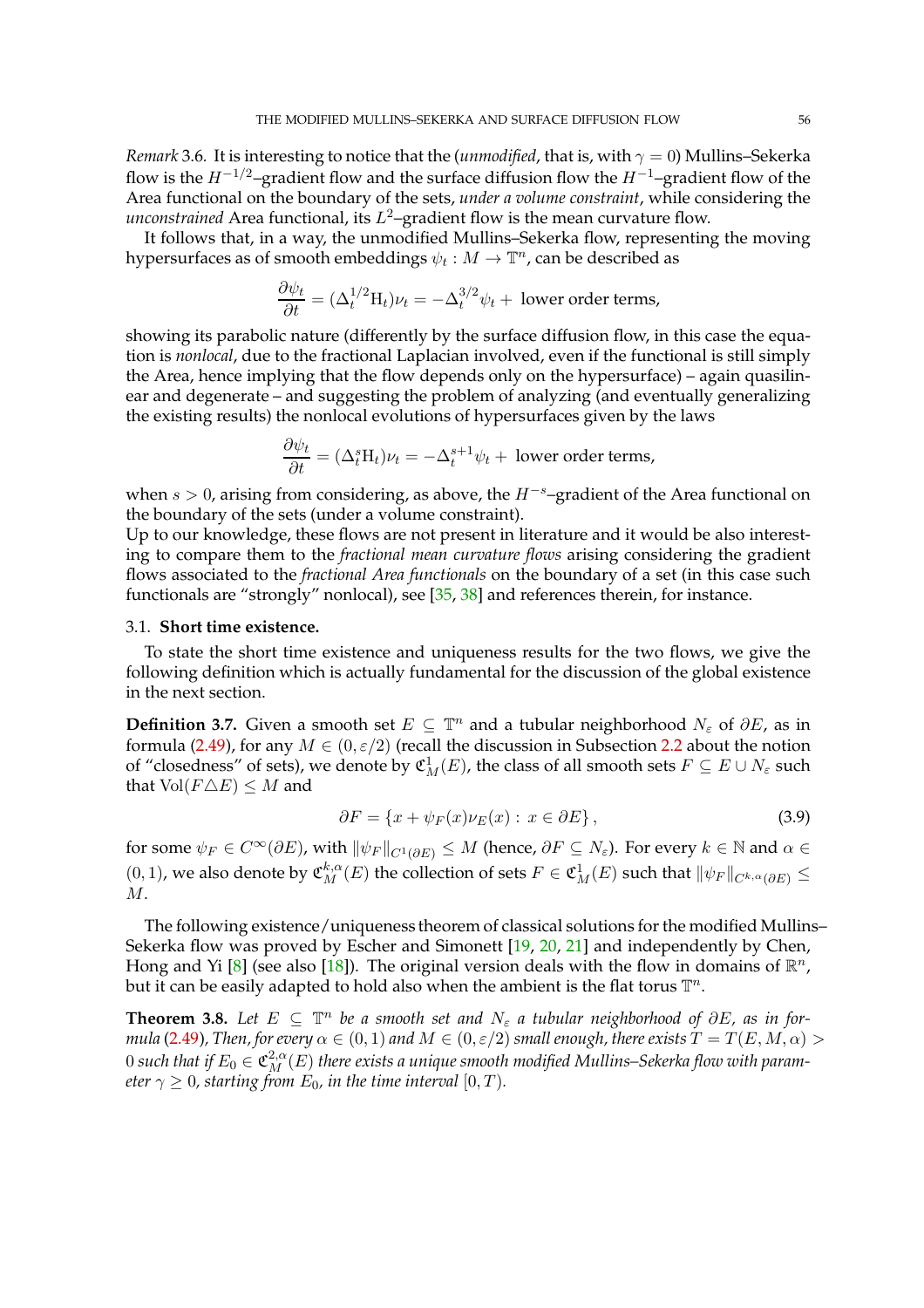We now state the analogous result (and also of dependence on the initial data) for the surface diffusion flow starting from a smooth hypersurface, proved by Escher, Mayer and Si-monett in [\[17\]](#page-96-8), which should be expected by the explicit parabolic nature of the system [\(3.7\)](#page-53-0), as shown by the formula [\(3.8\)](#page-53-2). As before, it deals with the evolution in the whole space  $\mathbb{R}^n$ of a generic hypersurface, even only immersed, hence possibly with self–intersections. It is then straightforward to adapt the same arguments to our case, when the ambient is the flat torus  $\mathbb{T}^n$  and the hypersurfaces are the boundaries of the sets  $E_t$ , as in Definition [3.4,](#page-53-3) getting a (unique) surface diffusion flow in a positive time interval  $[0, T)$ , for every initial smooth set  $E_0 \subseteq \mathbb{T}^n$ .

**Theorem 3.9.** Let  $\psi_0 : M \to \mathbb{R}^n$  be a smooth and compact, immersed hypersurface. Then, there exists a unique smooth surface diffusion flow  $\psi: [0,T)\times M\to \R^n$ , starting from  $M_0=\psi_0(M)$  and *solving system* [\(3.7\)](#page-53-0), for some maximal time of existence  $T > 0$ .

*Moreover, such flow and the maximal time of existence depend continuously on the* C <sup>2</sup>,α *norm of the initial hypersurface.*

As an easy consequence, we have the following proposition (analogous to Theorem [3.8\)](#page-55-0), better suited for our setting.

**Proposition 3.10.** *Let*  $E \subseteq \mathbb{T}^n$  *be a smooth set and*  $N_{\varepsilon}$  *a tubular neighborhood of*  $\partial E$ *, as in formula* [\(2.49\)](#page-27-0), Then, for every  $\alpha \in (0,1)$  and  $M \in (0,\varepsilon/2)$  small enough, there exists T =  $T(E, M, \alpha) > 0$  such that if  $E_0 \in \mathfrak{C}_M^{2,\alpha}(E)$  there exists a unique smooth surface diffusion flow, *starting from*  $E_0$ *, in the time interval*  $[0, T)$ *.* 

In the same paper [\[17\]](#page-96-8), Escher, Mayer and Simonett also showed that if the initial set  $E_0$ is in  $\mathfrak{C}^{2,\alpha}_M(B)$ , where  $B\subseteq \mathbb{R}^n$  is a ball with the same volume and  $M$  is small enough (that is,  $E_0$  is  $C^{2,\alpha}$ –close to the ball  $B$ ), then the smooth flow  $E_t$  exists for every time and smoothly converges to a translate of the ball B.

The analogous result for the (*unmodified*, that is, with  $\gamma = 0$ ) Mullins–Sekerka flow, was proved by Escher and Simonett in [\[22\]](#page-97-3) (moving by their previous work [\[20\]](#page-97-5)), generalizing to any dimension the two dimensional case shown by Chen in [\[7\]](#page-96-3).

The next section will be devoted to present the generalization by Acerbi, Fusco, Julin and Morini in [\[1\]](#page-96-11) (in dimensions two and three) of this stability result for the surface diffusion and modified Mullins–Sekerka flow, to every strictly stable critical set (as it is every ball for the Area functional under a volume constraint, by direct check – see the last section).

We conclude mentioning another interesting result by Elliott and Garcke [\[15\]](#page-96-12) (which is not present in literature for the modified Mullins–Sekerka flow, up to our knowledge) is that if the initial curve  $E_0$  in  $\mathbb{R}^2$  of the surface diffusion flow is closed to a circle, then the flow  $E_t$ exists for all times and converges, up to translations, to a circle in the plane with the same volume. This is clearly related to the fact that the unique bounded strictly stable critical sets for the Area functional under a volume constraint in the plane  $\mathbb{R}^2$  are the disks (see the last section).

## 4. GLOBAL EXISTENCE AND ASYMPTOTIC BEHAVIOR AROUND A STRICTLY STABLE CRITICAL SET

In this section we show the proof by Acerbi, Fusco, Julin and Morini in [\[1\]](#page-96-11), in dimensions two and three of the toric ambient, that if the "initial" sets is "close enough" to a strictly stable critical set of the respectively relative functional, then the surface diffusion and the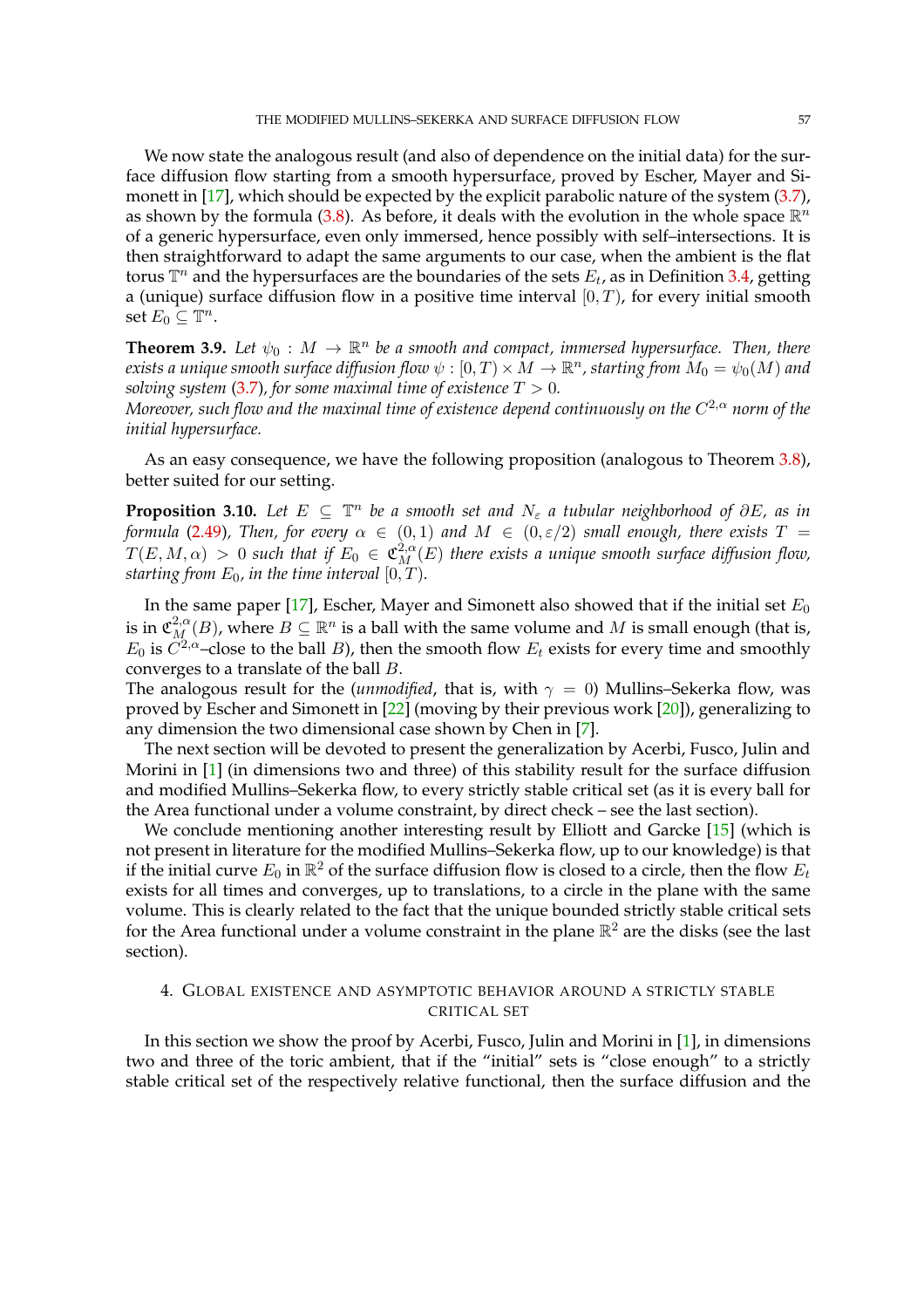modified Mullins–Sekerka flow exist for all times and smoothly converge to a translate of E. Heuristically, this shows that a strictly stable critical set is in a way like the equilibrium configuration of a system at the bottom of a potential well "attracting" the close enough smooth sets.

We will deal here with the (more difficult) case of dimension three. When the dimension is two, the "exponents" in the functional spaces involved in the estimates (in particular the ones in the interpolation inequalities, which are very dimension–dependent) change but the same proof still works (roughly speaking, we have the necessary "compactness" of the sequences of hypersurfaces – see Lemma  $4.5$  and  $4.18$ ), modifying suitably the statements. If the dimension of the toric ambient is larger than three, the analogous (mostly, interpolation) estimates are too weak to conclude and this proof does not work. It is indeed a challenging open problem to extend these results to such higher dimensions.

For both flows, we will have a subsection with the necessary technical lemmas and then one with the proof of the main theorem. Moreover, for the modified Mullins–Sekerka flow, we also briefly discuss the "Neumann case", in Subsection [4.3.](#page-78-0)

### 4.1. **The modified Mullins–Sekerka flow – Preliminary lemmas.**

In order to simplify the notation, for a smooth set  $E_t \subseteq \mathbb{T}^n$  we will write  $\nu_t$  and  $\partial_{\nu_t}$  in place of  $\nu_{E_t}$  and  $\partial_{\nu_{E_t}}$ ,  $w_t$  for the function  $w_{E_t} \in H^1(\mathbb{T}^n)$  uniquely defined by problem [\(3.1\)](#page-50-1). Moreover, we will also denote with  $v_t$  the smooth potential function  $v_{E_t}$  associated to  $E_t$  by formula [\(2.3\)](#page-6-0).

We start with the following lemma holding in all dimensions.

**Lemma 4.1** (Energy identities). Let  $E_t \subseteq \mathbb{T}^n$  be a modified Mullins–Sekerka flow as in Defini*tion* [\(3.2\)](#page-50-2)*. Then, the following identities hold:*

<span id="page-57-1"></span><span id="page-57-0"></span>
$$
\frac{d}{dt}J(E_t) = -\int_{\mathbb{T}^n} |\nabla w_t|^2 dx, \qquad (4.1)
$$

*and*

$$
\frac{d}{dt}\frac{1}{2}\int_{\mathbb{T}^n} |\nabla w_t|^2 \, dx = -\Pi_{E_t} \big( [\partial_{\nu_t} w_t] \big) + \frac{1}{2}\int_{\partial E_t} \big( \partial_{\nu_t} w_t^+ + \partial_{\nu_t} w_t^- \big) [\partial_{\nu_t} w_t]^2 \, d\mu_t \,, \tag{4.2}
$$

where  $\Pi_{E_t}$  is the quadratic form defined in formula [\(2.41\)](#page-24-0).

*Proof.* Let  $\psi_t$  the smooth family of maps describing the flow as in formula [\(3.4\)](#page-51-1). By for-mula [\(2.15\)](#page-10-0), where X is the smooth (velocity) vector field  $X_t = \frac{\partial \psi_t}{\partial t} = [\partial_{\nu_t} w_t] \nu_t$  along  $\partial E_t$ , hence  $X_{\tau} = X_t - \langle X_t | \nu_t \rangle \nu_t = 0$  (as usual  $\nu_t$  is the outer normal unit vector of  $\partial E_t$ ), following the computation in the proof of Theorem  $(2.6)$ , we have

$$
\frac{d}{dt}J(E_t) = \int_{\partial E_t} (H_t + 4\gamma v_t) \langle X_t | \nu_t \rangle d\mu_t = \int_{\partial E_t} w_t [\partial_{\nu_t} w_t] d\mu_t = - \int_{\mathbb{T}^n} |\nabla w_t|^2 dx,
$$

where the last equality follows integrating by parts, as  $w_t$  is harmonic in  $\mathbb{T}^n \setminus \partial E_t$ . This establishes relation [\(4.1\)](#page-57-0).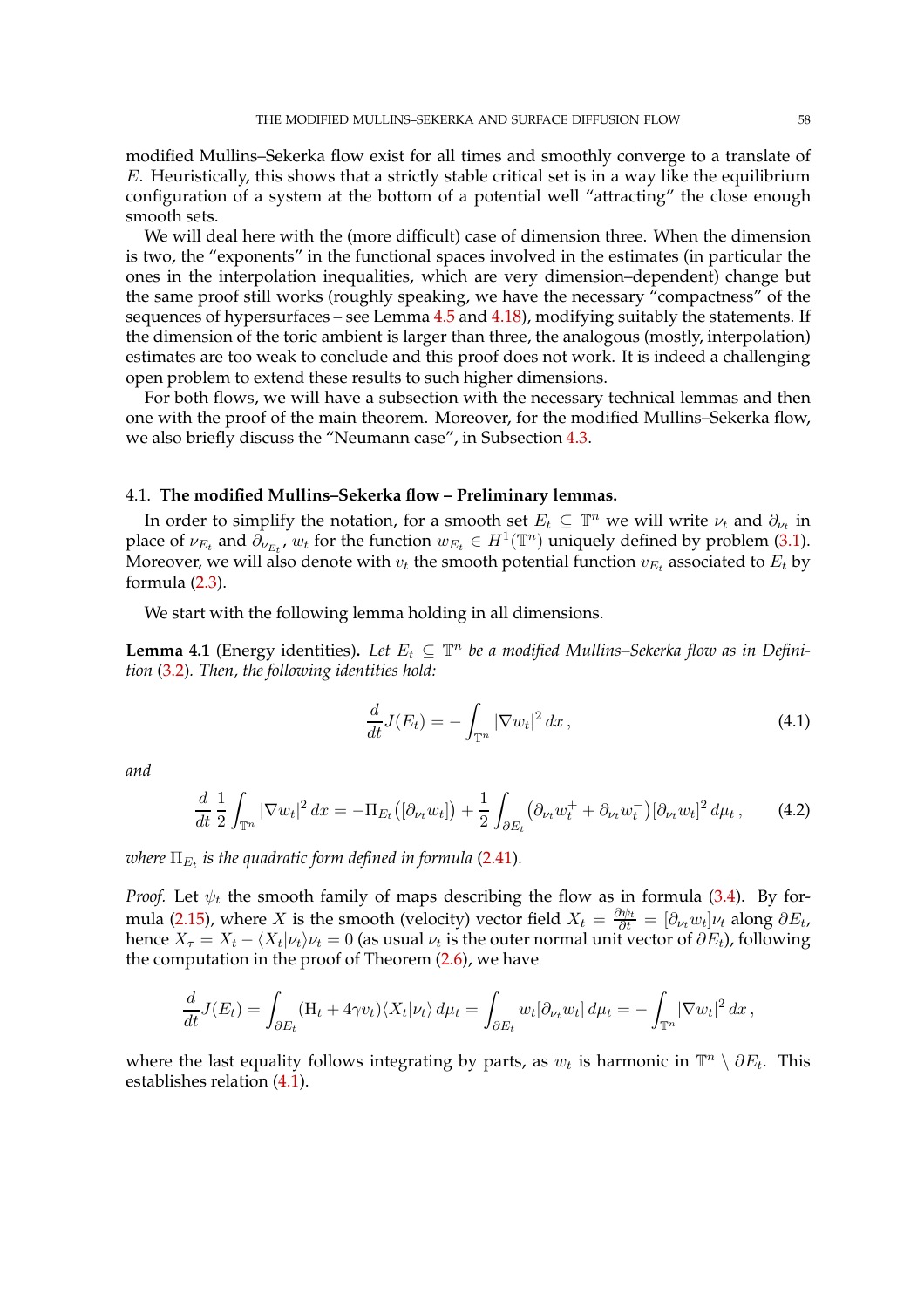In order to get identity [\(4.2\)](#page-57-1), we compute

$$
\frac{d}{dt} \frac{1}{2} \int_{E_t} |\nabla w_t^-|^2 dx = \frac{1}{2} \int_{\partial E_t} |\nabla^{\mathbb{T}^n} w_t^-|^2 \langle X_t | \nu_t \rangle d\mu_t + \frac{1}{2} \int_{E_t} \frac{d}{dt} |\nabla w_t^-|^2 dx
$$

$$
= \frac{1}{2} \int_{\partial E_t} |\nabla^{\mathbb{T}^n} w_t^-|^2 [\partial_{\nu_t} w_t] d\mu + \int_{E_t} \nabla \partial_t w_t^- \nabla w_t^- d\mu_t
$$

$$
= \frac{1}{2} \int_{\partial E_t} |\nabla^{\mathbb{T}^n} w_t^-|^2 [\partial_{\nu_t} w_t] d\mu + \int_{\partial E_t} \partial_t w_t^- \partial_{\nu_t} w_t^- d\mu_t,
$$
(4.3)

where we interchanged time and space derivatives and we applied the divergence theorem, taking into account that  $w_t^-$  is harmonic in  $E_t$ . Then, we need to compute  $\partial_t w_t^\top$  on  $\partial E_t$ . We know that

<span id="page-58-0"></span>
$$
w_t^- = \mathbf{H}_t + 4\gamma v_t
$$

on  $\partial E_t$ , hence, (totally) differentiating in time this equality, we get

$$
\partial_t w^-_t + \left\langle \nabla^{{\mathbb T}^n} \! w^-_t \middle| X_t \right\rangle = \partial_t \mathbf{H}_t + 4\gamma \partial_t v_t + 4\gamma \left\langle \nabla^{{\mathbb T}^n} \! v_t \middle| X_t \right\rangle,
$$

that is,

$$
\partial_t w_t^- + [\partial_{\nu_t} w_t] \partial_{\nu_t} w_t^- = \partial_t H_t + 4\gamma \partial_t v_t + 4\gamma [\partial_{\nu_t} w_t] \partial_{\nu_t} v_t
$$
  
= 
$$
- |B_t|^2 [\partial_{\nu_t} w_t] - \Delta_t [\partial_{\nu_t} w_t] + 4\gamma \partial_t v_t + 4\gamma [\partial_{\nu_t} w_t] \partial_{\nu_t} v_t ,
$$

where we used computation [\(2.33\)](#page-18-0). Therefore from equations [\(4.3\)](#page-58-0) and [\(2.35\)](#page-19-0) we get

$$
\frac{d}{dt} \frac{1}{2} \int_{E_t} |\nabla w_t^-|^2 dx = - \int_{\partial E_t} \partial_{\nu_t} w_t^- \Delta_t [\partial_{\nu_t} w_t] d\mu_t - \int_{\partial E_t} \partial_{\nu_t} w_t^- |B_t|^2 [\partial_{\nu_t} w_t] d\mu_t \n+ 8\gamma \int_{\partial E_t} \int_{\partial E_t} G(x, y) \partial_{\nu_t} w_t^-(x) [\partial_{\nu_t} w_t](y) d\mu_t(x) d\mu_t(y) \n+ 4\gamma \int_{\partial E_t} \partial_{\nu_t} v_t \partial_{\nu_t} w_t^-(\partial_{\nu_t} w_t] d\mu_t \n+ \frac{1}{2} \int_{\partial E_t} |\nabla^{\mathbb{T}^n} w_t^-|^2 [\partial_{\nu_t} w_t] d\mu_t - \int_{\partial E_t} (\partial_{\nu_t} w_t^-)^2 [\partial_{\nu_t} w_t] d\mu_t.
$$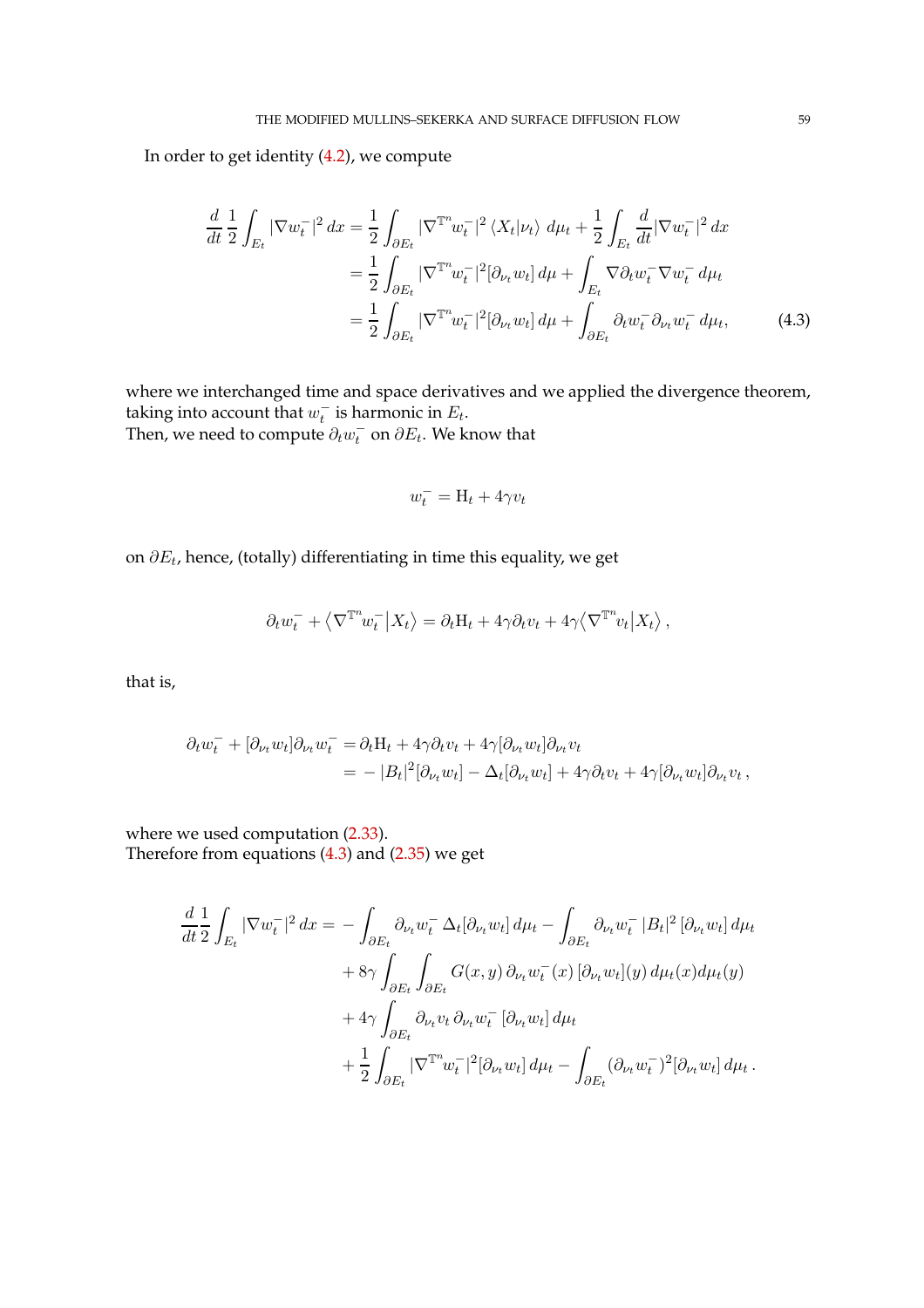Computing analogously for  $w_t^+$  in  $E^c$  and adding the two results, we get

$$
\frac{d}{dt} \frac{1}{2} \int_{\mathbb{T}^n} |\nabla w_t|^2 dx = \int_{\partial E_t} [\partial_{\nu_t} w_t] \Delta_t [\partial_{\nu_t} w_t] d\mu_t + \int_{\partial E_t} |B_t|^2 [\partial_{\nu_t} w_t]^2 d\mu_t \n- 8\gamma \int_{\partial E_t} \int_{\partial E_t} G(x, y) [\partial_{\nu_t} w_t](x) [\partial_{\nu_t} w_t](y) d\mu_t(x) d\mu_t(y) \n- 4\gamma \int_{\partial E_t} \partial_{\nu_t} v_t [\partial_{\nu_t} w_t]^2 d\mu_t \n+ \int_{\partial E_t} ((\partial_{\nu_t} w_t^+)^2 - (\partial_{\nu_t} w_t^-)^2) [\partial_{\nu_t} w_t] d\mu_t \n- \frac{1}{2} \int_{\partial E_t} (|\nabla^{\mathbb{T}^n} w_t^+|^2 - |\nabla^{\mathbb{T}^n} w_t^-|^2) [\partial_{\nu_t} w_t] d\mu_t \n= - \Pi_{E_t} ([\partial_{\nu_t} w_t]) + \frac{1}{2} \int_{\partial E_t} (\partial_{\nu_t} w_t^+ + \partial_{\nu_t} w_t^-) [\partial_{\nu_t} w_t]^2 d\mu_t,
$$

where we integrated by parts the very first term of the right hand side, recalled Definition [\(2.41\)](#page-24-0) and in the last step we used the identity

$$
|\nabla^{\mathbb{T}^n} w_t^+|^2 - |\nabla^{\mathbb{T}^n} w_t^-|^2 = (\partial_{\nu_t} w_t^+)^2 - (\partial_{\nu_t} w_t^-)^2 = (\partial_{\nu_t} w_t^+ + \partial_{\nu_t} w_t^-)[\partial_{\nu_t} w_t].
$$

Hence, also equation  $(4.2)$  is proved.

*From now on, we restrict ourselves to the three–dimensional case, that is, we will consider smooth subsets of* T <sup>3</sup> *with boundaries which then are smooth embedded (*2*–dimensional) surfaces. As we said at the beginning of the section, this is due to the dependence on the dimension of several of the estimates that follow.*

In the estimates in the following series of lemmas, we will be interested in having uniform constants for the families  $\mathfrak{C}_M^{1,\alpha}(F)$ , given a smooth set  $F\subseteq \mathbb{T}^n$  and a tubular neighborhood  $N_\varepsilon$  of  $\partial F$  as in *formula* [\(2.49\)](#page-27-0)*, for any* M ∈ (0, ε/2) *and* α ∈ (0, 1)*. This is guaranteed if the constants in the Sobolev, Gagliardo–Nirenberg interpolation and Calder´on–Zygmund inequalities, relative to all the* smooth hypersurfaces  $\partial E$  boundaries of the sets  $E\in \mathfrak{C}^{1,\alpha}_M(F)$ , are uniform, as it is proved in detail *in* [\[13\]](#page-96-13)*.*

*We remind that in all the inequalities, the constants* C *may vary from one line to another.*

The next lemma provides some boundary estimates for harmonic functions.

**Lemma 4.2** (Boundary estimates for harmonic functions). Let  $F \subseteq \mathbb{T}^3$  be a smooth set and  $E \in \mathfrak{C}^{1,\alpha}_M(F)$ . Let  $f \in C^\alpha(\partial E)$  with zero integral on  $\partial E$  and let  $u \in H^1(\mathbb{T}^3)$  be the (distributional) *solution of*

$$
-\Delta u=f\mu\big|_{\partial E}
$$

 $\tilde{u}$  with zero integral on  $\mathbb{T}^3$ . Let  $u^- = u|_E$  and  $u^+ = u|_{E^c}$  and assume that  $u^-$  and  $u^+$  are of class  $C^1$  up *to the boundary*  $\partial E$ *. Then, for every*  $1 < p < +\infty$  *there exists a constant*  $C = C(F, M, \alpha, p) > 0$ *, such that:*

- (i)  $||u||_{L^p(\partial E)} \leq C||f||_{L^p(\partial E)}$
- (ii)  $\|\partial_{\nu_E} u^+\|_{L^2(\partial E)} + \|\partial_{\nu_E} u^-\|_{L^2(\partial E)} \leq C \|u\|_{H^1(\partial E)}$
- (iii)  $\|\partial_{\nu_E} u^+\|_{L^p(\partial E)} + \|\partial_{\nu_E} u^-\|_{L^p(\partial E)} \leq C \|f\|_{L^p(\partial E)}$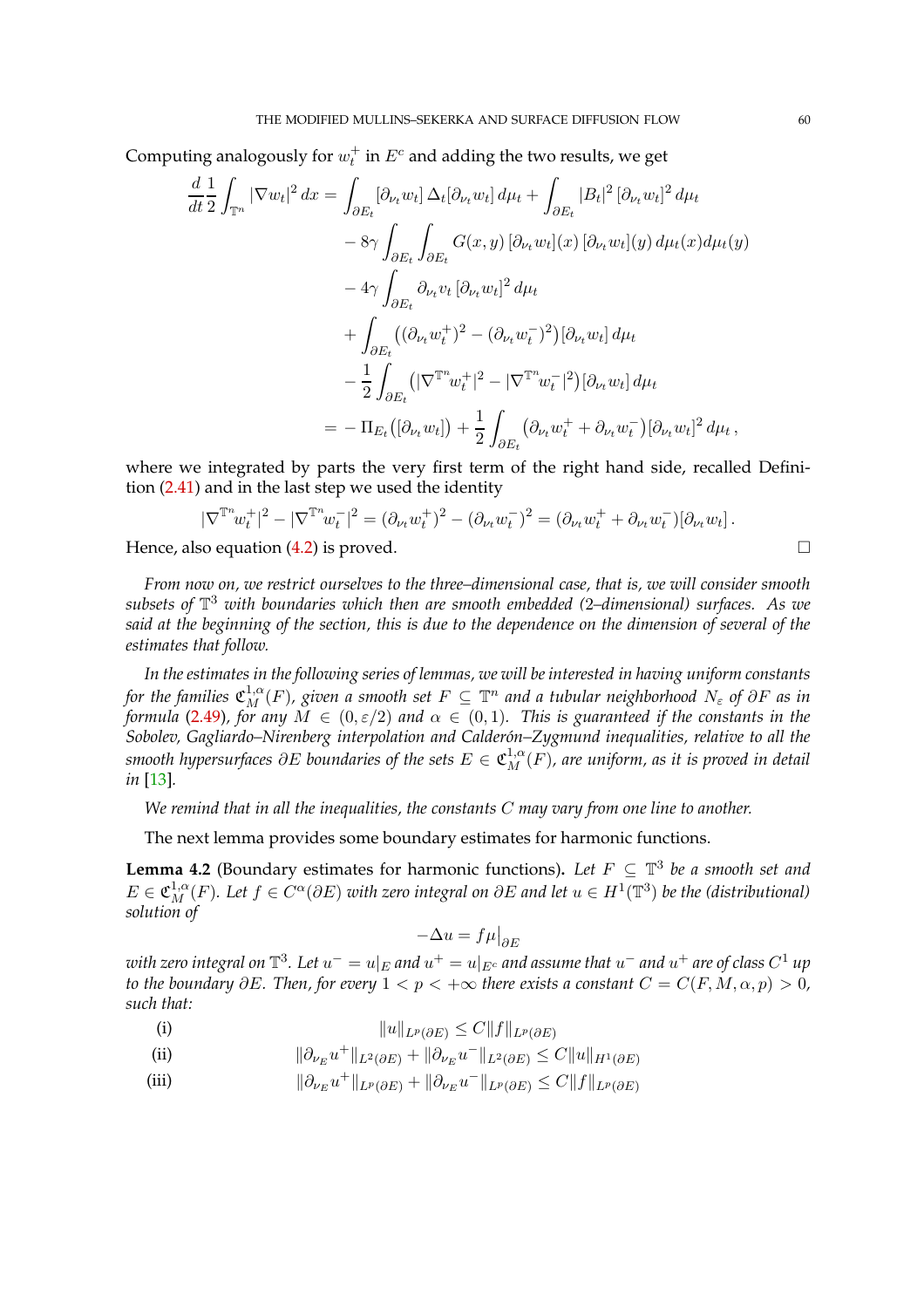(iv)  $||u||_{C^{0,\beta}(\partial E)} \leq C||f||_{L^p(\partial E)}$ 

for all 
$$
\beta \in (0, \frac{p-2}{p})
$$
, with C depending also on  $\beta$ .

*Moreover, if*  $f \in H^1(\partial E)$ , then for every  $2 \leq p < +\infty$  there exists a constant  $C = C(F, M, \alpha, p) > 0$ 0*, such that*

$$
||f||_{L^p(\partial E)} \leq C||f||_{H^1(\partial E)}^{(p-1)/p} ||u||_{L^2(\partial E)}^{1/p}.
$$

*Proof.* We are not going to underline it every time, but it is easy to check that all the constants that will appear in the proof will depend with only on  $F$ ,  $M$ ,  $\alpha$  and sometimes  $p$ , recalling the previous discussion about the "uniform" inequalities holding for the families of sets  $\mathfrak{C}^{1,\alpha}_M(F).$ 

(i) Recalling Remark [2.20,](#page-24-1) we have

$$
u(x) = \int_{\partial E} G(x, y) f(y) \, d\mu(y).
$$

It is well known that it is always possible to write  $G(x, y) = h(x - y) + r(x - y)$  where  $h$  :  $\mathbb{R} \to \mathbb{R}$  is smooth away from 0, one–periodic and  $h(t) = \frac{1}{4\pi|t|}$  in a neighborhood of 0, while  $r : \mathbb{R} \to \mathbb{R}$  is smooth and one–periodic. The conclusion then follows since for  $v(x) = \int_{\partial E}$  $f(y)$  $\frac{f(y)}{|x-y|}$   $d\mu(y)$  there holds

<span id="page-60-1"></span><span id="page-60-0"></span>
$$
||v||_{L^p(\partial E)} \leq C||f||_{L^p(\partial E)},
$$

with  $C = C(F, M, \alpha, p) > 0$ .

(ii) We are going to adapt the proof of  $[37]$  to the periodic setting. First observe that since u is harmonic in  $E \subseteq \mathbb{T}^3$  we have

$$
\operatorname{div}\left(2\langle\nabla u|x\rangle\nabla u - |\nabla u|^2 x + u\nabla u\right) = 0.
$$
\n(4.4)

Moreover, there exist constants  $r > 0$ ,  $C_0$  and  $N \in \mathbb{N}$ , depending only on F, M,  $\alpha$ , such that we may cover  $\partial E$  with N balls  $B_r(x_k)$ , with every  $x_k \in F$  and

$$
\frac{1}{C_0} \le \langle x | \nu_E(x) \rangle \le C_0 \qquad \text{for } x \in \partial E \cap B_{2r}(x_k). \tag{4.5}
$$

for every that  $E \in \mathfrak{C}_M^{1,\alpha}(F)$ .

If then  $0 \le \varphi_k \le 1$  is a smooth function with compact support in  $B_{2r}(x_k)$  such that  $\varphi_k \equiv 1$  in  $B_r(x_k)$  and  $|\nabla \varphi_k| \le C/r$ , by integrating the function

$$
\mathrm{div}\left(\varphi_k\left(2\langle\nabla u|x\rangle\nabla u-|\nabla u|^2x+u\nabla u\right)\right)
$$

in  $E$  and using equality  $(4.4)$ , we get

$$
\int_{E} \langle \nabla \varphi_{k} | 2 \langle \nabla u | x \rangle \nabla u - |\nabla u|^{2} x + u \nabla u \rangle dx
$$
\n
$$
= \int_{E} \text{div} (\varphi_{k} (2 \langle \nabla u | x \rangle \nabla u - |\nabla u|^{2} x + u \nabla u)) dx
$$
\n
$$
= \int_{\partial E} (2 \varphi_{k} \langle \nabla^{\mathbb{T}_{u}^{3}} | x \rangle \partial_{\nu_{E}} u - \varphi_{k} |\nabla^{\mathbb{T}_{u}^{3}} |^{2} \langle x | \nu_{E} \rangle + \varphi_{k} u \partial_{\nu_{E}} u) d\mu,
$$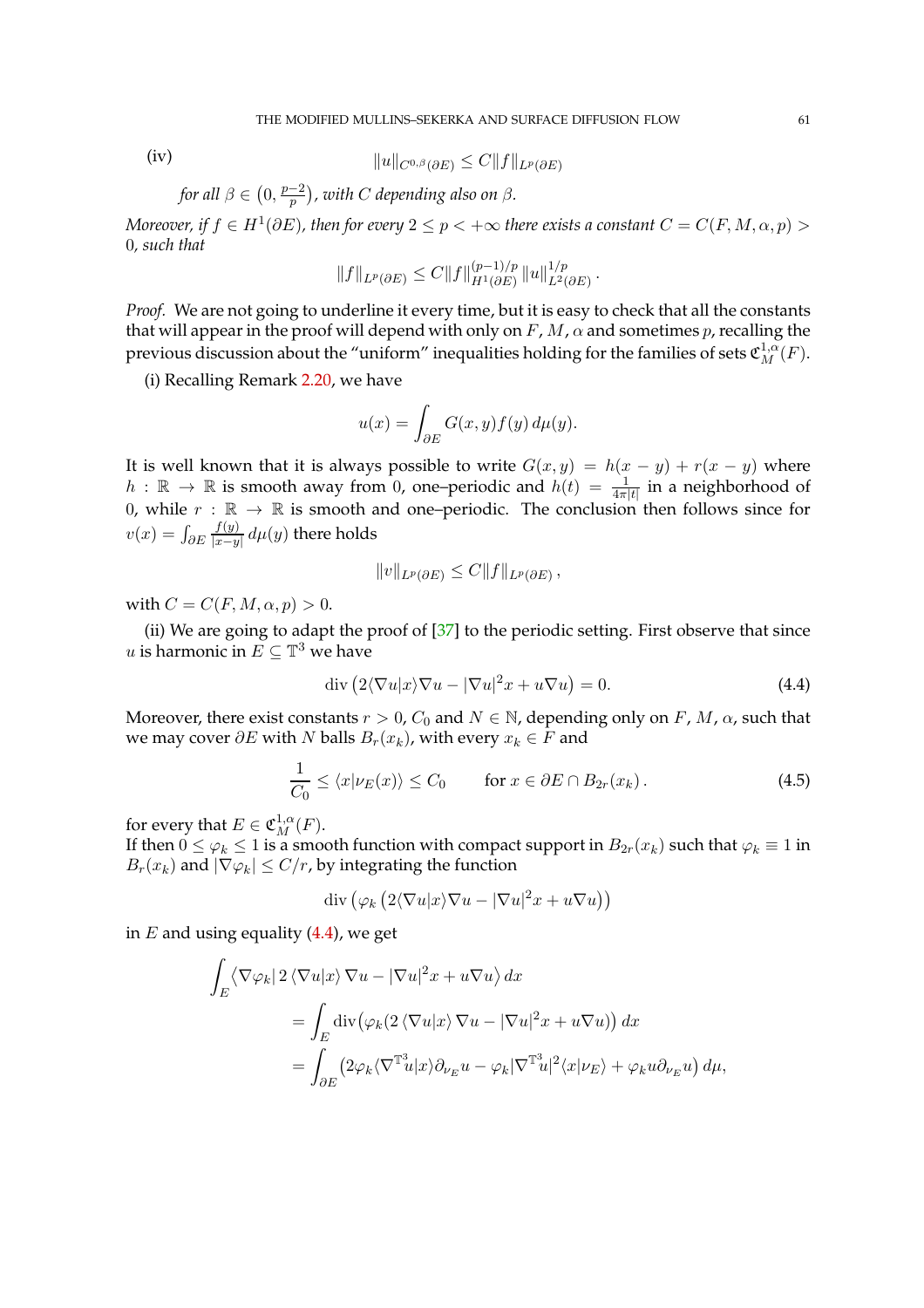hence,

$$
\int_{E} \langle \nabla \varphi_{k} | 2 \langle \nabla^{\mathbb{T}^{3}} u | x \rangle \nabla u - |\nabla u|^{2} x + u \nabla u \rangle dx - \int_{\partial E} \varphi_{k} u \partial_{\nu_{E}} u^{-} d\mu - 2 \int_{\partial E} \varphi_{k} \langle \nabla u | x \rangle \partial_{\nu_{E}} u^{-} d\mu
$$
\n
$$
= - \int_{\partial E} \varphi_{k} |\nabla^{\mathbb{T}^{3}} u^{-}|^{2} \langle x | \nu_{E} \rangle d\mu + 2 \int_{\partial E} \varphi_{k} |\partial_{\nu_{E}} u^{-}|^{2} \langle x | \nu_{E} \rangle d\mu
$$
\n
$$
= \int_{\partial E} \varphi_{k} |\partial_{\nu_{E}} u^{-}|^{2} \langle x | \nu_{E} \rangle d\mu - \int_{\partial E} \varphi_{k} |\nabla u|^{2} \langle x | \nu_{E} \rangle d\mu.
$$

Using the Poincaré inequality on the torus  $\mathbb{T}^3$  (recall that u has zero integral) and estimate [\(4.5\)](#page-60-1), this inequality implies

$$
\int_{\partial E \cap B_r(x_k)} |\partial_{\nu_E} u|^2 d\mu \le C \int_{\partial E} (u^2 + |\nabla u|^2) d\mu + C \int_{\mathbb{T}^3} (u^2 + |\nabla u|^2) dx
$$
  

$$
\le C \int_{\partial E} (u^2 + |\nabla u|^2) d\mu + C \int_{\mathbb{T}^3} |\nabla u|^2 dx.
$$

Putting together all the above estimates and repeating the argument on  $E^c$ , we get

$$
\int_{\partial E} (|\partial_{\nu_E} u^-|^2 + |\partial_{\nu_E} u^+|^2) d\mu \le C \int_{\partial E} (u^2 + |\nabla u|^2) d\mu + C \int_{\mathbb{T}^3} |\nabla u|^2 dx.
$$

The thesis then follows by observing that

$$
\int_{\mathbb{T}^3} |\nabla u|^2 dx = \int_{\partial E} u(\partial_{\nu_E} u^- - \partial_{\nu_E} u^+) d\mu.
$$

(iii) Let us define

$$
Kf(x) = \int_{\partial E} \langle \nabla_x^{\mathbb{T}^3} G(x, y) | \nu_E(x) \rangle f(y) d\mu(y).
$$

We want to show that

<span id="page-61-0"></span>
$$
||Kf||_{L^p(\partial E)} \le C||f||_{L^p(\partial E)}.\tag{4.6}
$$

By the decomposition recalled at the point (i), we have  $\nabla_x^{\mathbb{T}^3}G(x,y)=\nabla_x^{\mathbb{T}^3}[h(x-y)]+\nabla_x^{\mathbb{T}^3}[r(x-y)]$ y)], where  $\nabla_x^{\mathbb{T}^3} [h(x-y)] = -\frac{1}{4\pi}$  $4\pi$  $x-y$  $\frac{x-y}{|x-y|^3}$ , for  $|x-y|$  small enough and  $\nabla_x^{\mathbb{T}^3}[r(x-y)]$  is smooth. Thus, by a standard partition of unity argument we may localize the estimate and reduce to show that if  $\varphi \in C_c^{1,\alpha}(\mathbb{R}^2)$  and  $U \subseteq \mathbb{R}^2$  is a bounded domain setting  $\Gamma = \{(x', \varphi(x')) : x' \in \mathbb{R}^2\}$  $U$ }  $\subseteq \mathbb{R}^3$  and

$$
Tf(x) = \int_{\Gamma} \frac{\langle x - y | \nu_E(x) \rangle}{|x - y|^3} f(y) d\mu(y)
$$

for every  $x \in \Gamma$ , where  $\nu_E$  is the "upper" normal to the graph  $\Gamma$ , then  $Tf(x)$  is well defined at every  $x \in \Gamma$  and

$$
||Tf||_{L^p(\Gamma)} \leq C||f||_{L^p(\Gamma)}.
$$

In order to show this we observe that we may write

$$
Tf(x) = \int_U \frac{\varphi(x') - \varphi(y') - \langle \nabla \varphi(x') | x' - y' \rangle}{(|x' - y'|^2 + [\varphi(x') - \varphi(y')]^2)^{3/2}} f(y', \varphi(y')) dy'.
$$

where we used the fact that

$$
\Gamma = \{(x', y') : y' - \varphi(x') = F(x', y') = 0\}
$$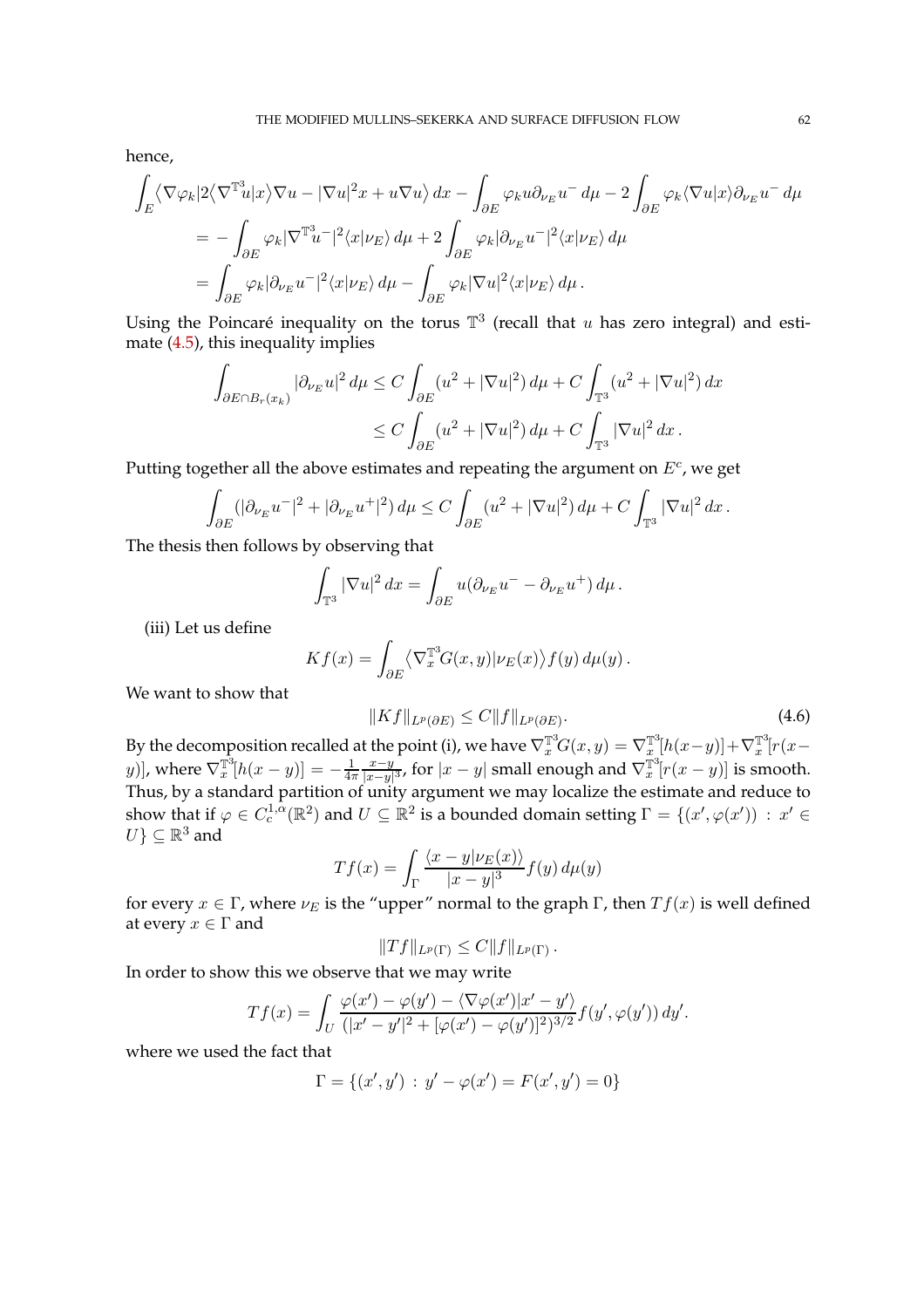and then that

$$
\nu_E = \frac{\nabla F}{|\nabla F|} = \frac{(-\nabla \varphi(x'), 1)}{\sqrt{1 + |\nabla \varphi(x')|^2}}.
$$

Therefore,

$$
|Tf(x)| \leq C \int_U \frac{|x'-y'|^{1+\alpha}}{(|x'-y'|^2 + [\varphi(x')-\varphi(y')]^2)^{3/2}} |f(y',\varphi(y'))| \, dy' \leq C \int_U \frac{|f(y',\varphi(y'))|}{|x'-y'|^{2-\alpha}} \, dy'.
$$

Thus, inequality [\(4.6\)](#page-61-0) follows from a standard convolution estimate. For  $x \in E$  we have

<span id="page-62-0"></span>
$$
\nabla u(x) = \int_{\partial E} \nabla_x^{\mathbb{T}^3} G(x, y) f(y) \, d\mu(y),
$$

hence, for  $x \in \partial E$  there holds

$$
\langle \nabla u(x - t \nu_E(x)) | \nu_E(x) \rangle = \int_{\partial E} \langle \nabla_x^{\mathbb{T}^3} G(x - t \nu_E(x), y) | \nu_E(x) \rangle f(y) d\mu(y).
$$

We claim that

$$
\partial_{\nu_E} u^-(x) = \lim_{t \to 0+} \left\langle \nabla u(x - t\nu_E(x)) \right| \nu_E(x) \rangle = Kf(x) + \frac{1}{2}f(x),\tag{4.7}
$$

for every  $x \in \partial E$ , then the result follows from inequality [\(4.6\)](#page-61-0) and this limit, together with the analogous identity for  $\partial_{\nu_E} u^+(x)$ .

To show equality [\(4.7\)](#page-62-0) we first observe that

$$
\int_{\partial E} \left\langle \nabla_x^{\mathbb{T}^3} G(x, y) | \nu_E(y) \right\rangle d\mu(y) = 1 - \text{Vol}(E) \qquad \text{if } x \in E \setminus \partial E \tag{4.8}
$$

$$
\int_{\partial E} \langle \nabla_x^{\mathbb{T}^3} G(x, y) | \nu_E(y) \rangle d\mu(y) = 1/2 - \text{Vol}(E) \quad \text{if } x \in \partial E. \tag{4.9}
$$

Indeed, using Definition [\(2.3\)](#page-6-0), we have

<span id="page-62-2"></span><span id="page-62-1"></span>
$$
\Delta v_E(x) = \int_E \Delta_x G(x, y) dy - \int_{E^c} \Delta_x G(x, y) dy
$$
  
= 
$$
-2 \int_{\partial E} \langle \nabla_x^{\mathbb{T}^3} G(x, y) | \nu_E(y) \rangle d\mu(y)
$$
  
= 
$$
2 \text{Vol}(E) - 1 - u_E(x),
$$

then,

$$
\int_{\partial E} \langle \nabla_x^{\mathbb{T}^3} G(x, y) | \nu_E(y) \rangle d\mu(y) = 1/2 - \text{Vol}(E) + u_E(x)/2,
$$

which clearly implies equation [\(4.8\)](#page-62-1). Equality [\(4.9\)](#page-62-2) instead follows by an approximation argument, after decomposing the Green function as at the beginning of the proof of point (i),  $G(x,y) = h(x-y) + r(x-y)$ , with  $h(t) = \frac{1}{4\pi|t|}$  in a neighborhood of 0 and  $r : \mathbb{R} \to \mathbb{R}$  a smooth function.

Therefore, we may write, for  $x \in \partial E$  and  $t > 0$  (remind that  $\nu_E$  is the *outer* unit normal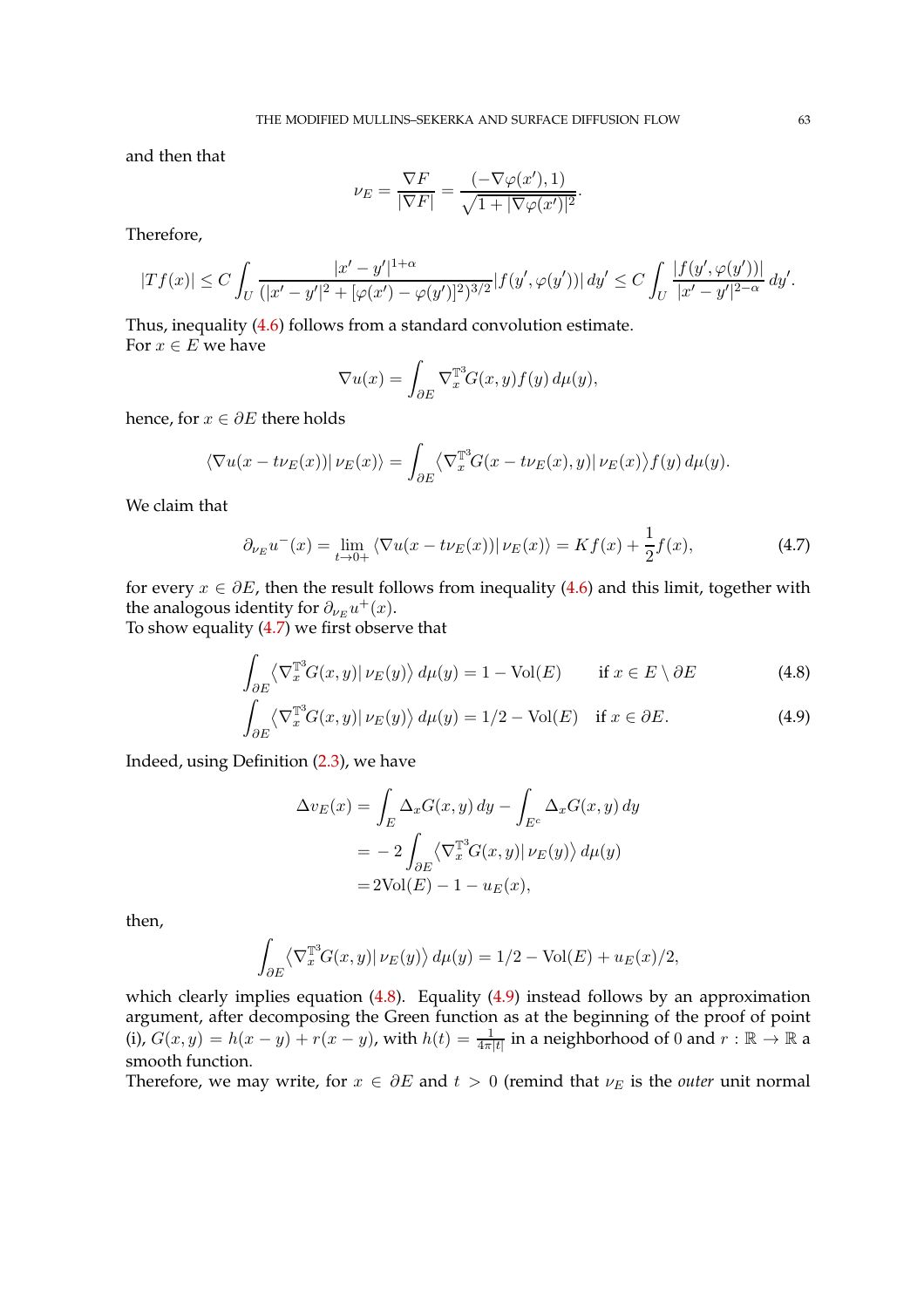vector, hence  $x - t\nu_E(x) \in E$ ),

$$
\langle \nabla u(x - t\nu_E(x)) | \nu_E(x) \rangle = \int_{\partial E} \langle \nabla_x^{\mathbb{T}^3} G(x - t\nu_E(x), y) | \nu_E(x) \rangle (f(y) - f(x)) d\mu(y) + f(x) \int_{\partial E} \langle \nabla_x^{\mathbb{T}^3} G(x - t\nu_E(x), y) | \nu_E(x) - \nu_E(y) \rangle d\mu(y) + f(x)(1 - \text{Vol}(E)),
$$
(4.10)

by equality [\(4.8\)](#page-62-1). Let us now prove that

$$
\lim_{t \to 0^+} \int_{\partial E} \left\langle \nabla_x^{\mathbb{T}^3} G(x - t \nu_E(x), y) \right| \nu_E(x) \left\rangle (f(y) - f(x)) d\mu(y) \n= \int_{\partial E} \left\langle \nabla_x^{\mathbb{T}^3} G(x, y) \right| \nu_E(x) \left\rangle (f(y) - f(x)) d\mu(y),\n\right\}
$$

observing that since  $\partial E$  is of class  $C^{1,\alpha}$  then for  $|t|$  sufficiently small we have

<span id="page-63-1"></span><span id="page-63-0"></span>
$$
|x - y - t\nu_E(x)| \ge \frac{1}{2}|x - y| \qquad \text{for all } y \in \partial E. \tag{4.11}
$$

Then, in view of the decomposition of  $\nabla_x G$  above, it is enough show that

$$
\lim_{t \to 0^+} \int_{\partial E} \frac{\langle x - y - t \nu_E(x) | \nu_E(x) \rangle}{|x - y - t \nu_E(x)|^3} (f(y) - f(x)) d\mu(y) = \int_{\partial E} \frac{\langle x - y | \nu_E(x) \rangle}{|x - y|^3} (f(y) - f(x)) d\mu(y),
$$

which follows from the dominated convergence theorem, after observing that due to the  $\alpha-$ Hölder continuity of  $f$  and to inequality [\(4.11\)](#page-63-0), the absolute value of both integrands can be estimated from above by  $C/|x-y|^{2-\alpha}$  for some constant  $C > 0$ . Arguing analogously, we also get

$$
\lim_{t \to 0^+} \int_{\partial E} \langle \nabla_x^{\mathbb{T}^3} G(x - t \nu_E(x), y) | \nu_E(x) - \nu_E(y) \rangle d\mu(y) = \int_{\partial E} \langle \nabla_x^{\mathbb{T}^3} G(x, y) | \nu_E(x) - \nu_E(y) \rangle d\mu(y).
$$

Then, letting  $t \to 0^+$  in equality [\(4.10\)](#page-63-1), for every  $x \in \partial E$ , we obtain

$$
\lim_{t \to 0^{+}} \langle \nabla u(x - t\nu_E(x)) | \nu_E(x) \rangle = \int_{\partial E} \langle \nabla_x^{\mathbb{T}^3} G(x, y) | \nu_E(x) \rangle (f(y) - f(x)) d\mu(y) \n+ f(x) \int_{\partial E} \langle \nabla_x^{\mathbb{T}^3} G(x, y) | \nu_E(x) - \nu_E(y) \rangle d\mu(y) + f(x) (1 - \text{Vol}(E)) \n= \int_{\partial E} \langle \nabla_x^{\mathbb{T}^3} G(x, y) | \nu_E(x) \rangle f(y) d\mu(y) \n- f(x) \int_{\partial E} \langle \nabla_x^{\mathbb{T}^3} G(x, y) | \nu_E(y) \rangle d\mu(y) + f(x) (1 - \text{Vol}(E)) \n= Kf(x) + f(x) (\text{Vol}(E) - 1/2) + f(x) (1 - \text{Vol}(E)) \n= Kf(x) + \frac{1}{2} f(x),
$$

where we used equality [\(4.9\)](#page-62-2), then limit [\(4.7\)](#page-62-0) holds and the thesis follows.

(iv) Fixed  $p > 2$  and  $\beta \in (0, \frac{p-2}{p})$  $\frac{p-2}{p}$ ), as before, due to the properties of the Green's function, it is sufficient to establish the statement for the function

$$
v(x) = \int_{\partial E} \frac{f(y)}{|x - y|} d\mu(y).
$$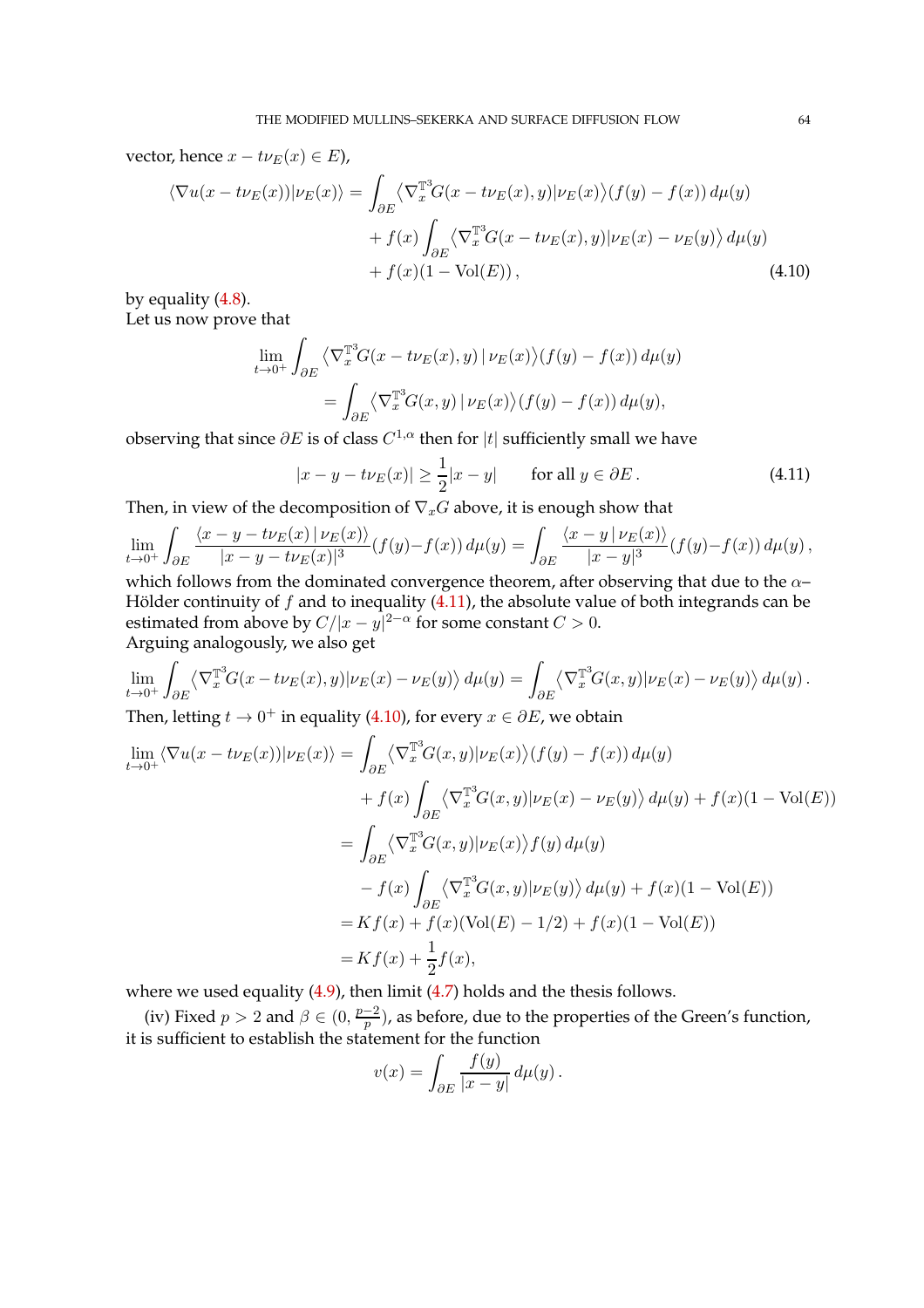For  $x_1, x_2 \in \partial E$  we have

$$
|v(x_1) - v(x_2)| \leq \int_{\partial E} |f(y)| \frac{||x_1 - y| - |x_2 - y||}{|x_1 - y| |x_2 - y|} d\mu(y).
$$

In turn, by an elementary inequality, we have

$$
\frac{||x_1-y|-|x_2-y||}{|x_1-y||x_2-y|} \leq C(\beta) \frac{||x_1-y|^{1-\beta}+|x_2-y|^{1-\beta}||}{|x_1-y||x_2-y|}|x_1-x_2|^\beta,
$$

thus, by Hölder inequality we have

$$
|v(x_1) - v(x_2)| \le C(\beta) \int_{\partial E} |f(y)| \frac{||x_1 - y||^{1-\beta} + |x_2 - y|^{1-\beta}|}{|x_1 - y||x_2 - y|} d\mu(y) |x_1 - x_2|^\beta
$$
  
 
$$
\le C'(\beta) ||f||_{L^p} |x_1 - x_2|^\beta,
$$

where we set

$$
C'(\beta) = 2C(\beta) \left( \sup_{z_1, z_2 \in \partial E} \int_{\partial E} \frac{1}{|z_1 - y|^{\beta p'} |z_2 - y|^{p'}} d\mu(y) \right)^{1/p'},
$$

with  $p' = p/(p - 1)$ .

For the second part of the lemma, we start by observing that

$$
||f||_{L^{2}(\partial E)} \leq C||f||_{H^{1}(\partial E)}^{1/2}||f||_{H^{-1}(\partial E)}^{1/2}.
$$

If  $p > 2$  we have, by Gagliardo–Nirenberg interpolation inequalities (see [\[5,](#page-96-0) Theorem 3.70]),

$$
||f||_{L^p(\partial E)} \leq C||f||_{H^1(\partial E)}^{(p-2)/p}||f||_{L^2(\partial E)}^{2/p}.
$$

Therefore, by combining the two previous inequalities we get that, for  $p \geq 2$ , there holds

$$
||f||_{L^p(\partial E)} \leq C||f||_{H^1(\partial E)}^{(p-1)/p}||f||_{H^{-1}(\partial E)}^{1/p}.
$$

Hence, the thesis follows once we show

$$
||f||_{H^{-1}(\partial E)} \leq C||u||_{L^2(\partial E)}.
$$

To this aim, let us fix  $\varphi \in H^1(\partial E)$  and with a little abuse of notation denote its harmonic extension to  $\mathbb{T}^3$  still by  $\varphi$ . Then, by integrating by parts twice and by point (ii), we get

$$
\int_{\partial E} \varphi f \, d\mu = -\int_{\partial E} \varphi \Delta u \, d\mu
$$
\n
$$
= -\int_{\partial E} u[\partial_{\nu_E} \varphi] \, d\mu
$$
\n
$$
\leq ||u||_{L^2(\partial E)} ||[\partial_{\nu_E} \varphi]||_{L^2(\partial E)}
$$
\n
$$
\leq ||u||_{L^2(\partial E)} (||\partial_{\nu_E} \varphi^+||_{L^2(\partial E)} + ||\partial_{\nu_E} \varphi^-||_{L^2(\partial E)})
$$
\n
$$
\leq C ||u||_{L^2(\partial E)} ||\varphi||_{H^1(\partial E)}.
$$

Therefore,

$$
||f||_{H^{-1}(\partial E)} = \sup_{||\varphi||_{H^1(\partial E)} \le 1} \int_{\partial E} \varphi f \, d\mu \le C ||u||_{L^2(\partial E)}
$$

and we are done.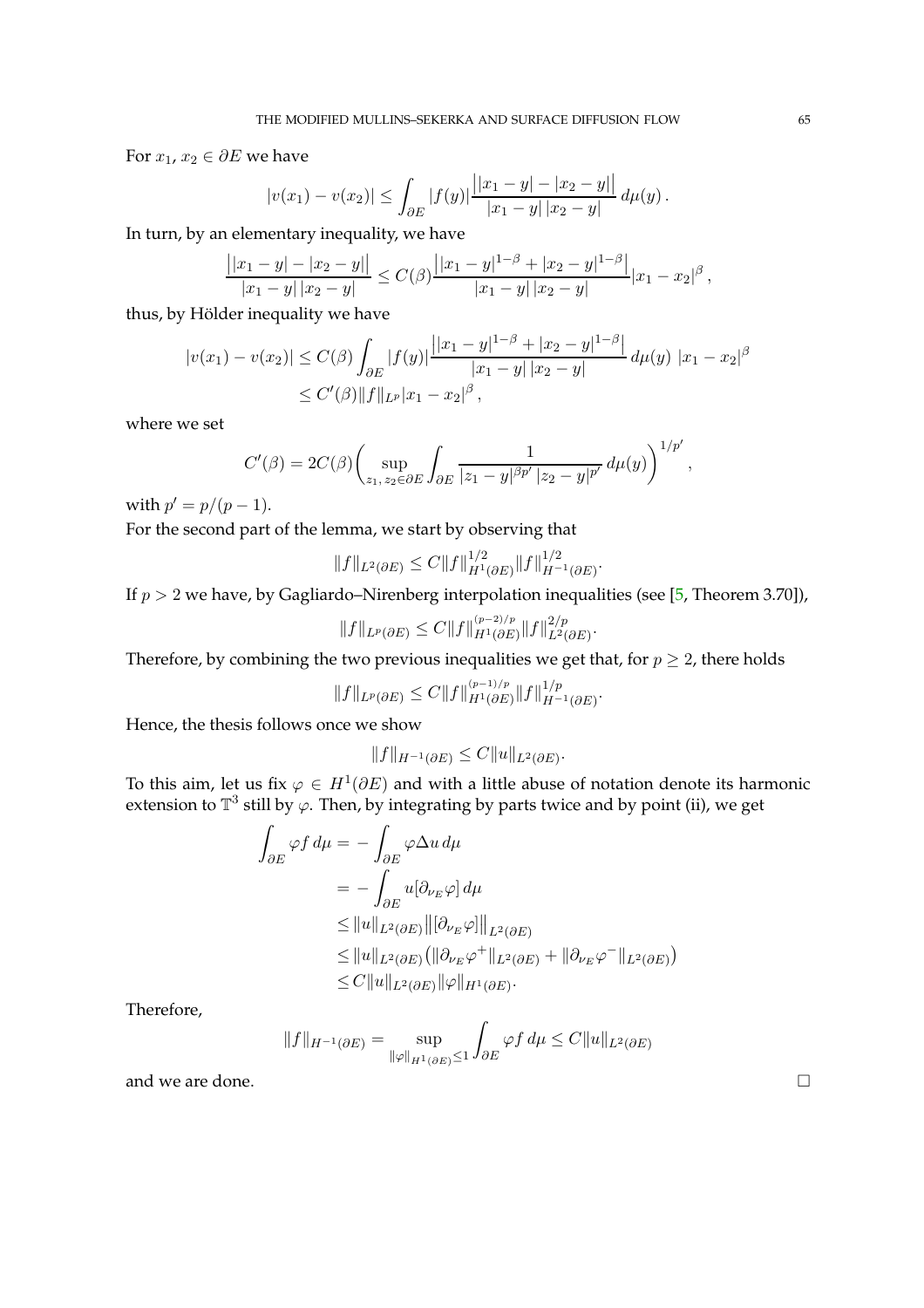For any smooth set  $E \subseteq \mathbb{T}^3$ , the fractional Sobolev space  $W^{s,p}(\partial E)$ , usually obtained via local charts and partitions of unity, has an equivalent definition considering directly the Gagliardo  $W^{s,p}$ –seminorm of a function  $f \in L^p(\partial E)$ , for  $s \in (0,1)$ , as follows

$$
[f]_{W^{s,p}(\partial E)}^p = \int_{\partial E} \int_{\partial E} \frac{|f(x) - f(y)|^p}{|x - y|^{2 + sp}} d\mu(x) d\mu(y)
$$

and setting  $\|f\|_{W^{s,p}(\partial E)}=\|f\|_{L^p(\partial E)}+[f]_{W^{s,p}(\partial E)}$  (we refer to [\[3,](#page-96-6) [14,](#page-96-7) [48,](#page-97-11) [61\]](#page-98-0) for details). As it is customary, we set  $[f]_{H^s(\partial E)} = [f]_{W^{s,2}(\partial E)}$  and  $H^s(\partial E) = W^{s,2}(\partial E)$ .

Then, it can be shown that for all the sets  $E \in \mathfrak{C}^{1,\alpha}_M(F)$ , given a smooth set  $F \subseteq \mathbb{T}^3$  and a tubular neighborhood  $N_{\varepsilon}$  of  $\partial F$  as in formula [\(2.49\)](#page-27-0), for any  $M \in (0, \varepsilon/2)$  and  $\alpha \in (0, 1)$ , the constants giving the equivalence between this norm above and the "standard" norm of  $W^{s,p}(\partial E)$  can be chosen to be uniform, independent of E. Moreover, as for the "usual" (with integer order) Sobolev spaces, all the constants in the embeddings of the fractional Sobolev spaces are also uniform for this family. This is related to the possibility, due to the closeness in  $C^{1,\alpha}$  and the graph representation, of "localizing" and using partitions of unity "in a single common way" for all the smooth hypersurfaces  $\partial E$  boundaries of the sets  $E \in \mathfrak{C}_M^{1,\alpha}(F)$ , see [\[13\]](#page-96-13) for details.

Then, we have the following technical lemma.

<span id="page-65-0"></span>**Lemma 4.3.** Let  $F \subseteq \mathbb{T}^3$  be a smooth set and  $E \in \mathfrak{C}_M^{1,\alpha}(F)$ . For every  $\beta \in [0,1/2)$ , there exists a *constant*  $C = C(F, M, \alpha, \beta)$  *such that if*  $f \in H^{1/2}(\partial E)$  *and*  $g \in W^{1,4}(\partial E)$ *, then* 

$$
[fg]_{H^{1/2}(\partial E)} \leq C[f]_{H^{1/2}(\partial E)} \|g\|_{L^{\infty}(\partial E)} + C\|f\|_{L^{\frac{4}{1+\beta}}(\partial E)} \|g\|_{L^{\infty}(\partial E)}^{\beta} \|\nabla g\|_{L^{4}(\partial E)}^{1-\beta}.
$$

*Proof.* We estimate with Hölder inequality, noticing that  $6\beta/(1+\beta) < 2$ , as  $\beta \in [0, 1/2)$ , hence there exists  $\delta > 0$  such that  $(6\beta + \delta)/(1 + \beta) < 2$ ,

$$
[fg]_{H^{1/2}(\partial E)}^{2} \leq 2[f]_{H^{1/2}(\partial E)}^{2} ||g||_{L^{\infty}(\partial E)}^{2} + 2 \int_{\partial E} \int_{\partial E} |f(y)|^{2} \frac{|g(x) - g(y)|^{2}}{|x - y|^{3}} d\mu(x) d\mu(y)
$$
  
\n
$$
\leq 2[f]_{H^{1/2}(\partial E)}^{2} ||g||_{L^{\infty}(\partial E)}^{2}
$$
  
\n
$$
+ C \int_{\partial E} \int_{\partial E} \frac{|f(y)|^{2}}{|x - y|^{3\beta + \delta/2}} \frac{|g(x) - g(y)|^{2(1 - \beta)}}{|x - y|^{3(1 - \beta) - \delta/2}} ||g||_{L^{\infty}(\partial E)}^{2\beta} d\mu(x) d\mu(y)
$$
  
\n
$$
\leq 2[f]_{H^{1/2}(\partial E)}^{2} ||g||_{L^{\infty}(\partial E)}^{2}
$$
  
\n
$$
+ C \Biggl( \int_{\partial E} |f(y)|^{\frac{4}{1 + \beta}} \int_{\partial E} \frac{1}{|x - y|^{\frac{6\beta + \delta}{1 + \beta}}} d\mu(x) d\mu(y) \Biggr)^{(1 + \beta)/2} ||g||_{L^{\infty}(\partial E)}^{2\beta}
$$
  
\n
$$
\cdot \Biggl( \int_{\partial E} \int_{\partial E} \frac{|g(x) - g(y)|^{4}}{|x - y|^{6 - \frac{\delta}{1 - \beta}}} d\mu(x) d\mu(y) \Biggr)^{(1 - \beta)/2}
$$
  
\n
$$
\leq 2[f]_{H^{1/2}(\partial E)}^{2} ||g||_{L^{\infty}(\partial E)}^{2} \Biggl( \int_{W}^{1 - \frac{\delta}{4(1 - \beta)}}, \frac{\delta}{4} \partial E \Biggr) \Biggr|_{L^{\infty}(\partial E)}^{2} ||g||_{L^{\infty}(\partial E)}^{2} ||g||_{L^{\infty}(\partial E)}^{2} \Biggr|_{W}^{1 - \frac{\delta}{4(1 - \beta)}}, \frac{4}{4} \partial E \Biggr|
$$
  
\n
$$
\leq 2[f]_{H^{1/2}(\partial E)}^{2} ||g||_{L^{\infty}(\partial E)}^{2} + C ||f||_{L^{\frac{4}{1 + \
$$

Hence the thesis follows noticing that all the constants C above depend only on F, M,  $\alpha$  and  $\beta$ , by the previous discussion, before the lemma.  $\Box$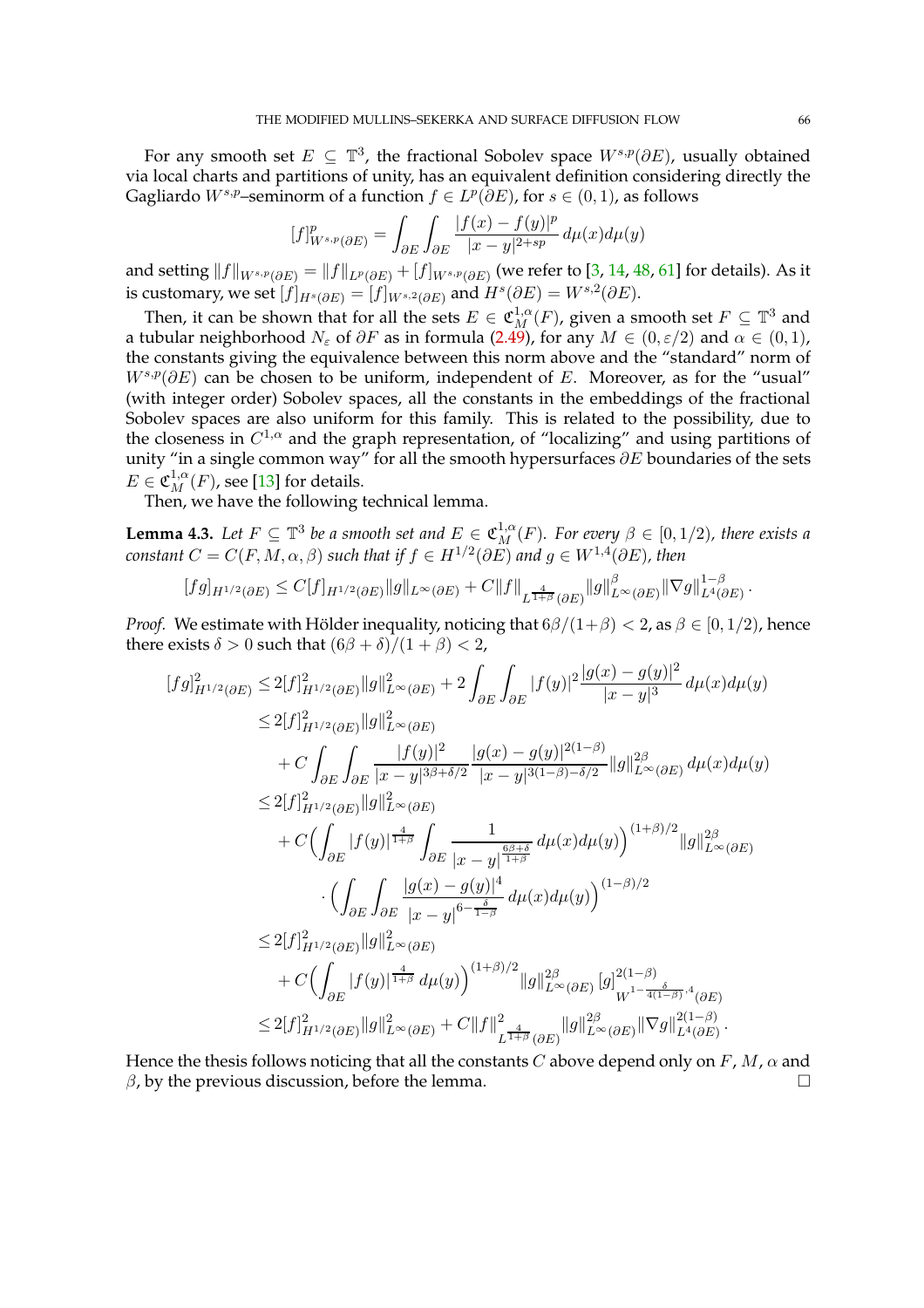As a corollary we have the following estimate.

<span id="page-66-3"></span>**Lemma 4.4.** Let  $F \subseteq \mathbb{T}^3$  be a smooth set and  $E \in \mathfrak{C}_M^{1,\alpha}(F)$ . Then, for  $M$  small enough, there holds

$$
\|\psi_E\|_{W^{5/2,2}(\partial F)} \leq C(F, M, \alpha) \big(1 + \|H\|_{H^{1/2}(\partial E)}^2\big) \,,
$$

*where* H *is the mean curvature of*  $\partial E$  *and the function*  $\psi_E$  *is defined by formula* [\(3.9\)](#page-55-1).

*Proof.* By a standard localization/partition of unity/straightening argument, we may reduce ourselves to the case where the function  $\psi_E$  is defined in a disk  $D\subseteq \mathbb{R}^2$  and  $\|\psi_E\|_{C^{1,\alpha}(D)}\leq$ M. Fixed a smooth cut–off function  $\varphi$  with compact support in D and equal to one on a smaller disk  $D' \subseteq D$ , we have

$$
\Delta(\varphi\psi_E) - \frac{\nabla^2(\varphi\psi_E)\nabla\psi_E\nabla\psi_E}{1 + |\nabla\psi_E|^2} = \varphi H \sqrt{1 + |\nabla\psi_E|^2} + R(x, \psi_E, \nabla\psi_E),\tag{4.12}
$$

where the remainder term  $R(x, \psi_E, \nabla \psi_E)$  is a smooth Lipschitz function. Then, using Lemma [4.3](#page-65-0) with  $\beta = 0$  and recalling that  $\|\psi_E\|_{C^{1,\alpha}(D)} \leq M$ , we estimate

$$
\begin{aligned} [\Delta(\varphi\psi_E)]_{H^{1/2}(D)} &\leq C(F, M, \alpha) \Big( \, M^2 [\nabla^2(\varphi\psi_E)]_{H^{1/2}(D)} + [\mathbf{H}]_{H^{1/2}(\partial E)} (1 + \|\nabla\psi_E\|_{L^\infty(D)}) \\ &+ \|\mathbf{H}\|_{L^4(\partial E)} (1 + \|\psi_E\|_{W^{2,4}(D)}) + 1 + \|\psi_E\|_{W^{2,4}(D)} \Big) \,. \end{aligned}
$$

We now use the fact that, by a simple integration by part argument, if  $u$  is a smooth function with compact support in  $\mathbb{R}^2$ , there holds

$$
[\Delta u]_{H^{1/2}(\mathbb{R}^2)} = [\nabla^2 u]_{H^{1/2}(\mathbb{R}^2)},
$$

hence,

$$
\begin{split} [\nabla^2(\varphi\psi_E)]_{H^{1/2}(D)} &= [\Delta(\varphi\psi_E)]_{H^{1/2}(D)} \\ &\leq C(F, M, \alpha) \Big( M^2 [\nabla^2(\varphi\psi_E)]_{H^{1/2}(D)} + [\mathbf{H}]_{H^{1/2}(\partial E)} (1 + \|\nabla\psi_E\|_{L^{\infty}(D)}) \\ &\quad + \|\mathbf{H}\|_{L^4(\partial E)} (1 + \|\psi_E\|_{W^{2,4}(D)}) + 1 + \|\psi_E\|_{W^{2,4}(D)} \Big), \end{split}
$$

then, if  $M$  is small enough, we have

$$
[\nabla^2(\varphi\psi_E)]_{H^{1/2}(D)} \le C(F, M, \alpha)(1 + ||H||_{H^{1/2}(\partial E)})(1 + ||H\text{less }\psi_E||_{L^4(D)}),
$$
\n(4.13)

as

<span id="page-66-2"></span><span id="page-66-1"></span><span id="page-66-0"></span>
$$
||H||_{L^{4}(\partial E)} \leq C(F, M, \alpha) ||H||_{H^{1/2}(\partial E)},
$$
\n(4.14)

where we used the continuous embedding of  $H^{1/2}(\partial E)$  in  $L^4(\partial E)$  (see for instance Theo-rem 6.7 in [\[48\]](#page-97-11), with  $q = 4$ ,  $s = 1/2$  and  $p = 2$ ).

By the Calderón–Zygmund estimates (holding uniformly for every hypersurface  $\partial E$ , with  $E \in \mathfrak{C}^{1,\alpha}_M(F)$ , see [\[13\]](#page-96-13)),

$$
\|\text{Hess}\,\psi_E\|_{L^4(D)} \le C(F, M, \alpha) (\|\psi_E\|_{L^4(D)} + \|\Delta\psi_E\|_{L^4(D)})\tag{4.15}
$$

and the expression of the mean curvature

$$
H = \frac{\Delta \psi_E}{\sqrt{1 + |\nabla \psi_E|^2}} - \frac{\text{Hess}\,\psi_E(\nabla \psi_E \nabla \psi_E)}{(\sqrt{1} + |\nabla \psi_E|)^3},
$$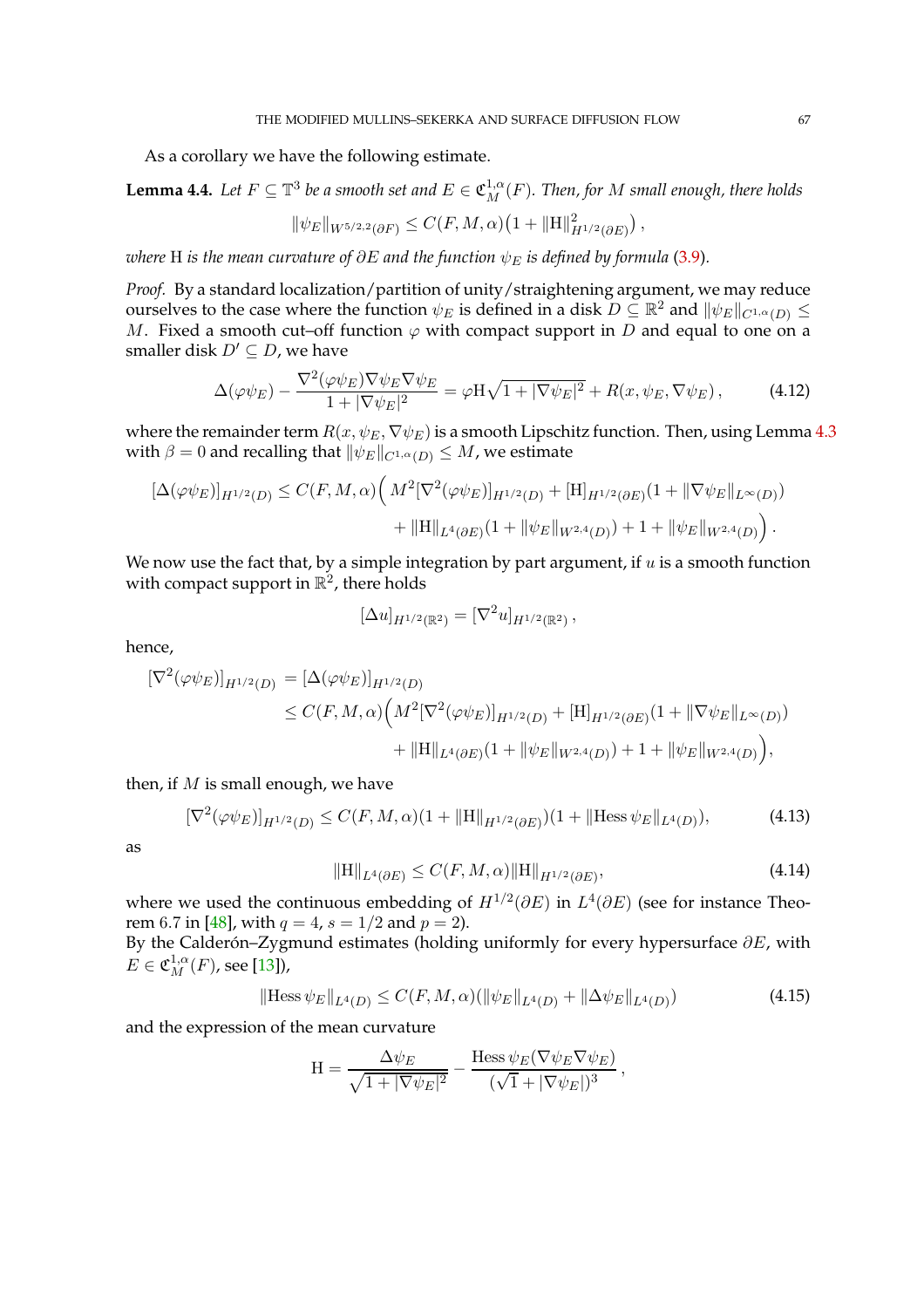we obtain

$$
\|\Delta \psi_E\|_{L^4(D)} \le 2M \|H\|_{L^4(\partial E)} + M^2 \|\text{Hess}\,\psi_E\|_{L^4(D)}\le 2M \|H\|_{L^4(\partial E)} + C(F, M, \alpha)M^2(\|\psi_E\|_{L^4(D)} + \|\Delta \psi_E\|_{L^4(D)}).
$$
 (4.16)

Hence, possibly choosing a smaller  $M$ , we conclude

$$
\|\Delta\psi_E\|_{L^4(D)} \le C(F, M, \alpha)(1 + \|H\|_{L^4(\partial E)}) \le C(F, M, \alpha)(1 + \|H\|_{H^{1/2}(\partial E)}),\tag{4.17}
$$

again by inequality [\(4.14\)](#page-66-0). Thus, by estimate [\(4.15\)](#page-66-1), we get

<span id="page-67-1"></span>
$$
\|\text{Hess}\,\psi_E\|_{L^4(D)} \le C(F, M, \alpha)(1 + \|H\|_{H^{\frac{1}{2}}(\partial E)}),\tag{4.18}
$$

and using this inequality in estimate [\(4.13\)](#page-66-2),

$$
[\nabla^{2}(\varphi\psi_{E})]_{H^{1/2}(D)} \leq C(F, M, \alpha)(1 + ||H||_{H^{\frac{1}{2}}(\partial E)})^{2},
$$

hence,

$$
[\nabla^2 \psi_E]_{H^{1/2}(D')} \leq C(F, M, \alpha)(1 + ||H||_{H^{\frac{1}{2}}(\partial E)})^2 \leq C(F, M, \alpha)(1 + ||H||_{H^{\frac{1}{2}}(\partial E)}^2).
$$

The inequality in the statement of the lemma then easily follows by this inequality, esti-mate [\(4.18\)](#page-67-1) and  $\|\psi_E\|_{C^{1,\alpha}(D)} \leq M$ , with a standard covering argument.

We are now ready to prove the last lemma of this section.

<span id="page-67-0"></span>**Lemma 4.5** (Compactness). Let  $F \subseteq \mathbb{T}^3$  be a smooth set and  $E_n \subseteq \mathfrak{C}_M^{1,\alpha}(F)$  a sequence of smooth *sets such that*

$$
\sup_{n\in\mathbb{N}}\int_{\mathbb{T}^3}|\nabla w_{E_n}|^2\,dx<+\infty\,,
$$

where  $w_{E_n}$  are the functions associated to  $E_n$  by problem [\(3.1\)](#page-50-1). Then, if  $\alpha \in (0,1/2)$  and  $M$  is small enough, there exists a smooth set  $F' \in \mathfrak{C}^1_M(F)$  such that, up to a (non relabeled) subsequence,  $E_n \to F'$  in  $W^{2,p}$  for all  $1 \leq p < 4$  (recall the definition of convergence *of sets at the beginning of Subsection [2.2\)](#page-23-0). Moreover, if*

<span id="page-67-3"></span>
$$
\int_{\mathbb{T}^3} |\nabla w_{E_n}|^2 dx \to 0,
$$

*then*  $F'$  is critical for the volume–constrained nonlocal Area functional J and the convergence  $E_n \to$  $F'$  is in  $W^{5/2,2}$ .

*Proof.* Throughout all the proof we write  $w_n$ ,  $\mathrm{H}_n$ , and  $v_n$  instead of  $w_{E_n}$ ,  $\mathrm{H}_{\partial E_n}$ , and  $v_{E_n}$ , respectively. Moreover, we denote by  $\widehat{w}_n = \int_{\mathbb{T}^3} w_n dx$  and we set  $\widetilde{w}_n = \int_{\partial E_n} w_n d\mu_n$  and  $H_n = \int_{\partial E_n} H_n d\mu_n.$ 

First, we recall that

$$
w_n = \mathcal{H}_n + 4\gamma v_n \quad \text{on } \partial E_n \qquad \text{and} \qquad \sup_{n \in \mathbb{N}} \|v_n\|_{C^{1,\alpha}(\mathbb{T}^3)} < +\infty \,, \tag{4.19}
$$

by standard elliptic estimates. We want to show that

<span id="page-67-2"></span>
$$
||w_n - \widetilde{w}_n||_{H^{1/2}(\partial E_n)}^2 \le ||w_n - \widehat{w}_n||_{H^{1/2}(\partial E_n)}^2.
$$
\n(4.20)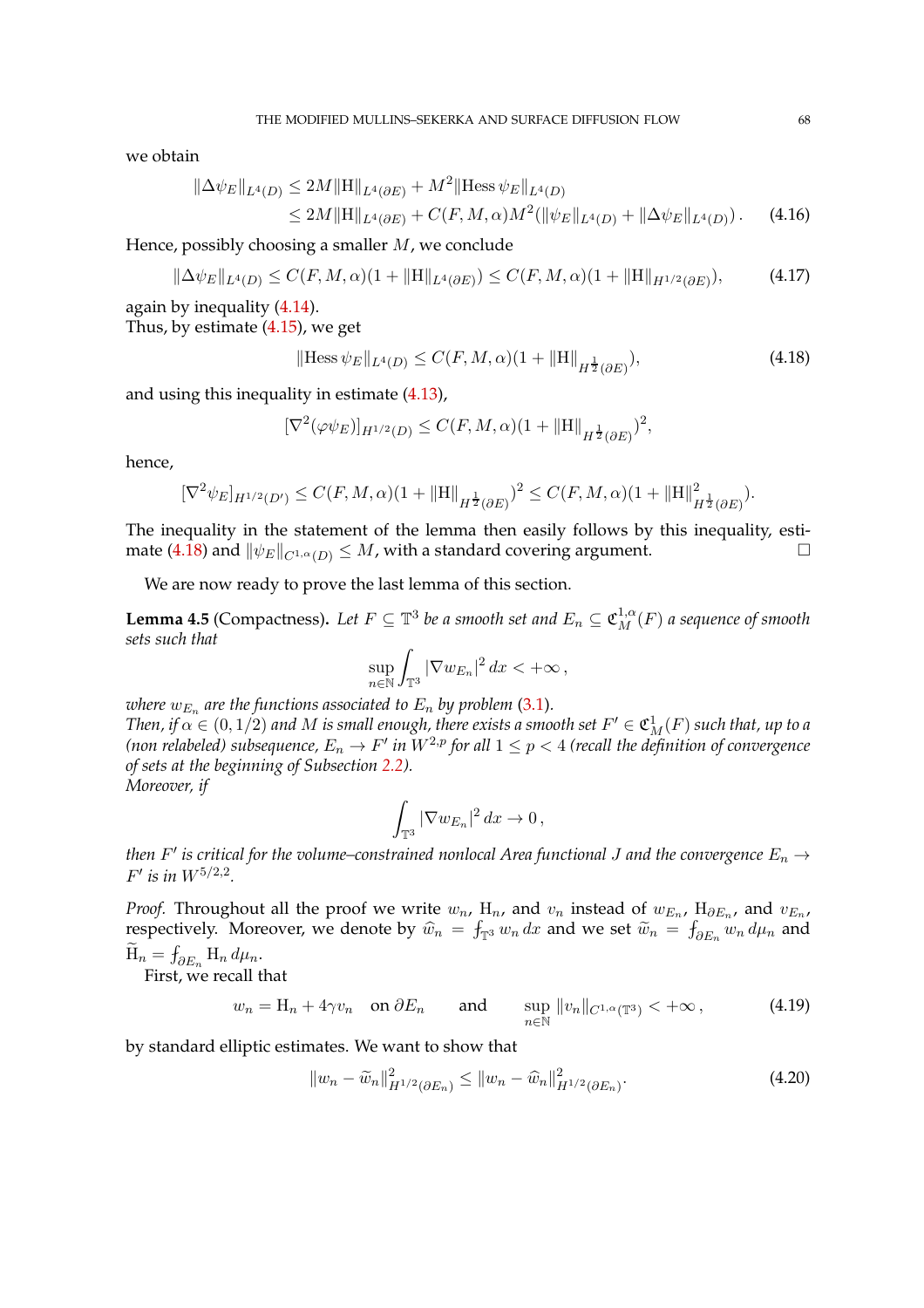To this aim, we recall that for every constant  $a$ 

$$
||w_n - a||_{L^2(\partial E_n)}^2 = ||w_n||_{L^2(\partial E_n)}^2 + a^2 \mathcal{A}(\partial E_n) - 2a \int_{\partial E_n} w_n d\mu_n
$$

then,

$$
\frac{d}{da}||w_n - a||_{L^2(\partial E_n)}^2 = 2a\mathcal{A}(\partial E_n) - 2\int_{\partial E_n} w_n d\mu_n.
$$

The above equality vanishes if and only if  $a = \int_{\partial E_n} w_n d\mu_n$ , hence,

$$
||w_n - \widetilde{w}_n||_{L^2(\partial E_n)} = \min_{a \in \mathbb{R}} ||w_n - a||_{L^2(\partial E_n)}
$$

and inequality [\(4.20\)](#page-67-2) follows by the definition of  $\|\cdot\|_{H^{1/2}(\partial E_n)}$  and the observation on the Gagliardo seminorms just before Lemma [4.3.](#page-65-0)

Then, from the *trace inequality* (see [\[23\]](#page-97-0)), which holds with a "uniform" constant  $C = C(F, M, \alpha)$ , for all the sets  $E \in \mathfrak{C}^{1,\alpha}_M(F)$  (see [\[13\]](#page-96-13)), we obtain

$$
||w_n - \widetilde{w}_n||_{H^{1/2}(\partial E_n)}^2 \le ||w_n - \widehat{w}_n||_{H^{1/2}(\partial E_n)}^2 \le C \int_{\mathbb{T}^3} |\nabla w_n|^2 dx < C < +\infty
$$
 (4.21)

with a constant *C* independent of  $n \in \mathbb{N}$ .

We claim now that

<span id="page-68-2"></span><span id="page-68-1"></span>
$$
\sup_{n\in\mathbb{N}}\|H_n\|_{H^{1/2}(\partial E_n)}<+\infty.
$$
\n(4.22)

To see this note that by the uniform  $C^{1,\alpha}$ –bounds on  $\partial E_n$ , we may find a fixed solid cylinder of the form  $C = D \times (-L, L)$ , with  $D \subseteq \mathbb{R}^2$  a ball centered at the origin and functions  $f_n$ , with

<span id="page-68-0"></span>
$$
\sup_{n \in \mathbb{N}} \|f_n\|_{C^{1,\alpha}(\overline{D})} < +\infty \,, \tag{4.23}
$$

such that  $\partial E_n \cap C = \{(x', x_n) \in D \times (-L, L) : x_n = f_n(x')\}$  with respect to a suitable coordinate frame (depending on  $n \in \mathbb{N}$ ). Then,

$$
\int_{D} (\mathbf{H}_n - \widetilde{\mathbf{H}}_n) dx' + \widetilde{\mathbf{H}}_n \operatorname{Area}(D) = \int_{D} \operatorname{div} \left( \frac{\nabla_{x'} f_n}{\sqrt{1 + |\nabla_{x'} f_n|^2}} \right) dx' = \int_{\partial D} \frac{\nabla_{x'} f_n}{\sqrt{1 + |\nabla_{x'} f_n|^2}} \cdot \frac{x'}{|x'|} d\sigma.
$$
\n(4.24)

where  $\sigma$  is the canonical (standard) measure on the circle  $\partial D$ .

Hence, recalling the uniform bound [\(4.23\)](#page-68-0) and the fact that  $\|{\rm H}_n-{\rm H}_n\|_{H^{1/2}(\partial E_n)}$  are equi-bounded thanks to inequalities [\(4.19\)](#page-67-3) and [\(4.21\)](#page-68-1), we get that  $\widetilde{H}_n$  are also equibounded (by a standard "localization" argument, "uniformly" applied to all the hypersurfaces  $\partial E_n$ ). Therefore, the claim [\(4.22\)](#page-68-2) follows.

By applying the Sobolev embedding theorem on each connected component of  $\partial F$ , we have that

$$
||H_n||_{L^p(\partial E_n)} \leq C||H_n||_{H^{\frac{1}{2}}(\partial E_n)} < C < +\infty \quad \text{for all } p \in [1, 4].
$$

for a constant *C* independent of  $n \in \mathbb{N}$ .

Now, by means of Calderón-Zygmund estimates, it is possible to show (see [\[13\]](#page-96-13)) that there exists a constant  $C > 0$  depending only on F, M,  $\alpha$  and  $p > 1$  such that for every  $E \in$  $\mathfrak{C}^{1,\alpha}_M(F)$ , there holds

$$
||B||_{L^{p}(\partial E)} \leq C(1 + ||H||_{L^{p}(\partial E)}).
$$
\n(4.25)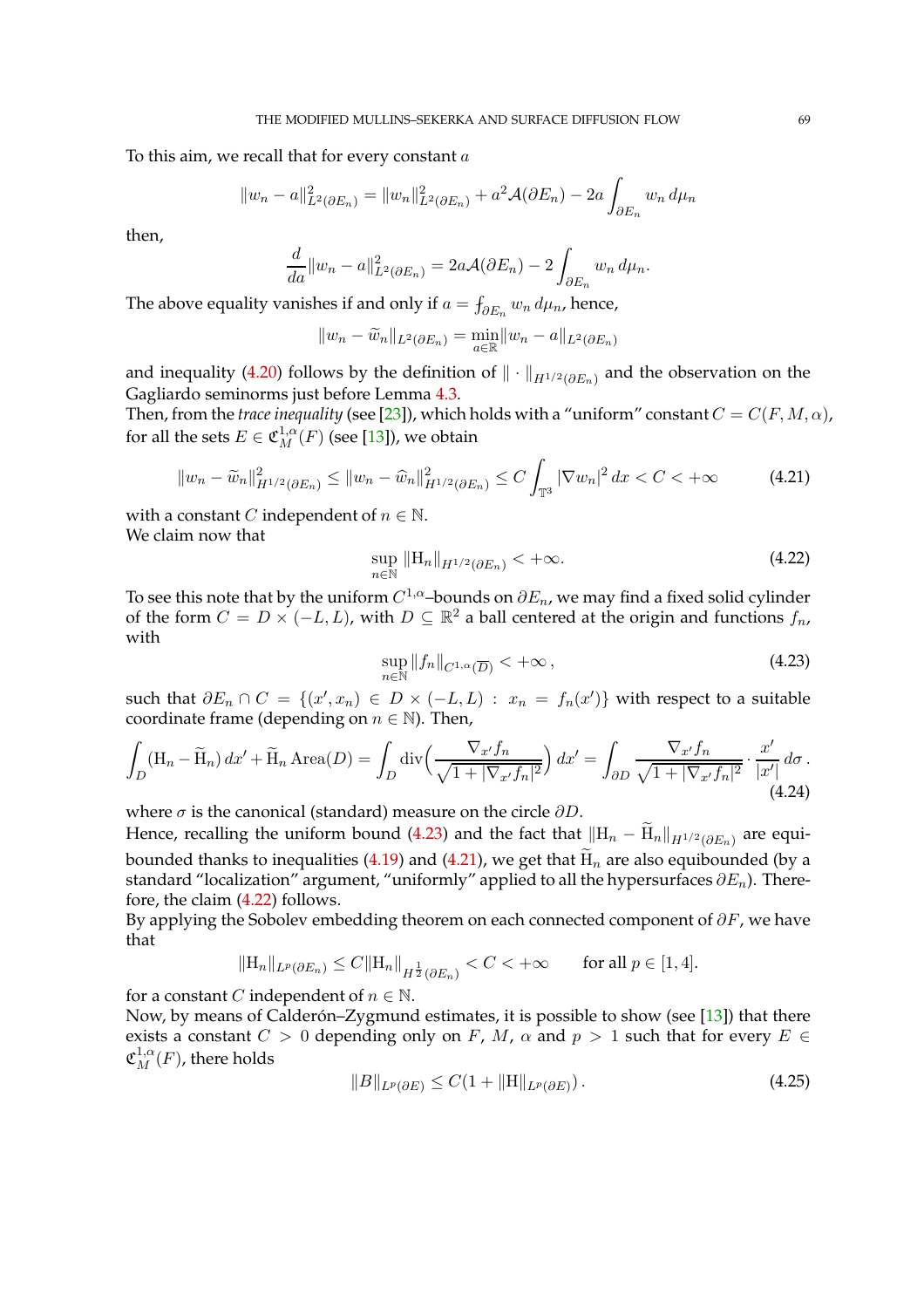Then, if we write

$$
\partial E_n = \{ y + \psi_n(y) \nu_F(y) : y \in \partial F \},
$$

we have  $\sup_{n\in\mathbb{N}} ||\psi_n||_{W^{2,p}(\partial F)} < +\infty$ , for all  $p \in [1, 4]$ . Thus, by the Sobolev compact embedding  $W^{2,p}(\partial F) \hookrightarrow C^{1,\alpha}(\partial F)$ , up to a subsequence (not relabeled), there exists a set  $F' \in \mathfrak{C}^{1,\alpha}_M(F)$  such that

$$
\psi_n \to \psi_{F'}
$$
 in  $C^{1,\alpha}(\partial F)$  and  $v_n \to v_{F'}$  in  $C^{1,\beta}(\mathbb{T}^3)$ 

for all  $\alpha \in (0, 1/2)$  and  $\beta \in (0, 1)$ .

From estimate [\(4.22\)](#page-68-2) and Lemma [4.4](#page-66-3) (possibly choosing a smaller  $M$ ), we have then that the functions  $\psi_n$  are bounded in  $W^{5/2,2}(\partial F)$ . Hence, possibly passing to another subsequence (again not relabeled), we conclude that  $E_n \to F'$  in  $W^{2,p}$  for every  $p \in [1,4)$ , by the Sobolev compact embedding (see for instance Theorem 6.7 in [\[48\]](#page-97-11), with  $q \in [1, 4)$ ,  $s = 1/2$  and  $p = 2$ , applied to Hess  $\psi_n$ ).

If moreover we have

$$
\int_{\mathbb{T}^3} |\nabla w_n|^2 \, dx \to 0 \,,
$$

then, the above arguments yield the existence of  $\lambda \in \mathbb{R}$  and a subsequence (not relabeled) such that  $w_n(\cdot + \psi_n(\cdot)\nu_F(\cdot)) \to \lambda$  in  $H^{1/2}(\partial F)$ . In turn,

$$
H_n(\cdot + \psi_n(\cdot)\nu_F(\cdot)) \to \lambda - 4\gamma v_{F'}(\cdot + \psi_{F'}(\cdot)\nu_F(\cdot)) = H(\cdot + \psi_{F'}(\cdot)\nu_F(\cdot))
$$

in  $H^{1/2}(\partial F)$ , where H is the mean curvature of  $F'.$  Hence  $F'$  is critical. To conclude the proof we then only need to show that  $\psi_n$  converge to  $\psi=\psi_{F'}$  in  $W^{5/2,2}(\partial F).$ Fixed  $\delta > 0$ , arguing as in the proof of Lemma [4.4,](#page-66-3) we reduce ourselves to the case where the functions  $\psi_n$  are defined on a disk  $D \subseteq \mathbb{R}^2$ , are bounded in  $W^{5/2,2}(D)$ , converge in  $W^{2,p}(D)$ for all  $p \in [1, 4)$  to  $\psi \in W^{5/2, 2}(D)$  and  $\|\nabla \psi\|_{L^{\infty}(D)} \leq \delta$ . Then, fixed a smooth cut–off function  $\varphi$  with compact support in D and equal to one on a smaller disk  $D' \subseteq D$ , we have

$$
\frac{\Delta(\varphi\psi_n)}{\sqrt{1+|\nabla\psi_n|^2}} - \frac{\Delta(\varphi\psi)}{\sqrt{1+|\nabla\psi|^2}} = (\nabla^2(\varphi\psi_n) - \nabla^2(\varphi\psi)) \frac{\nabla\psi\nabla\psi}{(1+|\nabla\psi|^2)^{3/2}} \n+ \nabla^2(\varphi\psi_n) \Big( \frac{\nabla\psi_n\nabla\psi_n}{(1+|\nabla\psi_n|^2)^{3/2}} - \frac{\nabla\psi\nabla\psi}{(1+|\nabla\psi|^2)^{3/2}} \Big) \n+ \varphi(\mathbf{H}_n - \mathbf{H}) + R(x, \psi_n, \nabla\psi_n) - R(x, \psi, \nabla\psi),
$$

where R is a smooth Lipschitz function. Then, using Lemma [4.3](#page-65-0) with  $\beta \in (0, 1/2)$ , an argument similar to the one in the proof of Lemma [4.4](#page-66-3) shows that

$$
\begin{split}\n&\left[\frac{\Delta(\varphi\psi_{n})}{\sqrt{1+|\nabla\psi_{n}|^{2}}}-\frac{\Delta(\varphi\psi)}{\sqrt{1+|\nabla\psi|^{2}}}\right]_{H^{1/2}(D)} \leq C(M)\Big(\delta^{2}[\nabla^{2}(\varphi\psi_{n})-\nabla^{2}(\varphi\psi)]_{H^{1/2}(D)} \\
&+||\nabla^{2}(\varphi\psi_{n})-\nabla^{2}(\varphi\psi)||_{L^{\frac{4}{1+\beta}}(D)}||\nabla\psi||_{L^{\infty}(D)}^{2}||\nabla^{2}\psi||_{L^{4}(D)}^{1-\beta} + \\
&+[\nabla^{2}(\varphi\psi_{n})]_{H^{1/2}(D)}||\nabla\psi_{n}-\nabla\psi||_{L^{\infty}(D)} \\
&+||\nabla^{2}(\varphi\psi_{n})||_{L^{\frac{4}{1+\beta}}(D)}||\nabla\psi_{n}-\nabla\psi||_{L^{\infty}(D)}^{2}(||\nabla^{2}\psi_{n}||_{L^{4}(D)}+||\nabla^{2}\psi||_{L^{4}(D)})^{1-\beta} \\
&+||\mathbf{H}_{n}-\mathbf{H}||_{H^{1/2}(D)}+||\psi_{n}-\psi||_{W^{2,2}(D)}\Big). \n\end{split}
$$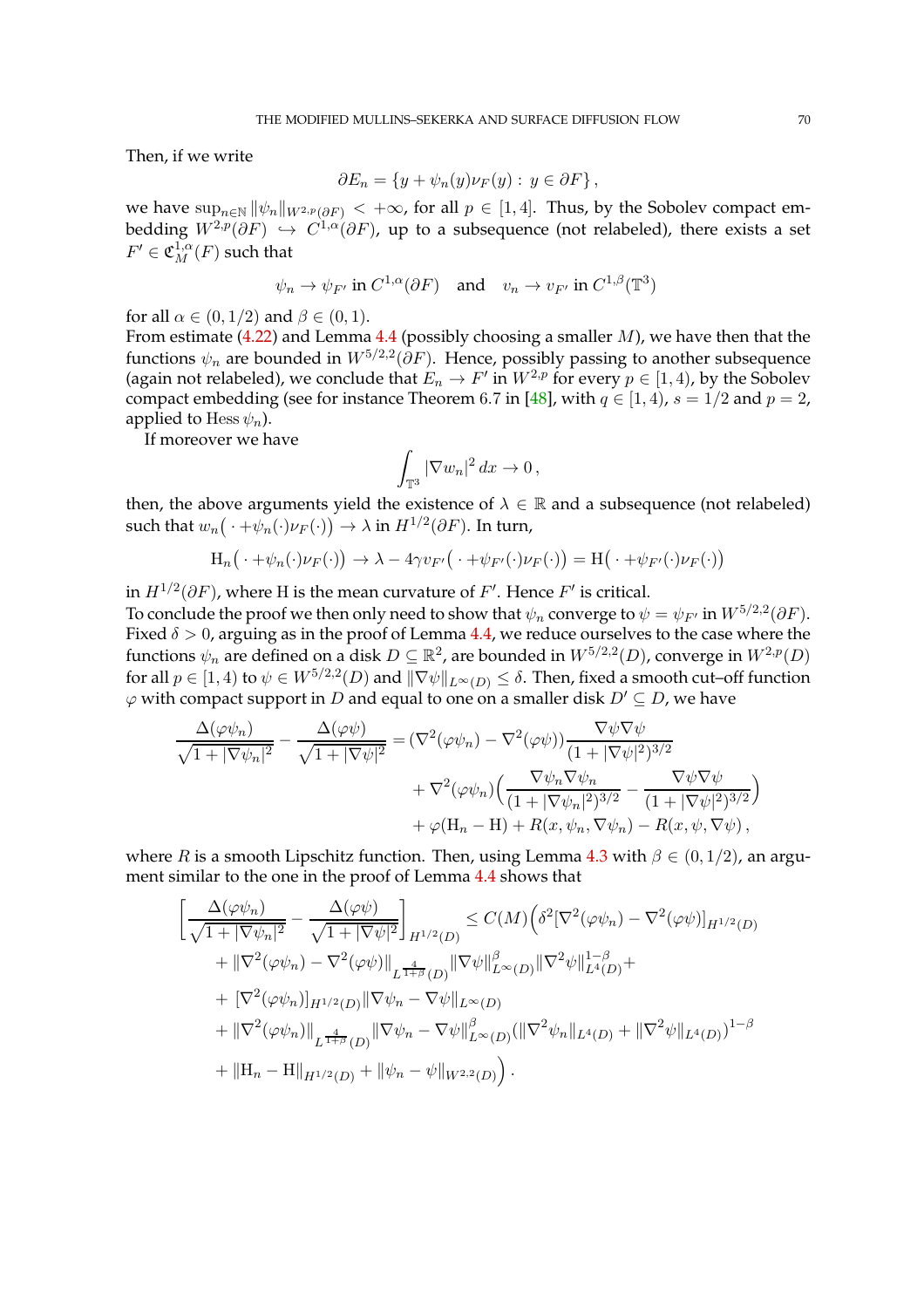Using Lemma [4.3](#page-65-0) again to estimate  $[\Delta(\varphi \psi_n) - \Delta(\varphi \psi)]_{H^{1/2}(D)}$  with the seminorm on the left hand side of the previous inequality and arguing again as in the proof of Lemma [4.4,](#page-66-3) we finally get

$$
[\nabla^2(\varphi\psi_n)-\nabla^2(\varphi\psi)]_{H^{1/2}(D)}\leq C(M)\Big(\|\psi_n-\psi\|_{W^{2,\frac{4}{1+\beta}}(D)}+\|\nabla\psi_n-\nabla\psi\|_{L^\infty(D)}^\beta+\|{\bf H}_n-{\bf H}\|_{H^{1/2}(D)}\Big)\,,
$$

hence,

$$
[\nabla^2 \psi_n - \nabla^2 \psi]_{H^{1/2}(D')} \leq C(M) \Big( \|\psi_n - \psi\|_{W^{2,\frac{4}{1+\beta}}(D')} + \|\nabla \psi_n - \nabla \psi\|_{L^\infty(D')}^\beta + \|H_n - H\|_{H^{1/2}(D')} \Big),
$$

from which the conclusion follows, by the first part of the lemma with  $p = 4/(1 + \beta) < 4$  and a standard covering argument.

# 4.2. **The modified Mullins–Sekerka flow – The main theorem.**

We are ready to prove the long time existence/stability result.

<span id="page-70-0"></span>**Theorem 4.6.** Let  $E \subseteq \mathbb{T}^n$  be a smooth strictly stable critical set for the nonlocal Area functional *under a volume constraint and*  $N_{\varepsilon}$  *(with*  $\varepsilon$  < 1) a tubular neighborhood of  $\partial E$ , as in formula [\(2.49\)](#page-27-0). *For every*  $\alpha \in (0, 1/2)$  *there exists*  $M > 0$  *such that, if*  $E_0$  *is a smooth set in*  $\mathfrak{C}_M^{1,\alpha}(E)$  *satisfying*  $Vol(E_0) = Vol(E)$  and

$$
\int_{\mathbb{T}^3} |\nabla w_{E_0}|^2 dx \le M
$$

where  $w_0=w_{E_0}$  is the function relative to  $E_0$  as in problem [\(3.1\)](#page-50-1), then the unique smooth solution  $E_t$ *of the modified Mullins–Sekerka flow (with parameter*  $\gamma \geq 0$ ) starting from  $E_0$ , given by Theorem [3.8,](#page-55-0) *is defined for all*  $t \geq 0$ *. Moreover,*  $E_t \to E + \eta$  exponentially fast in  $W^{5/2,2}$  as  $t \to +\infty$  (recall the *definition of convergence of sets at the beginning of Subsection [2.2\)](#page-23-0), for some*  $\eta \in \mathbb{R}^3$ , with the *meaning that the functions*  $\psi_{n,t}$  :  $\partial E + \eta \to \mathbb{R}$  *representing*  $\partial E_t$  *as "normal graphs" on*  $\partial E + \eta$ , *that is,*

$$
\partial E_t = \{ y + \psi_{\eta,t}(y)\nu_{E+\eta}(y) : y \in \partial E + \eta \},\
$$

*satisfy*

$$
\|\psi_{\eta,t}\|_{W^{5/2,2}(\partial E+\eta)} \le Ce^{-\beta t},
$$

*for every*  $t \in [0, +\infty)$ *, for some positive constants C and*  $\beta$ *.* 

*Remark* 4.7*.* With some extra effort, arguing as in the proof of Theorem 5.1 in [\[24\]](#page-97-21) (last part – see also Theorem 4.4 in the same paper), it can be shown that the convergence of  $E_t \to E + \eta$ is actually smooth (see also Remark [4.20\)](#page-88-0). Indeed, by means of standard parabolic estimates and interpolation (and Sobolev embeddings) the exponential decay in  $W^{5/2,2}$  implies analogous estimates in  $C^k$ , for every  $k \in \mathbb{N}$ ,

$$
\|\psi_{\eta,t}\|_{C^k(\partial E + \eta)} \le C_k e^{-\beta_k t},
$$

for every  $t \in [0, +\infty)$ , for some positive constants  $C_k$  and  $\beta_k$ .

*Remark* 4.8. We already said that the property of a set  $E_0$  to belong to  $\mathfrak{C}^{1,\alpha}_{M}(E)$  is a "closedness" condition in  $L^1$  of  $E_0$  and  $E$  and in  $C^{1,\alpha}$  of their boundaries. The extra condition in the theorem on the  $L^2$ –smallness of the gradient of  $w_0$  (see the second part of Lemma [4.5](#page-67-0) and its proof) implies that the quantity  $H_0 + 4\gamma v_0$  on  $\partial E_0$  is "close" to be constant, as it is the analogous quantity for the set  $E$  (or actually for any critical set). Notice that this is a second order condition for the boundary of  $E_0$ , in addition to the first order one  $E_0 \in \mathfrak{C}^{1,\alpha}_M(E)$ .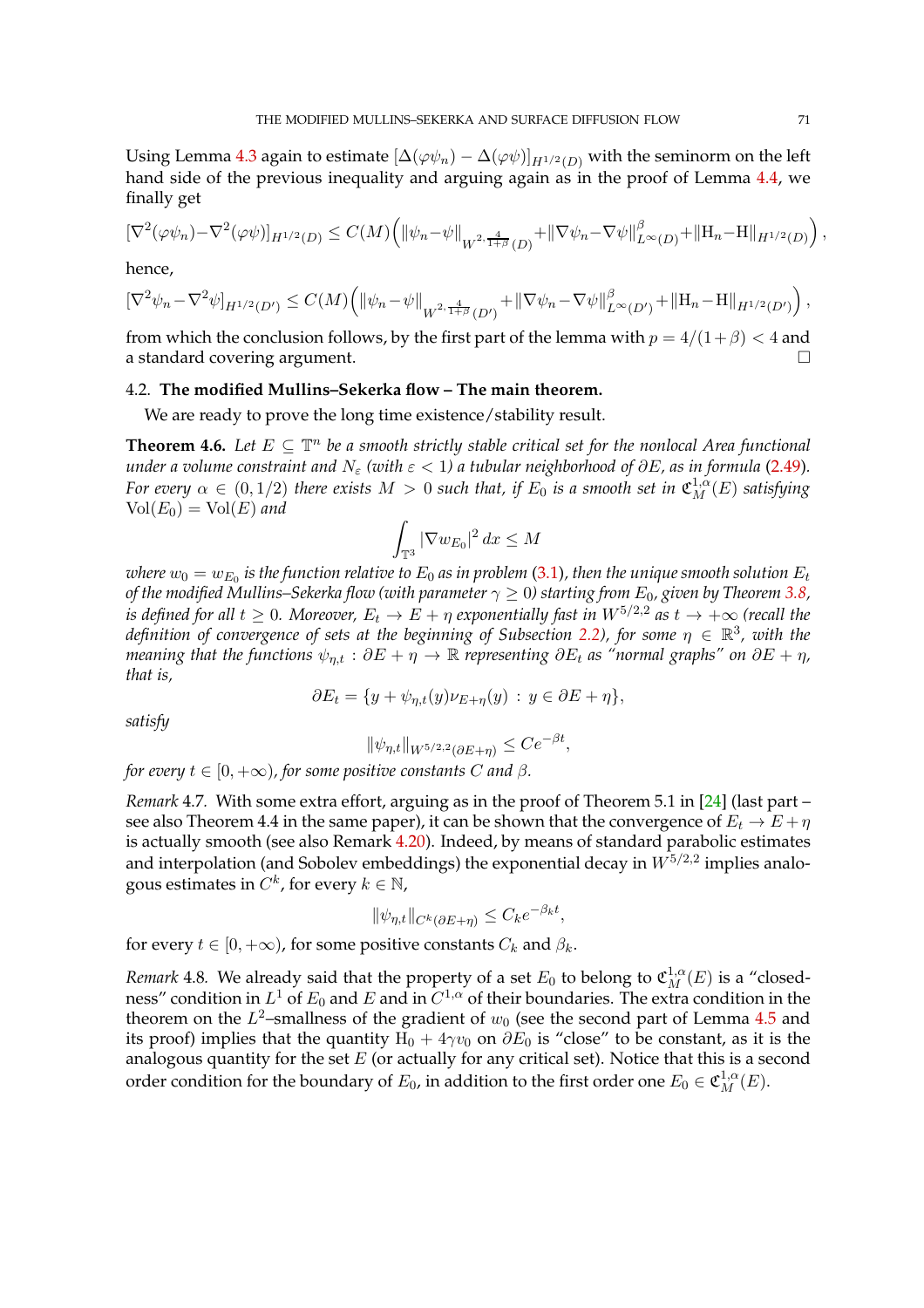*Proof of Theorem [4.6.](#page-70-0)* Throughout the whole proof C will denote a constant depending only on  $E$ ,  $M$  and  $\alpha$ , whose value may vary from line to line.

Assume that the modified Mullins–Sekerka flow  $E_t$  is defined for  $t$  in the maximal time interval [0,  $T(E_0)$ ], where  $T(E_0) \in (0, +\infty]$  and let the moving boundaries  $\partial E_t$  be represented as "normal graphs" on  $\partial E$  as

$$
\partial E_t = \{ y + \psi_t(y)\nu_E(y) : y \in \partial E \},\
$$

for some smooth functions  $\psi_t : \partial E \to \mathbb{R}$ . As before we set  $\nu_t = \nu_{E_t}$ ,  $v_t = v_{E_t}$  and  $w_t = w_{E_t}$ . We recall that, by Theorem [3.8,](#page-55-0) for every  $F \in \mathfrak{C}_M^{2,\alpha}(E)$ , the flow is defined in the time interval  $[0, T)$ , with  $T = T(E, M, \alpha) > 0$ .

We show the theorem for the smooth sets  $E_0 \subseteq \mathbb{T}^3$  satisfying

$$
\text{Vol}(E_0 \triangle E) \leq M_1, \quad \|\psi_0\|_{C^{1,\alpha}(\partial E)} \leq M_2 \quad \text{and} \quad \int_{\mathbb{T}^3} |\nabla w_0|^2 \, dx \leq M_3 \,,
$$

for some positive constants  $M_1, M_2, M_3$ , then we get the thesis by setting  $M = \min\{M_1, M_2, M_3\}.$ For any set  $F \in \mathfrak{C}^{1,\alpha}_M(E)$  we introduce the following quantity

$$
D(F) = \int_{F\Delta E} d(x, \partial E) dx = \int_{F} d_E dx - \int_{E} d_E dx,
$$
\n(4.26)

where  $d_E$  is the signed distance function defined in formula [\(2.50\)](#page-27-6). We observe that

$$
\text{Vol}(F\Delta E) \le C \|\psi_F\|_{L^1(\partial E)} \le C \|\psi_F\|_{L^2(\partial E)}
$$

for a constant C depending only on E and, as  $F \subseteq N_{\varepsilon}$ ,

$$
D(F) \le \int_{F\Delta E} \varepsilon \, dx \le \varepsilon \text{Vol}(F\Delta E).
$$

Moreover,

$$
\|\psi_F\|_{L^2(\partial E)}^2 = 2 \int_{\partial E} \int_0^{|\psi_F(y)|} t \, dt \, d\mu(y)
$$
  
= 
$$
2 \int_{\partial E} \int_0^{|\psi_F(y)|} d(L(y, t), \partial E) \, dt \, d\mu(y)
$$
  
= 
$$
2 \int_{E \Delta F} d(x, \partial E) J L^{-1}(x) \, dx
$$
  
\$\leq C D(F).

where  $L : \partial E \times (-\varepsilon, \varepsilon) \to N_{\varepsilon}$  the smooth diffeomorphism defined in formula [\(2.53\)](#page-27-4) and JL its Jacobian. As we already said, the constant C depends only on E and  $\varepsilon$ . This clearly implies

$$
\text{Vol}(F\Delta E) \le C \|\psi_F\|_{L^1(\partial E)} \le C \|\psi_F\|_{L^2(\partial E)} \le C \sqrt{D(F)}\,. \tag{4.27}
$$

Hence, by this discussion, the initial smooth set  $E_0 \in \mathfrak{C}_M^{1,\alpha}(E)$  satisfies  $D(E_0) \leq M \leq M_1$ (having chosen  $\varepsilon$  < 1).

By rereading the proof of Lemma [4.5,](#page-67-0) it follows that for  $M_2$ ,  $M_3$  small enough, if  $\|\psi_F\|_{C^{1,\alpha}(\partial E)} \le$  $M_2$  and

$$
\int_{\mathbb{T}^3} |\nabla w_F|^2 dx \le M_3,
$$

then,

$$
\|\psi_F\|_{W^{2,3}(\partial E)} \le \omega(\max\{M_2, M_3\}),\tag{4.28}
$$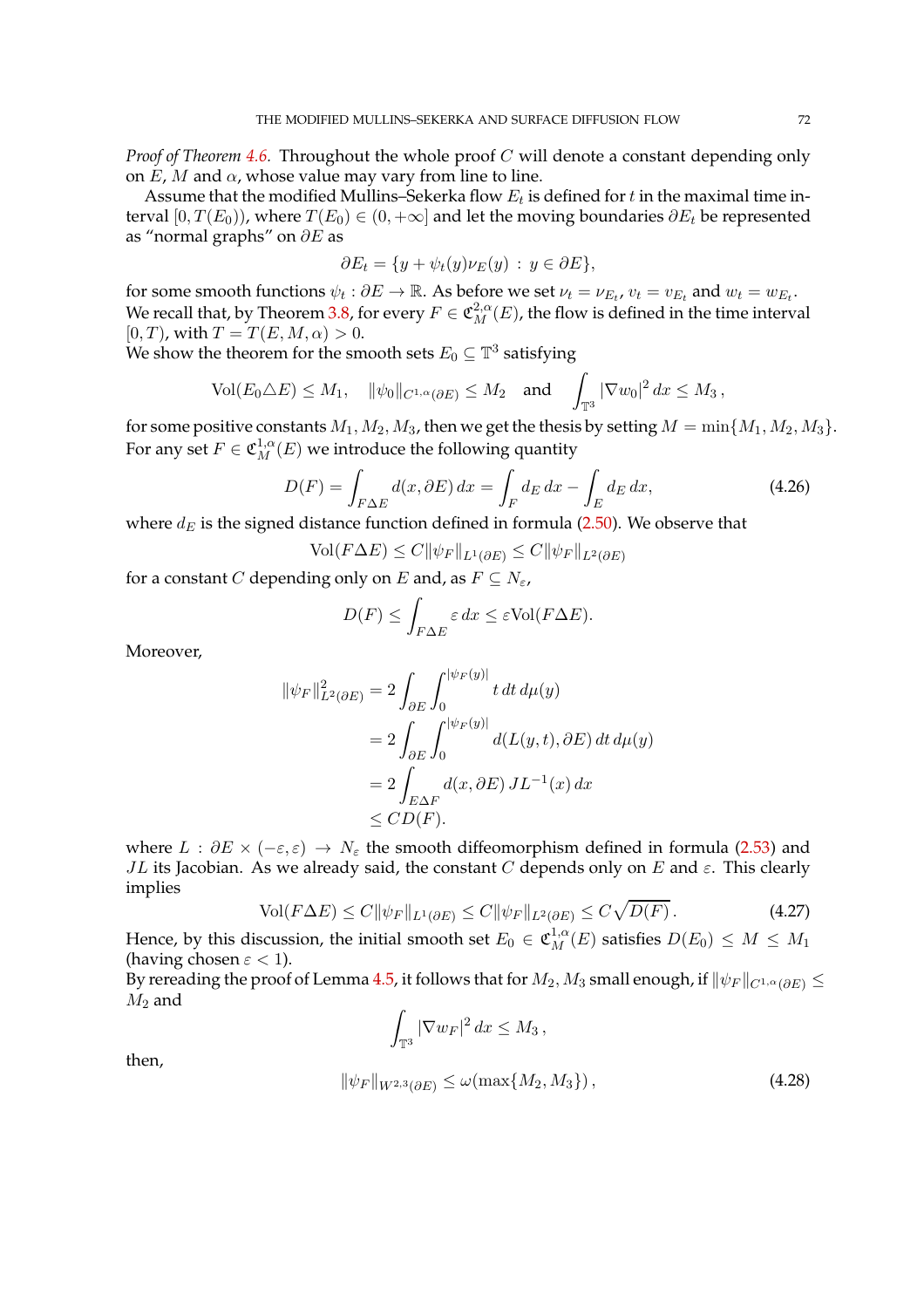where  $s \mapsto \omega(s)$  is a positive nondecreasing function (defined on R) such that  $\omega(s) \to 0$  as  $s \to 0^+$ . Hence,

<span id="page-72-1"></span>
$$
\|\nu_{F}\|_{W^{1,3}(\partial F)} \le \omega'(\max\{M_2, M_3\}),\tag{4.29}
$$

for a function  $\omega'$  with the same properties of  $\omega$ . Both  $\omega$  and  $\omega'$  only depend on  $E$  and  $\alpha$ , for M small enough.

We split the proof of the theorem into steps.

**Step** 1 (Stopping–time)**.** Let  $\overline{T} \leq T(E_0)$  be the maximal time such that

$$
\text{Vol}(E_t \triangle E) \le 2M_1, \quad \|\psi_t\|_{C^{1,\alpha}(\partial E)} \le 2M_2 \quad \text{and} \quad \int_{\mathbb{T}^3} |\nabla w_t|^2 \, dx \le 2M_3 \,, \tag{4.30}
$$

for all  $t \in [0, \overline{T})$ . Hence,

<span id="page-72-4"></span>
$$
\|\psi_t\|_{W^{2,3}(\partial E)} \le \omega(2\max\{M_2, M_3\})
$$

for all  $t \in [0, \overline{T}$ , as in formula [\(4.28\)](#page-71-0). Note that such a maximal time is clearly positive, by the hypotheses on  $E_0$ .

We claim that by taking  $M_1, M_2, M_3$  small enough, we have  $\overline{T} = T(E_0)$ .

**Step** 2 (Estimate of the translational component of the flow)**.** We want to see that there exists a small constant  $\theta > 0$  such that

$$
\min_{\eta \in O_E} \left\| \left[ \partial_{\nu_t} w_t \right] - \langle \eta \, | \, \nu_t \rangle \right\|_{L^2(\partial E_t)} \ge \theta \left\| \left[ \partial_{\nu_t} w_t \right] \right\|_{L^2(\partial E_t)} \qquad \text{for all } t \in [0, \overline{T}), \tag{4.31}
$$

where  $O_E$  is defined by formula [\(2.47\)](#page-27-0).

If M is small enough, clearly there exists a constant  $C_0 = C_0(E, M, \alpha) > 0$  such that, for every  $i\in I_E$ , we have  $\|\langle e_i|\nu_t\rangle\|_{L^2(\partial E_t)}\geq C_0>0$ , holding  $\|\langle e_i|\nu_E\rangle\|_{L^2(\partial E)}>0$ . It is then easy to show that the vector  $\eta_t \in O_E$  realizing such minimum is unique and satisfies

<span id="page-72-3"></span><span id="page-72-0"></span>
$$
[\partial_{\nu_t} w_t] = \langle \eta_t | \nu_t \rangle + g,\tag{4.32}
$$

where  $g \in L^2(\partial E_t)$  is a function  $L^2$ -orthogonal (with respect to the measure  $\mu_t$  on  $\partial E_t$ ) to the vector subspace of  $L^2(\partial E_t)$  spanned by  $\langle e_i | \nu_t \rangle$ , with  $i \in I_E$ , where  $\{e_1, \ldots, e_3\}$  is the orthonormal basis of  $\mathbb{R}^3$  given by Remark [2.26.](#page-27-1) Moreover, the inequality

<span id="page-72-2"></span>
$$
|\eta_t| \le C \left\| \left[\partial_{\nu_t} w_t \right] \right\|_{L^2(\partial E_t)} \tag{4.33}
$$

holds, with a constant C depending only on  $E$ , M and  $\alpha$ . We now argue by contradiction, assuming  $\|g\|_{L^2(\partial E_t)} < \theta \big\|[\partial_{\nu_t}w_t]\big\|_{L^2(\partial E_t)}$ . First, by formula  $(2.6)$  and the translation invariance of the functional  $J$ , we have

$$
0 = \frac{d}{ds} J(E_t + s\eta_t) \Big|_{s=0} = \int_{\partial E_t} (H_t + 4\gamma v_t) \langle \eta_t | \nu_t \rangle d\mu_t = \int_{\partial E_t} w_t \langle \eta_t | \nu_t \rangle d\mu_t.
$$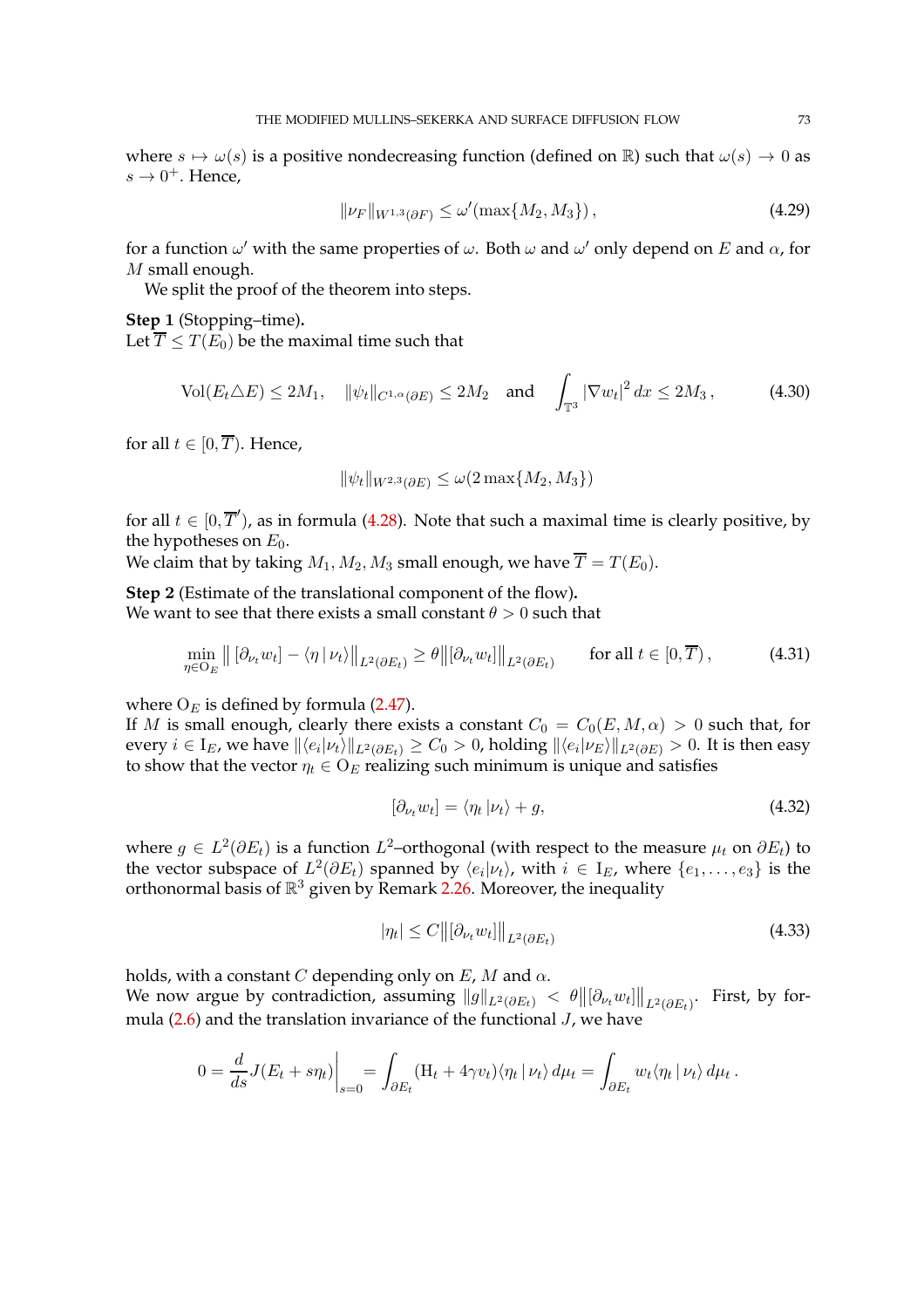It follows that, by multiplying equality [\(4.32\)](#page-72-0) by  $w_t - \widehat{w}_t$ , with  $\widehat{w}_t = \int_{\mathbb{T}^3} w_t dx$  and integrating over  $\partial E_t$ , we get

$$
\int_{\mathbb{T}^3} |\nabla w_t|^2 dx = - \int_{\partial E_t} w_t [\partial_{\nu_t} w_t] d\mu_t
$$
  
= 
$$
- \int_{\partial E_t} (w_t - \widehat{w}_t) [\partial_{\nu_t} w_t] d\mu_t
$$
  
= 
$$
- \int_{\partial E_t} (w_t - \widehat{w}_t) g d\mu_t
$$
  

$$
\leq \theta \|w_t - \widehat{w}_t\|_{L^2(\partial E_t)} \|[\partial_{\nu_t} w_t] \|_{L^2(\partial E_t)}.
$$

Note that in the second and the third equality above we have used the fact that  $[\partial_{\nu_t}w_t]$  and  $\nu_t$  have zero integral on  $\partial E_t.$ 

By the trace inequality (see  $[23]$ ), we have

$$
||w_t - \widehat{w}_t||_{L^2(\partial E_t)}^2 \le ||w_t - \widehat{w}_t||_{H^{1/2}(\partial E_t)}^2 \le C \int_{\mathbb{T}^3} |\nabla w_t|^2 dx,
$$
\n(4.34)

hence, by the previous estimate, we conclude

<span id="page-73-2"></span><span id="page-73-0"></span>
$$
\int_{\mathbb{T}^3} |\nabla w_t|^2 dx \le C\theta^2 \left\| [\partial_{\nu_t} w_t] \right\|_{L^2(\partial E_t)}^2.
$$
\n(4.35)

<span id="page-73-1"></span>.

Let us denote with  $f:\mathbb{T}^3\to\mathbb{R}$  the harmonic extension of  $\langle\eta_t\,|\,\nu_t\rangle$  to  $\mathbb{T}^3$ , we then have

$$
\|\nabla f\|_{L^{2}(\mathbb{T}^{3})} \leq C \|\langle \eta_{t} | \nu_{t} \rangle\|_{H^{1/2}(\partial E_{t})} \leq C |\eta_{t}| \|\nu_{t}\|_{W^{1,3}(\partial E_{t})} \leq C \|\langle \partial_{\nu_{t}} w_{t} \rangle\|_{L^{2}(\partial E_{t})}, \tag{4.36}
$$

where the first inequality comes by standard elliptic estimates (holding with a constant  $C = C(E, M, \alpha) > 0$ , see [\[13\]](#page-96-0) for details), the second is trivial and the last one follows by inequalities  $(4.29)$  and  $(4.33)$ .

Thus, by equality  $(4.32)$  and estimates  $(4.35)$  and  $(4.36)$ , we get

$$
\begin{split} \|\langle \eta_t | \nu_t \rangle \|_{L^2(\partial E_t)}^2 &= \int_{\partial E_t} [\partial_{\nu_t} w_t] \langle \eta_t | \nu_t \rangle \, d\mu \\ &= - \int_{\mathbb{T}^3} \langle \nabla w_t | \nabla f \rangle \, dx \\ &\le \left( \int_{\mathbb{T}^3} |\nabla w_t|^2 \, dx \right)^{1/2} \left( \int_{\mathbb{T}^3} |\nabla f|^2 \, dx \right)^{1/2} \\ &\le C\theta \big\| [\partial_{\nu_t} w_t] \big\|_{L^2(\partial E_t)}^2 \,. \end{split}
$$

If then  $\theta > 0$  is chosen so small that  $C\theta + \theta^2 < 1$  in the last inequality, then we have a contradiction with equality [\(4.32\)](#page-72-0) and the fact that  $\|g\|_{L^2(\partial E_t)}<\theta\big\|[\partial_{\nu_t}w_t]\big\|_{L^2(\partial E_t)}$ , as they imply (by  $L^2$ -orthogonality) that

$$
\|\langle \eta_t | \nu_t \rangle\|_{L^2(\partial E_t)}^2 > (1 - \theta^2) \big\| \big[\partial_{\nu_t} w_t \big] \big\|_{L^2(\partial E_t)}^2
$$

All this argument shows that for such a choice of  $\theta$  condition [\(4.31\)](#page-72-3) holds. By Propositions [2.35](#page-47-0) and [2.36,](#page-49-0) there exist positive constants  $\sigma_{\theta}$  and  $\delta$  with the following properties: for any set  $F\in \mathfrak{C}^{1,\alpha}_M(E)$  such that  $\|\psi_F\|_{W^{2,3}(\partial E)}<\delta$ , there holds

$$
\Pi_F(\varphi)\geq \sigma_\theta\|\varphi\|_{H^1(\partial F)}^2
$$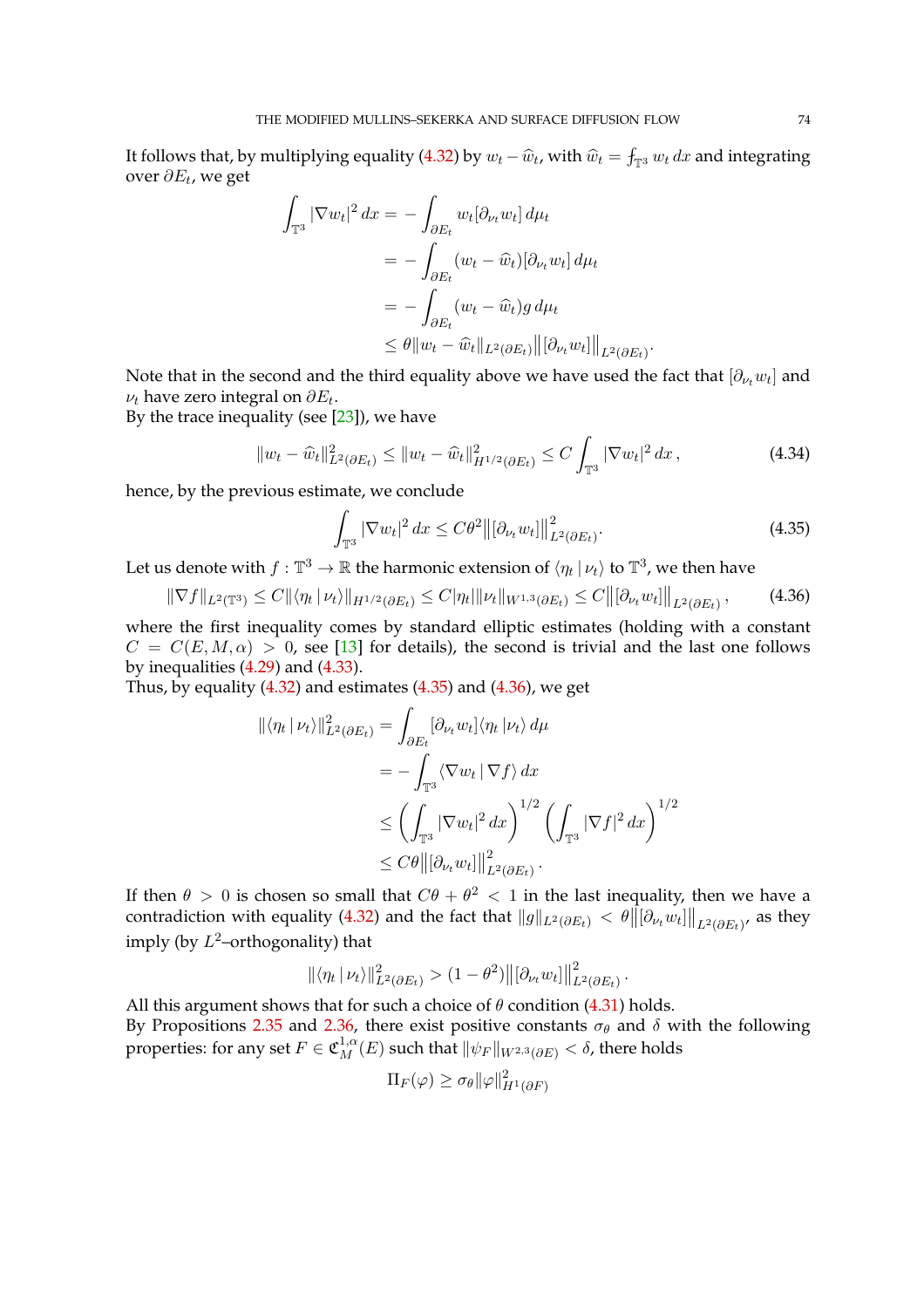for all  $\varphi \in \widetilde{H}^1(\partial F)$  such that  $\min_{\eta \in \mathrm{O}_E} \|\varphi - \bra{\eta}\nu_F\rangle\|_{L^2(\partial F)} \geq \theta \|\varphi\|_{L^2(\partial F)}$  and if  $E'$  is critical,  $\text{Vol}(E') = \text{Vol}(E)$  with  $\|\psi_{E'}\|_{W^{2,3}(\partial E)} < \delta$ , then

<span id="page-74-2"></span><span id="page-74-1"></span>
$$
E' = E + \eta \tag{4.37}
$$

for a suitable vector  $\eta \in \mathbb{R}^3$ . We then assume that  $M_2, M_3$  are small enough such that

$$
\omega(2\max\{M_2, M_3\}) < \delta/2\tag{4.38}
$$

where  $\omega$  is the function introduced in formula [\(4.28\)](#page-71-0).

**Step 3** (The stopping time  $\overline{T}$  is equal to the maximal time  $T(E_0)$ ). We show now that, by taking  $M_1, M_2, M_3$  smaller if needed, we have  $\overline{T} = T(E_0)$ . By the previous point and the suitable choice of  $M_2$ ,  $M_3$  made in its final part, formula [\(4.31\)](#page-72-3) holds, hence we have

$$
\Pi_{E_t}\bigl([\partial_{\nu_t} w_t]\bigr) \geq \sigma_\theta \bigl\| [\partial_{\nu_t} w_t] \bigr\|_{H^1(\partial E)}^2 \qquad \text{ for all } t \in [0,\overline{T}).
$$

In turn, by Lemma [4.1](#page-57-0) we may estimate

$$
\frac{d}{dt}\left(\frac{1}{2}\int_{\mathbb{T}^3}|\nabla w_t|^2\,dx\right)\leq -\sigma_\theta \big\|[\partial_{\nu_t}w_t]\big\|_{H^1(\partial E_t)}^2+\frac{1}{2}\int_{\partial E_t}(\partial_{\nu_t}w_t^+ + \partial_{\nu_t}w_t^-)[\partial_{\nu_t}w_t]^2\,d\mu_t
$$

for every  $t \leq \overline{T}$ . It is now easy to see that

<span id="page-74-0"></span>
$$
\Delta w_t = [\partial_{\nu_t} w_t] \mu_t,
$$

then, by point (iii) of Lemma [4.2,](#page-59-0) we estimate the last term as

$$
\int_{\partial E_t} (\partial_{\nu_t} w_t^+ + \partial_{\nu_t} w_t^-) [\partial_{\nu_t} w_t]^2 d\mu_t \leq C \int_{\partial E_t} (|\partial_{\nu_t} w_t^+|^3 + |\partial_{\nu_t} w_t^-|^3) d\mu_t \leq C \int_{\partial E_t} |[\partial_{\nu_t} w_t]|^3 d\mu_t,
$$

thus, the last estimate in the statement of Lemma [4.2](#page-59-0) implies

$$
\left\|[\partial_{\nu_t} w_t]\right\|_{L^3(\partial E_t)} \leq C \left\|[\partial_{\nu_t} w_t]\right\|_{H^1(\partial E_t)}^{2/3} \|w_t - \widehat{w}_t\|_{L^2(\partial E_t)}^{1/3}.
$$

Therefore, combining the last three estimates, we get

$$
\frac{d}{dt} \int_{\mathbb{T}^3} |\nabla w_t|^2 dx \le -2\sigma_\theta \left\| [\partial_{\nu_t} w_t] \right\|_{H^1(\partial E_t)}^2 + C \|w_t - \widehat{w}_t\|_{L^2(\partial E_t)} \left\| [\partial_{\nu_t} w_t] \right\|_{H^1(\partial E_t)}^2
$$
\n
$$
\le -\sigma_\theta \left\| [\partial_{\nu_t} w_t] \right\|_{H^1(\partial E_t)}^2,
$$
\n(4.39)

for every  $t \in [0, \overline{T})$ , where in the last inequality we used the trace inequality [\(4.34\)](#page-73-2)

$$
||w_t - \widehat{w}_t||_{L^2(\partial E_t)}^2 \le ||w_t - \widehat{w}_t||_{H^{1/2}(\partial E_t)}^2 \le C \int_{\mathbb{T}^3} |\nabla w_t|^2 dx \le 2CM_3,
$$

possibly choosing a smaller M such that  $2CM_3 < \sigma_{\theta}$ .

This argument clearly says that the quantity  $\int_{\mathbb{T}^3} |\nabla w_t|^2\,dx$  is nonincreasing in time, hence, if  $M_2, M_3$  are small enough, the inequality  $\int_{\mathbb{T}^3} |\nabla w_t|^2 dx \le 2M_3$  is preserved during the flow. If we assume by contradiction that  $\overline{T} < T(E_0)$ , then it must happen that  $Vol(E_{\overline{T}} \triangle E) = 2M_1$ or  $\|\psi_{\overline{T}}\|_{C^{1,\alpha}(\partial E)}=2M_2.$  Before showing that this is not possible, we prove that actually the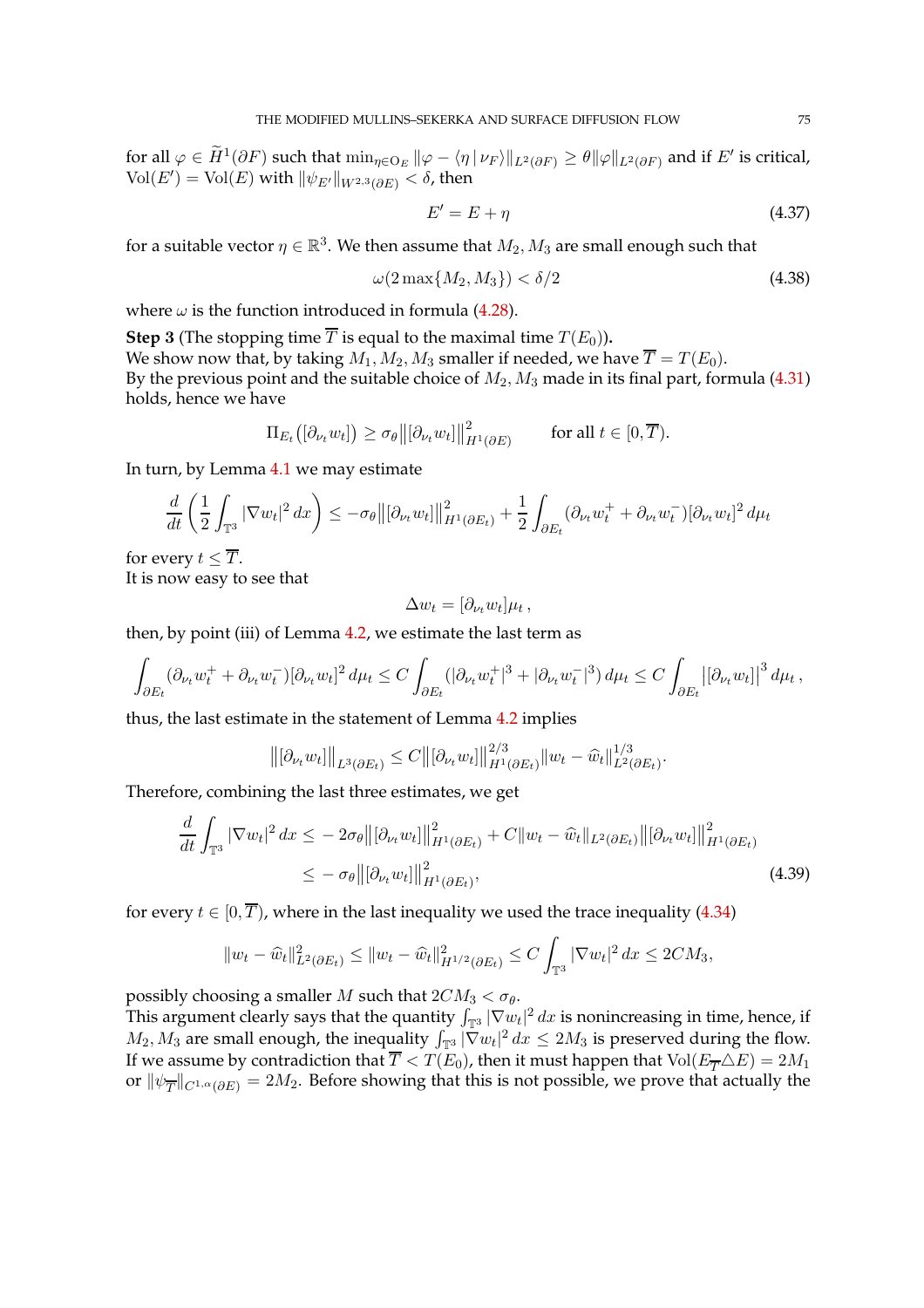quantity  $\int_{\mathbb{T}^3} |\nabla w_t|^2\,dx$  decreases (non increases) exponentially. Computing as in the previous step,

$$
\int_{\mathbb{T}^3} |\nabla w_t|^2 dx = - \int_{\partial E_t} w_t [\partial_{\nu_t} w_t] d\mu_t
$$
  
\n
$$
= - \int_{\partial E_t} (w_t - \widehat{w}_t) [\partial_{\nu_t} w_t] d\mu_t
$$
  
\n
$$
\leq ||w_t - \widehat{w}_t||_{L^2(\partial E_t)} ||[\partial_{\nu_t} w_t]||_{L^2(\partial E_t)}
$$
  
\n
$$
\leq C \left( \int_{\mathbb{T}^3} |\nabla w_t|^2 dx \right)^{1/2} ||[\partial_{\nu_t} w_t]||_{L^2(\partial E_t)},
$$

where we used again the trace inequality [\(4.34\)](#page-73-2). Then,

$$
\int_{\mathbb{T}^3} |\nabla w_t|^2 dx \leq C \big\| \big[\partial_{\nu_t} w_t \big] \big\|_{L^2(\partial E_t)}^2 \leq C \big\| \big[\partial_{\nu_t} w_t \big] \big\|_{H^1(\partial E_t)}^2,
$$

and combining this inequality with estimate [\(4.39\)](#page-74-0), we obtain

<span id="page-75-0"></span>
$$
\frac{d}{dt} \int_{\mathbb{T}^3} |\nabla w_t|^2 dx \le -c_0 \int_{\mathbb{T}^3} |\nabla w_t|^2 dx,
$$

for every  $t \leq \overline{T}$  and for a suitable constant  $c_0 \geq 0$ . Integrating this differential inequality, we get

$$
\int_{\mathbb{T}^3} |\nabla w_t|^2 \, dx \le e^{-c_0 t} \int_{\mathbb{T}^3} |\nabla w_0|^2 \, dx \le M_3 e^{-c_0 t} \le M_3,
$$
\n(4.40)

for every  $t \leq \overline{T}$ .

Then, we assume that  $\text{Vol}(E_{\overline{T}}\triangle E)=2M_1$  or  $\|\psi_{\overline{T}}\|_{C^{1,\alpha}(\partial E_{\overline{T}})}=2M_2.$  Recalling formula [\(4.26\)](#page-71-1) and denoting by  $X_t$  the velocity field of the flow (see Definition [3.1](#page-50-0) and the subsequent discussion), we compute

$$
\frac{d}{dt}D(E_t) = \frac{d}{dt} \int_{E_t} dE dx = \int_{E_t} \operatorname{div}(dE_x) dx = \int_{\partial E_t} dE \langle X_t | \nu_t \rangle d\mu_t
$$

$$
= \int_{\partial E_t} dE [\partial_{\nu_t} w_t] d\mu_t = - \int_{\mathbb{T}^3} \langle \nabla h | \nabla w_t \rangle dx,
$$

where  $h$  denotes the harmonic extension of  $d_E$  to  $\mathbb{T}^3.$  Note that, by standard elliptic estimates and the properties of the signed distance function  $d_E$ , we have

$$
\|\nabla h\|_{L^2(\mathbb{T}^3)} \leq C \|d_E\|_{C^{1,\alpha}(\partial E)} \leq C = C(E),
$$

then, by the previous equality and formula [\(4.40\)](#page-75-0), we get

<span id="page-75-1"></span>
$$
\frac{d}{dt}D(E_t) \leq C \|\nabla w_t\|_{L^2(\mathbb{T}^3)} \leq C\sqrt{M_3} e^{-c_0t/2},
$$

for every  $t \leq \overline{T}$ . By integrating this differential inequality over  $[0, \overline{T})$  and recalling estimate [\(4.27\)](#page-71-2), we get

$$
\text{Vol}(E_{\overline{T}}\triangle E) \le C \|\psi_{\overline{T}}\|_{L^2(\partial E_{\overline{T}})} \le C\sqrt{D(E_{\overline{T}})} \le C\sqrt{D(E_0) + C\sqrt{M_3}} \le C\sqrt[4]{M_3},\tag{4.41}
$$

as  $D(E_0) \leq M_1$ , provided that  $M_1, M_3$  are chosen suitably small. This shows that Vol $(E_{\overline{T}} \triangle E)$  =  $2M_1$  cannot happen if we chose  $C\sqrt[4]{M_3} \leq M_1$ .

By arguing as in Lemma  $4.5$  (keeping into account inequality  $(4.30)$  and formula  $(4.28)$ ), we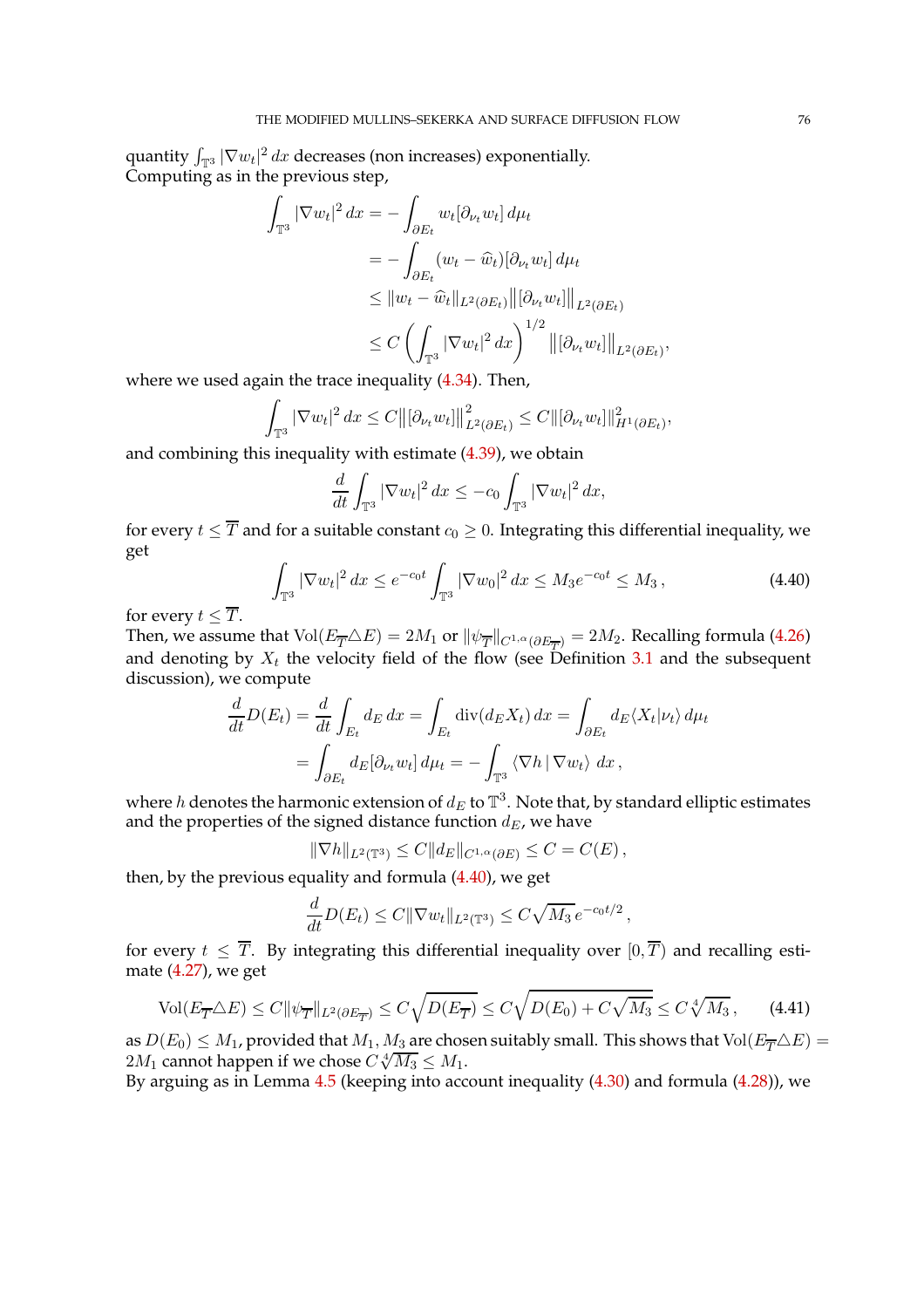can see that the L<sup>2</sup>-estimate [\(4.41\)](#page-75-1) implies a  $W^{2,3}$ -bound on  $\psi_{\overline{T}}$  with a constant going to zero, keeping fixed  $M_2$ , as  $\int_{\mathbb{T}^3} |\nabla w_{\overline{T}}|^2 dx \to 0$ , hence, by estimate [\(4.40\)](#page-75-0), as  $M_3 \to 0$ . Then, by Sobolev embeddings, the same holds for  $\|\psi_{\overline{T}}\|_{C^{1,\alpha}(\partial E_{\overline{T}})}$ , hence, if  $M_3$  is small enough, we have a contradiction with  $\|\psi_{\overline{T}}\|_{C^{1,\alpha}(\partial E_{\overline{T}})}=2M_2.$ 

Thus,  $\overline{T} = T(E_0)$  and

$$
\text{Vol}(E_t \triangle E) \le C \sqrt[4]{M_3}, \qquad \|\psi_t\|_{C^{1,\alpha}(\partial E_t)} \le 2M_2, \qquad \int_{\mathbb{T}^3} |\nabla w_t|^2 \, dx \le M_3 e^{-c_0 t}, \qquad (4.42)
$$

for every  $t \in [0, T(E_0))$ , by choosing  $M_1, M_2, M_3$  small enough.

**Step** 4 (Long time existence)**.**

We now show that, by taking  $M_1, M_2, M_3$  smaller if needed, we have  $T(E_0) = +\infty$ , that is, the flow exists for all times.

We assume by contradiction that  $T(E_0) < +\infty$  and we recall that, by estimate [\(4.39\)](#page-74-0) and the fact that  $\overline{T} = T(E_0)$ , we have

<span id="page-76-0"></span>
$$
\frac{d}{dt} \int_{\mathbb{T}^3} |\nabla w_t|^2 \, dx + \sigma_\theta ||[\partial_{\nu_t} w_t]||^2_{H^1(\partial E_t)} \le 0
$$

for all  $t \in [0, T(E_0))$ . Integrating this differential inequality over the interval

$$
[T(E_0) - T/2, T(E_0) - T/4],
$$

where  $T$  is given by Theorem [3.8,](#page-55-0) as we said at the beginning of the proof, we obtain

$$
\sigma_{\theta} \int_{T(E_0)-T/2}^{T(E_0)-T/4} \left\| \left[\partial_{\nu_t} w_t\right] \right\|_{H^1(\partial E_t)}^2 dt \leq \int_{\mathbb{T}^3} \left| \nabla w_{T(E_0)-\frac{T}{2}} \right|^2 dx - \int_{\mathbb{T}^3} \left| \nabla w_{T(E_0)-\frac{T}{4}} \right|^2 dx \leq M_3,
$$

where the last inequality follows from estimate [\(4.42\)](#page-76-0). Thus, by the mean value theorem there exists  $\bar{t} \in (T(E_0) - T/2, T(E_0) - T/4)$  such that

$$
\left\| \left[\partial_{\nu_{\overline{t}}} w_{\overline{t}} \right] \right\|_{H^1(\partial E_t)}^2 \leq \frac{4M_3}{T\sigma_\theta}.
$$

Note that for any smooth set  $F \subseteq \mathbb{T}^3$ , we have  $||v_F||_{C^1(\mathbb{T}^3)} \leq L$ , for some "absolute" constant L and that  $w_F$  is constant, then, since  $H^1(\partial E_{\overline{t}})$  embeds into  $L^p(\partial E_{\widehat{t}})$  for all  $p > 1$ , by Lemma [4.2,](#page-59-0) we in turn infer that

$$
\begin{split} \left[\mathbf{H}_{\overline{t}}(\cdot+\psi_{\overline{t}}(\cdot)\,\nu_{E}(\cdot))-\mathbf{H}_{E}\right]_{C^{0,\alpha}(\partial E)}^{2} \\ &\leq C[w_{\overline{t}}(\cdot+\psi_{\overline{t}}(\cdot)\nu_{E}(\cdot))-w_{E}\right]_{C^{0,\alpha}(\partial E)}^{2} \\ &+C[v_{\overline{t}}(\cdot+\psi_{\overline{t}}(\cdot)\nu_{E}(\cdot))-v_{\overline{t}}\right]_{C^{0,\alpha}(\partial E)}^{2}+C[v_{\overline{t}}-v_{E}\right]_{C^{0,\alpha}(\partial E)}^{2} \\ &\leq C[w_{\overline{t}}\right]_{C^{0,\alpha}(\partial E_{\overline{t}})}^{2}\|\psi_{\overline{t}}\|_{C^{1,\alpha}(\partial F)}^{2}+CL^{2}\|\psi_{\overline{t}}\|_{C^{1,\alpha}(\partial F)}^{2}+C\|u_{\overline{t}}-u_{E}\|_{L^{2}(\mathbb{T}^{3})}^{2} \\ &\leq C\frac{M_{3}}{T\sigma\theta}+CL^{2}\|\psi_{\overline{t}}\|_{C^{1,\alpha}(\partial E)}^{2}+CVol(E_{\overline{t}}\triangle E)^{2}, \end{split}
$$

where  $[\cdot]_{C^{0,\alpha}(\partial E_{\overline{t}})}$  and  $[\cdot]_{C^{0,\alpha}(\partial E)}$  stand for the  $\alpha$ -Hölder seminorms on  $\partial E_{\overline{t}}$  and  $\partial E$ , respectively and remind that  $v_{\overline{t}}, v_E$  are the potentials, defined by formula [\(2.1\)](#page-5-0), associated to  $u_{\overline{t}} = \chi_{_{E_{\overline{t}}}} - \chi_{_{\mathbb{T}^n \setminus E_{\overline{t}}}}$  and  $u_E = \chi_{_E} - \chi_{_{\mathbb{T}^n \setminus E}}.$ 

By means of Schauder estimates (as Calderón–Zygmund inequality implied estimate [\(4.25\)](#page-68-0)),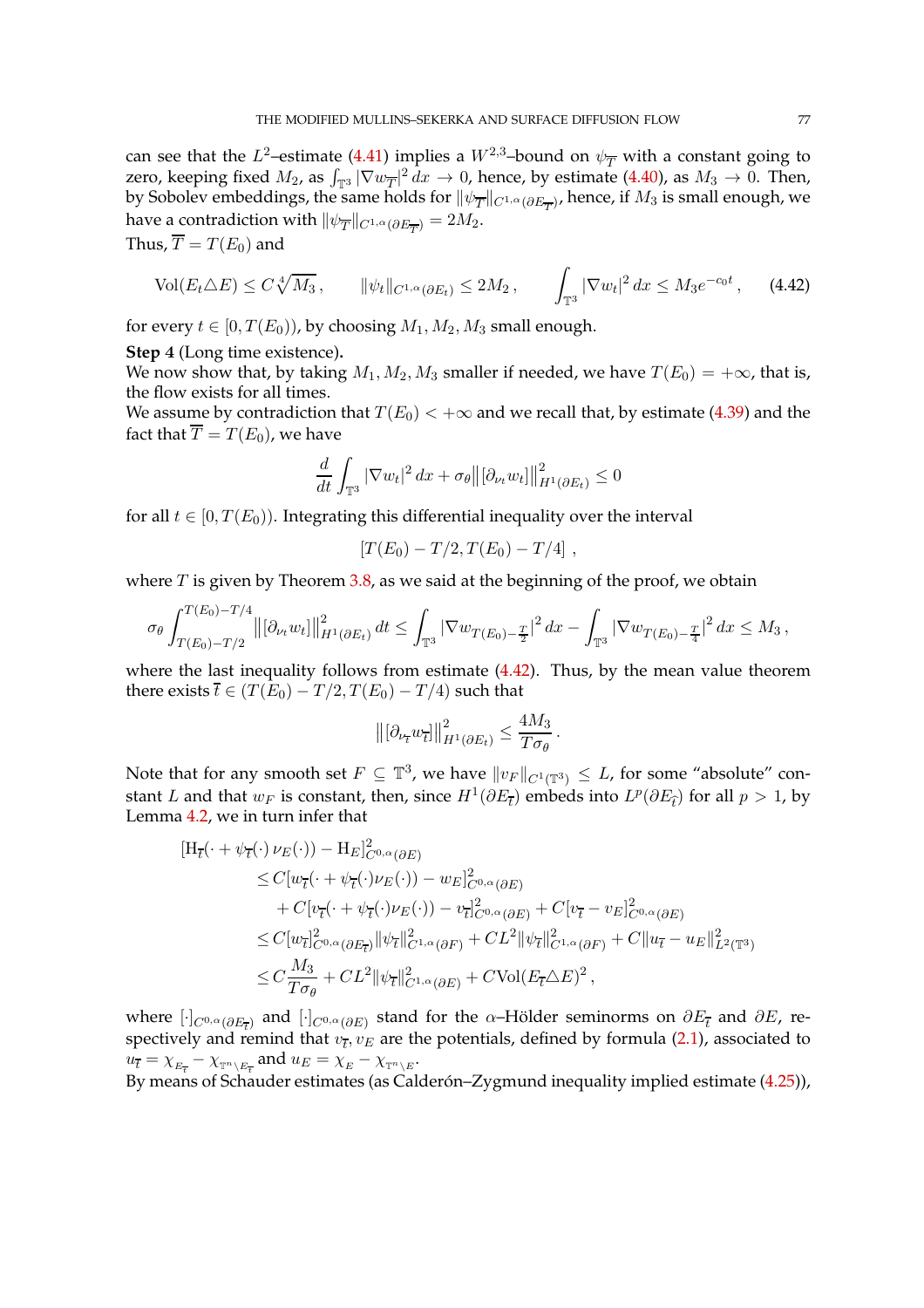it is possible to show (see [\[13\]](#page-96-0)) that there exists a constant  $C > 0$  depending only on E, M,  $\alpha$ and  $p>1$  such that for every  $F\in \mathfrak{C}^{1,\alpha}_M(E)$ , choosing even smaller  $M_1,M_2,M_3$ , there holds

$$
||B||_{C^{0,\alpha}(\partial F)} \leq C(1+||H||_{C^{0,\alpha}(\partial F)}).
$$

Hence, by the above discussion, we can conclude that  $E_{\overline{t}} \in \mathfrak{C}^{2,\alpha}_M(E)$ . Therefore, the maximal time of existence of the classical solution starting from  $E_{\bar{t}}$  is at least  $T$ , which means that the flow  $E_t$  can be continued beyond  $T(E_0)$ , which is a contradiction.

**Step** 5 (Convergence, up to subsequences, to a translate of E)**.**

Let  $t_n \to +\infty$ , then, by estimates [\(4.42\)](#page-76-0), the sets  $E_{t_n}$  satisfy the hypotheses of Lemma [4.5,](#page-67-0) hence, up to a (not relabeled) subsequence we have that there exists a critical set  $E' \in \mathfrak{C}^{1,\alpha}_M(E)$ such that  $E_{t_n}\to E'$  in  $W^{5/2,2}.$  Due to formulas [\(4.28\)](#page-71-0) and [\(4.38\)](#page-74-1) we also have  $\|\psi_{E'}\|_{W^{2,3}(\partial E)}\leq$  $δ$  and  $E' = E + η$  for some (small)  $η ∈ ℝ<sup>3</sup>$  (equality [\(4.37\)](#page-74-2)).

**Step** 6 (Exponential convergence of the full sequence)**.** Consider now

$$
D_{\eta}(F) = \int_{F\Delta(E+\eta)} \text{dist}\,(x,\partial E + \eta) \,dx \,.
$$

The very same calculations performed in Step 3 show that

$$
\left|\frac{d}{dt}D_{\eta}(E_t)\right| \leq C\|\nabla w_t\|_{L^2(\mathbb{T}^3)} \leq C\sqrt{M_3}e^{-c_0t/2}
$$

for all  $t \geq 0$ , moreover, by means of the previous step, it follows  $\lim_{t\to+\infty} D_n(E_t) = 0$ . In turn, by integrating this differential inequality and writing

<span id="page-77-1"></span><span id="page-77-0"></span>
$$
\partial E_t = \{ y + \psi_{\eta,t}(y)\nu_{E+\eta}(y) : y \in \partial E + \eta \},\
$$

we get

$$
\|\psi_{\eta,t}\|_{L^2(\partial E+\eta)}^2 \le CD_{\eta}(E_t) \le \int_t^{+\infty} C\sqrt{M_3}e^{-c_0s/2} ds \le C\sqrt{M_3}e^{-c_0t/2}.
$$
 (4.43)

Since by the previous steps  $\|\psi_{\eta,t}\|_{W^{2,3}(\partial E+\eta)}$  is bounded, we infer from this inequality and interpolation estimates that also  $\|\psi_{\eta,t}\|_{C^{1,\beta}(\partial E+\eta)}$  decays exponentially for all  $\beta \in (0,1/3)$ . Then, setting  $p = \frac{2}{1-p}$  $\frac{2}{1-\beta}$ , we have, by estimates [\(4.43\)](#page-77-0) and [\(4.27\)](#page-71-2) (and standard elliptic estimates),

$$
||v_t - v_{E+\eta}||_{C^{1,\beta}(\mathbb{T}^3)} \le C||v_t - v_{E+\eta}||_{W^{2,p}(\mathbb{T}^3)} \le C||u_t - u_{E+\eta}||_{L^p(\mathbb{T}^3)}
$$
  
\n
$$
\le C \text{Vol}(E_t \triangle (E+\eta))^{1/p} \le C||\psi_{\eta,t}||_{L^2(\partial E+\eta)}^{1/p}
$$
  
\n
$$
\le C M_3^{1/4p} e^{-c_0 t/4pt}
$$
\n(4.44)

for all  $\beta \in (0, 1/3)$ . Denoting the average of  $w_t$  on  $\partial E_t$  by  $\overline{w}_t$ , as by estimates [\(4.34\)](#page-73-2) and [\(4.40\)](#page-75-0) (recalling the argument to show inequality [\(4.20\)](#page-67-1)), we have that

$$
||w_t(\cdot + \psi_{\eta,t}(\cdot)\nu_{E+\eta}(\cdot)) - \overline{w}_t||_{H^{1/2}(\partial E+\eta)} \leq C||w_t - \overline{w}_t||_{H^{1/2}(\partial E_t)}||\psi_{\eta,t}||_{C^1(\partial E+\eta)}
$$
  
\n
$$
\leq C||\nabla w_t||_{L^2(\mathbb{T}^3)}
$$
  
\n
$$
\leq C\sqrt{M_3}e^{-c_0t/2}.
$$

It follows, taking into account inequality [\(4.44\)](#page-77-1), that

<span id="page-77-2"></span>
$$
\left\| \left[\mathbf{H}_t(\cdot + \psi_{\eta,t}(\cdot)\nu_{E+\eta}(\cdot)) - \overline{\mathbf{H}}_t \right] - \left[\mathbf{H}_{\partial E+\eta} - \overline{\mathbf{H}}_{\partial E+\eta} \right] \right\|_{H^{1/2}(\partial E+\eta)} \to 0 \tag{4.45}
$$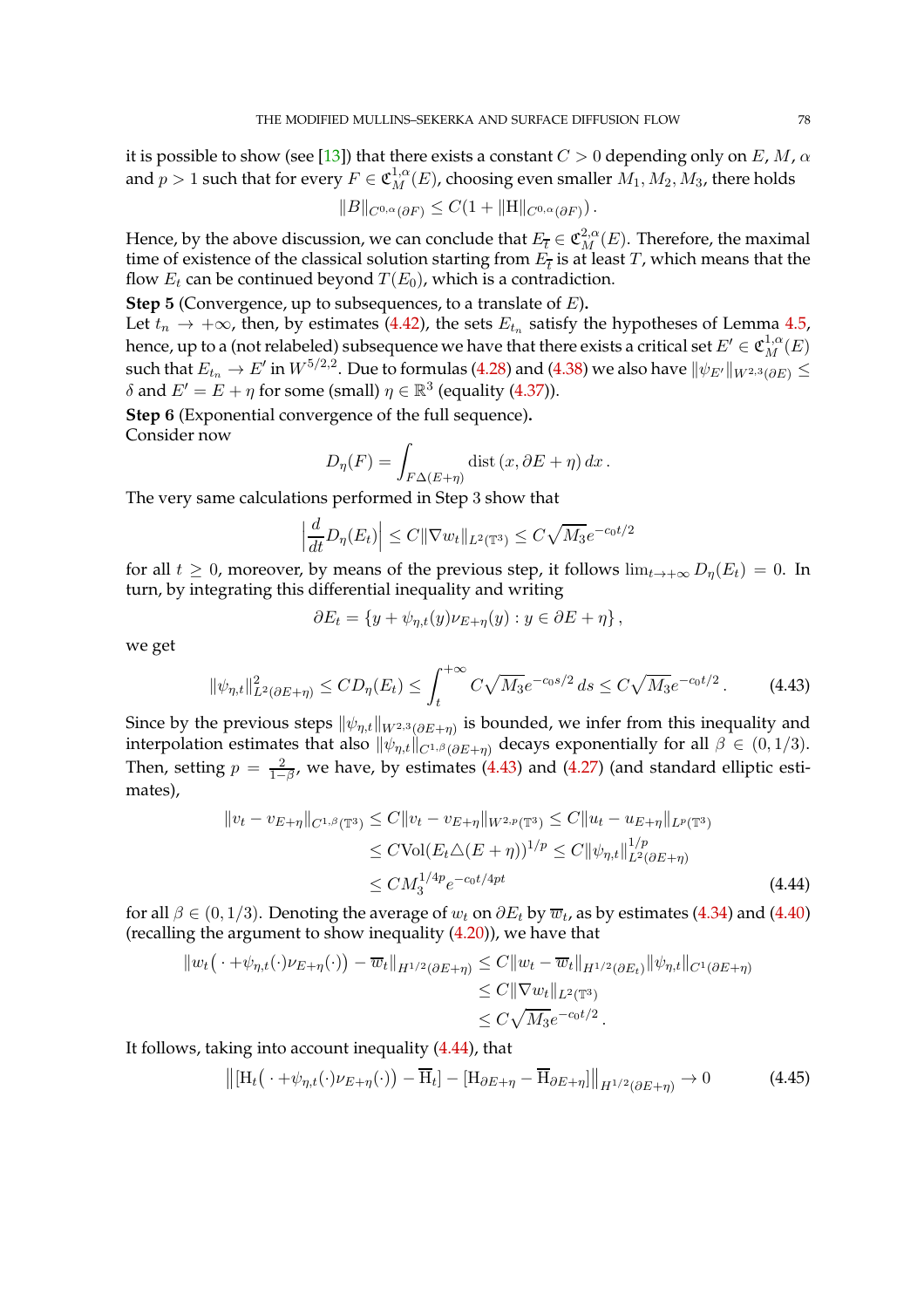exponentially fast, as  $t \to +\infty$ , where  $\overline{H}_t$  and  $\overline{H}_{\partial E+\eta}$  stand for the averages of  $H_t$  on  $\partial E_t$  and of H $_{\partial E+n}$  on  $\partial E + \eta$ , respectively.

Since  $E_t \to E + \eta$  (up to a subsequence) in  $W^{5/2,2}$ , it is easy to check that  $|\overline{H}_t - \overline{H}_{\partial E + \eta}| \le$  $C\|\psi_{\eta,t}\|_{C^1(\partial E+\eta)}$  which decays exponentially, therefore, thanks to limit [\(4.45\)](#page-77-2), we have

$$
\left\| \mathbf{H}_{t} \left( \cdot + \psi_{\eta, t}(\cdot) \nu_{E + \eta}(\cdot) \right) - \mathbf{H}_{\partial E + \eta} \right\|_{H^{1/2}(\partial E + \eta)} \to 0
$$

exponentially fast.

The conclusion then follows arguing as at the end of Step 4.

4.3. A brief overview of the Neumann case. Let  $\Omega$  be a smooth bounded open subset of  $\mathbb{R}^n$ . As before we consider the nonlocal Area functional

$$
J_N(E) = A_{\Omega}(\partial E) + \gamma \int_{\Omega} |\nabla v_E|^2 dx,
$$

for every  $E \subseteq \Omega$  with  $\partial E \cap \partial \Omega = \emptyset$ , where  $\gamma \geq 0$  is a real parameter and  $v_E$  is the potential defined as follows, similarly to problem [\(2.3\)](#page-6-0),

$$
\begin{cases}\n-\Delta v_E = u_E - m & \text{in } \Omega \\
\frac{\partial v_E}{\partial \nu_E} = 0 & \text{on } \partial \Omega \\
\int_{\Omega} v_E dx = 0\n\end{cases}
$$

with  $m = \int_{\Omega} u_E dx$ ,  $u_E = \chi_E - \chi_{\Omega \backslash E}$  and  $\nu_E$  the outer unit normal to E. As in formula [\(2.5\)](#page-6-1), we have

$$
\int_{\Omega} |\nabla v_E|^2 dx = \int_{\Omega} \int_{\Omega} G(x, y) u_E(x) u_E(y) dx dy,
$$

where  $G$  is the (distributional) solution of

$$
\begin{cases}\n-\Delta_x G(x, y) = \delta_y - \frac{1}{\text{Vol}(\Omega)} & \text{for every } x \in \Omega \\
\langle \nabla_x G(x, y) | \nu_E(x) \rangle = 0 & \text{for every } x \in \partial\Omega \\
\int_{\Omega} G(x, y) dx = 0\n\end{cases}
$$

for every  $y \in \Omega$ .

Note that, unlike the "periodic" case (when the ambient is the torus  $\mathbb{T}^n$ ), the functional  $J_N$  is not translation invariant, therefore several arguments simplify. The calculus of the first and second variations of  $J_N$ , under a volume constraint, is exactly the same as for  $J$ , then we say that a smooth set  $E \subseteq \Omega$ , with  $\partial E \cap \partial \Omega = \emptyset$ , is a *critical set*, if it satisfies the Euler–Lagrange equation

$$
H + 4\gamma v_E = \lambda \qquad \text{on } \partial E,
$$

for a constant  $\lambda \in \mathbb{R}$ , instead, since  $J_N$  is not translation invariant, the spaces  $T(\partial E)$ ,  $T^{\perp}(\partial E)$ , and the decomposition [\(2.43\)](#page-25-0) are no longer needed and, defining the same quadratic form  $\Pi_E$  as in formula [\(2.41\)](#page-24-0), we say that a smooth critical set E is *strictly stable* if

$$
\Pi_E(\varphi) > 0 \qquad \text{for all } \varphi \in \widetilde{H}^1(\partial E) \setminus \{0\}.
$$

 $\Box$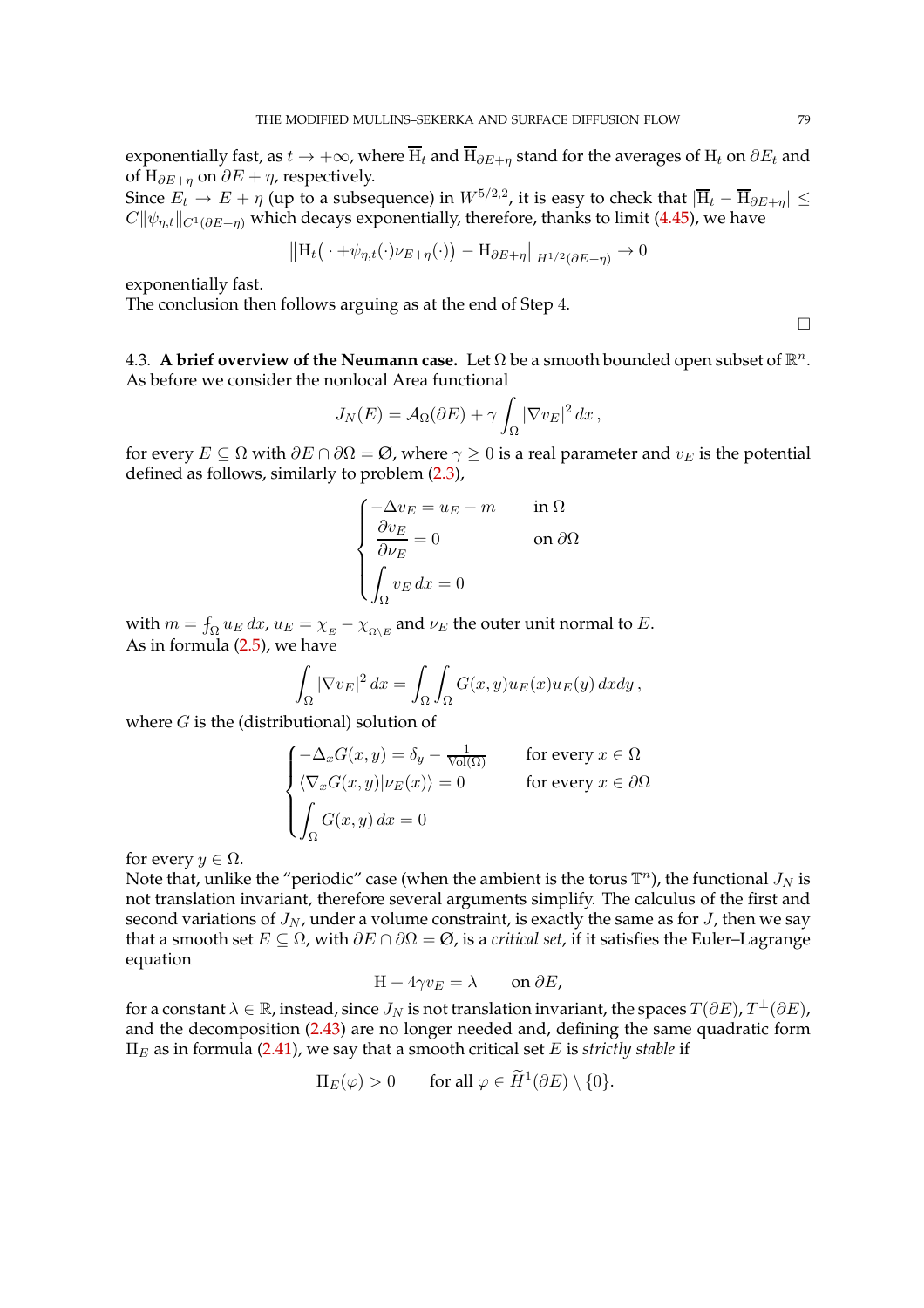Naturally,  $E \subseteq \Omega$  is a *local minimizer* if there exists a  $\delta \geq 0$  such that

$$
J_N(F) \ge J_N(E),
$$

for all  $F \subseteq \Omega$ ,  $\partial F \cap \partial \Omega = \emptyset$ , Vol $(F) = \text{Vol}(E)$  and Vol $(E \triangle F) \le \delta$ . Then, as in the periodic case, we have a local minimality result with respect to small  $W^{2,p}$ –perturbations. Precisely, the following (cleaner) counterpart to Theorem [2.29](#page-29-0) holds (see also [\[39\]](#page-97-1)).

**Theorem 4.9.** *Let*  $p > \max\{2, n - 1\}$  *and*  $E \subseteq \Omega$  *a smooth strictly stable critical set for the nonlocal Area functional*  $J_N$  *(under a volume constraint) with*  $N_{\varepsilon}$  *a tubular neighborhood of E as in formula* [\(2.49\)](#page-27-2)*. Then there exist constants*  $\delta, C > 0$  *such that* 

$$
J_N(F) \geq J_N(E) + C[\text{Vol}(E \triangle F)]^2,
$$

*for all smooth sets*  $F \subseteq \mathbb{T}^n$  *such that*  $Vol(F) = Vol(E)$ ,  $Vol(F \triangle E) < \delta$ ,  $\partial F \subseteq N_{\varepsilon}$  and

$$
\partial F = \{ y + \psi(y)\nu_E(y) \, : \, y \in \partial E \},
$$

*for a smooth*  $\psi$  *with*  $\|\psi\|_{W^{2,p}(\partial E)} < \delta$ *.* 

*As a consequence,* E *is a*  $W^{2,p}$ -local minimizer of  $J_N$  (as defined above). Moreover, if F is  $W^{2,p}$ *close enough to* E and  $J_N(F) = J_N(E)$ , then  $F = E$ , that is, E is locally the unique  $W^{2,p}$ -local *minimizer.*

*Sketch of the proof.* Following the line of proof of Theorem [2.29,](#page-29-0) since the functional is not translation invariant we do not need Lemma [2.34](#page-37-0) and inequality [\(2.83\)](#page-41-0), proved in Step 2 of the proof of such theorem, simplifies to

$$
\inf \Big\{ \Pi_F(\varphi) : \ \varphi \in \widetilde{H}^1(\partial F) \,, \|\varphi\|_{H^1(\partial F)} = 1 \Big\} \ge \frac{m_0}{2} \,,
$$

where  $m_0$  is the constant defined in formula [\(2.82\)](#page-41-1). The proof of this inequality then goes exactly as there.

Coming to Step 3 of the proof of Theorem [2.29,](#page-29-0) we do not need inequality [\(2.86\)](#page-43-0), thus we do not need to replace *F* by a suitable translated set  $F - \eta$ . Instead, we only need to observe that inequality (2.90) is still satisfied. The rest of the proof remains unchanged that inequality [\(2.90\)](#page-45-0) is still satisfied. The rest of the proof remains unchanged.

The short time existence and uniqueness Theorem [3.8,](#page-55-0) proved in [\[18\]](#page-96-1) in any dimension, holds also in the "Neumann case" for the modified Mullins–Sekerka flow with parameter  $\gamma \geq 0$ , obtained (as in Definition [3.2\)](#page-50-1) by letting the outer normal velocity  $V_t$  of the moving boundaries given by

$$
V_t = [\partial_{\nu_t} w_t] \quad \text{ on } \partial E_t \text{ for all } t \in [0, T),
$$

where  $\nu_t = \nu_{E_t}$  and  $w_t = w_{E_t}$  is the unique solution in  $H^1(\Omega)$  of the problem

$$
\begin{cases} \Delta w_{E_t} = 0 & \text{in } \Omega \setminus \partial E_t \\ w_{E_t} = \mathcal{H} + 4\gamma v_{E_t} & \text{on } \partial E_t, \end{cases}
$$

with  $v_{E_t}$  the potential defined above and, as before,  $[\partial_{\nu_t} w_t]$  is the jump of the outer normal derivative of  $w_{E_t}$  on  $\partial E_t$ .

Then, we conclude by stating the following analogue of Theorem [4.6](#page-70-0) (taking into account Remark [4.7\)](#page-70-1).

**Theorem 4.10.** Let  $\Omega$  be an open smooth subset of  $\mathbb{R}^3$  and let  $E \subseteq \Omega$  be a smooth strictly stable *critical set for the nonlocal Area functional under a volume constraint, with*  $\partial E \cap \partial \Omega = \emptyset$  *and*  $N_{\varepsilon}$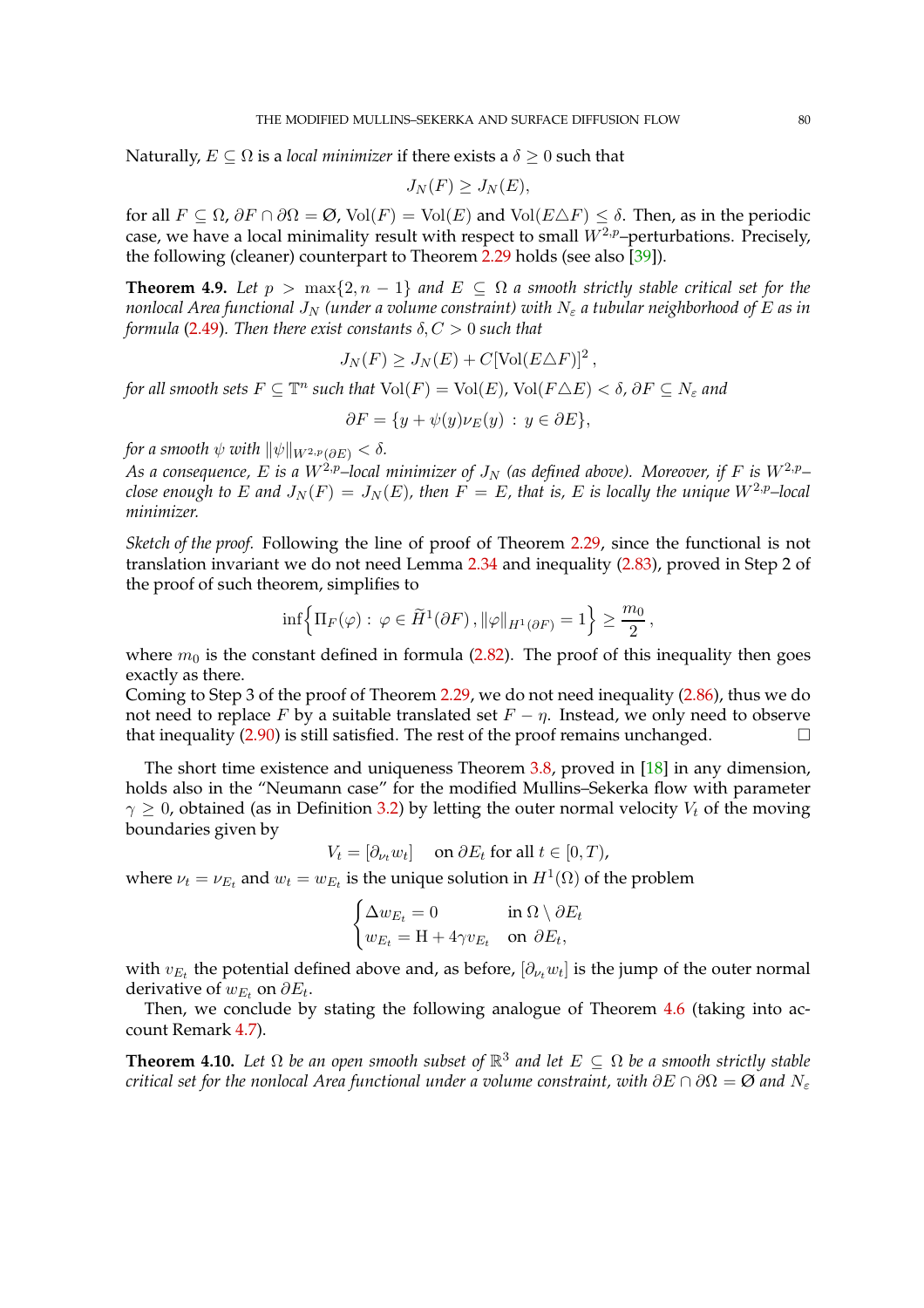*(with*  $\varepsilon$  < 1) a tubular neighborhood of  $\partial E$ , as in formula [\(2.49\)](#page-27-2). Then, for every  $\alpha \in (0, 1/2)$  there  $e$ xists  $M > 0$  such that, if  $E_0$  is a smooth set in  $\mathfrak{C}^{1,\alpha}_M(E)$  satisfying  $\text{Vol}(E_0) = \text{Vol}(E)$  and

$$
\int_{\Omega} |\nabla w_{E_0}|^2 dx \le M
$$

 $where w_0 = w_{E_0}$  is the function relative to  $E_0$  as in problem [\(3.1\)](#page-50-2) *(with*  $\Omega$  *in place of*  $\mathbb{T}^3 \setminus \partial E$ *), then, the unique smooth solution*  $E_t$  *to the Mullins–Sekerka flow (with parameter*  $\gamma \geq 0$ ) *starting from*  $E_0$ , given by Theorem [3.8,](#page-55-0) is defined for all  $t \geq 0$ . Moreover,  $E_t \to E$  exponentially fast in  $C^k$ , as  $t \to +\infty$ , for every  $k \in \mathbb{N}$ , with the meaning that the functions  $\psi_{n,t} : \partial E \to \mathbb{R}$  representing  $\partial E_t$  as *"normal graphs" on* ∂E*, that is,*

$$
\partial E_t = \{ y + \psi_{\eta,t}(y)\nu_{E+\eta}(y) : y \in \partial E \},\
$$

*satisfy, for every*  $k \in \mathbb{N}$ ,

$$
\|\psi_{\eta,t}\|_{C^k(\partial E + \eta)} \le C_k e^{-\beta_k t},
$$

*for every*  $t \in [0, +\infty)$ *, for some positive constants*  $C_k$  *and*  $\beta_k$ *.* 

The proof of this result is similar to the one of Theorem [4.6](#page-70-0) and actually it is simpler since we do not need the argument used in Step 2 of such proof, where we controlled the translational component of the flow. Note also that in the statement of Proposition [2.35,](#page-47-0) in this case, inequality [\(2.93\)](#page-47-1) holds for all  $\varphi \in \widetilde{H}^1(\partial F)$ . Finally, observe that under the hypotheses of Proposition [2.36](#page-49-0) we may actually conclude that  $E' = E$ , that is, there are no other critical sets close to E.

## 4.4. **The surface diffusion flow – Preliminary lemmas.**

As for the modified Mullins–Sekerka flow, we start with the technical lemmas for the global existence result.

<span id="page-80-2"></span>**Lemma 4.11** (Energy identities). Let  $E_t \subseteq \mathbb{T}^n$  be a surface diffusion flow. Then, the following *identities hold:*

<span id="page-80-1"></span><span id="page-80-0"></span>
$$
\frac{d}{dt}\mathcal{A}(\partial E_t) = -\int_{\partial E_t} |\nabla \mathcal{H}_t|^2 \, d\mu_t \,, \tag{4.46}
$$

*and*

$$
\frac{d}{dt} \frac{1}{2} \int_{\partial E_t} |\nabla H_t|^2 d\mu_t = - \Pi_{E_t} (\Delta_t H_t) - \int_{\partial E_t} B_t (\nabla H_t, \nabla H_t) \Delta_t H_t d\mu_t \n+ \frac{1}{2} \int_{\partial E_t} H_t |\nabla H_t|^2 \Delta_t H_t d\mu_t,
$$
\n(4.47)

where  $\Pi_{E_t}$  is the quadratic form defined in formula [\(2.41\)](#page-24-0) (with  $\gamma=0$ ).

*Proof.* Let  $\psi_t$  the smooth family of maps describing the flow as in formula [\(3.7\)](#page-53-0). By for-mula [\(2.15\)](#page-10-0), where X is the smooth (velocity) vector field  $X_t = \frac{\partial \psi_t}{\partial t} = (\Delta_t H_t) \nu_{E_t}$  along  $\partial E_t$ , hence  $X_{\tau} = X_t - \langle X_t | \nu_{E_t} \rangle \nu_{E_t} = 0$  (as usual  $\nu_{E_t}$  is the outer normal unit vector of  $\partial E_t$ ),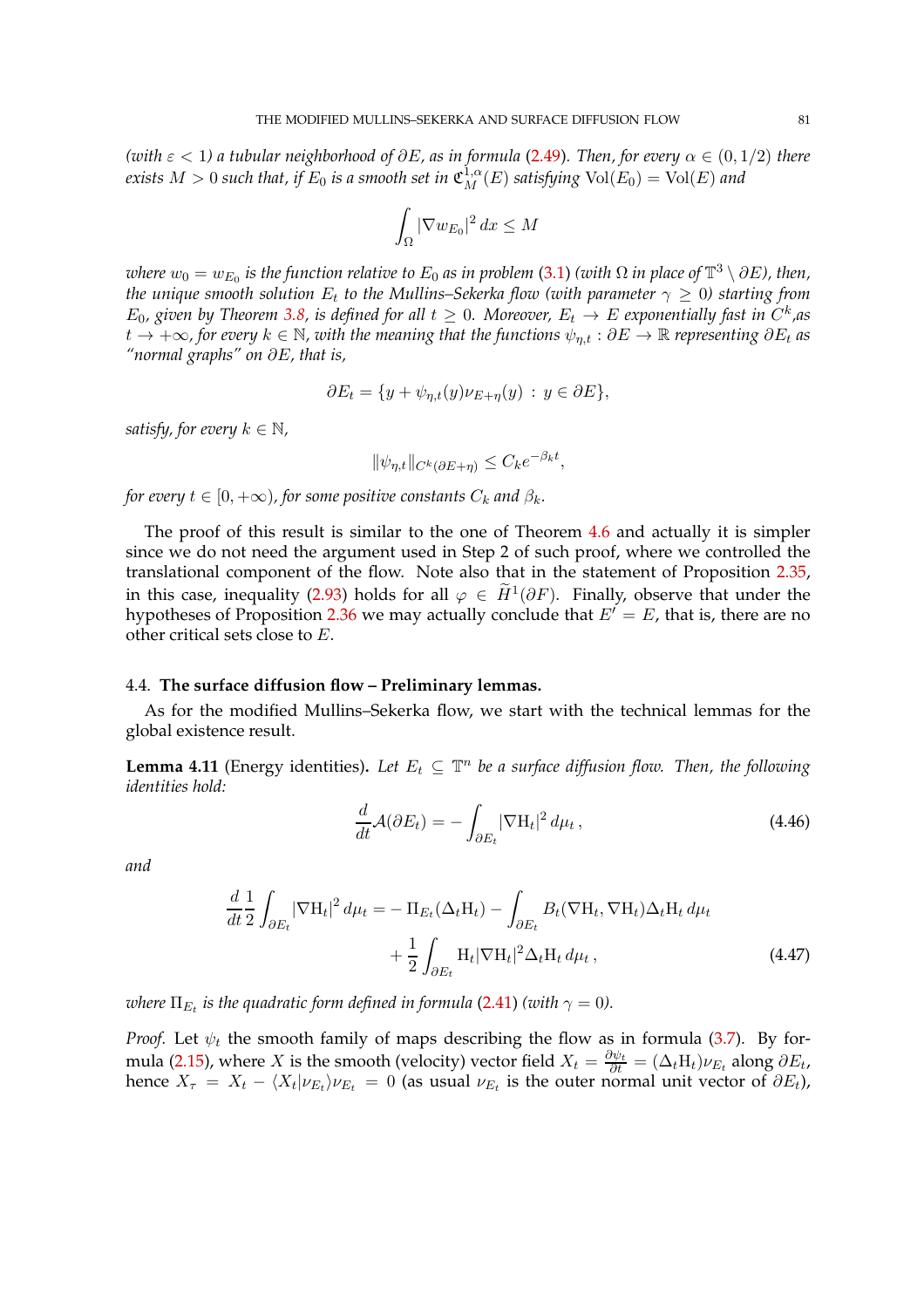following computation [\(2.16\)](#page-11-0), we have

$$
\frac{d}{dt}\mathcal{A}(\partial E_t) = \frac{d}{dt} \int_{\partial E_t} d\mu_t
$$
  
= 
$$
\int_{\partial E_t} (\text{div } X_\tau + H_t \langle X | \nu_{E_t} \rangle) d\mu_t
$$
  
= 
$$
\int_{\partial E_t} H_t \Delta_t H_t d\mu_t
$$
  
= 
$$
- \int_{\partial E_t} |\nabla H_t|^2 d\mu_t,
$$

where the last equality follows integrating by parts. This establishes relation [\(4.46\)](#page-80-0).

In order to get relation [\(4.47\)](#page-80-1) we also need the time derivatives of the evolving metric and of the mean curvature of  $\partial E_t$ , that we already computed in formulas [\(2.13\)](#page-10-1), [\(2.32\)](#page-16-0) and [\(2.33\)](#page-18-0) (where the function  $\varphi$  in this case is equal to  $\Delta_t$ H<sub>t</sub> and  $X_\tau = 0$ ), that is,

$$
\frac{\partial g_{ij}}{\partial t} = 2h_{ij}\Delta_t H_t \quad \text{and} \quad \frac{\partial g^{ij}}{\partial t} = -2h^{ij}\Delta_t H_t,
$$

$$
\frac{\partial H_t}{\partial t} = -|B_t|^2 \Delta_t H_t - \Delta_t \Delta_t H_t
$$

Then, we compute

$$
\frac{d}{dt} \frac{1}{2} \int_{\partial E_t} |\nabla H_t|^2 d\mu_t = \frac{1}{2} \int_{\partial E_t} H_t |\nabla H_t|^2 \Delta_t H_t d\mu_t - \int_{\partial E_t} h^{ij} \nabla_i H_t \nabla_j H_t \Delta_t H_t d\mu_t \n- \int_{\partial E_t} g^{ij} \nabla_i H_t \nabla_j (|B|^2 \Delta_t H_t + \Delta_t \Delta_t H_t) d\mu_t \n= \frac{1}{2} \int_{\partial E_t} H_t |\nabla H_t|^2 \Delta_t H_t d\mu_t - \int_{\partial E_t} B(\nabla H_t, \nabla H_t) \Delta_t H_t d\mu_t \n+ \int_{\partial E_t} |B_t|^2 (\Delta_t H_t)^2 d\mu_t + \int_{\partial E_t} \Delta_t H_t \Delta_t \Delta_t H_t d\mu_t \n= \frac{1}{2} \int_{\partial E_t} H_t |\nabla H_t|^2 \Delta_t H_t d\mu_t - \int_{\partial E_t} B_t(\nabla H_t, \nabla H_t) \Delta_t H_t d\mu_t \n+ \int_{\partial E_t} |B_t|^2 (\Delta_t H_t)^2 d\mu_t - \int_{\partial E_t} |\nabla \Delta_t H_t|^2 d\mu_t,
$$

which is formula [\(4.47\)](#page-80-1), recalling the definition of  $\Pi_{E_t}$  in formula [\(2.41\)](#page-24-0).  $\hfill \Box$ 

*From now on, as before due to the dimension–dependence of the estimates that follow, we restrict ourselves to the three–dimensional case.*

The following lemma is an easy consequence of Theorem 3.70 in [\[5\]](#page-96-2), with  $j = 0$ ,  $m = 1$ ,  $n = 2$  and  $r = q = 2$ , taking into account the previous discussion.

<span id="page-81-0"></span>**Lemma 4.12** (Interpolation on boundaries). Let  $F \subseteq \mathbb{T}^3$  be a smooth set. In the previous nota*tions, for every*  $p \in [2, +\infty)$  *there exists a constant*  $C = C(F, M, \alpha, p) > 0$  *such that for every set*  $E \in \mathfrak{C}^{1,\alpha}_M(F)$  and  $g \in H^1(\partial E)$ , we have

$$
||g||_{L^p(\partial E)} \leq C(||\nabla g||^{\theta}_{L^2(\partial E)} ||g||^{1-\theta}_{L^2(\partial E)} + ||g||_{L^2(\partial E)}),
$$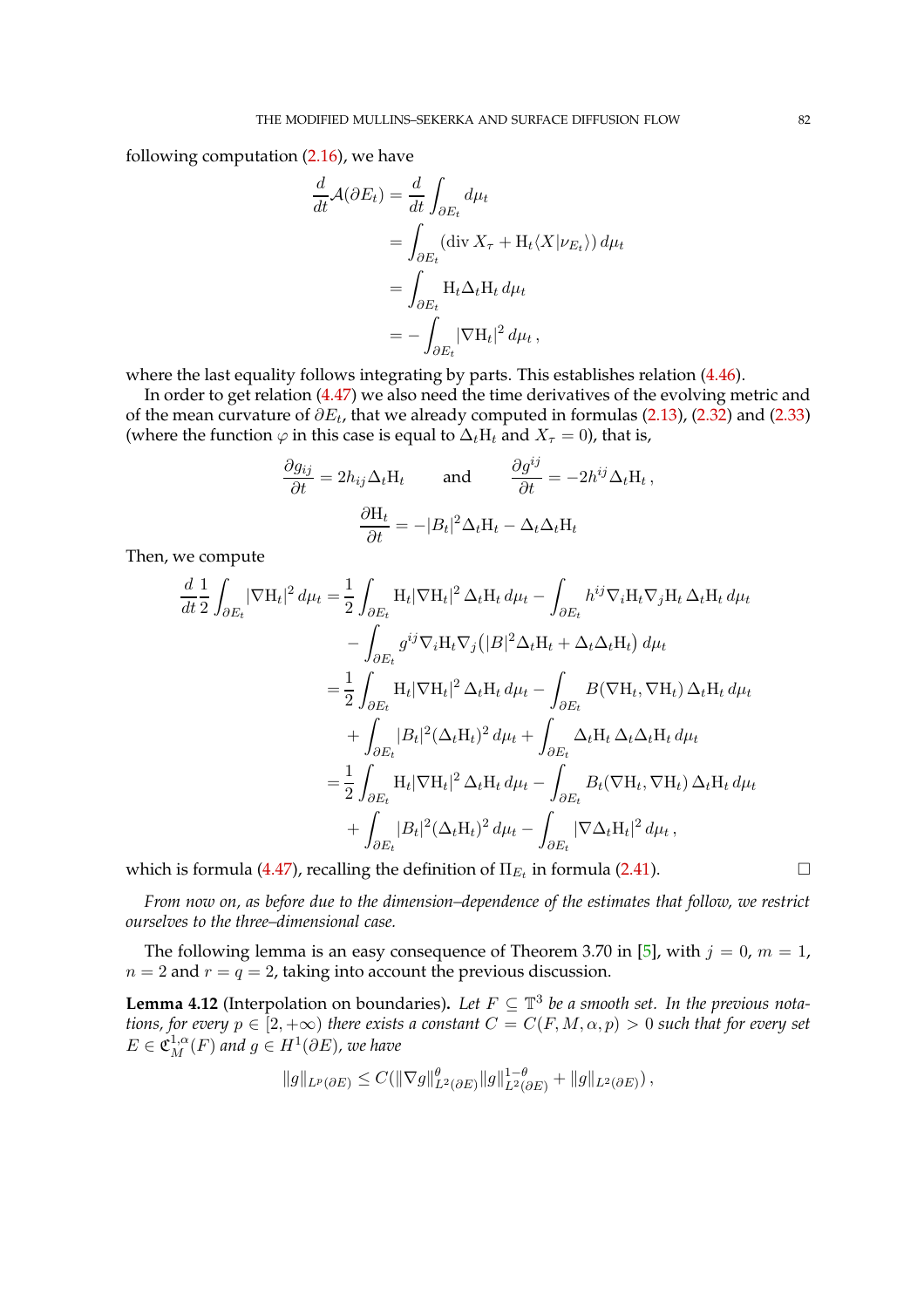*with*  $\theta = 1 - 2/p$ *. Moreover, the following Poincar´e inequality holds*

$$
||g-\overline{g}||_{L^p(\partial E)} \leq C||\nabla g||_{L^2(\partial E)},
$$

 $\overline{g}(x) = \int_{\Gamma} g \, d\mu$ , if  $x$  belongs to a connected component  $\Gamma$  of  $\partial E$ .

Then, we have the following mixed "analytic–geometric" estimate.

<span id="page-82-1"></span>**Lemma 4.13** ( $H^2$ -estimates on boundaries). Let  $F \subseteq \mathbb{T}^3$  be a smooth set. Then there exists a *constant*  $C = C(F, M, \alpha, p) > 0$  *such that if*  $E \in \mathfrak{C}_M^{1,\alpha}(F)$  *and*  $f \in H^1(\partial E)$  *with*  $\Delta f \in L^2(\partial E)$ *,* then  $f \in H^2(\partial E)$  and

<span id="page-82-0"></span>
$$
\|\nabla^2 f\|_{L^2(\partial E)} \leq C \|\Delta f\|_{L^2(\partial E)} (1 + \|H\|_{L^4(\partial E)}^2).
$$

*Proof.* We first claim that the following inequality holds,

$$
\int_{\partial E} |\nabla^2 f|^2 \, d\mu \le \int_{\partial E} |\Delta f|^2 \, d\mu + C \int_{\partial E} |B|^2 |\nabla f|^2 \, d\mu \,. \tag{4.48}
$$

Indeed, if we integrate by parts the left–hand side, we obtain (the Hessian of a function is symmetric)

$$
\int_{\partial E} g^{ik} g^{jl} \nabla_{ij}^2 f \nabla_{kl}^2 f d\mu = - \int_{\partial E} g^{ik} g^{jl} \nabla_k \nabla_j \nabla_i f \nabla_l f d\mu.
$$

Hence, interchanging the covariant derivatives and integrating by parts, we get

$$
-\int_{\partial E} g^{ik} g^{jl} \nabla_k \nabla_j \nabla_i f \nabla_l f d\mu = -\int_{\partial E} g^{ik} g^{jl} \nabla_j \nabla_k \nabla_i f \nabla_l f d\mu
$$
  

$$
-\int_{\partial E} g^{ik} g^{jl} R_{k j i p} g^{p s} \nabla_s f \nabla_l f d\mu
$$
  

$$
= -\int_{\partial E} g^{jl} \nabla_j \Delta f \nabla_l f d\mu - \int_{\partial E} \text{Ric}(\nabla f, \nabla f) d\mu
$$
  

$$
= \int_{\partial E} |\Delta f|^2 d\mu + \int_{\partial E} [|B|^2 |\nabla f|^2 - \text{H}B(\nabla f, \nabla f)] d\mu
$$
  

$$
\leq \int_{\partial E} |\Delta f|^2 d\mu + C \int_{\partial E} |B|^2 |\nabla f|^2 d\mu,
$$

thus, inequality [\(4.48\)](#page-82-0) holds (in the last passage we applied Cauchy–Schwarz inequality and the well known relation  $|H| \le \sqrt{2}|B|$ , then  $C = 1 + \sqrt{2}$ .

We now estimate the last term in formula [\(4.48\)](#page-82-0) by means of Lemma [4.12](#page-81-0) (which is easily extended to vector valued functions  $g : \partial E \to \mathbb{R}^m$ ) with  $g = \nabla f$  and  $p = 4$ :

$$
\int_{\partial E} |B|^2 |\nabla f|^2 d\mu \leq \|B\|_{L^4(\partial E)}^2 \|\nabla f\|_{L^4(\partial E)}^2
$$
  
\n
$$
\leq C \|B\|_{L^4(\partial E)}^2 \left(\|\nabla^2 f\|_{L^2(\partial E)}^{1/2} \|\nabla f\|_{L^2(\partial E)}^{1/2} + \|\nabla f\|_{L^2(\partial E)}^2\right)^2
$$
  
\n
$$
\leq C \|B\|_{L^4(\partial E)}^2 \left(\|\nabla^2 f\|_{L^2(\partial E)} \|\nabla f\|_{L^2(\partial E)} + \|\nabla f\|_{L^2(\partial E)}^2\right).
$$

Hence, expanding the product on the last line, using Peter–Paul (Young) inequality on the first term of such expansion and "adsorbing" in the left hand side of inequality [\(4.48\)](#page-82-0) the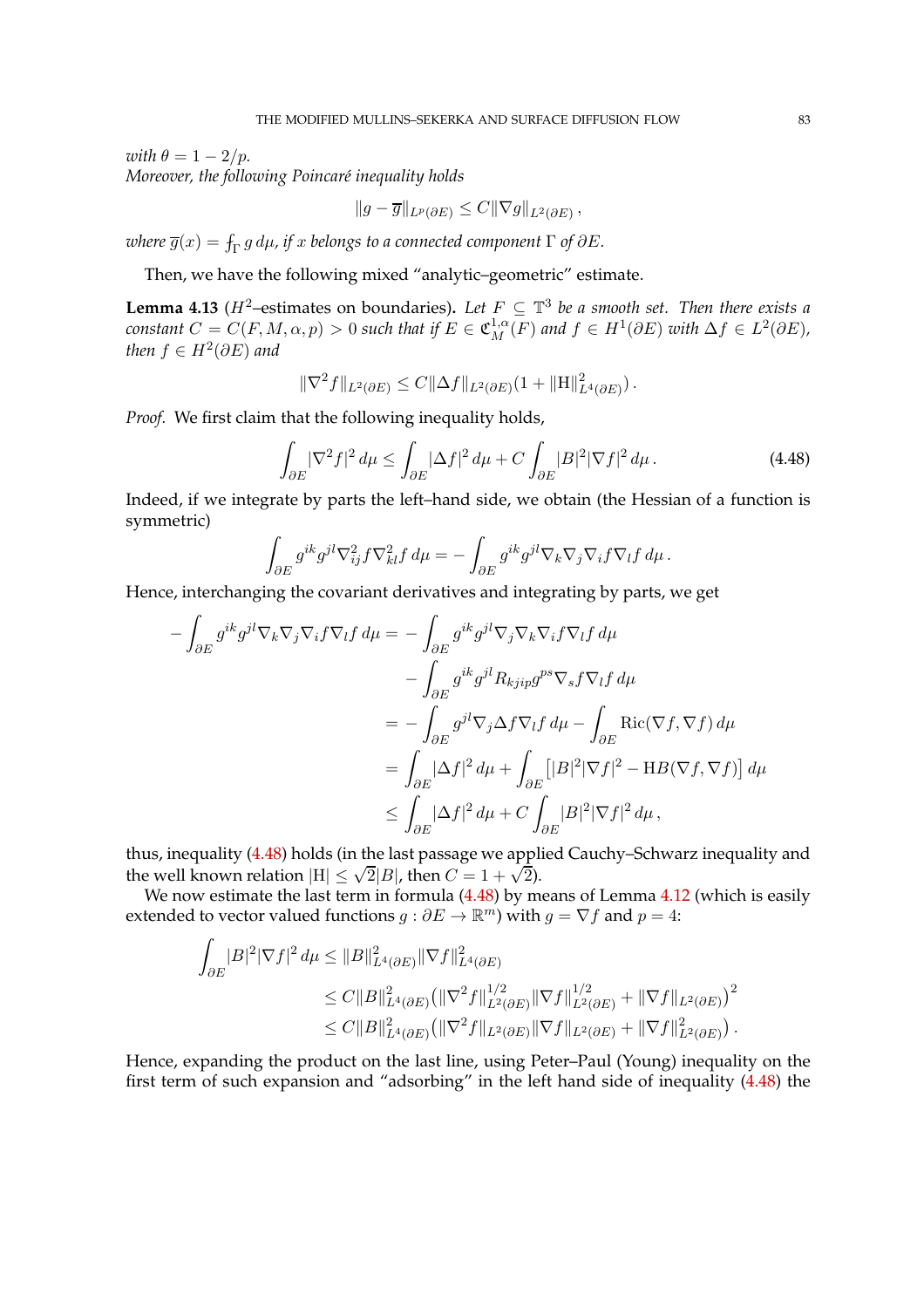small fraction of the term  $\|\nabla^2 f\|_{L^2(\partial E)}^2$  that then appears, we obtain

$$
\|\nabla^2 f\|_{L^2(\partial E)}^2 \le C(\|\Delta f\|_{L^2(\partial E)}^2 + \|\nabla f\|_{L^2(\partial E)}^2 (\|B\|_{L^4(\partial E)}^2 + \|B\|_{L^4(\partial E)}^4))
$$
  
\n
$$
\le C(\|\Delta f\|_{L^2(\partial E)}^2 + \|\nabla f\|_{L^2(\partial E)}^2 (1 + \|B\|_{L^4(\partial E)}^4)).
$$
\n(4.49)

By the fact that  $\Delta f$  has zero average on each connected component of  $\partial E$ , there holds

<span id="page-83-0"></span>
$$
\begin{aligned} \|\nabla f\|_{L^2(\partial E)}^2 &= -\int_{\partial E} f \Delta f \, d\mu \\ &= -\int_{\partial E} (f - \overline{f}) \Delta f \, d\mu \\ &\le \|f - \overline{f}\|_{L^2(\partial E)} \|\Delta f\|_{L^2(\partial E)} \\ &\le C \|\nabla f\|_{L^2(\partial E)} \|\Delta f\|_{L^2(\partial E)}, \end{aligned}
$$

where we used Lemma [4.12](#page-81-0) again, hence,

<span id="page-83-2"></span><span id="page-83-1"></span>
$$
\|\nabla f\|_{L^2(\partial E)} \le C \|\Delta f\|_{L^2(\partial E)}.
$$
\n(4.50)

Thus, from inequality [\(4.49\)](#page-83-0), we deduce

$$
\|\nabla^2 f\|_{L^2(\partial E)}^2 \le C\|\Delta f\|_{L^2(\partial E)}^2 (1 + \|B\|_{L^4(\partial E)}^4). \tag{4.51}
$$

Now, by means of Calder on–Zygmund estimates, it is possible to show (see [\[13\]](#page-96-0)) that there exists a constant  $C>0$  depending only on  $F$ ,  $M$ ,  $\alpha$  and  $q>1$  such that for every  $E\in\mathfrak{C}^{1,\alpha}_M(F)$ , there holds

<span id="page-83-3"></span>
$$
||B||_{L^{q}(\partial E)} \leq C(1 + ||H||_{L^{q}(\partial E)}).
$$
\n(4.52)

Then, since it is easy to check that also all the other constant in the previous inequalities (and the ones coming from Lemma [4.12](#page-81-0) also) depend only on F, M,  $\alpha$  and p, if  $E \in \mathfrak{C}_M^{1,\alpha}(F)$ , substituting this estimate, with  $q = 4$ , in formula [\(4.51\)](#page-83-1), the thesis of the lemma follows.  $\Box$ 

The following lemma provides a crucial "geometric interpolation" that will be needed in the proof of the main theorem.

<span id="page-83-4"></span>**Lemma 4.14** (Geometric interpolation). Let  $F \subseteq \mathbb{T}^3$  be a smooth set. Then there exists a constant  $C = C(F, M, \alpha) > 0$  such that the following estimates holds

$$
\int_{\partial E} |B||\nabla H|^2 |\Delta H| \, d\mu \leq C \|\nabla \Delta H\|_{L^2(\partial E)}^2 \, \|\nabla H\|_{L^2(\partial E)} \left(1 + \|H\|_{L^6(\partial E)}^3\right),
$$

*for every*  $E \in \mathfrak{C}_M^{1,\alpha}(F)$ .

*Proof.* First, by a standard application of Hölder inequality, we have

$$
\int_{\partial E} |B| |\nabla \mathcal{H}|^2 |\Delta \mathcal{H}| \, d\mu \leq \|\Delta \mathcal{H}\|_{L^3(\partial E)} \Big(\int_{\partial E} |B|^{\frac{3}{2}} |\nabla \mathcal{H}|^3 \, d\mu \Big)^{2/3}.
$$

Then, using the Poincaré inequality stated in Lemma [4.12](#page-81-0) and the fact that ∆H has zero average on each connected component of  $\partial E$ , we get

$$
\|\Delta H\|_{L^3(\partial E)} \leq C \|\nabla \Delta H\|_{L^2(\partial E)}.
$$

Now, we use Hölder inequality again

$$
\Bigl(\int_{\partial E} |B|^{\frac{3}{2}} |\nabla \mathcal{H}|^3 \, d\mu\Bigr)^{2/3} \leq \Bigl(\int_{\partial E} |\nabla \mathcal{H}|^4 \, d\mu\Bigr)^{1/2} \Bigl(\int_{\partial E} |B|^6 \, d\mu\Bigr)^{1/6} \, ,
$$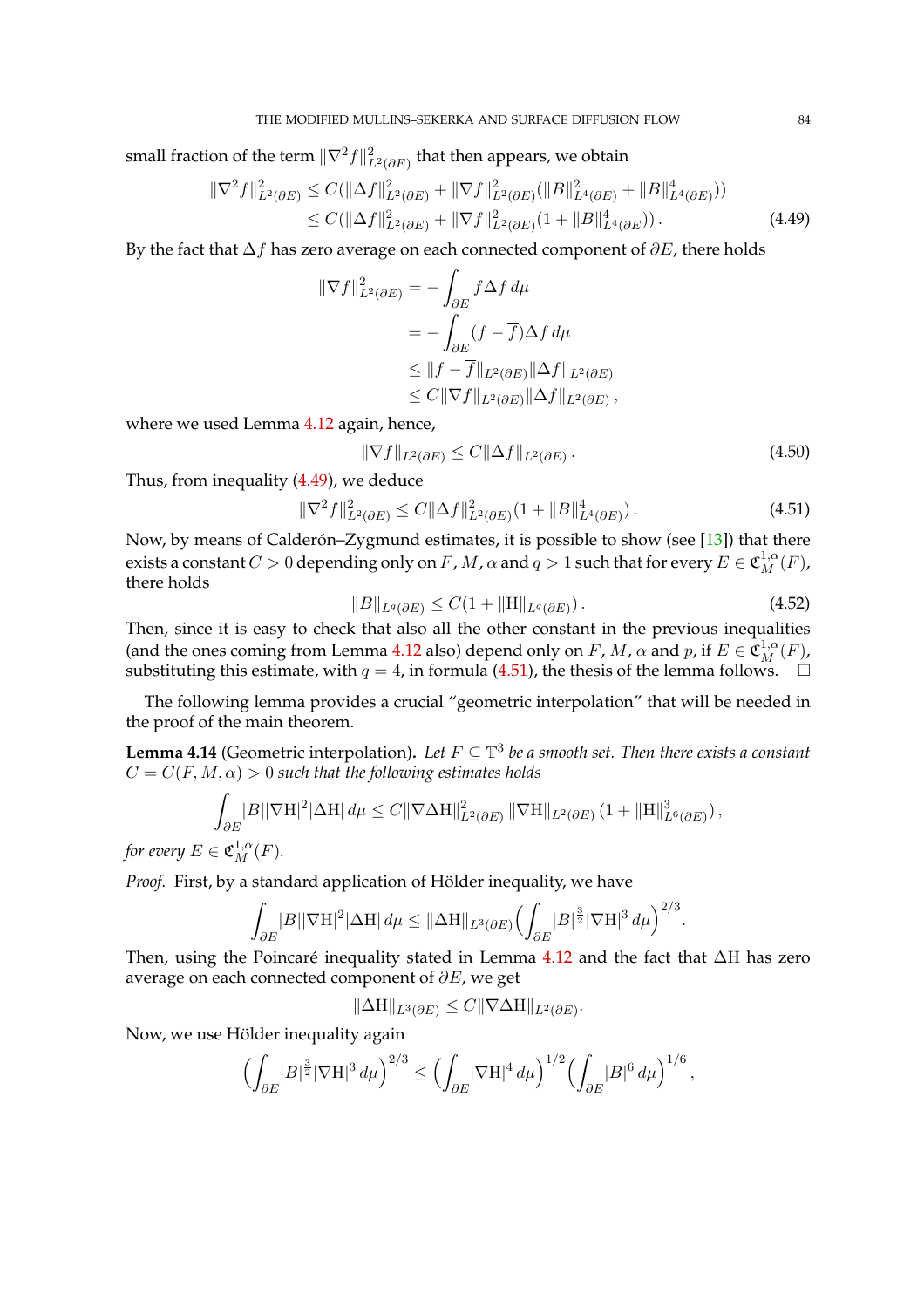and we apply Lemma [4.12](#page-81-0) with  $p = 4$ ,

$$
\left(\int_{\partial E} \lvert \nabla \mathbf{H}\rvert^4\,d\mu\right)^{1/2}\leq C(\lVert \nabla^2\mathbf{H}\rVert_{L^2(\partial E)}\lVert \nabla \mathbf{H}\rVert_{L^2(\partial E)}+\lVert \nabla \mathbf{H}\rVert_{L^2(\partial E)}^2)\,.
$$

Combining all these inequalities, we conclude

$$
\int_{\partial E} |B| |\nabla \mathcal{H}|^2 |\Delta \mathcal{H}| d\mu \leq C \|\nabla \Delta \mathcal{H}\|_{L^2(\partial E)} \|B\|_{L^6(\partial E)} \|\nabla \mathcal{H}\|_{L^2(\partial E)} (\|\nabla^2 \mathcal{H}\|_{L^2(\partial E)} + \|\nabla \mathcal{H}\|_{L^2(\partial E)}).
$$

By Lemma [4.13](#page-82-1) and estimate [\(4.50\)](#page-83-2), with H in place of  $f$ , the right–hand side of the previous inequality can be bounded from above by

$$
C\|\nabla\Delta H\|_{L^2(\partial E)}\,\|B\|_{L^6(\partial E)}\,\|\Delta H\|_{L^2(\partial E)}\,\|\nabla H\|_{L^2(\partial E)}\,(1+\|H\|_{L^4(\partial E)}^2).
$$

Hence, using again Poincaré inequality and estimate [\(4.52\)](#page-83-3) with  $q = 6$ , we have

$$
\|\Delta \mathbf{H}\|_{L^2(\partial E)} \leq C \|\nabla \Delta \mathbf{H}\|_{L^2(\partial E)}
$$

and

$$
||B||_{L^{6}(\partial E)} \leq C(1 + ||H||_{L^{6}(\partial E)}).
$$

Finally, using this relations and Hölder inequality, we obtain the thesis

$$
\int_{\partial E} |B| |\nabla H|^2 |\Delta H| d\mu \leq C \|\nabla \Delta H\|_{L^2(\partial E)}^2 \|\nabla H\|_{L^2(\partial E)} (1 + \|H\|_{L^6(\partial E)}^3).
$$

We now remind that since  $\partial E$  can be disconnected (as in the case of lamellae), the Poincaré inequality could fail for  $\partial E$ . However, if E is sufficiently close to a stable critical set then it is true for the mean curvature of  $\partial E$ .

<span id="page-84-1"></span>**Lemma 4.15** (Geometric Poincar´e inequality)**.** *Fixed* p > 2 *and a smooth strictly stable critical set*  $F \subseteq \mathbb{T}^3$ , let  $\delta > 0$  *be the constant provided by Proposition* [2.35,](#page-47-0) with  $\theta = 1$ . Then, for M small *enough, there exists a constant*  $C = C(F, M, \alpha, p) > 0$  *such that* 

$$
\int_{\partial E} |\mathbf{H} - \overline{\mathbf{H}}|^2 d\mu \le C \int_{\partial E} |\nabla \mathbf{H}|^2 d\mu,
$$
\n(4.53)

for every set  $E \in \mathfrak{C}^{1,\alpha}_M(F)$  such that  $\partial E \subseteq N_\varepsilon$  with

$$
\partial E = \{ y + \psi(y)\nu_F(y) : y \in \partial F \},
$$

*for a smooth function*  $\psi$  *with*  $\|\psi\|_{W^{2,p}(\partial F)} < \delta$ .

*Proof.* Since

$$
\int_{\partial E} (\mathbf{H} - \overline{\mathbf{H}}) \nu_E \, d\mu = 0 \,,
$$

there holds

$$
\int_{\partial E} \left| \mathbf{H} - \overline{\mathbf{H}} - \langle \eta | \nu_E \rangle \right|^2 d\mu = \| \mathbf{H} - \overline{\mathbf{H}} \|^2_{L^2(\partial E)} + \int_{\partial E} \langle \eta | \nu_E \rangle^2 d\mu \ge \| \mathbf{H} - \overline{\mathbf{H}} \|^2_{L^2(\partial E)}
$$

for all  $\eta \in \mathbb{R}^3$ . Choosing  $M < \delta$ , we may then apply Proposition [2.35](#page-47-0) with  $\theta = 1$  and  $\varphi = H - \overline{H}$ , obtaining

$$
\sigma_1 \int_{\partial E} |{\bf H} - \overline{{\bf H}}|^2 \, d\mu \le \int_{\partial E} |\nabla {\bf H}|^2 \, d\mu - \int_{\partial E} |B|^2 |{\bf H} - \overline{{\bf H}}|^2 \, d\mu \le \int_{\partial E} |\nabla {\bf H}|^2 \, d\mu \, .
$$

<span id="page-84-0"></span> $\Box$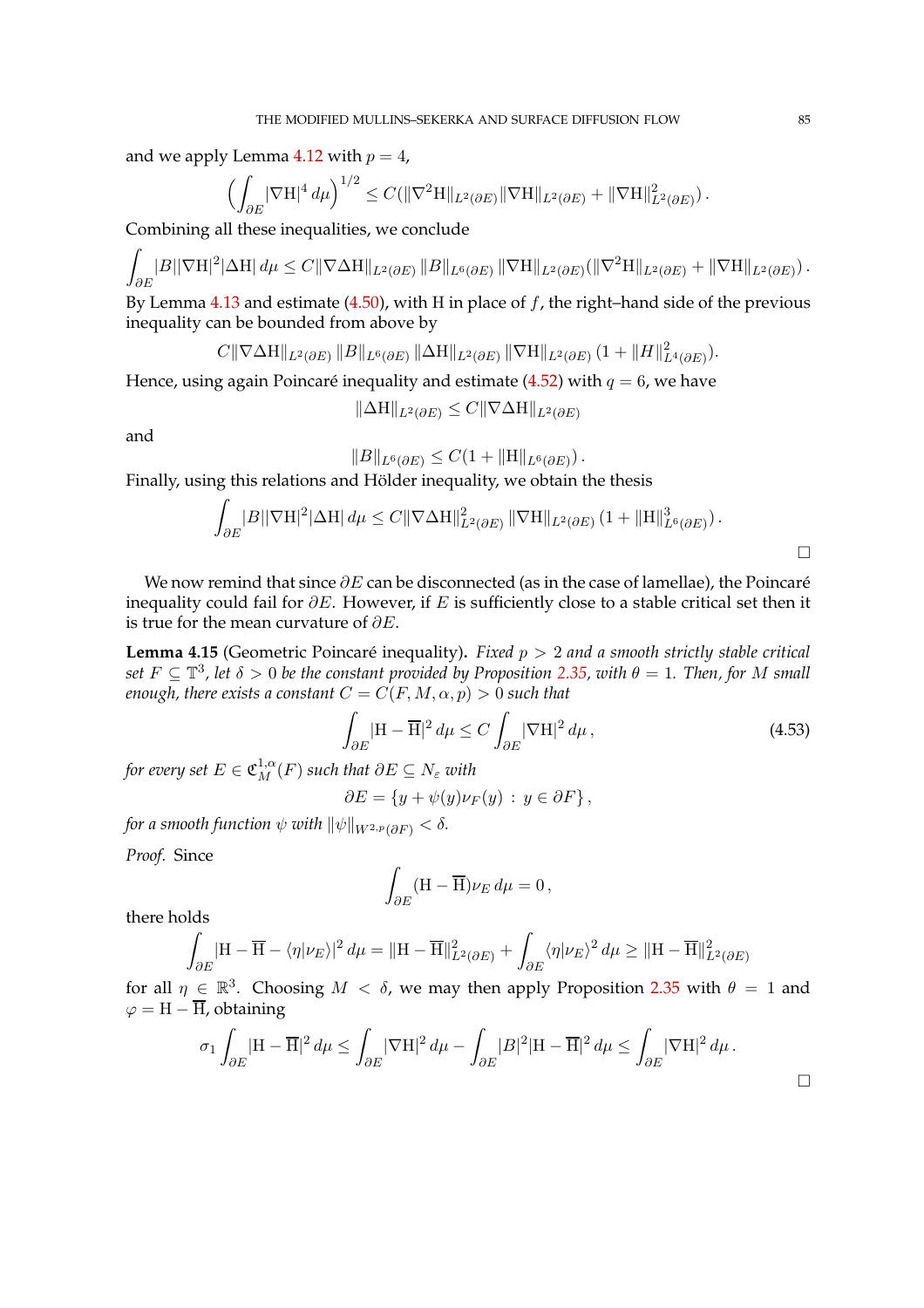The following lemma is straightforward.

<span id="page-85-0"></span>**Lemma 4.16.** Let  $E \subseteq \mathbb{T}^3$  be a smooth set. If  $f \in H^1(\partial E)$  and  $g \in W^{1,4}(\partial E)$ , then

 $\|\nabla(fg)\|_{L^2(\partial E)} \leq C \|\nabla f\|_{L^2(\partial E)} \|g\|_{L^{\infty}(\partial E)} + C \|f\|_{L^4(\partial E)} \|\nabla g\|_{L^4(\partial E)},$ 

*for a constant* C *independent of* E*.*

*Proof.* We estimate with Cauchy–Schwarz inequality,

$$
\begin{aligned} \|\nabla(fg)\|_{L^2(\partial E)}^2 &\leq 2\|\nabla f\|_{L^2(\partial E)}^2\|g\|_{L^\infty(\partial E)}^2 + 2\int_{\partial E}|f|^2|\nabla g|^2\,d\mu\\ &\leq 2\|\nabla f\|_{L^2(\partial E)}^2\|g\|_{L^\infty(\partial E)}^2 + 2\|f\|_{L^4(\partial E)}^2\|\nabla g\|_{L^4(\partial E)}^2\,, \end{aligned}
$$

hence the thesis follows.  $\Box$ 

As a consequence, we prove the following result.

<span id="page-85-3"></span> ${\tt Lemma~4.17.}$  Let  $F\subseteq \mathbb{T}^3$  be a smooth set and  $E\in \mathfrak{C}^{1,\alpha}_M(F).$  Then, for  $M$  small enough, there holds

$$
\|\psi_E\|_{W^{3,2}(\partial F)} \leq C(F, M, \alpha)(1 + \|H\|_{H^1(\partial E)}^2),
$$

*where* H *is the mean curvature of*  $\partial E$  *(the function*  $\psi_E$  *is defined by formula* [\(3.9\)](#page-55-1)).

*Proof.* As we do in Lemma [4.4,](#page-66-0) by a standard localization/partition of unity/straightening argument, we may reduce ourselves to the case where the function  $\psi_E$  is defined in a disk  $D \subseteq \mathbb{R}^2$  and  $\|\psi_E\|_{C^{1,\alpha}(D)} \leq M$ . Fixed a smooth cut–off function  $\varphi$  with compact support in *D* and equal to one on a smaller disk  $D' \subseteq D$ , we have again relation [\(4.12\)](#page-66-1) (see also [\[42\]](#page-97-2)). Then, using Lemma [4.16](#page-85-0) and recalling that  $\|\psi_E\|_{C^{1,\alpha}(D)} \leq M$ , we estimate

$$
\|\nabla\Delta(\varphi\psi_E)\|_{L^2(D)} \leq C(F,M,\alpha)\left(M^2\|\nabla^3(\varphi\psi_E)\|_{L^2(D)} + \|\nabla H\|_{L^2(\partial E)}(1 + \|\nabla\psi_E\|_{L^\infty(D)}) + \|\nabla H\|_{L^4(\partial E)}(1 + \|\psi_E\|_{W^{2,4}(D)}) + 1 + \|\psi_E\|_{W^{2,4}(D)}\right).
$$

We now use the fact that, by a simple integration by part argument, if  $u$  is a smooth function with compact support in  $\mathbb{R}^2$ , there holds

$$
\|\nabla \Delta u\|_{L^2(\mathbb{R}^2)} = \|\nabla^3 u\|_{L^2(\mathbb{R}^2)},
$$

hence,

$$
\|\nabla^3(\varphi\psi_E)\|_{L^2(D)} = \|\nabla\Delta(\varphi\psi_E)\|_{L^2(D)}
$$
  
\n
$$
\leq C(F, M, \alpha) \left(M^2 \|\nabla^3(\varphi\psi_E)\|_{L^2(D)} + \|\nabla H\|_{L^2(\partial E)} (1 + \|\nabla\psi_E\|_{L^\infty(D)}) + \|\nabla H\|_{L^4(\partial E)} (1 + \|\psi_E\|_{W^{2,4}(D)}) + 1 + \|\psi_E\|_{W^{2,4}(D)}\right),
$$

then, if  $M$  is small enough, we have

$$
\|\nabla^3(\varphi\psi_E)\|_{L^2(D)} \le C(F, M, \alpha)(1 + \|H\|_{H^1(\partial E)})(1 + \|\text{Hess}\,\psi_E\|_{L^4(D)}),\tag{4.54}
$$

as

<span id="page-85-2"></span><span id="page-85-1"></span>
$$
||H||_{L^{4}(\partial E)} \leq C(F, M, \alpha) ||H||_{H^{1}(\partial E)}, \qquad (4.55)
$$

by Theorem 3.70 in [\[5\]](#page-96-2).

By the Calderón–Zygmund estimates (holding uniformly for every hypersurface  $\partial E$ , with  $E \in \mathfrak{C}^{1,\alpha}_{M_\bullet}(F)$ , see [\[13\]](#page-96-0)), we have again the inequality [\(4.15\)](#page-66-2) and the most useful estimation [\(4.16\)](#page-67-2).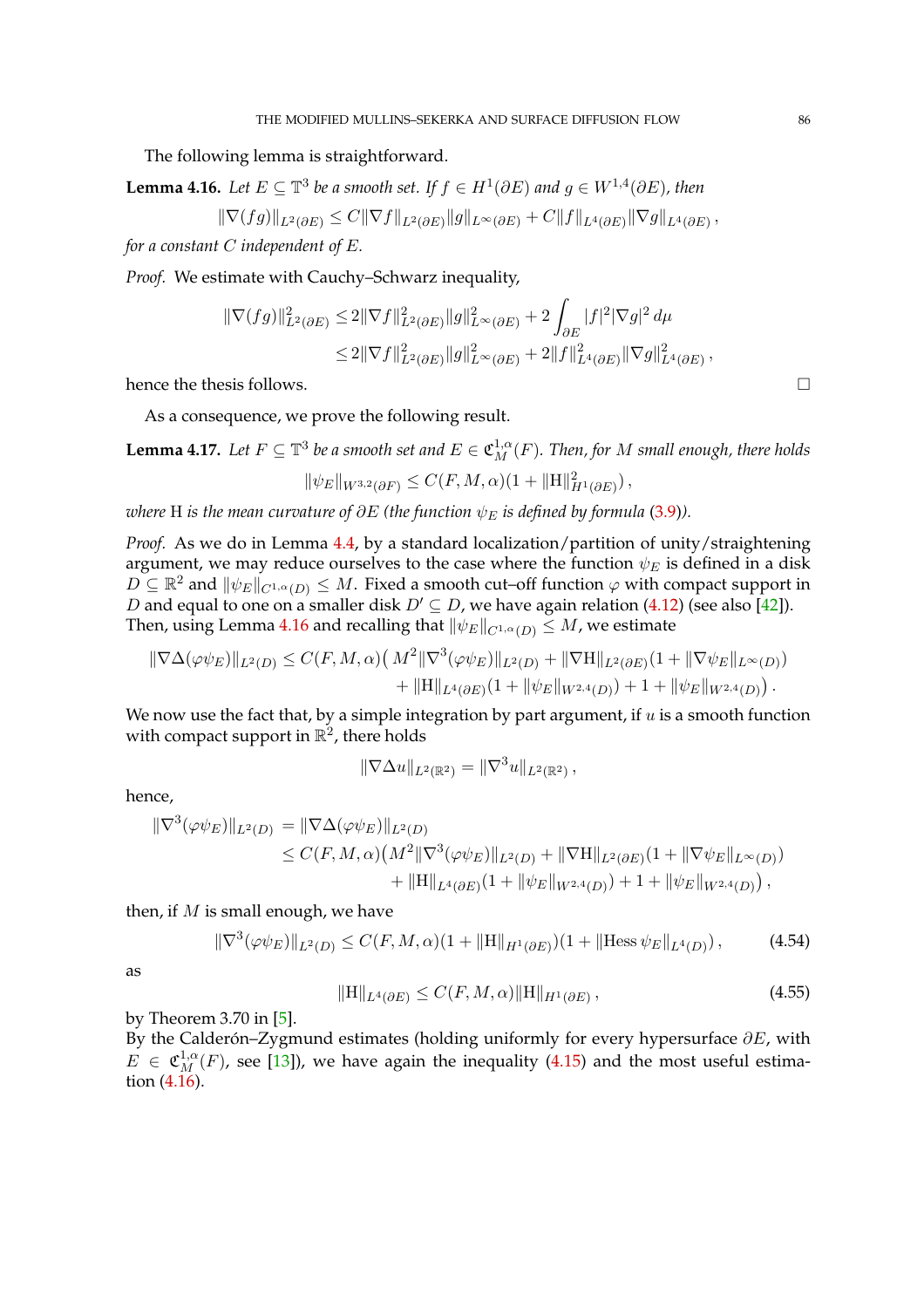Hence, possibly choosing a smaller  $M$ , we conclude (as in inequality [\(4.17\)](#page-67-3))

$$
\|\Delta \psi_E\|_{L^4(D)} \leq C(F, M, \alpha)(1 + \|H\|_{L^4(\partial E)}) \leq C(F, M, \alpha)(1 + \|H\|_{H^1(\partial E)}),
$$

again by inequality [\(4.55\)](#page-85-1).

Thus, by estimate [\(4.15\)](#page-66-2), we get

<span id="page-86-0"></span>
$$
\|\text{Hess}\,\psi_E\|_{L^4(D)} \le C(F, M, \alpha)(1 + \|H\|_{H^1(\partial E)}),\tag{4.56}
$$

and using this inequality in estimate [\(4.54\)](#page-85-2),

$$
\|\nabla^3(\varphi\psi_E)\|_{L^2(D)} \leq C(F, M, \alpha)(1 + \|H\|_{H^1(\partial E)})^2,
$$

hence,

$$
\|\nabla^3 \psi_E\|_{L^2(D')} \leq C(F, M, \alpha)(1 + \|H\|_{H^1(\partial E)})^2 \leq C(F, M, \alpha)(1 + \|H\|_{H^1(\partial E)}^2).
$$

The inequality in the statement of the lemma then easily follows by this inequality, esti-mate [\(4.56\)](#page-86-0) and  $\|\psi_E\|_{C^{1,\alpha}(D)} \leq M$ , with a standard covering argument.

Now, we state a compactness result whose proof is very close in spirit to the proof of Lemma [4.5,](#page-67-0) however we present it explicitly in order to show how the lemmas above come differently into play.

<span id="page-86-3"></span>**Lemma 4.18** (Compactness). Let  $F \subseteq \mathbb{T}^3$  be a smooth set and  $E_n \subseteq \mathfrak{C}_M^{1,\alpha}(F)$  a sequence of smooth *sets such that*

$$
\sup_{n\in\mathbb{N}}\int_{\partial E_n}|\nabla\mathcal{H}_n|^2\,d\mu_n<+\infty\,.
$$

*Then, if*  $\alpha \in (0, 1/2)$  *and M is small enough, there exists a smooth set*  $F' \in \mathfrak{C}_M^1(F)$  *such that, up to a* (non relabeled) subsequence,  $E_n \to F'$  in  $W^{2,p}$  for all  $1 \leq p < +\infty$ . *Moreover, if inequality* [\(4.53\)](#page-84-0) *holds for every set* E<sup>n</sup> *with a constant* C *independent of* n *and*

$$
\int_{\partial E_n} |\nabla \mathcal{H}_n|^2 \, d\mu_n \to 0 \,,
$$

*then*  $F'$  *is critical for the volume–constrained Area functional A and the convergence*  $E_n \to F'$  *is in* W3,<sup>2</sup> *.*

*Proof.* We first claim that

<span id="page-86-2"></span>
$$
\sup_{n \in \mathbb{N}} \| \mathcal{H}_n \|_{H^1(\partial E_n)} < +\infty. \tag{4.57}
$$

We set  $H_n = f_{\partial E_n} H_n d\mu_n$ , then, by the "geometric" Poincaré inequality of Lemma [4.15,](#page-84-1) which holds with a "uniform" constant  $C = C(F, M, \alpha)$ , for all the sets  $E \in \mathfrak{C}^{1,\alpha}_M(F)$  (see [\[13\]](#page-96-0)), if  $M$  is small enough, we have

$$
\|\mathbf{H}_n - \widetilde{\mathbf{H}}_n\|_{H^1(\partial E_n)}^2 \le \sup_{n \in \mathbb{N}} \int_{\partial E_n} |\nabla \mathbf{H}_n|^2 d\mu_n < C < +\infty
$$

with a constant *C* independent of  $n \in \mathbb{N}$ .

Then, we note that, as in Lemma [4.5,](#page-67-0) by the uniform  $C^{1,\alpha}$ -bounds on  $\partial E_n$ , we may find a solid cylinder of the form  $C = D \times (-L, L)$ , with  $D \subseteq \mathbb{R}^2$  a ball centered at the origin and functions  $f_n$ , with

<span id="page-86-1"></span>
$$
\sup_{n \in \mathbb{N}} \|f_n\|_{C^{1,\alpha}(\overline{D})} < +\infty \,, \tag{4.58}
$$

such that  $\partial E_n \cap C = \{(x', x_n) \in D \times (-L, L) : x_n = f_n(x')\}$  with respect to a suitable coordinate frame (depending on  $n \in \mathbb{N}$ ). Hence, recalling the formula [\(4.24\)](#page-68-1), the uniform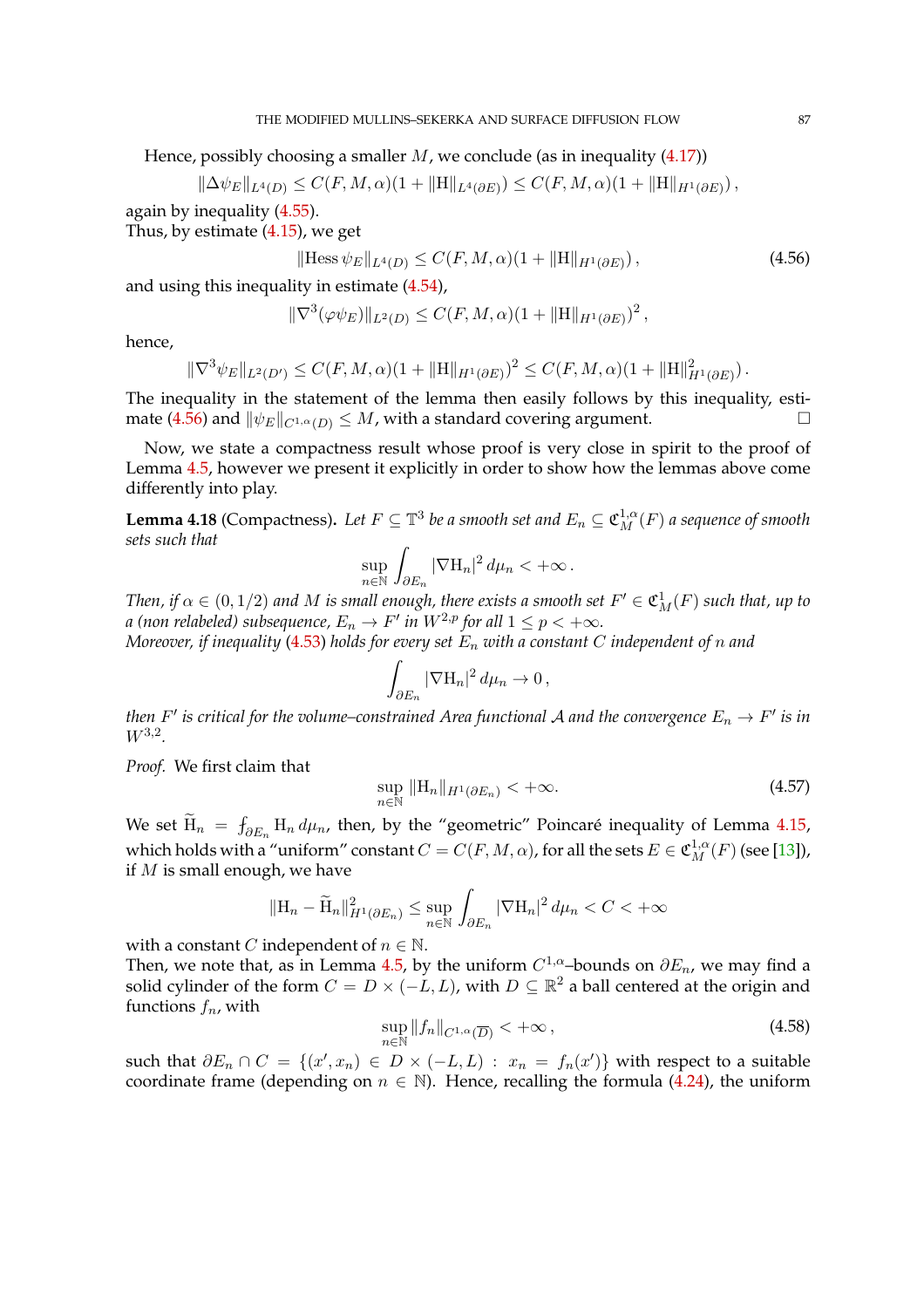bound [\(4.58\)](#page-86-1) and the fact that  $||H_n - H_n||_{H^1(\partial E_n)}$  are equibounded, we get that  $H_n$  are also equibounded (by a standard "localization" argument, "uniformly" applied to all the hypersurfaces  $\partial E_n$ ). Therefore, the claim [\(4.57\)](#page-86-2) follows.

By applying the Sobolev embedding theorem on each connected component of  $\partial F$ , we have that

 $\|\mathbf{H}_n\|_{L^p(\partial E_n)} \leq C \|\mathbf{H}_n\|_{H^1(\partial E_n)} < C < +\infty$  for all  $p \in [1, +\infty)$ .

for a constant *C* independent of  $n \in \mathbb{N}$ .

Now, as before, we obtain

$$
||B||_{L^p(\partial E)} \leq C(1+||H||_{L^p(\partial E)}).
$$

for every  $E \in \mathfrak{C}^{1,\alpha}_M(F)$  with a uniform constant  $C.$  Then, if we write

$$
\partial E_n = \{ y + \psi_n(y) \nu_F(y) : y \in \partial F \},
$$

we have  $\sup_{n\in\mathbb{N}}||\psi_n||_{W^{2,p}(\partial F)} < +\infty$ , for all  $p \in [1,+\infty)$ . Thus, by the Sobolev compact embedding  $W^{2,p}(\partial F) \hookrightarrow C^{1,\alpha}(\partial F)$ , up to a subsequence (not relabeled), there exists a set  $F' \in \mathfrak{C}^{1,\alpha}_M(F)$  such that

$$
\psi_n \to \psi_{F'} \text{ in } C^{1,\alpha}(\partial F),
$$

for all  $\alpha \in (0, 1/2)$  and  $\beta \in (0, 1)$ .

From estimate  $(4.57)$  and Lemma [4.17](#page-85-3) (possibly choosing a smaller M), we have then that the functions  $\psi_n$  are bounded in  $W^{3,2}(\partial F)$ . Hence, possibly passing to another subsequence (again not relabeled), we conclude that  $E_n \to F'$  in  $W^{2,p}$  for every  $p \in [1, +\infty)$ , by the Sobolev compact embeddings.

For the second part of the lemma, we first observe that if

$$
\int_{\partial E_n} |\nabla \mathcal{H}_n|^2 \, d\mu_n \to 0 \,,
$$

then there exists  $\lambda \in \mathbb{R}$  and a subsequence  $E_n$  (not relabeled) such that

$$
H_n(\cdot + \psi_n(\cdot)\nu_F(\cdot)) \to \lambda = H(\cdot + \psi_{F'}(\cdot)\nu_F(\cdot))
$$

in  $H^1(\partial F)$ , where H is the mean curvature of  $F'$ . Hence  $F'$  is critical.

To conclude the proof we only need to show that  $\psi_n$  converge to  $\psi = \psi_{F'}$  in  $W^{3,2}(\partial F)$ . Fixed  $\delta > 0$ , arguing as in the proof of Lemma [4.17,](#page-85-3) we reduce ourselves to the case where the functions  $\psi_n$  are defined on a disk  $D \subseteq \mathbb{R}^2$ , are bounded in  $W^{3,2}(D)$ , converge in  $W^{2,p}(D)$  for all  $p\in [1,+\infty)$  to  $\psi\in W^{3,2}(D)$  and  $\|\nabla\psi\|_{L^\infty(D)}\leq\delta.$  Then, fixed a smooth cut–off function  $\varphi$ with compact support in D and equal to one on a smaller disk  $D' \subseteq D$ , we have

$$
\frac{\Delta(\varphi\psi_n)}{\sqrt{1+|\nabla\psi_n|^2}} - \frac{\Delta(\varphi\psi)}{\sqrt{1+|\nabla\psi|^2}} = (\nabla^2(\varphi\psi_n) - \nabla^2(\varphi\psi)) \frac{\nabla\psi\nabla\psi}{(1+|\nabla\psi|^2)^{3/2}} \n+ \nabla^2(\varphi\psi_n) \Big( \frac{\nabla\psi_n\nabla\psi_n}{(1+|\nabla\psi_n|^2)^{3/2}} - \frac{\nabla\psi\nabla\psi}{(1+|\nabla\psi|^2)^{3/2}} \Big) \n+ \varphi(\mathbf{H}_n - \mathbf{H}) + R(x, \psi_n, \nabla\psi_n) - R(x, \psi, \nabla\psi),
$$

where  $R$  is a smooth Lipschitz function.

Then, using Lemma [4.16,](#page-85-0) an argument similar to the one of the proof of Lemma [4.17](#page-85-3) shows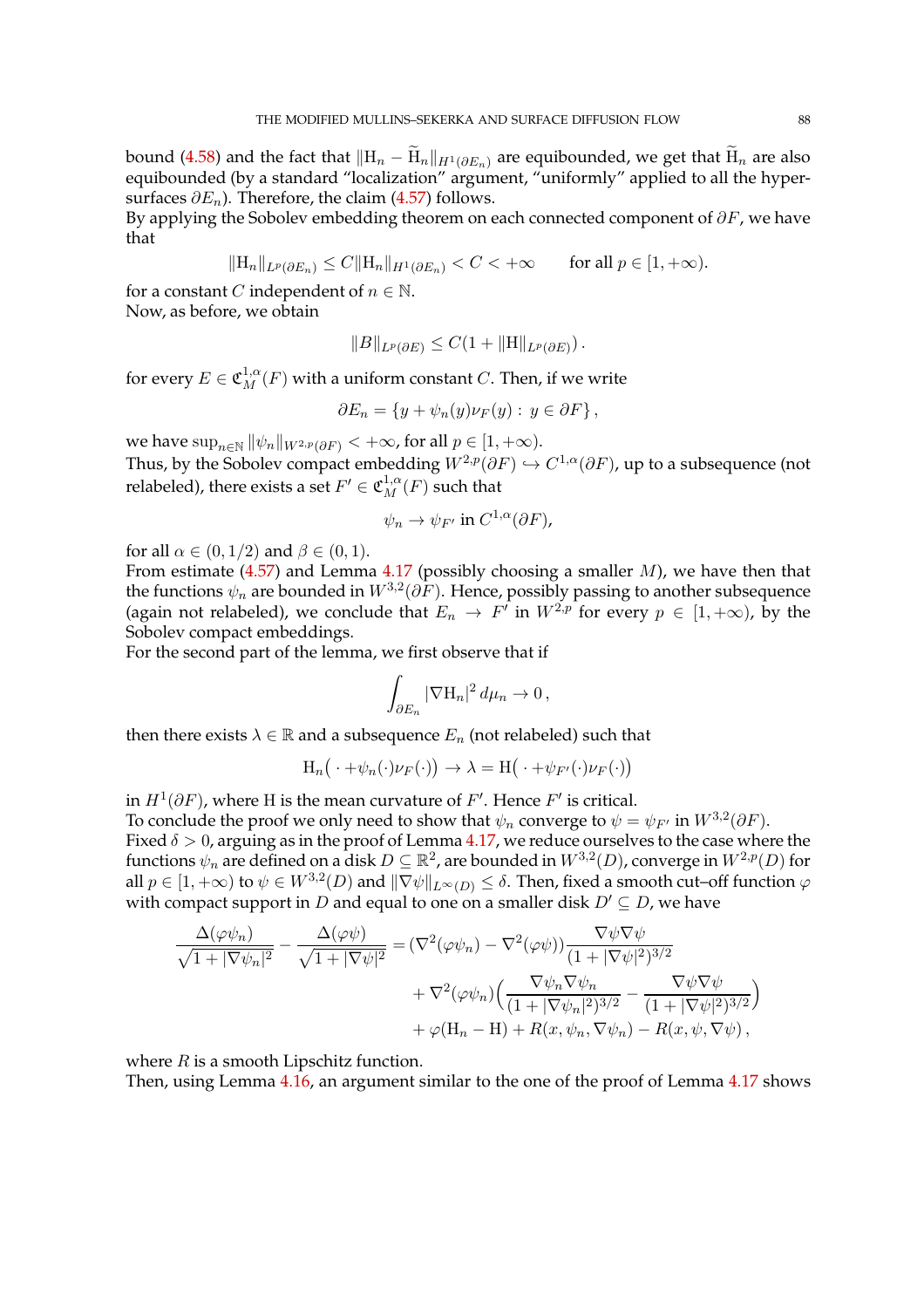that

$$
\begin{split} \left\| \nabla \Big( \frac{\Delta(\varphi \psi_n)}{\sqrt{1+|\nabla \psi_n|^2}} - \frac{\Delta(\varphi \psi)}{\sqrt{1+|\nabla \psi|^2}} \Big) \right\|_{L^2(D)} &\leq C(M) \big( \delta^2 \|\nabla^3(\varphi \psi_n) - \nabla^3(\varphi \psi) \|_{L^2(D)} \\ &+ \|\nabla^2(\varphi \psi_n) - \nabla^2(\varphi \psi) \|_{L^4(D)} \|\nabla^2 \psi \|_{L^4(D)} \\ &+ \|\nabla^3(\varphi \psi_n) \|_{L^2(D)} \|\nabla \psi_n - \nabla \psi \|_{L^\infty(D)} \\ &+ \|\nabla^2(\varphi \psi_n) \|_{L^4(D)} (\|\nabla^2 \psi_n \|_{L^4} + \|\nabla^2 \psi \|_{L^4(D)}) \\ &+ \|\nabla \mathcal{H}_n - \nabla \mathcal{H} \|_{L^2(D)} + \|\psi_n - \psi \|_{W^{2,4}(D)} \big) \,. \end{split}
$$

Being H constant, that is  $\nabla H = 0$ , by using Lemma [4.16](#page-85-0) again and arguing as in the proof of Lemma [4.17,](#page-85-3) we finally get

$$
\|\nabla^3(\varphi\psi_n) - \nabla^3(\varphi\psi)\|_{L^2(D)} \leq C(M) \big( \|\psi_n - \psi\|_{W^{2,4}(D)} + \|\nabla\psi_n - \nabla\psi\|_{L^\infty(D)} + \|\nabla H_n\|_{L^2(D)} \big),
$$
  
hence,

$$
\|\nabla^3 \psi_n - \nabla^3 \psi\|_{L^2(D')} \leq C(M) \big( \|\psi_n - \psi\|_{W^{2,4}(D)} + \|\nabla \psi_n - \nabla \psi\|_{L^\infty(D)} + \|\nabla \mathcal{H}_n\|_{L^2(D)} \big),
$$

from which the conclusion follows, by the first part of the lemma and a standard covering argument.

 $\Box$ 

## 4.5. **The surface diffusion flow – The main theorem.**

We now show the global existence result for the surface diffusion flow, whose proof is very similar to the one of Theorem [4.6.](#page-70-0) However, in order to make it clear, we present it in a detailed way.

<span id="page-88-0"></span>**Theorem 4.19.** Let  $E \subseteq \mathbb{T}^3$  be a strictly stable critical set for the Area functional under a volume *constraint and let*  $N_{\varepsilon}$  *be a tubular neighborhood of*  $\partial E$ *, as in formula* [\(2.49\)](#page-27-2)*. For every*  $\alpha \in (0,1/2)$ *there exists*  $M > 0$  *such that, if*  $E_0$  *is a smooth set in*  $C^{1,\alpha}_M(E)$  *satisfying*  $\text{Vol}(E_0) = \text{Vol}(E)$  *and* 

$$
\int_{\partial E_0} |\nabla \mathcal{H}_0|^2 \, d\mu_0 \le M,
$$

*then the unique smooth solution*  $E_t$  *of the surface diffusion flow starting from*  $E_0$ *, given by Proposition* [3.10,](#page-56-0) *is defined for all*  $t \geq 0$ *. Moreover,*  $E_t \to E + \eta$  *exponentially fast in*  $W^{3,2}$  *as*  $t \to +\infty$ *(recall the definition of convergence of sets in Subsection [2.2\)](#page-23-0), for some*  $\eta \in \mathbb{R}^3$ , with the meaning *that the functions*  $\psi_{n,t} : \partial E + \eta \to \mathbb{R}$  *representing*  $\partial E_t$  *as "normal graphs" on*  $\partial E + \eta$ *, that is,* 

$$
\partial E_t = \{ y + \psi_{\eta,t}(y)\nu_{E+\eta}(y) : y \in \partial E + \eta \},\
$$

*satisfy*

$$
\|\psi_{\eta,t}\|_{W^{3,2}(\partial E+\eta)} \le Ce^{-\beta t},
$$

*for every*  $t \in [0, +\infty)$ *, for some positive constants C and*  $\beta$ .

*Remark* 4.20. The convergence of  $E_t \to E + \eta$  is actually smooth, that is, for every  $k \in \mathbb{N}$ , there holds

$$
\|\psi_{\eta,t}\|_{C^k(\partial E + \eta)} \leq C_k e^{-\beta_k t},
$$

for every  $t \in [0, +\infty)$ , for some positive constants  $C_k$  and  $\beta_k$ . This is a particular case of Theorem 5.1 in [\[24\]](#page-97-3), proved by means of standard parabolic estimates and interpolation (and Sobolev embeddings), using the exponential decay in  $W^{3/2,2}$ , analogously to the modified Mullins–Sekerka flow (Remark [4.7\)](#page-70-1).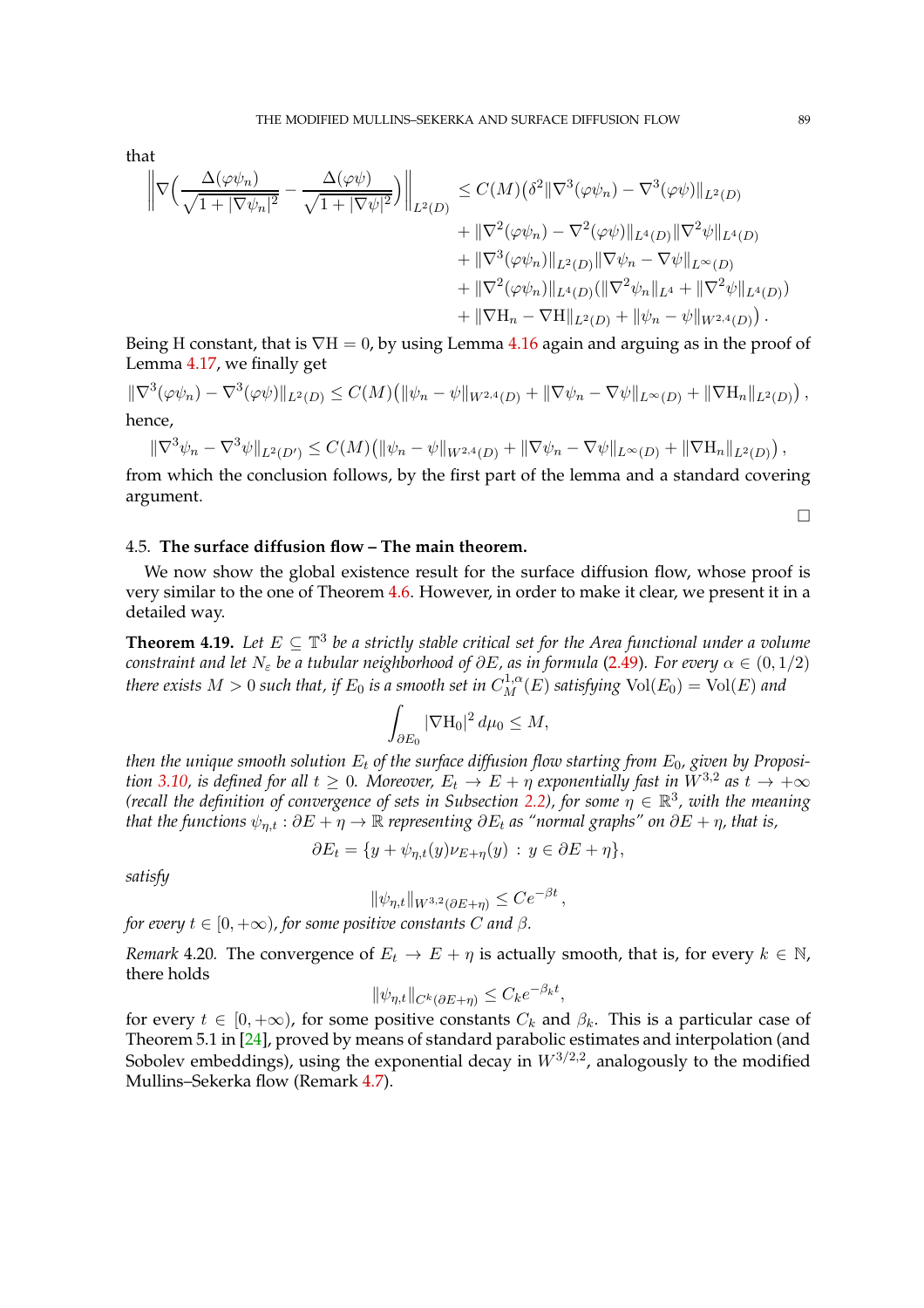*Remark* 4.21. The extra condition in the theorem on the  $L^2$ -smallness of the gradient of  $H_0$ (see the second part of Lemma [4.18](#page-86-3) and its proof) implies that the mean curvature of  $\partial E_0$  is "close" to be constant, as it is for the set E or actually for any critical set (recall Remark [4.8\)](#page-70-2).

*Proof of Theorem [4.19.](#page-88-0)* As in proof of Theorem [4.6,](#page-70-0) C will denote a constant depending only on  $E$ ,  $M$  and  $\alpha$ , whose value may vary from line to line.

Assume that the surface diffusion flow  $E_t$  is defined for  $t$  in the maximal time interval  $[0, T(E_0))$ , where  $T(E_0) \in (0, +\infty]$  and let the moving boundaries  $\partial E_t$  be represented as "normal graphs" on  $\partial E$  as

$$
\partial E_t = \{ y + \psi_t(y) \nu_E(y) : y \in \partial E \},
$$

for some smooth functions  $\psi_t : \partial E \to \mathbb{R}$ .

We recall that, by Proposition [3.10,](#page-56-0) for every  $F \in \mathfrak{C}_M^{2,\alpha}(E)$ , the flow is defined in the time interval  $[0, T)$ , with  $T = T(E, M, \alpha) > 0$ .

As before, we show the theorem for the smooth sets  $E_0 \subseteq \mathbb{T}^3$  satisfying

$$
\text{Vol}(E_0 \Delta E) \le M_1, \quad \|\psi_0\|_{C^{1,\alpha}(\partial E)} \le M_2 \quad \text{and} \quad \int_{\partial E_0} |\nabla \mathcal{H}_0|^2 \, d\mu_0 \le M_3 \,, \tag{4.59}
$$

for some positive constants  $M_1, M_2, M_3$ , then we get the thesis by setting  $M = \min\{M_1, M_2, M_3\}.$ For any set  $F \in \mathfrak{C}_M^{1,\alpha}(E)$ , we define quantity in [\(4.26\)](#page-71-1) and by the same arguments we obtain estimation [\(4.27\)](#page-71-2).

Hence, by this discussion, the initial smooth set  $E_0 \in \mathfrak{C}_M^{1,\alpha}(E)$  satisfies  $D(E_0) \leq M \leq M_1$ (having chosen  $\varepsilon$  < 1).

By rereading the proof of Lemma [4.18,](#page-86-3) it follows that for  $M_2$ ,  $M_3$  small enough, if

<span id="page-89-3"></span>
$$
\|\psi_F\|_{C^{1,\alpha}(\partial E)} \le M_2
$$

and

<span id="page-89-0"></span>
$$
\int_{\partial F} |\nabla \mathcal{H}|^2 d\mu \le M_3,
$$

then

$$
\|\psi_F\|_{W^{2,6}(\partial E)} \le \omega(\max\{M_2, M_3\}),\tag{4.60}
$$

where  $s \mapsto \omega(s)$  is a positive nondecreasing function (defined on R) such that  $\omega(s) \to 0$  as  $s \to 0^+$ . This clearly implies

$$
\|\nu_F\|_{W^{1,6}(\partial F)} \le \omega'(\max\{M_2, M_3\}),
$$

for a function  $\omega'$  with the same properties of  $\omega$  (also in this case,  $\omega$  and  $\omega'$  only depend on  $E$ and  $\alpha$ , for M small enough). Moreover, thanks to Lemma [4.15,](#page-84-1) there exists  $C > 0$  such that, choosing  $M_2$ ,  $M_3$  small enough, in order that  $\omega(\max\{M_2, M_3\})$  is small enough, we have

<span id="page-89-2"></span><span id="page-89-1"></span>
$$
\int_{\partial F} |\mathbf{H} - \overline{\mathbf{H}}|^2 d\mu \le C \int_{\partial F} |\nabla \mathbf{H}|^2 d\mu,
$$
\n(4.61)

where, as usual,  $\overline{H}$  is the average of H over  $\partial F$ .

We again split the proof of the theorem into steps.

**Step** 1 (Stopping–time)**.**

Let  $\overline{T}$  <  $T(E_0)$  be the maximal time such that

$$
\text{Vol}(E_t \Delta E) \le 2M_1, \quad \|\psi_t\|_{C^{1,\alpha}(\partial E)} \le 2M_2 \quad \text{and} \quad \int_{\partial E_t} |\nabla \mathcal{H}_t|^2 \, d\mu_t \le 2M_3 \,, \tag{4.62}
$$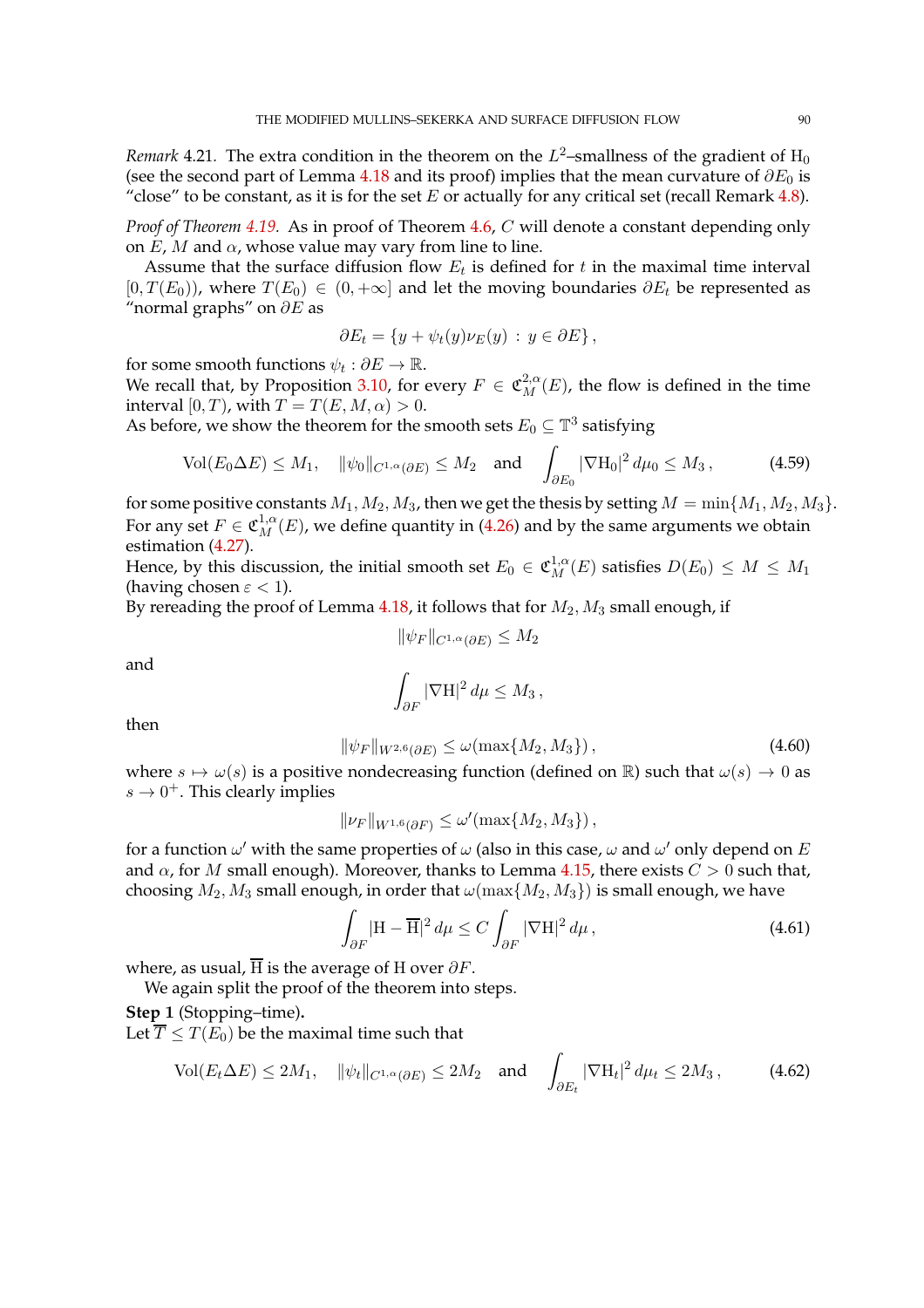for all  $t \in [0, \overline{T})$ . Hence,

<span id="page-90-4"></span>
$$
\|\psi_t\|_{W^{2,6}(\partial F)} \le \omega(2\max\{M_2, M_3\})\tag{4.63}
$$

for all  $t \in [0, \overline{T}'),$  as in formula [\(4.60\)](#page-89-0).

As before, we claim that by taking  $M_1, M_2, M_3$  small enough, we have  $\overline{T} = T(E_0)$ .

**Step** 2 (Estimate of the translational component of the flow)**.**

We want to show that there exists a small constant  $\theta > 0$  such that

$$
\min_{\eta \in O_E} \|\Delta H_t - \langle \eta, \nu_t \rangle\|_{L^2(\partial E_t)} \ge \theta \|\Delta H_t\|_{L^2(\partial E_t)} \qquad \text{for all } t \in [0, \overline{T}), \tag{4.64}
$$

where  $O_F$  is defined by formula [\(2.47\)](#page-27-0).

If M is small enough, clearly there exists a constant  $C_0 = C_0(E, M, \alpha) > 0$  such that, for every  $i\in I_E$ , we have  $\| \langle e_i,\nu_t\rangle \|_{L^2(\partial E_t)}\geq C_0>0$ , holding  $\| \langle e_i,\nu_E\rangle \|_{L^2(\partial E)}>0.$  It is then easy to show that the vector  $\eta_t \in O_E$  realizing such minimum is unique and satisfies

<span id="page-90-5"></span><span id="page-90-2"></span><span id="page-90-0"></span>
$$
\Delta H_t = \langle \eta_t, \nu_t \rangle + g,\tag{4.65}
$$

where  $g \in L^2(\partial E_t)$  is chosen as in relation [\(4.32\)](#page-72-0). Moreover, the inequality

$$
|\eta_t| \le C \|\Delta \mathcal{H}_t\|_{L^2(\partial E_t)}
$$
\n(4.66)

holds, with a constant C depending only on  $E$ , M and  $\alpha$ .

We now argue by contradiction, assuming  $\|g\|_{L^2(\partial E_t)} < \theta \|\Delta \mathrm H_t\|_{L^2(\partial E_t)}.$ 

First we recall that  $\Delta H_t$  has zero average. Then, setting  $\overline{H} = \int_{\partial E_t} H \, d\mu_t$ , and recalling relation [\(4.61\)](#page-89-1), we get

$$
\begin{split} \|\mathbf{H}_{t} - \overline{\mathbf{H}}_{t}\|_{L^{2}(\partial E_{t})}^{2} &\leq C \int_{\partial E_{t}} |\nabla \mathbf{H}_{t}|^{2} \, d\mu_{t} \\ &= -C \int_{\partial E_{t}} \mathbf{H}_{t} \Delta \mathbf{H}_{t} \, d\mu_{t} \\ &= -C \int_{\partial E_{t}} \Delta \mathbf{H}_{t} (\mathbf{H}_{t} - \overline{\mathbf{H}}_{t}) \, d\mu_{t} \\ &\leq C \|\mathbf{H}_{t} - \overline{\mathbf{H}}_{t}\|_{L^{2}(\partial E_{t})} \|\Delta \mathbf{H}_{t}\|_{L^{2}(\partial E_{t})} \,. \end{split} \tag{4.67}
$$

Hence, we conclude

$$
\|\mathbf{H}_t - \overline{\mathbf{H}}_t\|_{L^2(\partial E_t)} \le C \|\Delta \mathbf{H}_t\|_{L^2(\partial E_t)}.
$$
\n(4.68)

Since, there holds

<span id="page-90-3"></span><span id="page-90-1"></span>
$$
\int_{\partial E_t} \mathcal{H}_t \, \nu_t \, d\mu_t = \int_{\partial E_t} \nu_t \, d\mu_t = 0 \,,
$$

by multiplying relation [\(4.65\)](#page-90-0) by  $\rm H_{\it t}$  –  $\rm H_{\it t}$ , integrating over  $\partial E_{\it t}$ , and using inequality [\(4.68\)](#page-90-1), we get

$$
\left| \int_{\partial E_t} (\mathbf{H}_t - \overline{\mathbf{H}}_t) \Delta \mathbf{H}_t d\mu_t \right| = \left| \int_{\partial E_t} (\mathbf{H}_t - \overline{\mathbf{H}}_t) g d\mu_t \right|
$$
  

$$
< \theta \|\mathbf{H}_t - \overline{\mathbf{H}}_t\|_{L^2(\partial E_t)} \|\Delta \mathbf{H}_t\|_{L^2(\partial E_t)}
$$
  

$$
\leq C\theta \|\Delta \mathbf{H}_t\|_{L^2(\partial E_t)}^2.
$$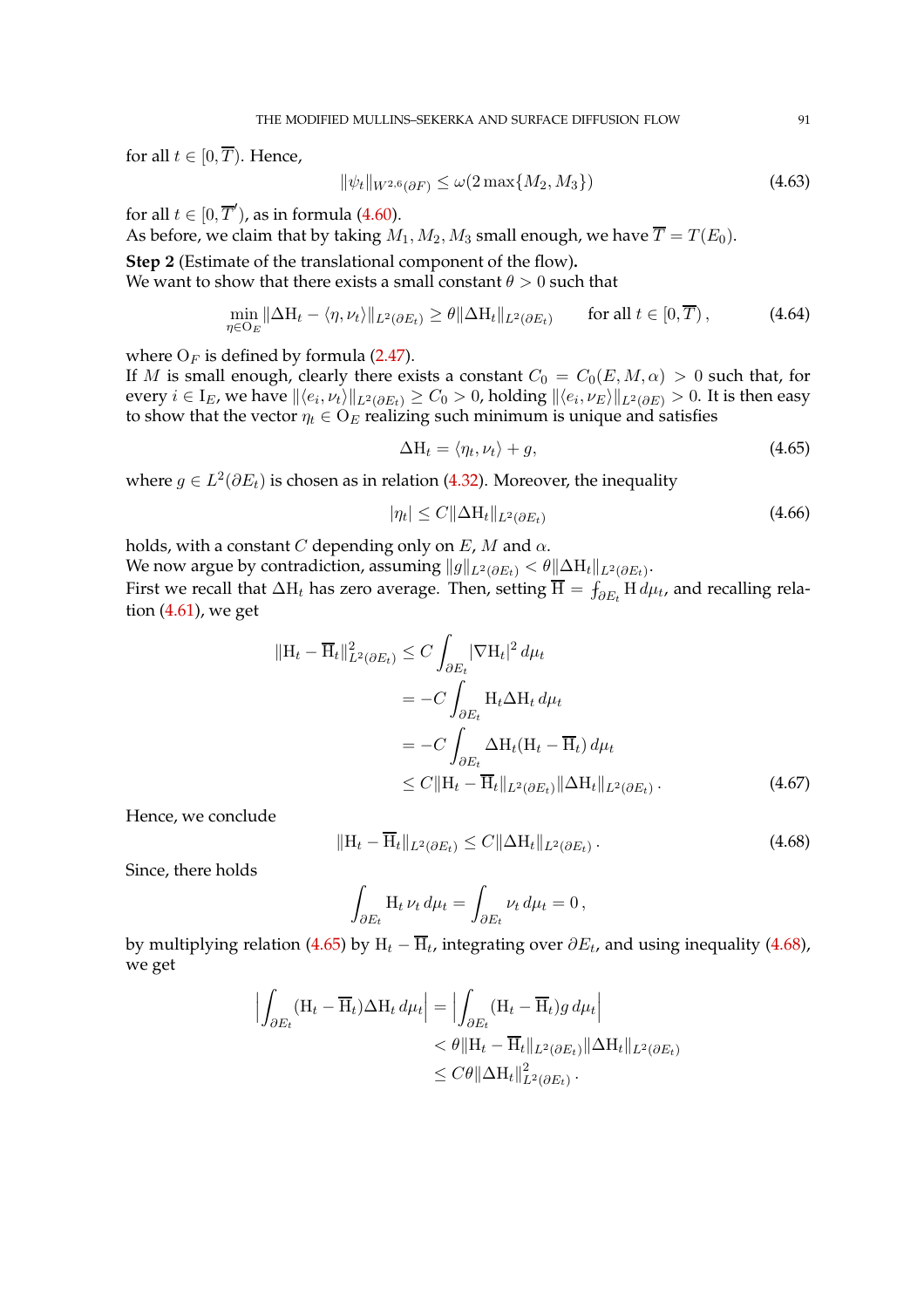Recalling now estimate [\(4.66\)](#page-90-2), as g is orthogonal to  $\langle \eta_t, \nu_t \rangle$ , computing as in the first three lines of formula [\(4.67\)](#page-90-3), we have

$$
\begin{split} \|\langle \eta_t, \nu_t \rangle \|_{L^2(\partial E_t)}^2 &= \int_{\partial E_t} \Delta \mathcal{H}_t \langle \eta_t, \nu_t \rangle \, d\mu_t \\ &= - \int_{\partial E_t} \langle \nabla \mathcal{H}_t, \nabla \langle \eta_t, \nu_t \rangle \rangle \, d\mu_t \\ &\leq |\eta_t| \|\nabla \nu_t\|_{L^2(\partial E_t)} \|\nabla \mathcal{H}_t\|_{L^2(\partial E_t)} \\ &\leq C \|\nabla \nu_t\|_{L^2(\partial E_t)} \|\Delta \mathcal{H}_t\|_{L^2(\partial E_t)} \left| \int_{\partial E_t} (\mathcal{H}_t - \overline{\mathcal{H}}_t) \Delta \mathcal{H}_t \, d\mu_t \right|^{1/2} \\ &\leq C \sqrt{\theta} \|\nabla \nu_t\|_{L^2(\partial E_t)} \|\Delta \mathcal{H}_t\|_{L^2(\partial E_t)}^2 \\ &\leq C \sqrt{\theta} \|\Delta \mathcal{H}_t\|_{L^2(\partial E_t)}^2 \,, \end{split}
$$

where in the last inequality we estimated  $\|\nabla \nu_t\|_{L^2(\partial E_t)}$  with  $C\|\psi_t\|_{W^{2,6}(\partial E_t)}$  and we used inequality [\(4.63\)](#page-90-4).

If then  $\theta > 0$  is chosen so small that  $C\sqrt{\theta} + \theta^2 < 1$  in the last inequality, then we have a contradiction with equality [\(4.65\)](#page-90-0) and the fact that  $\|g\|_{L^2(\partial E_t)}<\theta\|\Delta {\rm H}_t\|_{L^2(\partial E_t)}$ , as they imply (by  $L^2$ -orthogonality) that

$$
\|\langle \eta_t, \nu_t \rangle\|_{L^2(\partial E_t)}^2 > (1 - \theta^2) \|\Delta \mathcal{H}_t\|_{L^2(\partial E_t)}^2.
$$

All this argument shows that for such a choice of  $\theta$  condition [\(4.64\)](#page-90-5) holds. Then, we can conclude as in Step 2 of Theorem [4.6,](#page-70-0) by replacing the  $W^{2,3}$ –norm on  $\partial E$  with the  $W^{2,6}$ -norm on the same boundary.

**Step 3** (The stopping time  $\overline{T}$  is equal to the maximal time  $T(E_0)$ ). We show now that, by taking  $M_1$ ,  $M_2$ ,  $M_3$  smaller if needed, we have  $\overline{T} = T(E_0)$ . By the previous point and the suitable choice of  $M_2$ ,  $M_3$  made in its final part, formula [\(4.64\)](#page-90-5) holds, hence we have

$$
\Pi_{E_t}(\Delta H_t) \ge \sigma_\theta \|\Delta H_t\|_{H^1(\partial E)}^2 \quad \text{for all } t \in [0, \overline{T}).
$$

In turn, by Lemma [4.11](#page-80-2) and [4.14](#page-83-4) we may estimate

$$
\frac{d}{dt} \frac{1}{2} \int_{\partial E_t} |\nabla H_t|^2 d\mu_t \leq -\sigma_\theta \|\Delta H_t\|_{H^1(\partial E_t)}^2 + \int_{\partial E_t} |B||\nabla H_t|^2 |\Delta H_t| d\mu_t \n\leq -\sigma_\theta \|\Delta H_t\|_{H^1(\partial E_t)}^2 \n+ C \|\nabla(\Delta H_t)\|_{L^2(\partial E_t)}^2 \|\nabla H_t\|_{L^2(\partial E_t)} (1 + \|H_t\|_{L^6(\partial E_t)}^3) \n\leq -\sigma_\theta \|\Delta H_t\|_{H^1(\partial E_t)}^2 \n+ C \sqrt{M_3} \|\nabla(\Delta H_t)\|_{L^2(\partial E_t)}^2 (1 + \|H_t\|_{L^6(\partial E_t)}^3) \n\leq -\sigma_\theta \|\Delta H_t\|_{H^1(\partial E_t)}^2 \n+ C \sqrt{M_3} \|\Delta H_t\|_{H^1(\partial E_t)}^2 (1 + C\omega(\max\{M_2, M_3\}))
$$
\n(4.69)

for every  $t \leq \overline{T}$ , where in the last step we used relations [\(4.62\)](#page-89-2) and [\(4.63\)](#page-90-4). Noticing that from formulas [\(4.67\)](#page-90-3) and [\(4.68\)](#page-90-1) it follows

<span id="page-91-0"></span>
$$
\|\nabla H_t\|_{L^2(\partial E_t)} \leq C \|\Delta H_t\|_{L^2(\partial E_t)} \leq C \|\Delta H_t\|_{H^1(\partial E_t)},
$$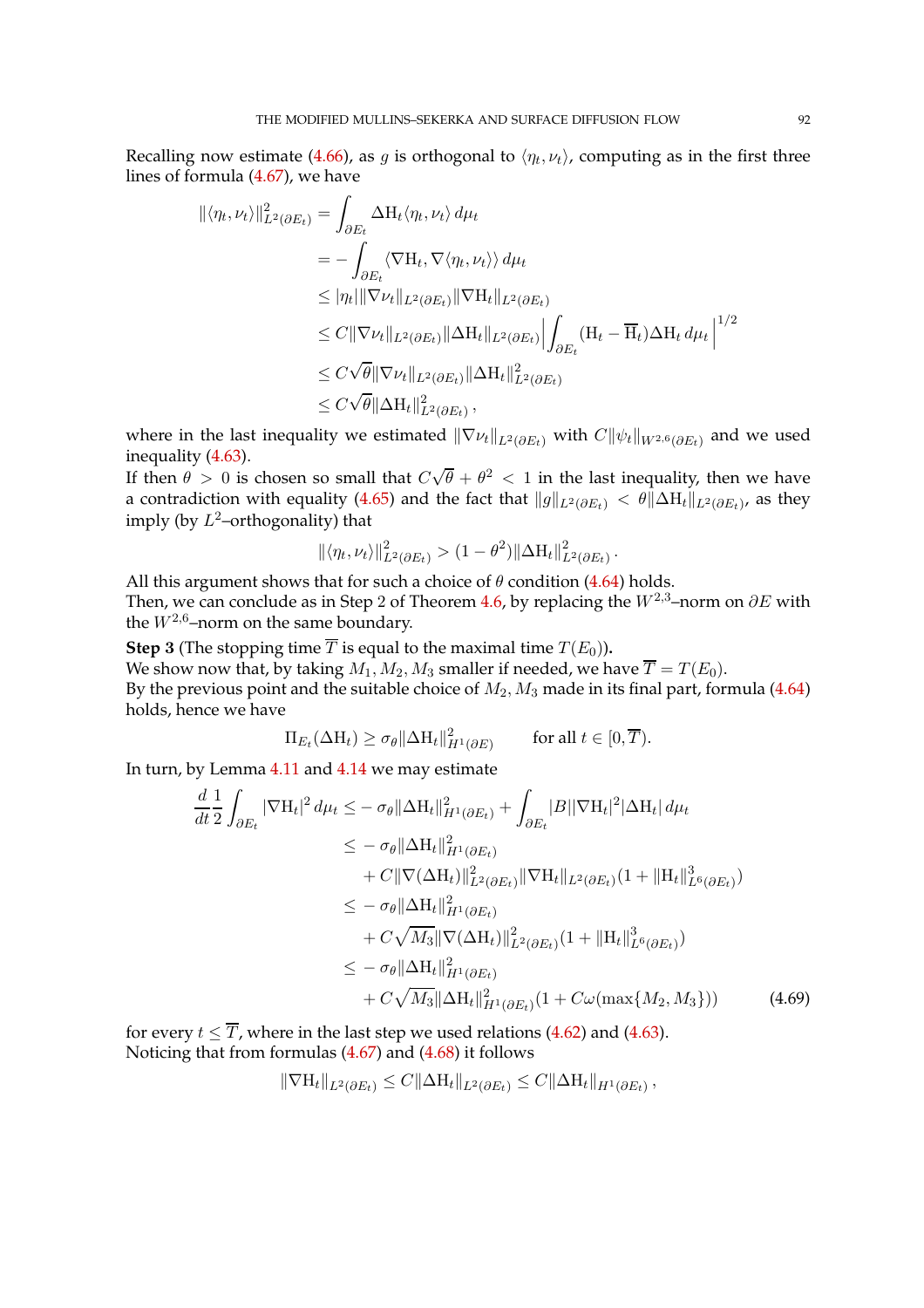keeping fixed  $M_2$  and choosing a suitably small  $M_3$ , we conclude

$$
\frac{d}{dt} \int_{\partial E_t} |\nabla H_t|^2 d\mu_t \leq -\frac{\sigma_\theta}{2} \|\Delta H_t\|_{H^1(\partial E_t)}^2 \leq -c_0 \|\nabla H_t\|_{L^2(\partial E_t)}^2.
$$

This argument clearly says that the quantity  $\int_{\partial E_t} |\nabla \mathbf{H}_t|^2 d\mu_t$  is nonincreasing in time, hence, if  $M_2, M_3$  are small enough, the inequality  $\int_{\partial E_t} |\nabla \mathbf{H}_t|^2 \, d\mu_t \leq M_3$  is preserved during the flow. As before, if we assume by contradiction that  $\overline{T} < T(E_0)$ , then it must happen that  $\text{Vol}(E_{\overline{T}}\Delta E)=2M_1$  or  $\|\psi_{\overline{T}}\|_{C^{1,\alpha}(\partial F)}=2M_2.$ 

Before showing that this is not possible, we prove that actually the quantity  $\int_{\partial E_t} |\nabla \text{H}_t|^2 \, d\mu_t$ decreases (non increases) exponentially. Indeed, integrating the differential inequality above and recalling proprieties [\(4.59\)](#page-89-3), we obtain

<span id="page-92-0"></span>
$$
\int_{\partial E_t} |\nabla \mathcal{H}_t|^2 d\mu_t \le e^{-c_0 t} \int_{\partial E_0} |\nabla \mathcal{H}_{\partial E_0}|^2 d\mu_0 \le M_3 e^{-c_0 t} \le M_3 \tag{4.70}
$$

for every  $t \leq T$ . Then, we assume that  $\text{Vol}(E_{\overline{T}}\Delta E)=2M_1$  or  $\|\psi_{\overline{T}}\|_{C^{1,\alpha}(\partial E_{\overline{T}})}=2M_2$ . Recall-ing formula [\(4.26\)](#page-71-1) and denoting by  $X_t$  the velocity field of the flow (see Definition [3.1](#page-50-0) and the subsequent discussion), we compute

$$
\frac{d}{dt}D(E_t) = \frac{d}{dt} \int_{E_t} d_E dx = \int_{E_t} \text{div}(d_E X_t) dx = \int_{\partial E_t} d_E \langle X_t, \nu_t \rangle d\mu_t
$$

$$
= \int_{\partial E_t} d_E \Delta H_t d\mu_t - \int_{\partial E_t} \langle \nabla d_E, \nabla H_t \rangle d\mu_t
$$

$$
\leq C \|\nabla H_t\|_{L^2(\partial E_t)} \leq C \sqrt{M_3} e^{-c_0 t/2},
$$

for all  $t \leq \overline{T}$ , where the last inequality clearly follows from inequality [\(4.70\)](#page-92-0).

By integrating this differential inequality over  $[0, \overline{T})$  and recalling estimate [\(4.27\)](#page-71-2), we get

<span id="page-92-2"></span><span id="page-92-1"></span>
$$
\text{Vol}(E_{\overline{T}}\Delta E) \le C \|\psi_{\overline{T}}\|_{L^2(\partial E_{\overline{T}})} \le C \sqrt{D(E_{\overline{T}})}
$$
  
 
$$
\le C \sqrt{D(E_0) + C \sqrt{M_3}} \le C \sqrt[4]{M_3}, \tag{4.71}
$$

as  $D(E_0) \leq M_1$ , provided that  $M_1, M_3$  are chosen suitably small. This shows that Vol $(E_{\overline{T}} \Delta E)$  =  $2M_1$  cannot happen if we chose  $C\sqrt[4]{M_3} \leq M_1$ .

By arguing as in Lemma  $4.18$  (keeping into account inequality  $(4.62)$  and formula  $(4.60)$ ), we can see that the  $L^2$ -estimate [\(4.71\)](#page-92-1) implies a  $W^{2,6}$ -bound on  $\psi_{\overline{T}}$  with a constant going to zero, keeping fixed  $M_2$ , as  $\int_{\partial E_t} |\nabla \text{H}_{\overline{T}}|^2 \, d\mu_t \to 0$ , hence, by estimate [\(4.70\)](#page-92-0), as  $M_3 \to 0$ . Then, by Sobolev embeddings, the same holds for  $\|\psi_{\overline{T}}\|_{C^{1,\alpha}(\partial E_{\overline{T}})}$ , hence, if  $M_3$  is small enough, we have a contradiction with  $\|\psi_{\overline{T}}\|_{C^{1,\alpha}(\partial E_{\overline{T}})}=2M_2.$ 

Thus, 
$$
T = T(E_0)
$$
 and

$$
\text{Vol}(E_t \Delta E) \le C \sqrt[4]{M_3}, \quad \|\psi_t\|_{C^{1,\alpha}(\partial E_t)} \le 2M_2, \quad \int_{\partial E_t} |\nabla \mathcal{H}_t|^2 \, d\mu_t \le M_3 e^{-c_0 t}, \tag{4.72}
$$

for every  $t \in [0, T(E_0))$ , by choosing  $M_1, M_2, M_3$  small enough.

**Step** 4 (Long time existence)**.**

We now show that, by taking  $M_1, M_2, M_3$  smaller if needed, we have  $T(E_0) = +\infty$ , that is, the flow exists for all times.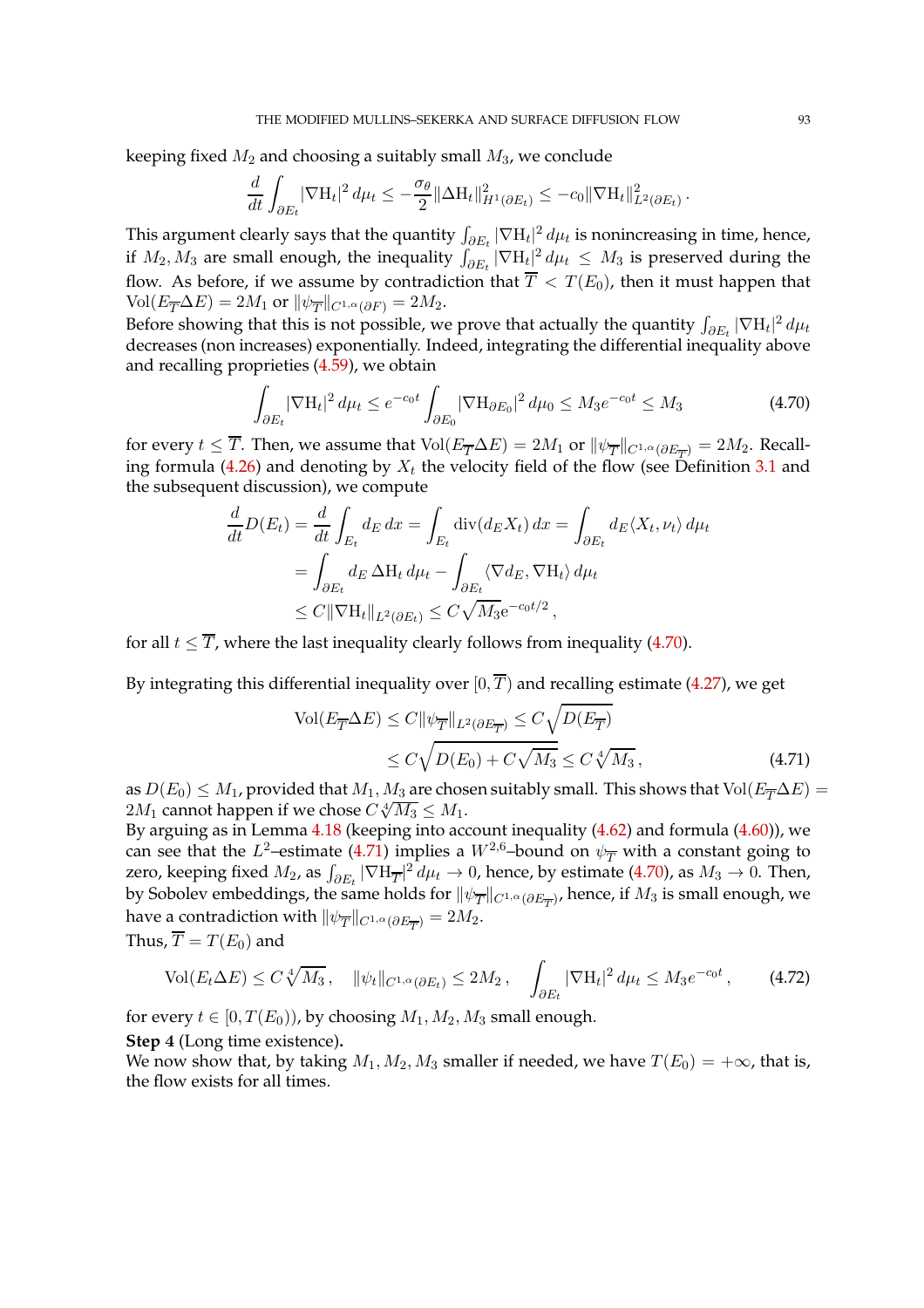We assume by contradiction that  $T(E_0) < +\infty$  and we notice that, by computation [\(4.69\)](#page-91-0) and the fact that  $\overline{T} = T(E_0)$ , we have

$$
\frac{d}{dt} \int_{\partial E_t} |\nabla \mathbf{H}_t|^2 \, d\mu_t + \sigma_\theta \|\Delta \mathbf{H}_t\|_{H^1(\partial E_t)}^2 \le 0
$$

for all  $t \in [0, T(E_0))$ . Integrating this differential inequality over the interval  $[T(E_0) - T/2, T(E_0) - T/4]$ , where  $T$  is given by Proposition  $3.10$ , as we said at the beginning of the proof, we obtain

$$
\sigma_{\theta} \int_{T(E_0) - T/2}^{T(E_0) - T/4} ||\Delta H_t||_{H^1(\partial E_t)}^2 dt \le \int_{\partial E_{T(E_0) - \frac{T}{2}}} |\nabla H|^2 d\mu_{T(E_0) - \frac{T}{2}} \n- \int_{\partial E_{T(E_0) - \frac{T}{4}}} |\nabla H|^2 d\mu_{T(E_0) - \frac{T}{4}} \n\le M_3,
$$

where the last inequality follows from estimate  $(4.72)$ . Thus, by the mean value theorem there exists  $\overline{t} \in (T(E_0) - T/2, T(E_0) - T/4)$  such that

$$
\|\Delta \mathbf{H}_{\overline{t}}\|_{H^1(\partial E_{\overline{t}})}^2 \le \frac{4M_3}{T\sigma_\theta}.
$$

Then, by Lemma [4.13](#page-82-1)

$$
\|\nabla^2 \mathcal{H}_{\overline{t}}\|_{L^2(\partial E_{\overline{t}})}^2 \leq C \|\Delta \mathcal{H}_{\overline{t}}\|_{L^2(\partial E_{\overline{t}})}^2 (1 + \|\mathcal{H}_{\overline{t}}\|_{L^4(\partial E_{\overline{t}})}^4)
$$
  

$$
\leq CM_3(1 + \omega^4 (2 \max\{M_2, M_3\}))
$$

where in the last inequality we also used the curvature bounds provided by formula [\(4.63\)](#page-90-4). In turn, for  $p \in \mathbb{R}$  large enough, we get

$$
[\mathrm{H}_{\overline{t}}]_{C^{0,\alpha}(\partial E_{\overline{t}})}^2 \leq C \|\nabla \mathrm{H}_{\overline{t}}\|_{L^p(\partial E_{\overline{t}})}^2 \leq C \|\nabla \mathrm{H}_{\overline{t}}\|_{H^1(\partial E_{\overline{t}})}^2 \leq C M_3(M_2, M_3),
$$

where  $[\cdot]_{C^{0,\alpha}(\partial E_{\overline{t}})}$  stands for the  $\alpha$ –Hölder seminorm on  $\partial E_{\overline{t}}$  and in the last inequality we used the previous estimate.

Then, arguing as in Step 4 of Theorem [4.6,](#page-70-0) it is possible to show that flow  $E_t$  exists beyond  $T(E_0)$ , which is a contradiction.

**Step** 5 (Convergence, up to subsequences, to a translate of F)**.**

Let  $t_n \to +\infty$ , then, by estimates [\(4.72\)](#page-92-2), the sets  $E_{t_n}$  satisfy the hypotheses of Lemma [4.18,](#page-86-3) hence, up to a (not relabeled) subsequence we have that there exists a critical set  $E' \in \mathfrak{C}^{1,\alpha}_M(E)$ such that  $E_{t_n} \to E'$  in  $W^{3,2}$ . Due to formulas [\(4.60\)](#page-89-0) (and estimation [\(4.38\)](#page-74-1), that also holds in this case) we have  $\|\psi_{E'}\|_{W^{2,6}(\partial E)}\leq \delta$  and  $E'=E+\eta$  for some (small)  $\eta\in\mathbb{R}^3.$ 

**Step** 6 (Exponential convergence of the full sequence)**.** Consider now

$$
D_{\eta}(F) = \int_{F\Delta(E+\eta)} \text{dist}\,(x,\partial E + \eta) \,dx \,.
$$

The very same calculations performed in Step 3 show that

$$
\left|\frac{d}{dt}D_{\eta}(E_t)\right| \leq C\|\nabla H_t\|_{L^2(\partial E_t)} \leq C\sqrt{M_3}e^{-c_0t/2}
$$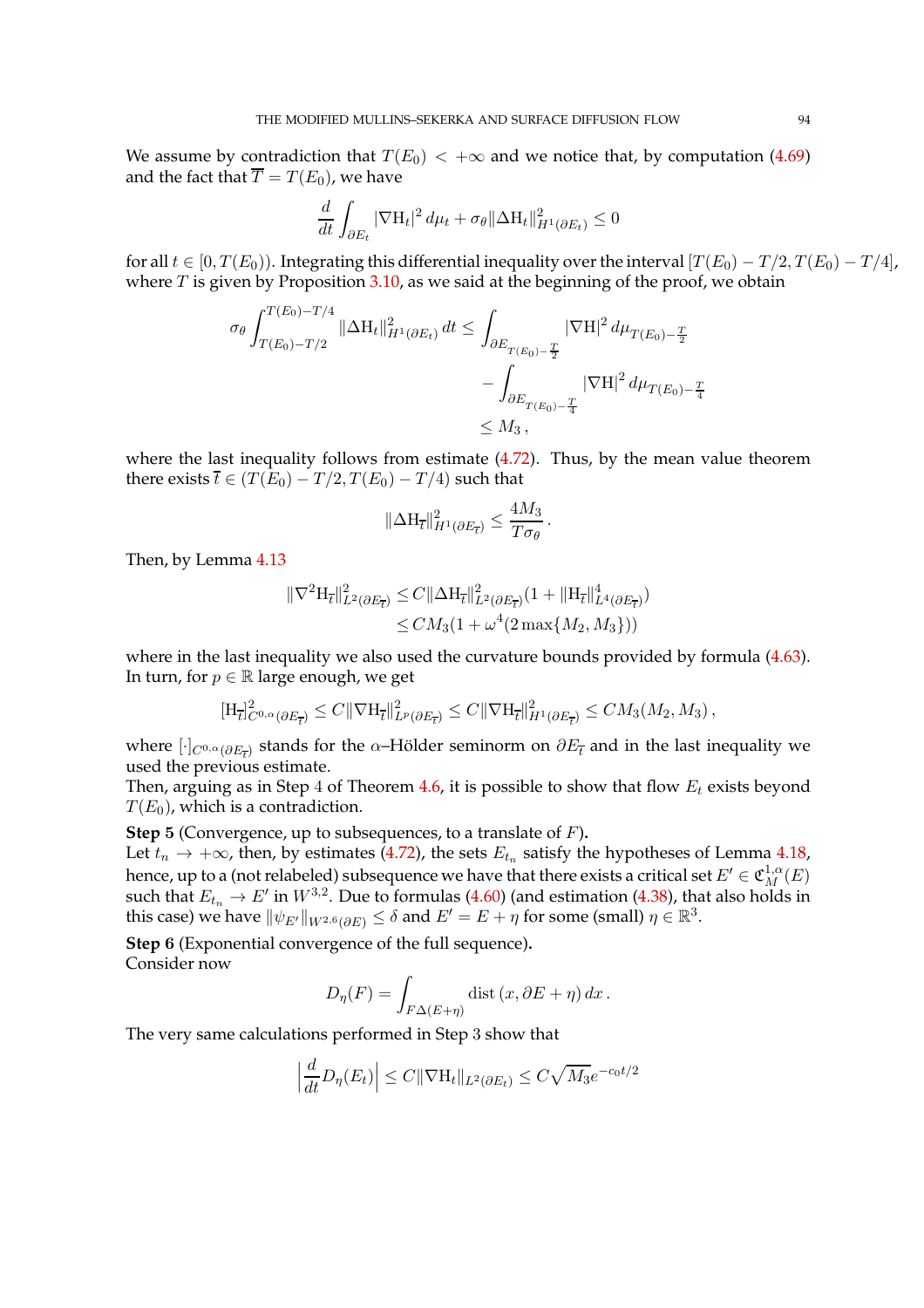for all  $t \geq 0$ , moreover, by means of the previous step, it follows  $\lim_{t\to+\infty} D_{\eta}(E_t) = 0$ . In turn, by integrating this differential inequality and writing

$$
\partial E_t = \{ y + \psi_{\eta,t}(y)\nu_{E+\eta}(y) : y \in \partial E + \eta \},\
$$

we get

$$
\|\psi_{\eta,t}\|_{L^2(\partial E + \eta)}^2 \le CD_{\eta}(E_t) \le \int_t^{+\infty} C\sqrt{M_3}e^{-c_0s/2} ds \le C\sqrt{M_3}e^{-c_0t/2}.
$$

Since by the previous steps  $\|\psi_{\eta,t}\|_{W^{2,6}(\partial E+\eta)}$  is bounded, we infer from this inequality, Sobolev embeddings and standard interpolation estimates that also  $\|\psi_{\eta,t}\|_{C^{1,\beta}(\partial E+\eta)}$  decays exponentially for  $\beta \in (0, 2/3)$ .

Denoting the average of  $\mathrm{H}_t$  on  $\partial E_t$  by  $\mathrm{H}_t$ , as by estimates [\(4.67\)](#page-90-3) and [\(4.70\)](#page-92-0), we have that

$$
||H_t(\cdot + \psi_{\eta,t}(\cdot)\nu_{E+\eta}(\cdot)) - \overline{H}_t||_{H^1(\partial E+\eta)}
$$
  
\n
$$
\leq C||H_t - \overline{H}_t||_{H^1(\partial E_t)}||\psi_{\eta,t}||_{C^1(\partial E+\eta)}
$$
  
\n
$$
\leq C||\nabla H_t||_{L^2(\partial E_t)}
$$
  
\n
$$
\leq C\sqrt{M_3}e^{-c_0t/2}.
$$

It follows that

$$
\|[\mathbf{H}_t(\cdot+\psi_{\eta,t}(\cdot)\nu_{E+\eta}(\cdot))-\overline{\mathbf{H}}_t]-[\mathbf{H}_{\partial E+\eta}-\overline{\mathbf{H}}_{\partial E+\eta}]\|_{H^1(\partial E+\eta)}\to 0\tag{4.73}
$$

exponentially fast, as  $t \to +\infty$ , where  $\overline{H}_{\partial E+\eta}$  stands for the average of  $H_{\partial E+\eta}$  on  $\partial E+\eta$ . Since  $E_t \to E + \eta$  (up to a subsequence) in  $W^{3,2}$ , it is easy to check that  $|\overline{H}_t - \overline{H}_{\partial E + \eta}| \le$  $C\|\psi_{n,t}\|_{C^1(\partial E+n)}$  which decays exponentially, therefore, thanks to limit [\(4.73\)](#page-94-0), we have

$$
||H_t(\cdot + \psi_{\eta,t}(\cdot)\nu_{E+\eta}(\cdot)) - H_{\partial E+\eta}||_{H^1(\partial E+\eta)} \to 0
$$

exponentially fast.

The conclusion then follows arguing as at the end of Step 4 of Theorem  $4.6$ .

<span id="page-94-0"></span>

## 5. THE CLASSIFICATION OF THE STABLE CRITICAL SETS

In this final section, we are going to discuss the classes of smooth sets to which Theorems [4.6](#page-70-0) and [4.19](#page-88-0) can be applied, hence, "dynamically exponentially stable" for the modified Mullins–Sekerka and surface diffusion flow. Much is known for the stable and strictly stable critical sets  $E \subseteq \mathbb{T}^n$  (or of  $\mathbb{R}^n$ ) of the Area functional (hence, for the *unmodified* Mullins– Sekerka and surface diffusion flows), characterized by having constant mean curvature H and satisfying respectively

$$
\Pi_E(\varphi) = \int_{\partial E} \left( |\nabla \varphi|^2 - \varphi^2 |B|^2 \right) d\mu \ge 0
$$

for every  $\varphi \in \widetilde{H}^1(\partial E) = \left\{ \varphi \in H^1(\partial E) \, : \, \int_{\partial E} \varphi \, d\mu = 0 \right\}$  and

$$
\Pi_E(\varphi) = \int_{\partial E} \left( |\nabla \varphi|^2 - \varphi^2 |B|^2 \right) d\mu > 0
$$

for every  $\varphi \in T^{\perp}(\partial E) = \{ \varphi \in H^1(\partial E) : \int_{\partial E} \varphi \, d\mu = 0 \text{ and } \int_{\partial E} \varphi \nu_E \, d\mu = 0 \}$ , according to Definition [2.24.](#page-25-1) Instead, considerably less can be said for the "nonlocal case", relative to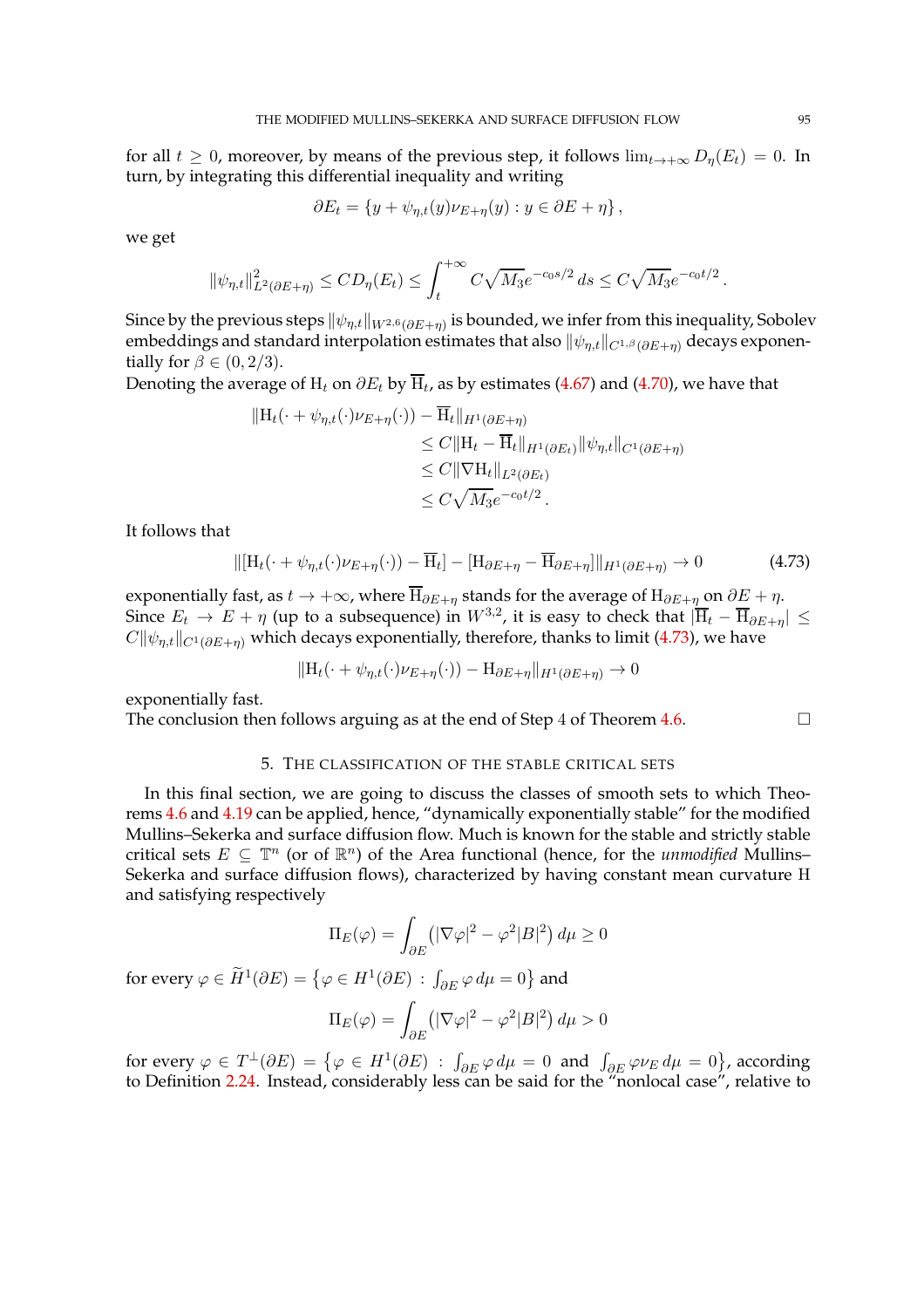the modified (with  $\gamma > 0$ ) Mullins–Sekerka flow, for which in the above formulas we need to consider analogously the positivity properties of form

$$
\Pi_E(\varphi) = \int_{\partial E} \left( |\nabla \varphi|^2 - \varphi^2 |B|^2 \right) d\mu + 8\gamma \int_{\partial E} \int_{\partial E} G(x, y) \varphi(x) \varphi(y) d\mu(x) d\mu(y) + 4\gamma \int_{\partial E} \partial_{\nu_E} v_E \varphi^2 d\mu,
$$

on the critical sets  $E$  (in  $\mathbb{T}^n$  or in domains of  $\mathbb{R}^n$ , with "Neumann conditions" at the boundary) satisfying  $H + 4\gamma v_E = 0$  on  $\partial E$ .

Concentrating for a while on the Area functional, we observe that it is easy to see that (by a dilation/contraction argument) any strictly stable smooth critical set must be connected, but actually, being the normal velocity of the surface diffusion flow at every point defined by the *local* quantity ∆H, it follows that Theorem [4.19](#page-88-0) can be applied also to finite unions of boundaries of strictly stable critical sets (see [\[24\]](#page-97-3) and the Figure [1](#page-95-0) below). Moreover, by the very definition above, if  $\partial E$  in  $\mathbb{T}^n$  is composed by flat pieces, hence its second fundamental form  $B$  is identically zero, the set  $E$  is critical and stable and with a little effort, actually strictly stable. It is a little more difficult to show that any ball in any dimension  $n \in \mathbb{N}$  is strictly stable (it is obviously a critical set), which is connected to the study of the eigenvalues of the Laplacian on the sphere  $\mathbb{S}^{n-1}$ , see [\[30,](#page-97-4) Theorem 5.4.1], for instance. The same then holds for all the "cylinders"  $\mathbb{R}^k \times \mathbb{S}^{n-k-1} \subseteq \mathbb{R}^n$ , bounding  $E \subseteq \mathbb{T}^n$  after taking their quotient by the same equivalence relation defining  $\mathbb{T}^n$ , determined by the standard integer lattice of  $\mathbb{R}^n$ .

Notice that if  $n = 2$ , it follows that the only bounded strictly stable critical sets of the (in this case) *Length* functional in the plane are the disks and in  $\mathbb{T}^2$  they are the disks and the "strips" with straight borders. This is clearly in agreement with the two–dimensional convergence/stability result of Elliott and Garcke [\[15\]](#page-96-3), mentioned at the end of Section [3.](#page-50-3)

In the three–dimensional case, a first classification of the smooth stable "periodic" critical sets for the volume–constrained Area functional, was given by Ros in [\[59\]](#page-98-0), where it is shown that in the flat torus T 3 , they are *balls*, 2*–tori*, *gyroids* or *lamellae*.



<span id="page-95-0"></span>FIGURE 1. From left to right: balls, 2–tori, gyroids and lamellae.

Notice that, despite their name, the *lamellae* are (after taking the quotient) parallel planar 2– tori and the 2*–tori* are quotients of circular cylinders in R 3 . As we said, with the balls, these surfaces are actually strictly stable, while in [\[31,](#page-97-5) [32,](#page-97-6) [60\]](#page-98-1) the authors established the strict stability of gyroids only in some cases. To give an example, we refer to [\[32\]](#page-97-6) where Grosse– Brauckmann and Wohlgemuth showed the strictly stability of the gyroids that are fixed with respect to translations. We remind that the gyroids, that were discovered by the crystallographer Schoen in the 1970 (see  $[62]$ ), are the unique non-trivial embedded members of the family of the Schwarz P surfaces and then conjugate to the D surfaces, that are the simplest and most well–known triply–periodic minimal surfaces (see [\[60\]](#page-98-1)).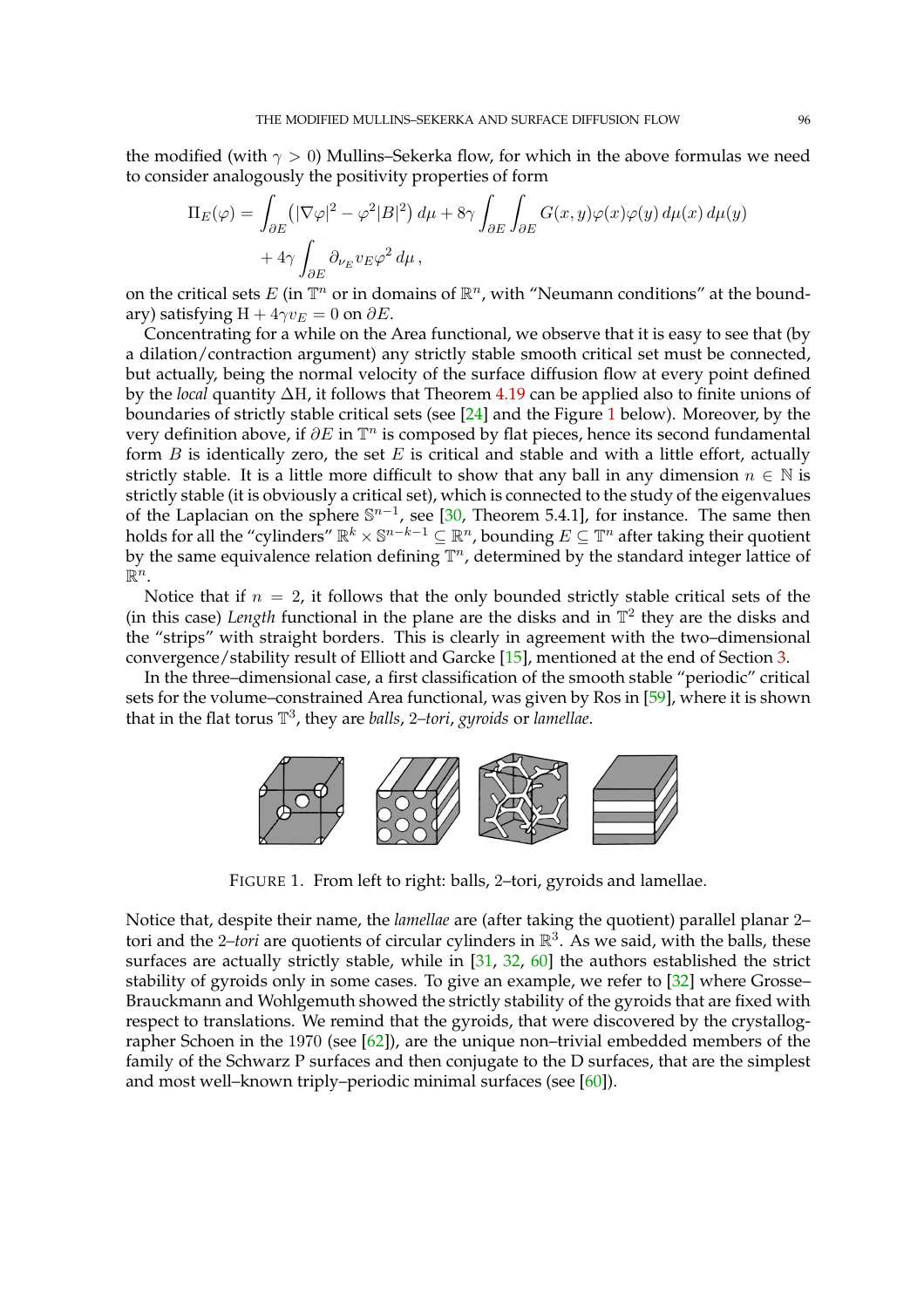For the case  $\gamma > 0$ , that is, for the nonlocal Area functional, a complete classification of the stable periodic structures is instead, up to now, still missing.

It is worth to mention what is shown in [\[2\]](#page-96-4) about the minimizers of J. The authors proved that if a horizontal strip  $L$  is the unique global minimizer of the Area functional in  $\mathbb{T}^n$ , then it is also the unique global minimizer of the nonlocal Area functional under a volume constraint, provided that  $\gamma > 0$  is sufficiently small. Precisely, the following result holds.

**Theorem 5.1.** *Assume that*  $L \subseteq \mathbb{T}^n$  *is the unique, up to rigid motions, global minimizer of the Area functional, under a volume constraint. Then the same set is also the unique global minimizer of the nonlocal Area functional* [\(2.4\)](#page-6-2), provided that  $\gamma > 0$  is sufficiently small.

This theorem then allows to conclude that the global minimizers are lamellae in several cases in low dimensions (two and three), for suitable parameters  $\gamma$  and volume constraint. Moreover, in [\[2\]](#page-96-4), it is also shown that lamellae with multiple strips are local minimizers of the functional  $J$ , if the number of strips is large enough.

Finally, we conclude by citing the papers [\[9,](#page-96-5) [10,](#page-96-6) [12,](#page-96-7) [44,](#page-97-7) [53,](#page-98-3) [54,](#page-98-4) [55,](#page-98-5) [56,](#page-98-6) [57,](#page-98-7) [58\]](#page-98-8) with related and partial results on the classification problem which is at the moment fully open.

## **REFERENCES**

- 1. E. Acerbi, N. Fusco, V. Julin, and M. Morini, *Nonlinear stability results for the modified Mullins–Sekerka flow and the surface diffusion flow*, J. Diff. Geom. **113** (2019), 1–53.
- <span id="page-96-4"></span>2. E. Acerbi, N. Fusco, and M. Morini, *Minimality via second variation for a nonlocal isoperimetric problem*, Comm. Math. Phys. **322** (2013), 515–557.
- 3. R. A. Adams and J. F. Fournier, *Sobolev spaces (second edition)*, Pure and Appl. Math., vol. 140, Elsevier/Academic Press, Amsterdam, 2013.
- 4. N. D. Alikakos, P. W. Bates, and X. Chen, *Convergence of the Cahn–Hilliard equation to the Hele–Shaw model*, Arch. Rat. Mech. Anal. **128** (1994), no. 2, 165–205.
- <span id="page-96-2"></span>5. T. Aubin, *Some nonlinear problems in Riemannian geometry*, Springer–Verlag, 1998.
- 6. F. Cagnetti, M. G. Mora, and M. Morini, *A second order minimality condition for the Mumford–Shah functional*, Calc. Var. PDE **33** (2008), 37–74.
- 7. X. Chen, *The Hele–Shaw problem and area–preserving curve–shortening motions*, Arch. Rat. Mech. Anal. **123** (1993), no. 2, 117–151.
- 8. X. Chen, J. Hong, and F. Yi, *Existence, uniqueness, and regularity of classical solutions of the Mullins–Sekerka problem*, Comm. PDE **21** (1996), no. 11-12, 1705–1727.
- <span id="page-96-5"></span>9. R. Choksi and P. Sternberg, *On the first and second variations of a nonlocal isoperimetric problem*, J. Reine Angew. Math. **611** (2007), 75–108.
- <span id="page-96-6"></span>10. M. Cicalese, G. P. Leonardi, and F. Maggi, *Sharp stability inequalities for planar double bubbles*, Interfaces Free Bound. **19** (2017), no. 3, 305–350.
- <span id="page-96-7"></span>11. J. Crank, *Free and moving boundary problems*, The Clarendon Press, Oxford University Press, New York, 1987.
- 12. R. Cristoferi, *On periodic critical points and local minimizers of the Ohta–Kawasaki functional*, Nonlinear Anal. **168** (2018), 81–109.
- <span id="page-96-0"></span>13. S. Della Corte, A. Diana, and C. Mantegazza, *Uniform Sobolev, interpolation and geometric Calder´on–Zygmund inequalities for graph hypersurfaces*, unpublished work.
- 14. F. Demengel, G. Demengel, and R. Ern´e, *Functional spaces for the theory of elliptic partial differential equations*, Universitext, Springer, 2012.
- <span id="page-96-3"></span>15. C. M. Elliott and H. Garcke, *Existence results for diffusive surface motion laws*, Adv. Math. Sci. Appl. **7** (1997), no. 1, 467–490.
- 16. J. Escher and U. F. Mayer, *Loss of convexity for a modified Mullins–Sekerka model arising in diblock copolymer melts*, Arch. Math. (Basel) **77** (2001), 434–448.
- 17. J. Escher, U. F. Mayer, and G. Simonett, *The surface diffusion flow for immersed hypersurfaces*, SIAM J. Math. Anal. **29** (1998), 1419–1433.
- <span id="page-96-1"></span>18. J. Escher and Y. Nishiura, *Smooth unique solutions for a modified Mullins–Sekerka model arising in diblock copolymer melts*, Hokkaido Math. **31** (2002), 137–149.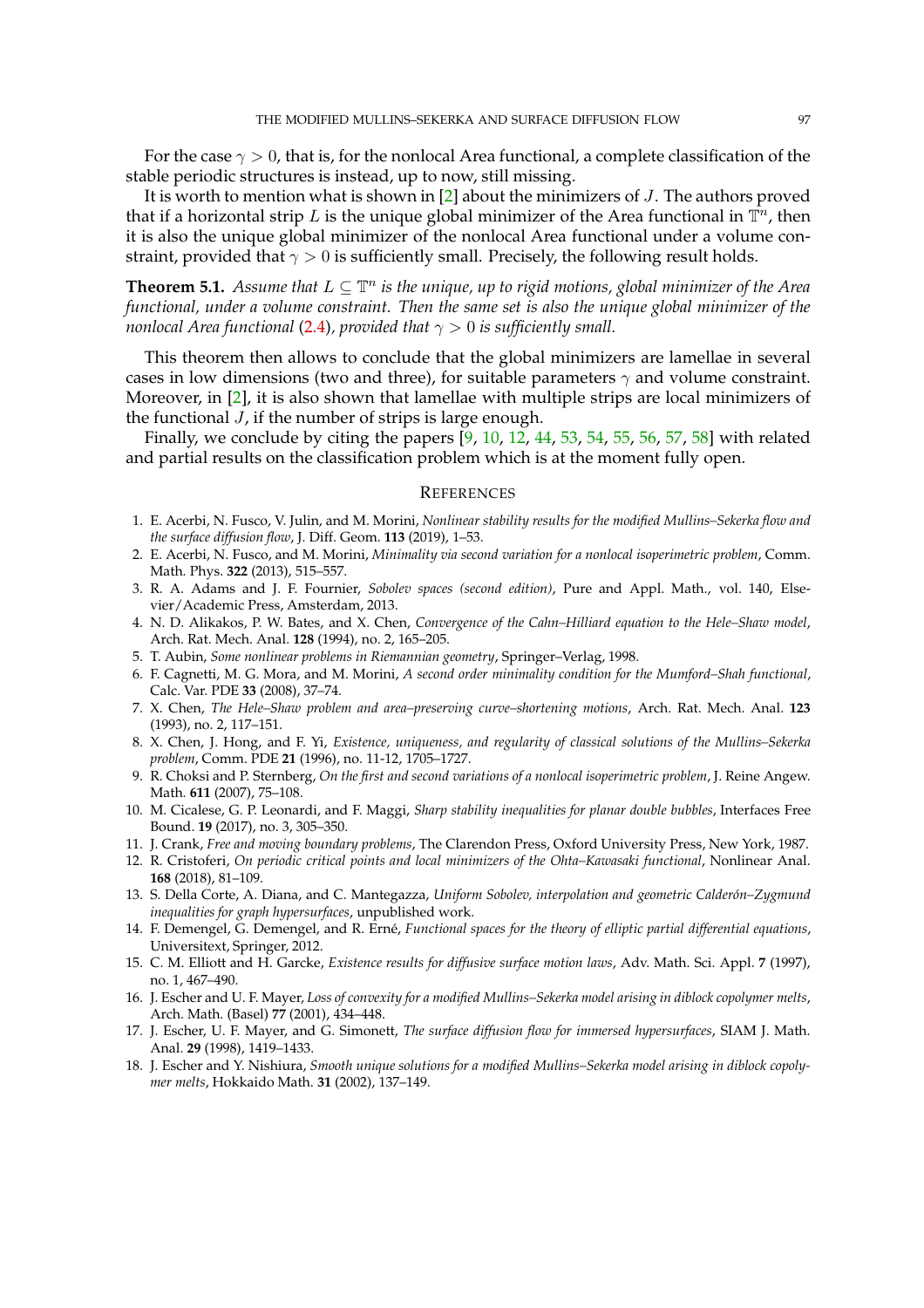- 19. J. Escher and G. Simonett, *On Hele–Shaw models with surface tension*, Math. Res. Lett. **3** (1996), no. 4, 467–474.
- 20. , *Classical solutions for Hele–Shaw models with surface tension*, Adv. Diff. Equations **2** (1997), no. 4, 619– 642.
- 21. , *Classical solutions of multidimensional Hele–Shaw models*, SIAM J. Math. Anal. **28** (1997), no. 5, 1028– 1047.
- <span id="page-97-0"></span>22. , *A center manifold analysis for the Mullins–Sekerka model*, J. Diff. Equations **143** (1998), no. 2, 267–292.
- <span id="page-97-3"></span>23. L. C. Evans, *Partial differential equations*, Graduate Studies in Mathematics, AMS, 2010.
- 24. N. Fusco, V. Julin, and M. Morini, *The surface diffusion flow with elasticity in three dimensions*, Arch. Rat. Mech. Anal. **237** (2020), 1325–1382.
- 25. E. Gagliardo, *Caratterizzazioni delle tracce sulla frontiera relative ad alcune classi di funzioni in* n *variabili*, Rend. Sem. Mat. Univ. Padova **27** (1957), 284–305.
- 26. S. Gallot, D. Hulin, and J. Lafontaine, *Riemannian geometry*, Springer–Verlag, 1990.
- 27. H. Garcke, *Curvature driven interface evolution*, Jahresber. Dtsch. Math.–Ver. **115** (2013), 63–100.
- 28. Y. Giga and K. Ito, *On pinching of curves moved by surface diffusion*, Comm. Appl. Anal. **2** (1998), no. 3, 393–405.
- <span id="page-97-4"></span>29. D. Gilbarg and N. S. Trudinger, *Elliptic partial differential equations of second order*, Springer–Verlag, 1983. 30. H. Groemer, *Geometric applications of Fourier series and spherical harmonics*, Encyclopedia of Mathematics and
- <span id="page-97-5"></span>its Applications, vol. 61, Cambridge University Press, Cambridge, 1996.
- <span id="page-97-6"></span>31. K. Grosse–Brauckmann, *Gyroids of constant mean curvature*, Experiment. Math. **6** (1997), 33–50.
- 32. K. Grosse–Brauckmann and M. Wohlgemuth, *The gyroid is embedded and has constant mean curvature companions*, Calc. Var. PDE **4** (1996), 499–523.
- 33. M. E. Gurtin, *Thermomechanics of evolving phase boundaries in the plane*, Oxford Mathematical Monographs, The Clarendon Press, Oxford University Press, New York, 1993.
- 34. M. E. Gurtin and M. E. Jabbour, *Interface evolution in three dimensions with curvature–dependent energy and surface diffusion: Interface–controlled evolution, phase transitions, epitaxial growth of elastic films*, Arch. Rat. Mech. Anal. **163** (2002), 171–208.
- 35. C. Imbert, *Level set approach for fractional mean curvature flows*, Interfaces Free Bound. **11** (2009), no. 1, 153–176.
- 36. K. Ito, *The surface diffusion flow equation does not preserve the convexity*, RIMS Kokyuroku **1105** (1999), 10–21.
- 37. D. S. Jerison and C. E. Kenig, *The Neumann problem on Lipschitz domains*, Bull. AMS **4** (1981), 203–207.
- 38. V. Julin and D. A. La Manna, *Short time existence of the classical solution to the fractional mean curvature flow*, Ann. Inst. H. Poincar´e Anal. Non Lin´eaire **37** (2020), no. 4, 983–1016.
- <span id="page-97-1"></span>39. V. Julin and G. Pisante, *Minimality via second variation for microphase separation of diblock copolymer melts*, J. Reine Angew. Math. (2013), 81–117.
- 40. H. Knüpfer and C. B. Muratov, *On an isoperimetric problem with a competing nonlocal term. II. The general case*, Comm. Pure Appl. Math. **66** (2013), 1129–1162.
- 41. N. Q. Le, *On the convergence of the Ohta–Kawasaki equation to motion by nonlocal Mullins–Sekerka law*, SIAM J. Math. Anal. **42** (2010), 1602–1638.
- <span id="page-97-2"></span>42. C. Mantegazza, *Lecture notes on mean curvature flow*, Progress in Mathematics, vol. 290, Birkhäuser/Springer Basel AG, Basel, 2011.
- 43. C. Mantegazza and A. C. Mennucci, *Hamilton–Jacobi equations and distance functions on Riemannian manifolds*, Appl. Math. Opt. **47** (2003), no. 1, 1–25.
- <span id="page-97-7"></span>44. M. Morini and P. Sternberg, *Cascade of minimizers for a nonlocal isoperimetric problem in thin domains*, SIAM J. Math. Anal. **46** (2014), no. 3, 2033–2051.
- 45. W. W. Mullins, *Theory of thermal grooving*, J. Appl. Phys. **28** (1975), 333–339.
- 46. W. W. Mullins and R. F. Sekerka, *Morphological stability of a particle growing by diffusion or heat flow*, J. Appl. Physics **34** (1963), no. 2, 323–329.
- 47. C. B. Muratov and A. Zaleski, *On an isoperimetric problem with a competing nonlocal term: Quantitative results*, Ann. Global Anal. Geom. **47** (2015), 63–80.
- 48. E. Di Nezza, G. Palatucci, and E. Valdinoci, *Hitchhiker's guide to the fractional Sobolev spaces*, Bull. Sci. Math. **136** (2012), no. 5, 521–573.
- 49. T. Ohta and K. Kawasaki, *Equilibrium morphology of block copolymer melts*, Macromolecules **19** (1986), 2621– 2632.
- 50. R. L. Pego, *Front migration in the nonlinear Cahn–Hilliard equation*, Proc. Roy. Soc. London Ser. A **422** (1989), no. 1863, 261–278.
- 51. P. Petersen, *Riemannian geometry*, second ed., Graduate Texts in Mathematics, vol. 171, Springer, New York, 2006.